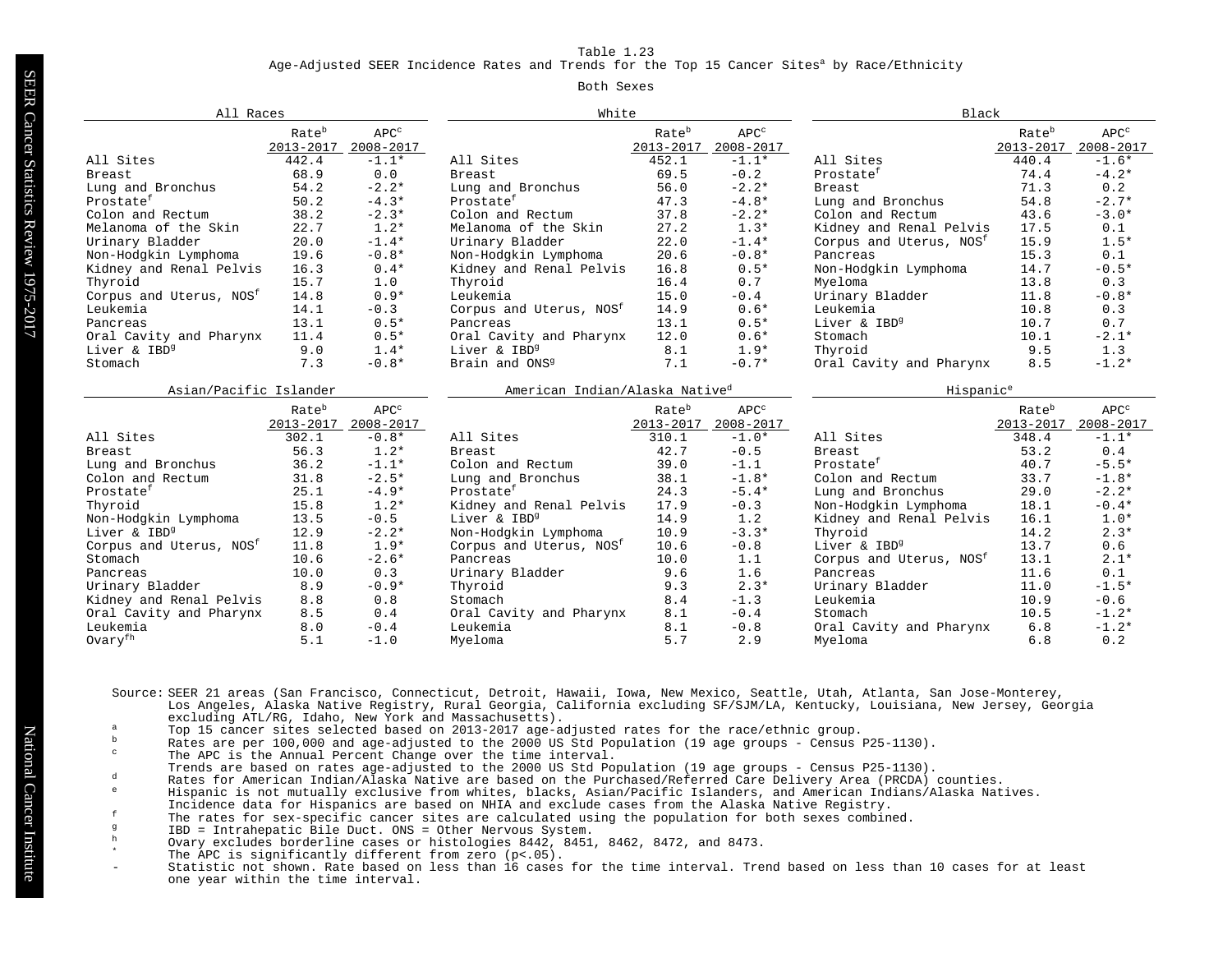#### Age-Adjusted SEER Incidence Rates and Trends for the Top 15 Cancer Sites<sup>a</sup> by Race/Ethnicity

#### Males

|                            | White<br>All Races     |                               |                                            |                                | Black                         |                            |                                |                               |
|----------------------------|------------------------|-------------------------------|--------------------------------------------|--------------------------------|-------------------------------|----------------------------|--------------------------------|-------------------------------|
|                            | Rateb<br>2013-2017     | APC <sup>c</sup><br>2008-2017 |                                            | Rate <sup>b</sup><br>2013-2017 | APC <sup>c</sup><br>2008-2017 |                            | Rate <sup>b</sup><br>2013-2017 | APC <sup>c</sup><br>2008-2017 |
| All Sites                  | 480.3                  | $-1.9*$                       | All Sites                                  | 485.5                          | $-1.9*$                       | All Sites                  | 515.1                          | $-2.7*$                       |
| Prostate                   | 109.8                  | $-4.5*$                       | Prostate                                   | 102.3                          | $-5.0*$                       | Prostate                   | 175.2                          | $-4.5*$                       |
| Lung and Bronchus          | 61.7                   | $-2.9*$                       | Lung and Bronchus                          | 62.2                           | $-2.9*$                       | Lung and Bronchus          | 71.2                           | $-3.5*$                       |
| Colon and Rectum           | 43.7                   | $-2.4*$                       | Colon and Rectum                           | 43.0                           | $-2.4*$                       | Colon and Rectum           | 51.3                           | $-3.0*$                       |
| Urinary Bladder            | 34.9                   | $-1.6*$                       | Urinary Bladder                            | 38.2                           | $-1.6*$                       | Kidney and Renal Pelvis    | 24.5                           | 0.1                           |
| Melanoma of the Skin       | 29.3                   | $1.1*$                        | Melanoma of the Skin                       | 34.6                           | $1.2*$                        | Urinary Bladder            | 19.7                           | $-1.1*$                       |
| Non-Hodgkin Lymphoma       | 23.8                   | $-0.8*$                       | Non-Hodgkin Lymphoma                       | 25.0                           | $-0.8*$                       | Liver & IBD <sup>f</sup>   | 17.7                           | 0.7                           |
| Kidney and Renal Pelvis    | 22.4                   | 0.4                           | Kidney and Renal Pelvis                    | 23.0                           | 0.4                           | Non-Hodgkin Lymphoma       | 17.7                           | $-1.0*$                       |
| Leukemia                   | 18.1                   | $-0.4$                        | Leukemia                                   | 19.2                           | $-0.5$                        | Pancreas                   | 16.9                           | $-0.1$                        |
| Oral Cavity and Pharynx    | 17.2                   | $0.6*$                        | Oral Cavity and Pharynx                    | 18.1                           | $0.8*$                        | Myeloma                    | 16.5                           | 0.2                           |
| Pancreas                   | 14.9                   | $0.5*$                        | Pancreas                                   | 15.0                           | $0.6*$                        | Stomach                    | 13.8                           | $-2.3*$                       |
| Liver & IBD <sup>f</sup>   | 13.8                   | $1.1*$                        | Liver & IBD <sup>f</sup>                   | 12.4                           | $1.5*$                        | Leukemia                   | 13.6                           | $-0.1$                        |
| Stomach                    | 9.9                    | $-1.3*$                       | Stomach                                    | 8.9                            | $-1.4*$                       | Oral Cavity and Pharynx    | 13.3                           | $-1.3*$                       |
| Myeloma                    | 8.8                    | 0.6                           | Thyroid                                    | 8.6                            | $1.4*$                        | Larynx                     | 7.3                            | $-3.1*$                       |
| Thyroid                    | 8.1                    | $1.5*$                        | Brain and ONS <sup>f</sup>                 | 8.3                            | $-0.8*$                       | Esophaqus                  | 6.1                            | $-4.5*$                       |
| Brain and ONS <sup>f</sup> | 7.5                    | $-0.8*$                       | Myeloma                                    | 8.2                            | 0.5                           | Brain and ONS <sup>f</sup> | 4.5                            | $-1.1$                        |
|                            | Asian/Pacific Islander |                               | American Indian/Alaska Native <sup>d</sup> |                                |                               | Hispanic <sup>e</sup>      |                                |                               |
|                            | Rate <sup>b</sup>      | $APC^c$                       |                                            | Rate <sup>b</sup>              | APC <sup>c</sup>              |                            | Rate <sup>b</sup>              | APC <sup>c</sup>              |
|                            | 2013-2017              | 2008-2017                     |                                            | 2013-2017                      | 2008-2017                     |                            | 2013-2017                      | 2008-2017                     |
| All Sites                  | 304.4                  | $-1.9*$                       | All Sites                                  | 321.0                          | $-1.6*$                       | All Sites                  | 370.4                          | $-2.5*$                       |
| Prostate                   | 56.7                   | $-5.0*$                       | Prostate                                   | 54.6                           | $-5.4*$                       | Prostate                   | 92.0                           | $-5.8*$                       |
| Lung and Bronchus          | 46.2                   | $-1.9*$                       | Lung and Bronchus                          | 43.5                           | $-2.6*$                       | Colon and Rectum           | 39.6                           | $-2.5*$                       |
| Colon and Rectum           | 37.9                   | $-2.2*$                       | Colon and Rectum                           | 40.4                           | $-2.4*$                       | Lung and Bronchus          | 35.1                           | $-3.2*$                       |
| Liver & IBD <sup>f</sup>   | 19.9                   | $-2.1*$                       | Kidney and Renal Pelvis                    | 22.9                           | $-0.8$                        | Kidney and Renal Pelvis    | 21.4                           | 0.8                           |
| Non-Hodgkin Lymphoma       | 16.5                   | $-0.5$                        | Liver & IBD <sup>f</sup>                   | 21.6                           | 1.4                           | Non-Hodgkin Lymphoma       | 20.9                           | $-0.6$                        |
| Urinary Bladder            | 15.7                   | $-0.9*$                       | Urinary Bladder                            | 16.3                           | 0.5                           | Liver & IBD <sup>f</sup>   | 20.3                           | 0.1                           |
| Stomach                    | 14.1                   | $-2.5*$                       | Pancreas                                   | 12.9                           | 2.8                           | Urinary Bladder            | 19.3                           | $-1.6*$                       |
| Kidney and Renal Pelvis    | 12.5                   | 0.6                           | Oral Cavity and Pharynx                    | 11.7                           | $-0.3$                        | Leukemia                   | 13.2                           | $-0.7$                        |
| Oral Cavity and Pharynx    | 12.1                   | 0.1                           | Stomach                                    | 11.1                           | $-1.8$                        | Stomach                    | 13.1                           | $-2.2*$                       |
| Pancreas                   | 11.0                   | 0.3                           | Non-Hodgkin Lymphoma                       | 10.8                           | $-5.2*$                       | Pancreas                   | 12.5                           | 0.0                           |
| Leukemia                   | 9.9                    | $-0.3$                        | Leukemia                                   | 10.7                           | 1.2                           | Oral Cavity and Pharynx    | 10.0                           | $-1.4$                        |
| Thyroid                    | 7.9                    | $2.8*$                        | Myeloma                                    | 6.7                            | $-$                           | Myeloma                    | 8.2                            | $-0.1$                        |
| Myeloma                    | 5.0                    | 0.1                           | Esophaqus                                  | 6.2                            | $\overline{a}$                | Thyroid                    | 5.9                            | $3.0*$                        |
| Brain and ONS <sup>f</sup> |                        |                               |                                            |                                |                               |                            |                                |                               |
|                            | 4.5                    | 0.0                           | Melanoma of the Skin                       | 5.9                            | $\overline{\phantom{0}}$      | Brain and ONS <sup>f</sup> | 5.9                            | $-0.7$                        |

- Source: SEER 21 areas (San Francisco, Connecticut, Detroit, Hawaii, Iowa, New Mexico, Seattle, Utah, Atlanta, San Jose-Monterey, Los Angeles, Alaska Native Registry, Rural Georgia, California excluding SF/SJM/LA, Kentucky, Louisiana, New Jersey, Georgia excluding ATL/RG, Idaho, New York and Massachusetts).
- a Top 15 cancer sites selected based on 2013-2017 age-adjusted rates for the race/ethnic group.
- b Rates are per 100,000 and age-adjusted to the 2000 US Std Population (19 age groups Census P25-1130).
- The APC is the Annual Percent Change over the time interval.
- Trends are based on rates age-adjusted to the 2000 US Std Population (19 age groups Census P25-1130).
- d Rates for American Indian/Alaska Native are based on the Purchased/Referred Care Delivery Area (PRCDA) counties.
- <sup>e</sup> Hispanic is not mutually exclusive from whites, blacks, Asian/Pacific Islanders, and American Indians/Alaska Natives. Incidence data for Hispanics are based on NHIA and exclude cases from the Alaska Native Registry.
- <sup>f</sup> IBD = Intrahepatic Bile Duct. ONS = Other Nervous System.
- The APC is significantly different from zero  $(p<.05)$ .
- Statistic not shown. Rate based on less than 16 cases for the time interval. Trend based on less than 10 cases for at least one year within the time interval.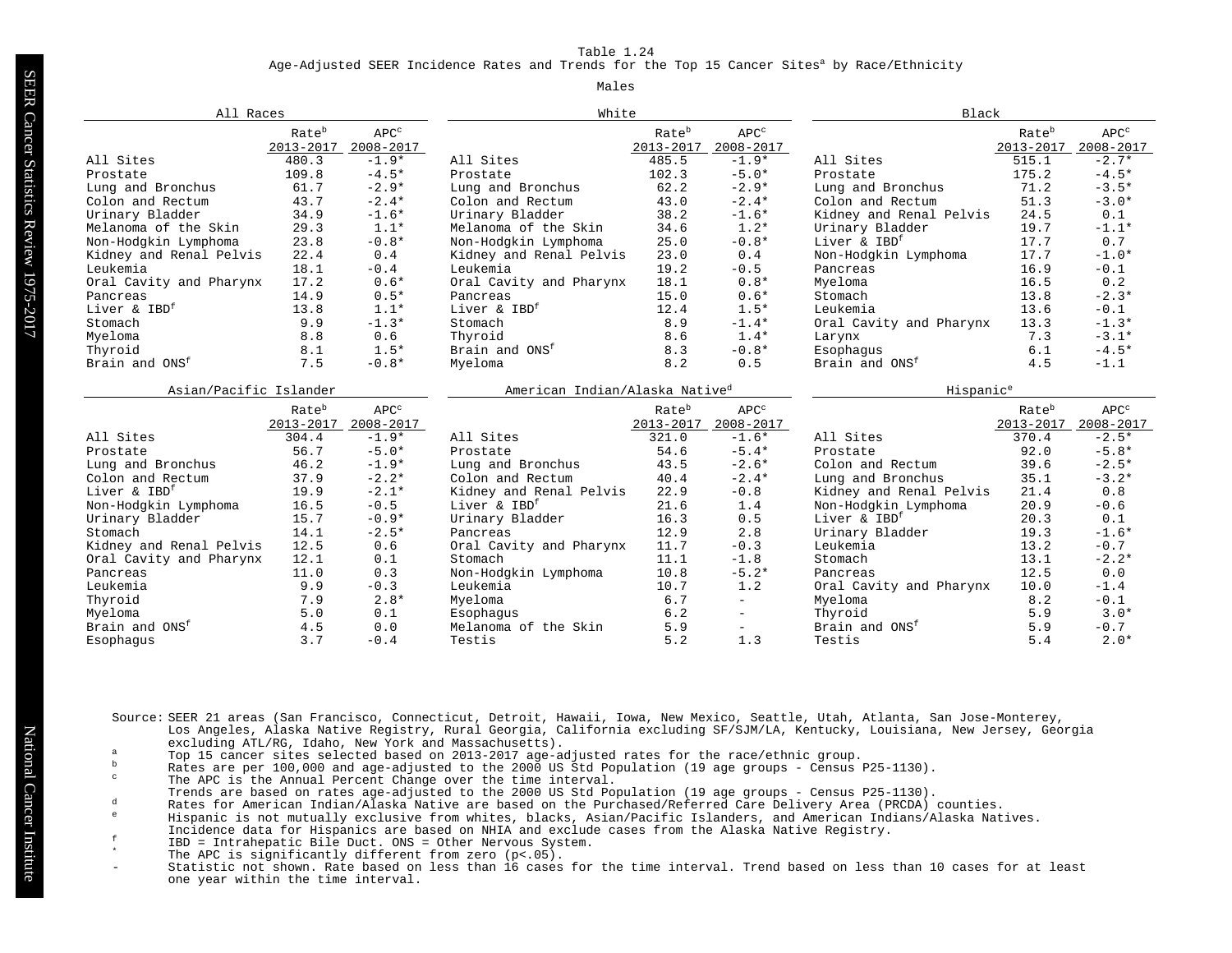Age-Adjusted SEER Incidence Rates and Trends for the Top 15 Cancer Sites<sup>a</sup> by Race/Ethnicity

#### Females

| All Races                |                                |                      | White                                      |                                |                               |                          |                                | <b>Black</b>                  |  |  |
|--------------------------|--------------------------------|----------------------|--------------------------------------------|--------------------------------|-------------------------------|--------------------------|--------------------------------|-------------------------------|--|--|
|                          | Rate <sup>b</sup><br>2013-2017 | $APC^c$<br>2008-2017 |                                            | Rate <sup>b</sup><br>2013-2017 | APC <sup>c</sup><br>2008-2017 |                          | Rate <sup>b</sup><br>2013-2017 | APC <sup>c</sup><br>2008-2017 |  |  |
| All Sites                | 418.3                          | $-0.3*$              | All Sites                                  | 432.0                          | $-0.4*$                       | All Sites                | 390.7                          | $-0.4*$                       |  |  |
| <b>Breast</b>            | 128.5                          | 0.2                  | <b>Breast</b>                              | 131.3                          | 0.0                           | <b>Breast</b>            | 124.8                          | 0.3                           |  |  |
| Lung and Bronchus        | 48.6                           | $-1.5*$              | Lung and Bronchus                          | 51.5                           | $-1.5*$                       | Lung and Bronchus        | 43.8                           | $-2.0*$                       |  |  |
| Colon and Rectum         | 33.6                           | $-2.2*$              | Colon and Rectum                           | 33.3                           | $-2.0*$                       | Colon and Rectum         | 38.2                           | $-3.0*$                       |  |  |
| Corpus and Uterus, NOS   | 27.8                           | $1.0*$               | Corpus and Uterus, NOS                     | 28.3                           | $0.7*$                        | Corpus and Uterus, NOS   | 27.9                           | $1.7*$                        |  |  |
| Thyroid                  | 23.1                           | 0.8                  | Thyroid                                    | 24.3                           | 0.6                           | Thyroid                  | 14.3                           | 1.5                           |  |  |
| Melanoma of the Skin     | 17.8                           | $1.3*$               | Melanoma of the Skin                       | 21.7                           | $1.4*$                        | Pancreas                 | 14.1                           | 0.3                           |  |  |
| Non-Hodgkin Lymphoma     | 16.2                           | $-0.8*$              | Non-Hodgkin Lymphoma                       | 17.0                           | $-0.9*$                       | Non-Hodgkin Lymphoma     | 12.5                           | 0.0                           |  |  |
| Pancreas                 | 11.6                           | $0.4*$               | Ovary <sup>g</sup>                         | 11.7                           | $-2.4*$                       | Kidney and Renal Pelvis  | 12.2                           | $-0.2$                        |  |  |
| Ovary <sup>g</sup>       | 11.2                           | $-2.1*$              | Leukemia                                   | 11.6                           | $-0.4$                        | Myeloma                  | 12.0                           | 0.3                           |  |  |
| Kidney and Renal Pelvis  | 11.1                           | 0.3                  | Pancreas                                   | 11.6                           | 0.4                           | Ovary <sup>g</sup>       | 9.1                            | $-1.4*$                       |  |  |
| Leukemia                 | 11.0                           | $-0.3$               | Kidney and Renal Pelvis                    | 11.4                           | 0.4                           | Leukemia                 | 8.9                            | 0.7                           |  |  |
| Urinary Bladder          | 8.6                            | $-1.5*$              | Urinary Bladder                            | 9.4                            | $-1.5*$                       | Cervix Uteri             | 8.7                            | $-2.4*$                       |  |  |
| Cervix Uteri             | 7.4                            | $-0.7$               | Cervix Uteri                               | 7.2                            | $-0.7$                        | Stomach                  | 7.6                            | $-2.1*$                       |  |  |
| Oral Cavity and Pharynx  | 6.4                            | 0.1                  | Oral Cavity and Pharynx                    | 6.6                            | 0.2                           | Urinary Bladder          | 6.5                            | $-0.4$                        |  |  |
| Myeloma                  | 5.7                            | $0.6*$               | Brain and ONS <sup>f</sup>                 | 6.0                            | $-0.6$                        | Liver & IBD <sup>f</sup> | 5.4                            | 0.8                           |  |  |
| Asian/Pacific Islander   |                                |                      | American Indian/Alaska Native <sup>d</sup> |                                |                               | Hispanic <sup>e</sup>    |                                |                               |  |  |
|                          | Rate <sup>b</sup>              | $APC^c$              |                                            | Rate <sup>b</sup>              | $\text{APC}^\circ$            |                          | Rate <sup>b</sup>              | $\text{APC}^\circ$            |  |  |
|                          | 2013-2017                      | 2008-2017            |                                            | 2013-2017                      | 2008-2017                     |                          | 2013-2017                      | 2008-2017                     |  |  |
| All Sites                | 304.7                          | 0.0                  | All Sites                                  | 305.9                          | $-0.4$                        | All Sites                | 339.5                          | 0.2                           |  |  |
| <b>Breast</b>            | 102.9                          | $1.2*$               | <b>Breast</b>                              | 79.5                           | $-0.5$                        | <b>Breast</b>            | 99.1                           | $0.6*$                        |  |  |
| Lung and Bronchus        | 28.6                           | $-0.2$               | Colon and Rectum                           | 37.9                           | 0.0                           | Colon and Rectum         | 29.2                           | $-1.1*$                       |  |  |
| Colon and Rectum         | 26.8                           | $-3.0*$              | Lung and Bronchus                          | 34.3                           | $-1.0$                        | Lung and Bronchus        | 24.8                           | $-1.2*$                       |  |  |
| Thyroid                  | 22.7                           | 0.8                  | Corpus and Uterus, NOS                     | 19.9                           | $-0.8$                        | Corpus and Uterus, NOS   | 24.6                           | $2.4*$                        |  |  |
| Corpus and Uterus, NOS   | 21.7                           | $1.9*$               | Thyroid                                    | 14.5                           | $2.6*$                        | Thyroid                  | 22.3                           | $2.3*$                        |  |  |
| Non-Hodgkin Lymphoma     | 11.1                           | $-0.6$               | Kidney and Renal Pelvis                    | 13.7                           | $-0.1$                        | Non-Hodgkin Lymphoma     | 15.9                           | $-0.2$                        |  |  |
| Ovary <sup>g</sup>       | 9.5                            | $-1.0$               | Non-Hodgkin Lymphoma                       | 10.9                           | $-1.2$                        | Kidney and Renal Pelvis  | 11.7                           | $1.1*$                        |  |  |
| Pancreas                 | 9.2                            | 0.2                  | Liver & IBD <sup>f</sup>                   | 9.0                            | 0.7                           | Pancreas                 | 10.8                           | 0.2                           |  |  |
| Stomach                  | 8.0                            | $-2.9*$              | Ovary <sup>g</sup>                         | 8.4                            | $-3.2$                        | Ovary <sup>g</sup>       | 10.4                           | $-0.9*$                       |  |  |
| Liver & IBD <sup>f</sup> | 7.2                            | $-2.5*$              | Cervix Uteri                               | 7.9                            | 0.4                           | Cervix Uteri             | 9.2                            | $-1.9*$                       |  |  |
| Leukemia                 | 6.5                            | $-0.8$               | Pancreas                                   | 7.8                            | $-0.6$                        | Leukemia                 | 9.1                            | $-0.6$                        |  |  |
| Cervix Uteri             | 6.5                            | $-0.5$               | Stomach                                    | $6.2$                          | $-1.1$                        | Stomach                  | 8.6                            | $-0.2$                        |  |  |
| Kidney and Renal Pelvis  | 5.8                            | 1.0                  | Leukemia                                   | 6.0                            | $-3.4$                        | Liver & IBD <sup>f</sup> | 8.1                            | $1.6*$                        |  |  |
| Oral Cavity and Pharynx  | 5.5                            | 1.0                  | Myeloma                                    | 5.0                            | $-0.2$                        | Myeloma                  | 5.7                            | 0.3                           |  |  |
| Urinary Bladder          | 3.8                            | $-1.6*$              | Melanoma of the Skin                       | 5.0                            | $\overline{\phantom{0}}$      | Urinary Bladder          | 5.0                            | $-1.9*$                       |  |  |

Source: SEER 21 areas (San Francisco, Connecticut, Detroit, Hawaii, Iowa, New Mexico, Seattle, Utah, Atlanta, San Jose-Monterey, Los Angeles, Alaska Native Registry, Rural Georgia, California excluding SF/SJM/LA, Kentucky, Louisiana, New Jersey, Georgia excluding ATL/RG, Idaho, New York and Massachusetts).

- a Top 15 cancer sites selected based on 2013-2017 age-adjusted rates for the race/ethnic group.<br>b pates are per 100,000 and age-adjusted to the 2000 US Std Population (19 age groups Census)
- b Rates are per 100,000 and age-adjusted to the 2000 US Std Population (19 age groups Census P25-1130).<br>The NPC is the Namuel Persont Charge group the time interval
- The APC is the Annual Percent Change over the time interval.
- Trends are based on rates age-adjusted to the 2000 US Std Population (19 age groups Census P25-1130).
- <sup>d</sup> Rates for American Indian/Alaska Native are based on the Purchased/Referred Care Delivery Area (PRCDA) counties.
- <sup>e</sup> Hispanic is not mutually exclusive from whites, blacks, Asian/Pacific Islanders, and American Indians/Alaska Natives. Incidence data for Hispanics are based on NHIA and exclude cases from the Alaska Native Registry.
- <sup>f</sup> IBD = Intrahepatic Bile Duct. ONS = Other Nervous System.
- Ovary excludes borderline cases or histologies 8442, 8451, 8462, 8472, and 8473.
- The APC is significantly different from zero  $(p<.05)$ .
- Statistic not shown. Rate based on less than 16 cases for the time interval. Trend based on less than 10 cases for at least one year within the time interval.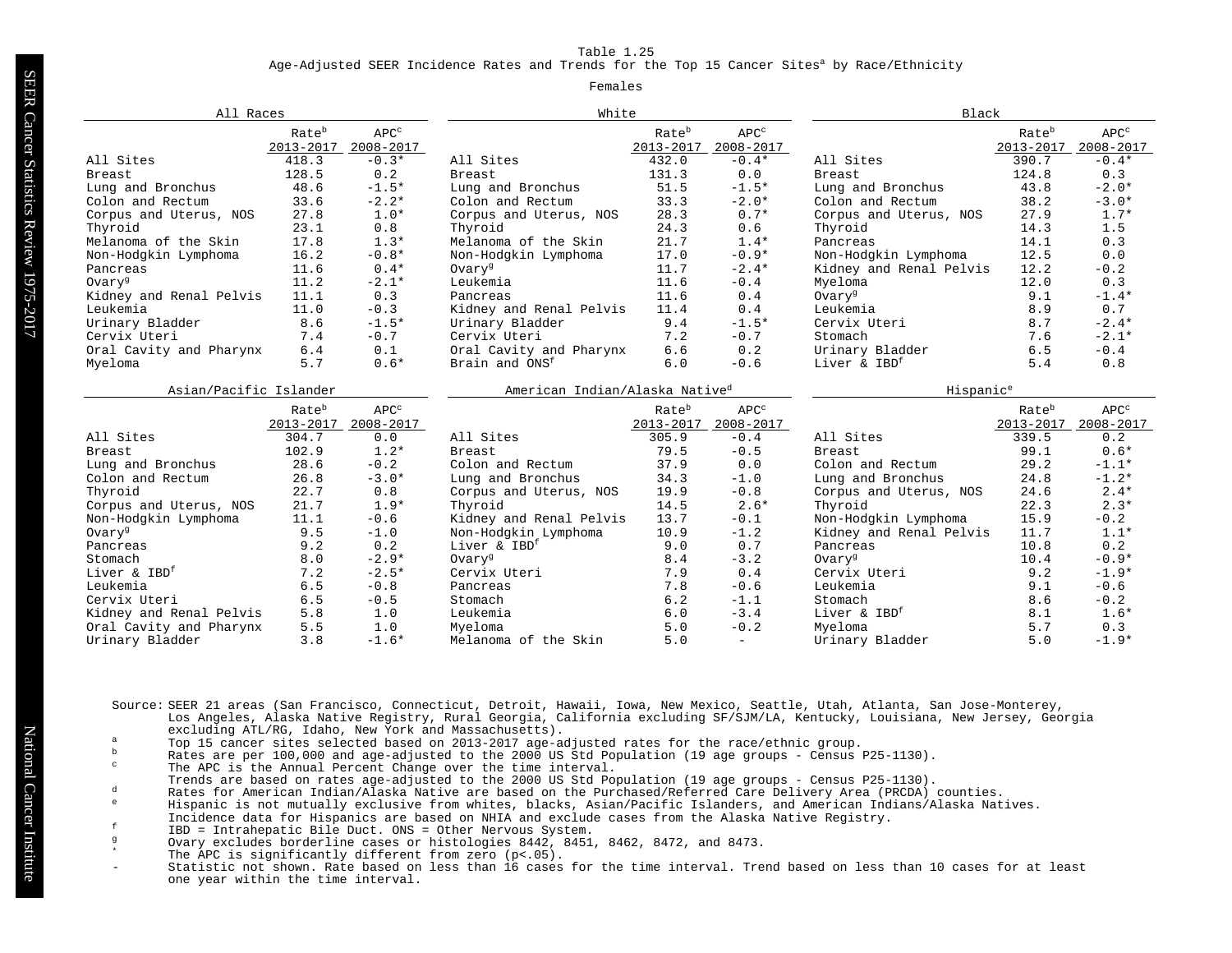Age-Adjusted U.S. Death Rates and Trends for the Top 15 Cancer Sites<sup>a</sup> by Race/Ethnicity

#### Both Sexes

| All Races                           |                                |                                 | White                                      |                    |                                        | Black                               |                                |                                 |
|-------------------------------------|--------------------------------|---------------------------------|--------------------------------------------|--------------------|----------------------------------------|-------------------------------------|--------------------------------|---------------------------------|
|                                     | Rate <sup>b</sup><br>2013-2017 | $\text{APC}^\circ$<br>2008-2017 |                                            | Rateb<br>2013-2017 | $\mathsf{APC}^\mathsf{c}$<br>2008-2017 |                                     | Rate <sup>b</sup><br>2013-2017 | $\text{APC}^\circ$<br>2008-2017 |
| All Sites                           | 158.3                          | $-1.6*$                         | All Sites                                  | 159.0              | $-1.4*$                                | All Sites                           | 181.7                          | $-2.1*$                         |
| Lung and Bronchus                   | 40.2                           | $-3.2*$                         | Lung and Bronchus                          | 41.0               | $-3.1*$                                | Lung and Bronchus                   | 42.3                           | $-3.6*$                         |
| Colon and Rectum                    | 13.9                           | $-2.1*$                         | Colon and Rectum                           | 13.6               | $-2.0*$                                | Colon and Rectum                    | 18.5                           | $-2.8*$                         |
| Breast                              | 11.3                           | $-1.6*$                         | Pancreas                                   | 10.9               | $0.3*$                                 | <b>Breast</b>                       | 16.2                           | $-1.7*$                         |
| Pancreas                            | 11.0                           | 0.2                             | <b>Breast</b>                              | 10.9               | $-1.6*$                                | Prostate <sup>f</sup>               | 14.0                           | $-3.0*$                         |
| Prostatef                           | 7.8                            | $-1.5*$                         | Prostate <sup>f</sup>                      | 7.4                | $-1.3*$                                | Pancreas                            | 13.3                           | $-0.3*$                         |
| Liver & IBD <sup>9</sup>            | 6.6                            | $2.0*$                          | Leukemia                                   | 6.7                | $-1.5*$                                | Liver & IBD <sup>9</sup>            | 8.4                            | $1.4*$                          |
| Leukemia                            | 6.4                            | $-1.6*$                         | Liver & IBD <sup>9</sup>                   | 6.2                | $2.3*$                                 | Myeloma                             | 6.2                            | $-0.4$                          |
| Non-Hodgkin Lymphoma                | 5.5                            | $-2.2*$                         | Non-Hodgkin Lymphoma                       | 5.7                | $-2.1*$                                | Leukemia                            | 5.4                            | $-2.0*$                         |
| Brain and ONS <sup>9</sup>          | 4.4                            | $0.5*$                          | Brain and ONS <sup>9</sup>                 | 4.8                | $0.6*$                                 | Stomach                             | 5.3                            | $-3.4*$                         |
| Urinary Bladder                     | 4.4                            | $-0.3*$                         | Urinary Bladder                            | 4.6                | $-0.1$                                 | Corpus and Uterus, NOS <sup>f</sup> | 5.0                            | $2.0*$                          |
| Esophaqus                           | 3.9                            | $-1.1*$                         | Esophaqus                                  | 4.2                | $-0.6*$                                | Non-Hodgkin Lymphoma                | 4.0                            | $-1.6*$                         |
| Ovaryf                              | 3.8                            | $-2.4*$                         | Ovaryf                                     | 3.9                | $-2.5*$                                | Kidney and Renal Pelvis             | 3.6                            | $-1.3*$                         |
| Kidney and Renal Pelvis             | 3.7                            | $-1.2*$                         | Kidney and Renal Pelvis                    | 3.8                | $-1.0*$                                | Ovary <sup>f</sup>                  | 3.5                            | $-2.1*$                         |
| Myeloma                             | 3.3                            | $-0.4$                          | Myeloma                                    | 3.0                | $-0.4$                                 | Urinary Bladder                     | 3.5                            | $-0.3$                          |
| Stomach                             | 3.1                            | $-2.0*$                         | Melanoma of the Skin                       | 2.8                | $-2.6*$                                | Esophaqus                           | 3.2                            | $-4.6*$                         |
|                                     | Asian/Pacific Islander         |                                 | American Indian/Alaska Native <sup>d</sup> |                    |                                        | Hispanic <sup>e</sup>               |                                |                                 |
|                                     | Rate <sup>b</sup>              | APC <sup>c</sup>                |                                            | Rate <sup>b</sup>  | APC <sup>c</sup>                       |                                     | Rate <sup>b</sup>              | $\text{APC}^\circ$              |
|                                     | 2013-2017                      | 2008-2017                       |                                            | 2013-2017          | 2008-2017                              |                                     | 2013-2017                      | 2008-2017                       |
| All Sites                           | 98.9                           | $-1.4*$                         | All Sites                                  | 144.2              | $-1.4*$                                | All Sites                           | 112.3                          | $-1.2*$                         |
| Lung and Bronchus                   | 22.2                           | $-2.3*$                         | Lung and Bronchus                          | 33.4               | $-3.2*$                                | Lung and Bronchus                   | 17.6                           | $-3.1*$                         |
| Colon and Rectum                    | 9.6                            | $-2.3*$                         | Colon and Rectum                           | 15.8               | $-1.8$                                 | Colon and Rectum                    | 11.1                           | $-1.9*$                         |
| Liver & IBD <sup>9</sup>            | 9.1                            | $-1.6*$                         | Liver & IBD <sup>9</sup>                   | 10.6               | $2.0*$                                 | Liver & IBD <sup>9</sup>            | 9.3                            | $0.9*$                          |
| Pancreas                            | 7.6                            | $-0.4$                          | Pancreas                                   | 8.9                | 1.0                                    | Pancreas                            | 8.5                            | $-0.2$                          |
| Breast                              | 6.4                            | 0.1                             | <b>Breast</b>                              | 8.1                | 0.3                                    | <b>Breast</b>                       | 7.8                            | $-1.0*$                         |
| Stomach                             | 5.2                            | $-2.9*$                         | Prostate <sup>f</sup>                      | 7.7                | $-1.3$                                 | Prostate <sup>f</sup>               | 6.4                            | $-1.8*$                         |
| Non-Hodgkin Lymphoma                | 3.8                            | $-1.5*$                         | Kidney and Renal Pelvis                    | 5.5                | $-3.5*$                                | Stomach                             | 5.0                            | $-1.7*$                         |
| Leukemia                            | 3.6                            | $-1.7*$                         | Stomach                                    | 4.8                | $-1.1$                                 | Non-Hodgkin Lymphoma                | 4.7                            | $-2.0*$                         |
| Prostate <sup>f</sup>               | 3.5                            | $-1.4*$                         | Non-Hodgkin Lymphoma                       | 4.2                | $-1.4$                                 | Leukemia                            | 4.6                            | $-1.2*$                         |
| Ovaryf                              | 2.5                            | $-1.0$                          | Leukemia                                   | 4.0                | $-2.8$                                 | Kidney and Renal Pelvis             | 3.5                            | $-0.2$                          |
| Brain and ONS <sup>9</sup>          | 2.2                            | $2.1*$                          | Ovary <sup>f</sup>                         | 3.5                | $-0.7$                                 | Brain and ONS <sup>9</sup>          | 3.0                            | $1.2*$                          |
| Oral Cavity and Pharynx             | 2.0                            | 0.6                             | Esophagus                                  | 3.4                | $-0.2$                                 | Ovaryf                              | 2.9                            | $-1.7*$                         |
| Corpus and Uterus, NOS <sup>f</sup> | 1.8                            | $2.9*$                          | Myeloma                                    | 3.2                | 1.9                                    | Myeloma                             | 2.7                            | $-0.4$                          |
| Kidney and Renal Pelvis             |                                |                                 |                                            |                    |                                        |                                     |                                |                                 |
|                                     | 1.7                            | $-2.0*$                         | Urinary Bladder                            | 2.7                | 1.0                                    | Urinary Bladder                     | 2.3                            | 0.3                             |

Source: US Mortality Files, National Center for Health Statistics, Centers for Disease Control and Prevention.<br><sup>a</sup> Top 15 cancer sites selected based on 2013-2017 age-adjusted rates for the race/ethnic group.

- 
- b Rates are per 100,000 and age-adjusted to the rate control group.<br>Rates are per 100,000 and age-adjusted to the 2000 US Std Population (19 age groups Census P25-1130).
- The APC is the Annual Percent Change over the time interval.
- Trends are based on rates age-adjusted to the 2000 US Std Population (19 age groups Census P25-1130).
- d Rates for American Indian/Alaska Native are based on the Purchased/Referred Care Delivery Area (PRCDA) counties.
- <sup>e</sup> Hispanic is not mutually exclusive from whites, blacks, Asian/Pacific Islanders, and American Indians/Alaska Natives.
- f The rates for sex-specific cancer sites are calculated using the population for both sexes combined.
	- <sup>g</sup> IBD = Intrahepatic Bile Duct. ONS = Other Nervous System.
- \* The APC is significantly different from zero (p<.05).<br>- Statistic not shown Rate based on less than 16 cases
- Statistic not shown. Rate based on less than 16 cases for the time interval. Trend based on less than 10 cases for at least one year within the time interval.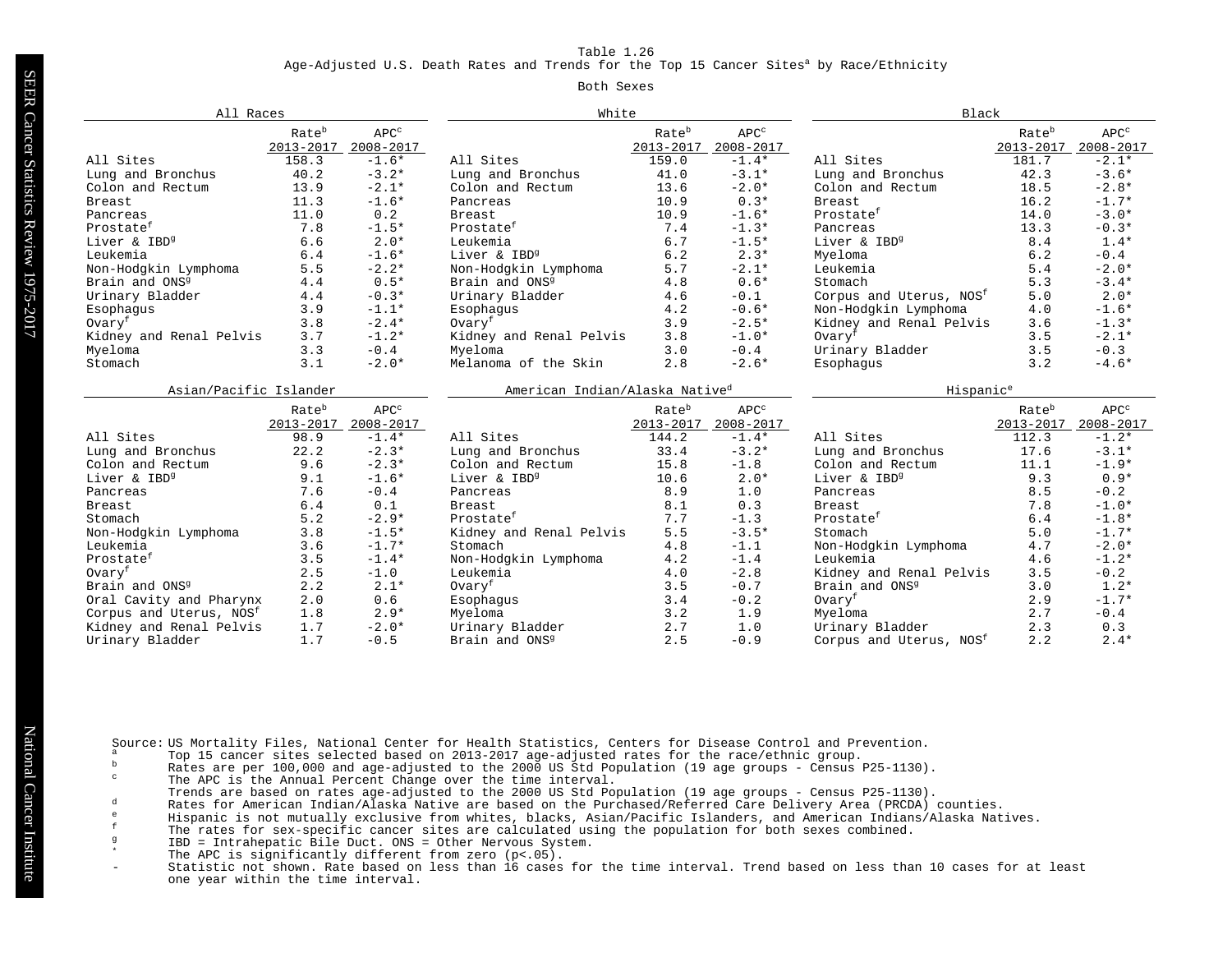#### Age-Adjusted U.S. Death Rates and Trends for the Top 15 Cancer Sites<sup>a</sup> by Race/Ethnicity

#### Males

|                                 | All Races              |                      |                                            | White                          |                               |                            | Black                          |                               |  |
|---------------------------------|------------------------|----------------------|--------------------------------------------|--------------------------------|-------------------------------|----------------------------|--------------------------------|-------------------------------|--|
|                                 | Rateb<br>2013-2017     | $APC^c$<br>2008-2017 |                                            | Rate <sup>b</sup><br>2013-2017 | APC <sup>c</sup><br>2008-2017 |                            | Rate <sup>b</sup><br>2013-2017 | APC <sup>c</sup><br>2008-2017 |  |
| All Sites                       | 189.5                  | $-1.8*$              | All Sites                                  | 189.6                          | $-1.7*$                       | All Sites                  | 227.3                          | $-2.7*$                       |  |
| Lung and Bronchus               | 49.3                   | $-3.8*$              | Lung and Bronchus                          | 49.4                           | $-3.7*$                       | Lung and Bronchus          | 58.8                           | $-4.3*$                       |  |
| Prostate                        | 19.1                   | $-2.2*$              | Prostate                                   | 17.9                           | $-2.0*$                       | Prostate                   | 37.9                           | $-3.7*$                       |  |
| Colon and Rectum                | 16.6                   | $-2.2*$              | Colon and Rectum                           | 16.2                           | $-2.2*$                       | Colon and Rectum           | 23.2                           | $-2.8*$                       |  |
| Pancreas                        | 12.7                   | $0.3*$               | Pancreas                                   | 12.7                           | $0.4*$                        | Pancreas                   | 14.9                           | $-0.2$                        |  |
| Liver & IBD <sup>f</sup>        | 9.6                    | $1.7*$               | Liver & IBD <sup>f</sup>                   | 9.0                            | $2.0*$                        | Liver & IBD <sup>f</sup>   | 13.2                           | $1.1*$                        |  |
| Leukemia                        | 8.6                    | $-1.8*$              | Leukemia                                   | 8.9                            | $-1.6*$                       | Stomach                    | 7.8                            | $-3.2*$                       |  |
| Urinary Bladder                 | 7.5                    | $-0.4*$              | Urinary Bladder                            | 8.0                            | $-0.3*$                       | Mveloma                    | 7.5                            | $-0.6$                        |  |
| Non-Hodgkin Lymphoma            | 7.1                    | $-2.0*$              | Esophagus                                  | 7.4                            | $-0.7*$                       | Leukemia                   | 7.0                            | $-2.7*$                       |  |
| Esophaqus                       | 7.0                    | $-1.2*$              | Non-Hodgkin Lymphoma                       | 7.4                            | $-2.0*$                       | Kidney and Renal Pelvis    | 5.4                            | $-0.8$                        |  |
| Kidney and Renal Pelvis         | 5.4                    | $-1.1*$              | Brain and ONS <sup>f</sup>                 | 5.8                            | $0.5*$                        | Urinary Bladder            | 5.3                            | 0.0                           |  |
| Brain and ONS <sup>f</sup>      | 5.4                    | 0.4                  | Kidney and Renal Pelvis                    | 5.6                            | $-1.0*$                       | Esophaqus                  | 5.3                            | $-5.1*$                       |  |
| Myeloma                         | 4.1                    | $-0.5*$              | Melanoma of the Skin                       | 4.1                            | $-2.7*$                       | Non-Hodgkin Lymphoma       | 5.2                            | $-1.6*$                       |  |
| Stomach                         | 4.1                    | $-2.3*$              | Myeloma                                    | 3.9                            | $-0.5*$                       | Oral Cavity and Pharynx    | 4.5                            | $-2.0*$                       |  |
| Oral Cavity and Pharynx         | 3.9                    | $0.9*$               | Oral Cavity and Pharynx                    | 3.9                            | $1.3*$                        | Brain and ONS <sup>f</sup> | 3.2                            | 0.5                           |  |
| Melanoma of the Skin            | 3.5                    | $-2.9*$              | Stomach                                    | 3.6                            | $-2.3*$                       | Larynx                     | 3.0                            | $-3.2*$                       |  |
|                                 | Asian/Pacific Islander |                      | American Indian/Alaska Native <sup>d</sup> |                                |                               | Hispanic <sup>e</sup>      |                                |                               |  |
|                                 | Rate <sup>b</sup>      | $APC^c$              |                                            | Rate <sup>b</sup>              | APC <sup>c</sup>              |                            | Rate <sup>b</sup>              | APC <sup>c</sup>              |  |
|                                 | 2013-2017              | 2008-2017            |                                            | $2013 - 2017$                  | 2008-2017                     |                            | 2013-2017                      | 2008-2017                     |  |
| All Sites                       | 117.3                  | $-1.8*$              | All Sites                                  | 173.1                          | $-1.5*$                       | All Sites                  | 136.2                          | $-1.6*$                       |  |
| Lung and Bronchus               | 29.3                   | $-2.9*$              | Lung and Bronchus                          | 40.1                           | $-3.8*$                       | Lung and Bronchus          | 24.2                           | $-4.0*$                       |  |
| Liver & IBD <sup>f</sup>        | 13.5                   | $-1.5*$              | Colon and Rectum                           | 19.4                           | $-0.2$                        | Prostate                   | 15.8                           | $-2.2*$                       |  |
| Colon and Rectum                | 11.5                   | $-2.4*$              | Prostate                                   | 18.7                           | $-1.8$                        | Colon and Rectum           | 14.2                           | $-2.0*$                       |  |
| Prostate                        | 8.6                    | $-1.7*$              | Liver & IBD <sup>f</sup>                   | 14.8                           | 1.5                           | Liver & IBD <sup>f</sup>   | 13.3                           | $0.7*$                        |  |
| Pancreas                        | 8.2                    | $-0.4$               | Pancreas                                   | 10.3                           | 1.8                           | Pancreas                   | 9.4                            | $-0.7$                        |  |
| Stomach                         | 6.7                    | $-3.4*$              | Kidney and Renal Pelvis                    | 8.2                            | $-1.8$                        | Stomach                    | 6.4                            | $-2.4*$                       |  |
| Non-Hodgkin Lymphoma            | 4.9                    | $-0.7*$              | Stomach                                    | 6.3                            | $-1.5$                        | Non-Hodgkin Lymphoma       | 5.9                            | $-1.6*$                       |  |
| Leukemia                        | 4.8                    | $-0.5$               | Esophaqus                                  | 6.2                            | $-0.4$                        | Leukemia                   | 5.8                            | $-1.4*$                       |  |
| Oral Cavity and Pharynx         | 3.1                    | 1.2                  | Non-Hodgkin Lymphoma                       | 5.5                            | 0.7                           | Kidney and Renal Pelvis    | 5.0                            | 0.2                           |  |
| Urinary Bladder                 | 2.8                    | $-0.9$               | Leukemia                                   | 5.1                            | $-4.2$                        | Urinary Bladder            | 3.9                            | 0.2                           |  |
| Esophaqus                       | 2.8                    | $-1.0$               | Urinary Bladder                            | 4.2                            | 1.3                           | Esophagus                  | 3.7                            | $-2.6*$                       |  |
| Kidney and Renal Pelvis         | 2.6                    | $-2.2*$              | Myeloma                                    | 3.6                            | 0.5                           | Brain and ONS <sup>f</sup> | 3.5                            | $0.9*$                        |  |
| Brain and ONS <sup>f</sup>      | 2.6                    | 1.3                  | Oral Cavity and Pharynx                    | 3.5                            | 0.5                           | Mveloma                    | 3.4                            | $-0.4$                        |  |
| Myeloma                         | 2.0                    | $-1.4$               | Brain and ONS <sup>f</sup>                 | 2.8                            | $-2.2$                        | Oral Cavity and Pharynx    | 2.4                            | 0.4                           |  |
| Soft Tissue including Heart 1.0 |                        | $-0.3$               | Larynx                                     | 1.7                            | $\overline{\phantom{0}}$      | Larynx                     | 1.4                            | $-3.0*$                       |  |

Source: US Mortality Files, National Center for Health Statistics, Centers for Disease Control and Prevention.<br><sup>a</sup> Top 15 cancer sites selected based on 2013-2017 age-adjusted rates for the race/ethnic group.

- 
- b Rates are per 100,000 and age-adjusted to the race/eddict group.<br>Rates are per 100,000 and age-adjusted to the 2000 US Std Population (19 age groups Census P25-1130).
- The APC is the Annual Percent Change over the time interval.
- Trends are based on rates age-adjusted to the 2000 US Std Population (19 age groups Census P25-1130).
- d Rates for American Indian/Alaska Native are based on the Purchased/Referred Care Delivery Area (PRCDA) counties.
- e Hispanic is not mutually exclusive from whites, blacks, Asian/Pacific Islanders, and American Indians/Alaska Natives.
	- <sup>f</sup> IBD = Intrahepatic Bile Duct. ONS = Other Nervous System.
	- \* The APC is significantly different from zero (p<.05).<br>- Statistic not shown Rate based on less than 16 cases
	- Statistic not shown. Rate based on less than 16 cases for the time interval. Trend based on less than 10 cases for at least one year within the time interval.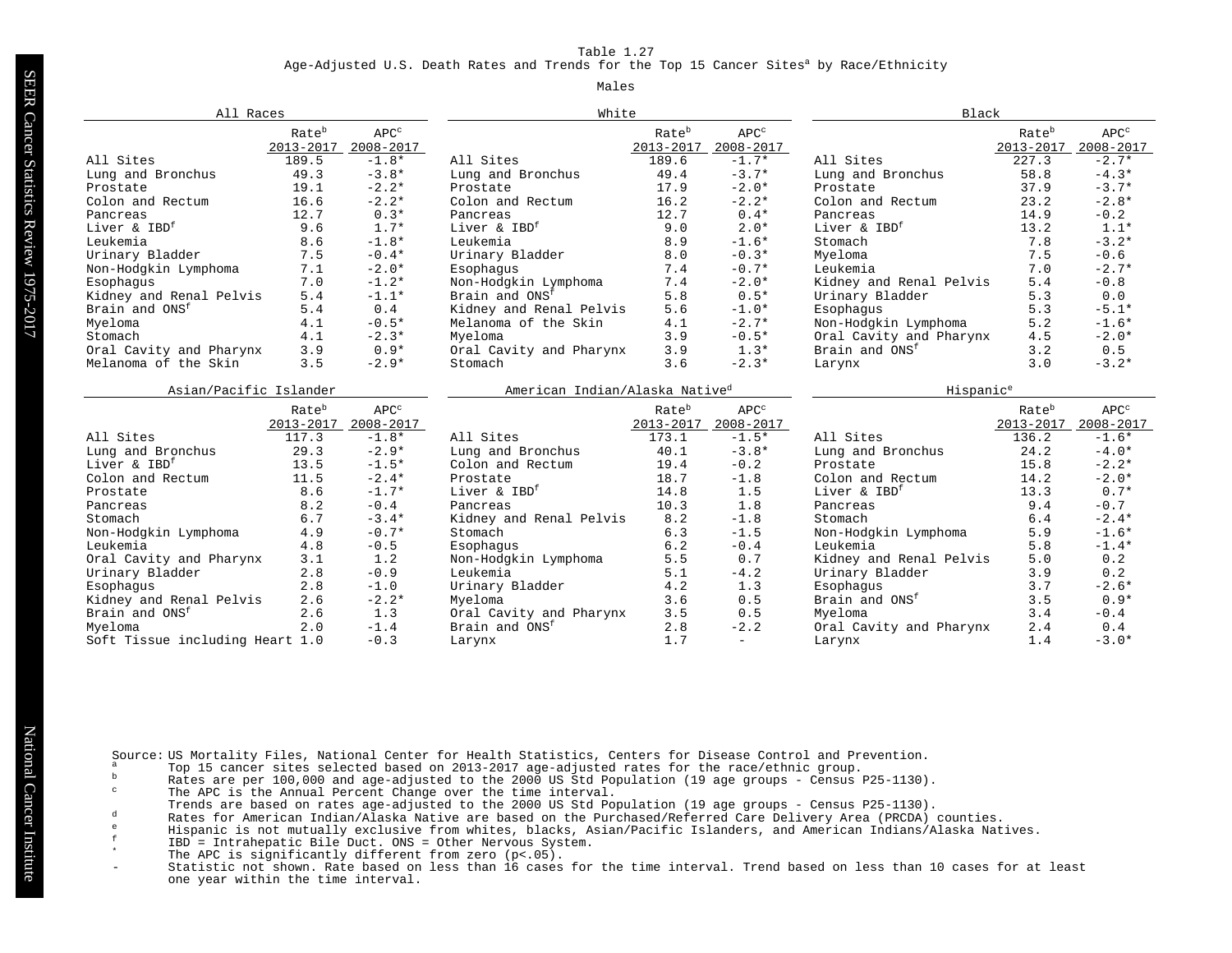Age-Adjusted U.S. Death Rates and Trends for the Top 15 Cancer Sites<sup>a</sup> by Race/Ethnicity

#### Females

| All Races                  |                                |                               | White                                      |                                |                               | Black                      |                                |                                   |
|----------------------------|--------------------------------|-------------------------------|--------------------------------------------|--------------------------------|-------------------------------|----------------------------|--------------------------------|-----------------------------------|
|                            | Rate <sup>b</sup><br>2013-2017 | APC <sup>c</sup><br>2008-2017 |                                            | Rate <sup>b</sup><br>2013-2017 | APC <sup>c</sup><br>2008-2017 |                            | Rate <sup>b</sup><br>2013-2017 | APC <sup>c</sup><br>$2008 - 2017$ |
| All Sites                  | 135.7                          | $-1.4*$                       | All Sites                                  | 136.4                          | $-1.3*$                       | All Sites                  | 153.4                          | $-1.6*$                           |
| Lung and Bronchus          | 33.2                           | $-2.6*$                       | Lung and Bronchus                          | 34.5                           | $-2.5*$                       | Lung and Bronchus          | 31.1                           | $-2.9*$                           |
| Breast                     | 20.3                           | $-1.4*$                       | <b>Breast</b>                              | 19.8                           | $-1.4*$                       | Breast.                    | 27.6                           | $-1.6*$                           |
| Colon and Rectum           | 11.8                           | $-2.1*$                       | Colon and Rectum                           | 11.5                           | $-1.9*$                       | Colon and Rectum           | 15.2                           | $-2.9*$                           |
| Pancreas                   | 9.6                            | 0.0                           | Pancreas                                   | 9.4                            | 0.1                           | Pancreas                   | 12.0                           | $-0.4$                            |
| Ovary                      | 6.9                            | $-2.2*$                       | 7.1<br>Ovary                               |                                | $-2.2*$                       | Corpus and Uterus, NOS     | 8.6                            | $2.3*$                            |
| Corpus and Uterus, NOS     | 4.8                            | $2.1*$                        | Leukemia                                   | 5.0                            | $-1.5*$                       | Ovary                      | 6.0                            | $-1.9*$                           |
| Leukemia                   | 4.8                            | $-1.6*$                       | Corpus and Uterus, NOS                     | 4.5                            | $1.9*$                        | Myeloma                    | 5.3                            | $-0.3$                            |
| Non-Hodgkin Lymphoma       | 4.2                            | $-2.5*$                       | Non-Hodgkin Lymphoma                       | 4.4                            | $-2.5*$                       | Liver & IBD <sup>f</sup>   | 4.8                            | $2.1*$                            |
| Liver & IBD <sup>f</sup>   | 4.0                            | $2.4*$                        | Brain and ONS <sup>f</sup>                 | 3.9                            | $0.6*$                        | Leukemia                   | 4.3                            | $-1.4*$                           |
| Brain and ONS <sup>f</sup> | 3.6                            | $0.6*$                        | Liver & IBD <sup>f</sup>                   | 3.8                            | $2.7*$                        | Stomach                    | 3.6                            | $-3.9*$                           |
| Myeloma                    | 2.6                            | $-0.5$                        | Kidney and Renal Pelvis                    | 2.4                            | $-1.4*$                       | Cervix Uteri               | 3.4                            | $-2.9*$                           |
| Kidney and Renal Pelvis    | 2.3                            | $-1.5*$                       | Myeloma                                    | 2.4                            | $-0.6$                        | Non-Hodgkin Lymphoma       | 3.2                            | $-1.6*$                           |
| Cervix Uteri               | 2.3                            | $-0.4*$                       | Urinary Bladder                            | 2.2                            | $-0.3$                        | Urinary Bladder            | 2.4                            | $-0.9$                            |
| Stomach                    | 2.2                            | $-1.8*$                       | Cervix Uteri                               | 2.2                            | 0.2                           | Kidney and Renal Pelvis    | 2.2                            | $-2.2*$                           |
| Urinary Bladder            | 2.1                            | $-0.5*$                       | Stomach                                    | 1.9                            | $-1.6*$                       | Brain and ONS <sup>f</sup> | 2.2                            | 0.8                               |
| Asian/Pacific Islander     |                                |                               | American Indian/Alaska Native <sup>d</sup> |                                |                               | Hispanic <sup>e</sup>      |                                |                                   |
|                            | Rate <sup>b</sup>              | $APC^c$                       |                                            | Rate <sup>b</sup>              | APC <sup>c</sup>              |                            | Rate <sup>b</sup>              | $\text{APC}^\circ$                |
|                            | $2013 - 2017$                  | 2008-2017                     |                                            | 2013-2017                      | 2008-2017                     |                            | 2013-2017                      | 2008-2017                         |
| All Sites                  | 85.6                           | $-1.1*$                       | All Sites                                  | 123.0                          | $-1.4*$                       | All Sites                  | 95.5                           | $-0.8*$                           |
| Lung and Bronchus          | 16.9                           | $-1.6*$                       | Lung and Bronchus                          | 28.4                           | $-2.5*$                       | <b>Breast</b>              | 14.0                           | $-0.8*$                           |
| Breast                     | 11.4                           | 0.2                           | Breast                                     | 14.6                           | 0.4                           | Lung and Bronchus          | 12.7                           | $-1.8*$                           |
| Colon and Rectum           | 8.1                            | $-2.4*$                       | Colon and Rectum                           | 13.0                           | $-3.4*$                       | Colon and Rectum           | 8.7                            | $-1.8*$                           |
| Pancreas                   | 7.1                            | $-0.3$                        | Pancreas                                   | 7.8                            | 0.4                           | Pancreas                   | 7.8                            | 0.2                               |
| Liver & IBD <sup>f</sup>   | 5.6                            | $-1.7*$                       | Liver & IBD <sup>f</sup>                   | 7.1                            | 2.7                           | Liver & IBD <sup>f</sup>   | 6.0                            | $1.2*$                            |
| Ovary                      | 4.4                            | $-0.9$                        | Ovary                                      | 6.3                            | $-0.4$                        | Ovary                      | 5.2                            | $-1.4*$                           |
| Stomach                    | 4.1                            | $-2.2*$                       | Stomach                                    | 3.6                            | $-0.3$                        | Corpus and Uterus, NOS     | 4.0                            | $2.6*$                            |
| Corpus and Uterus, NOS     | 3.2                            | $3.0*$                        | Kidney and Renal Pelvis                    | 3.4                            | $-5.8*$                       | Stomach                    | 4.0                            | $-1.0*$                           |
| Non-Hodgkin Lymphoma       | 3.0                            | $-2.5*$                       | Corpus and Uterus, NOS                     | 3.4                            | 2.1                           | Leukemia                   | 3.8                            | $-1.2*$                           |
| Leukemia                   | 2.6                            | $-3.3*$                       | Non-Hodgkin Lymphoma                       | 3.2                            | $-3.4$                        | Non-Hodgkin Lymphoma       | 3.7                            | $-2.4*$                           |
| Brain and ONS <sup>f</sup> | 1.9                            | $3.0*$                        | Leukemia                                   | 3.0                            | $-2.0$                        | Cervix Uteri               | 2.6                            | $-0.8$                            |
| Cervix Uteri               | 1.8                            | $-0.3$                        | Myeloma                                    | 3.0                            | 2.5                           | Brain and ONS <sup>f</sup> | 2.6                            | $1.5*$                            |
| Myeloma                    | 1.2                            | $-0.3$                        | Cervix Uteri                               | 2.5                            | $-5.4*$                       | Kidney and Renal Pelvis    | 2.2                            | $-1.0$                            |
| Oral Cavity and Pharynx    | 1.1                            | $-0.7$                        | Brain and ONS <sup>f</sup>                 | 2.4                            | 0.7                           | Myeloma                    | 2.2                            | $-0.6$                            |
| Kidney and Renal Pelvis    | 1.1                            | $-1.4$                        | Urinary Bladder                            | 1.7                            | $\equiv$                      | Urinary Bladder            | 1.3                            | 0.3                               |

Source: US Mortality Files, National Center for Health Statistics, Centers for Disease Control and Prevention.<br><sup>a</sup> Top 15 cancer sites selected based on 2013-2017 age-adjusted rates for the race/ethnic group.

- 
- b Rates are per 100,000 and age-adjusted to the race/eddict group.<br>Rates are per 100,000 and age-adjusted to the 2000 US Std Population (19 age groups Census P25-1130).
- The APC is the Annual Percent Change over the time interval.
- Trends are based on rates age-adjusted to the 2000 US Std Population (19 age groups Census P25-1130).
- d Rates for American Indian/Alaska Native are based on the Purchased/Referred Care Delivery Area (PRCDA) counties.
- e Hispanic is not mutually exclusive from whites, blacks, Asian/Pacific Islanders, and American Indians/Alaska Natives.
	- <sup>f</sup> IBD = Intrahepatic Bile Duct. ONS = Other Nervous System.
	- \* The APC is significantly different from zero (p<.05).<br>- Statistic not shown Rate based on less than 16 cases
	- Statistic not shown. Rate based on less than 16 cases for the time interval. Trend based on less than 10 cases for at least one year within the time interval.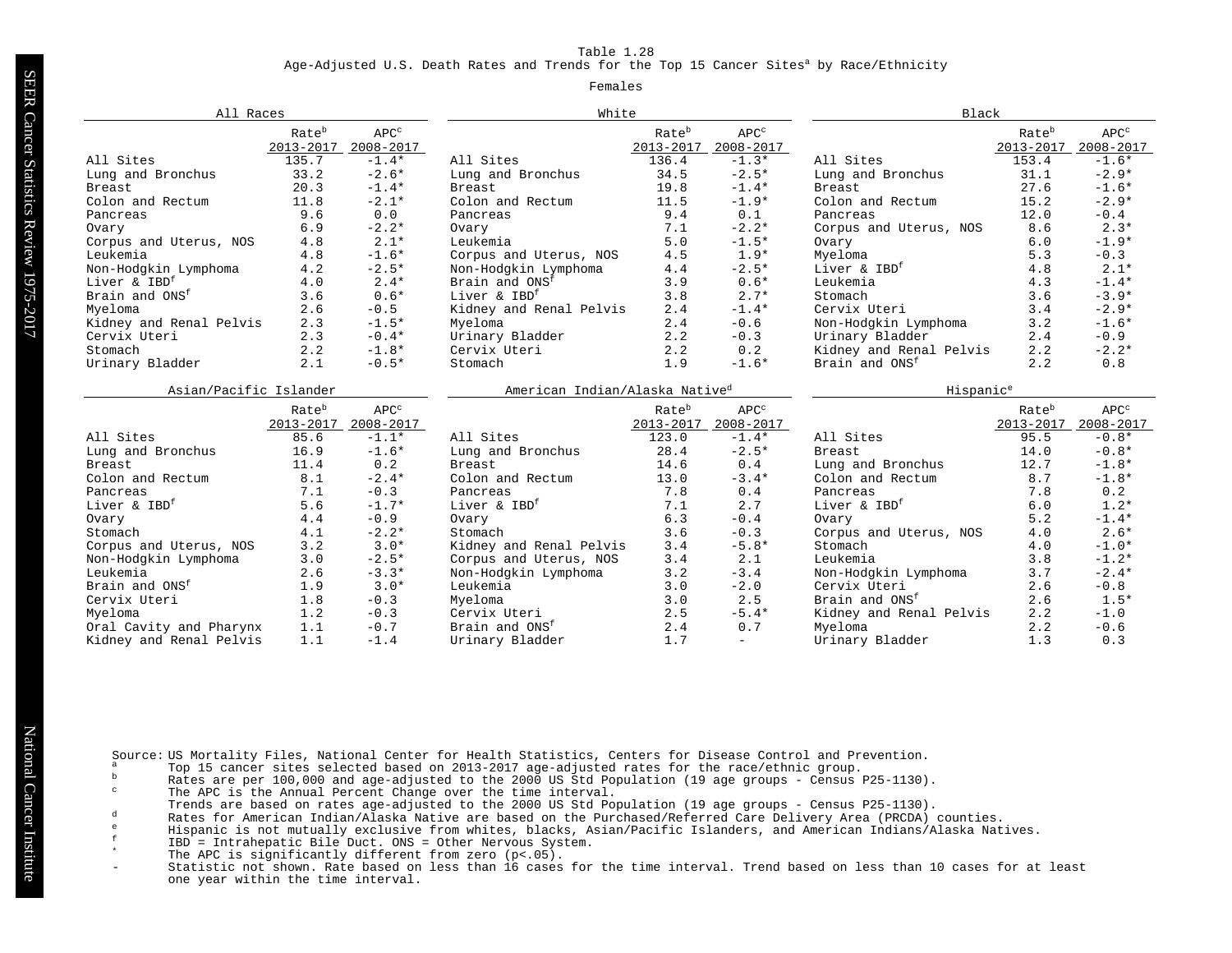# SEER Cancer Incidence and US Death Rates, 2013-2017 By Cancer Site and Race/Ethnicity



Source: SEER 21 areas (San Francisco, Connecticut, Detroit, Hawaii, Iowa, New Mexico, Seattle, Utah, Atlanta, San Jose-Monterey, Los Angeles, Alaska Native Registry, Rural Georgia, California excluding SF/SJM/LA, Kentucky, Louisiana, New Jersey, Georgia excluding ATL/RG, Idaho, New York and Massachusetts) and US Mortality Files, National Center for Health Statistics, Centers for Disease Control and Prevention.

- Rates for American Indian/Alaska Native are based on the CHSDA (Contract Health Service Delivery Area) counties. a
- Hispanic is not mutually exclusive from whites, blacks, Asian/Pacific Islanders, and American Indians/Alaska Natives. b

Incidence data for Hispanics are based on NHIA and exclude cases from the Alaska Native Registry.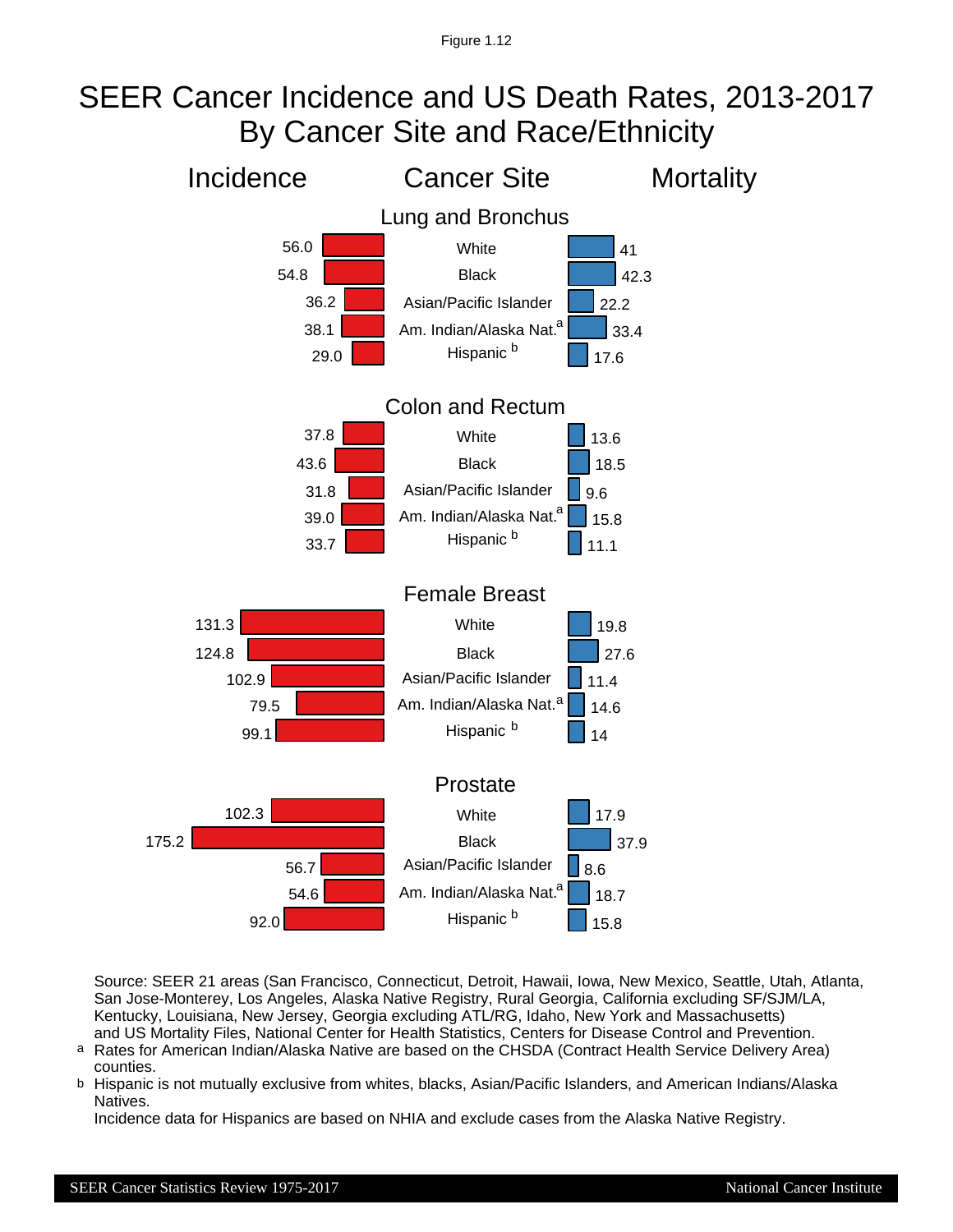# SEER Incidence 2008-2017 Males by Race/Ethnicity



Source: SEER 21 areas (San Francisco, Connecticut, Detroit, Hawaii, Iowa, New Mexico, Seattle, Utah, Atlanta, San Jose-Monterey, Los Angeles, Alaska Native Registry, Rural Georgia, California excluding SF/SJM/LA, Kentucky, Louisiana, New Jersey, Georgia excluding ATL/RG), Idaho, New York and Massachusetts.

Rates are age-adjusted to the 2000 US Std Population (19 age groups - Census P25-1103).

Regression lines are calculated using the Joinpoint Regression Program Version 4.8, April 2020, National Cancer Institute.

- a Incidence rates for American Indian/Alaska Native (AI/AN) are based on the CHSDA(Contract Health Service Delivery Area) counties. <sup>a</sup> Incidence rates for American Indian/Alaska Native (AI/AN) are based on the CHSDA(Contract Health Service Deliver<br><sup>b</sup> Hispanic is not mutually exclusive from whites, blacks, Asian/Pacific Islanders, and American Indians
- Incidence data for Hispanics are based on NHIA and exclude cases from the Alaska Native Registry.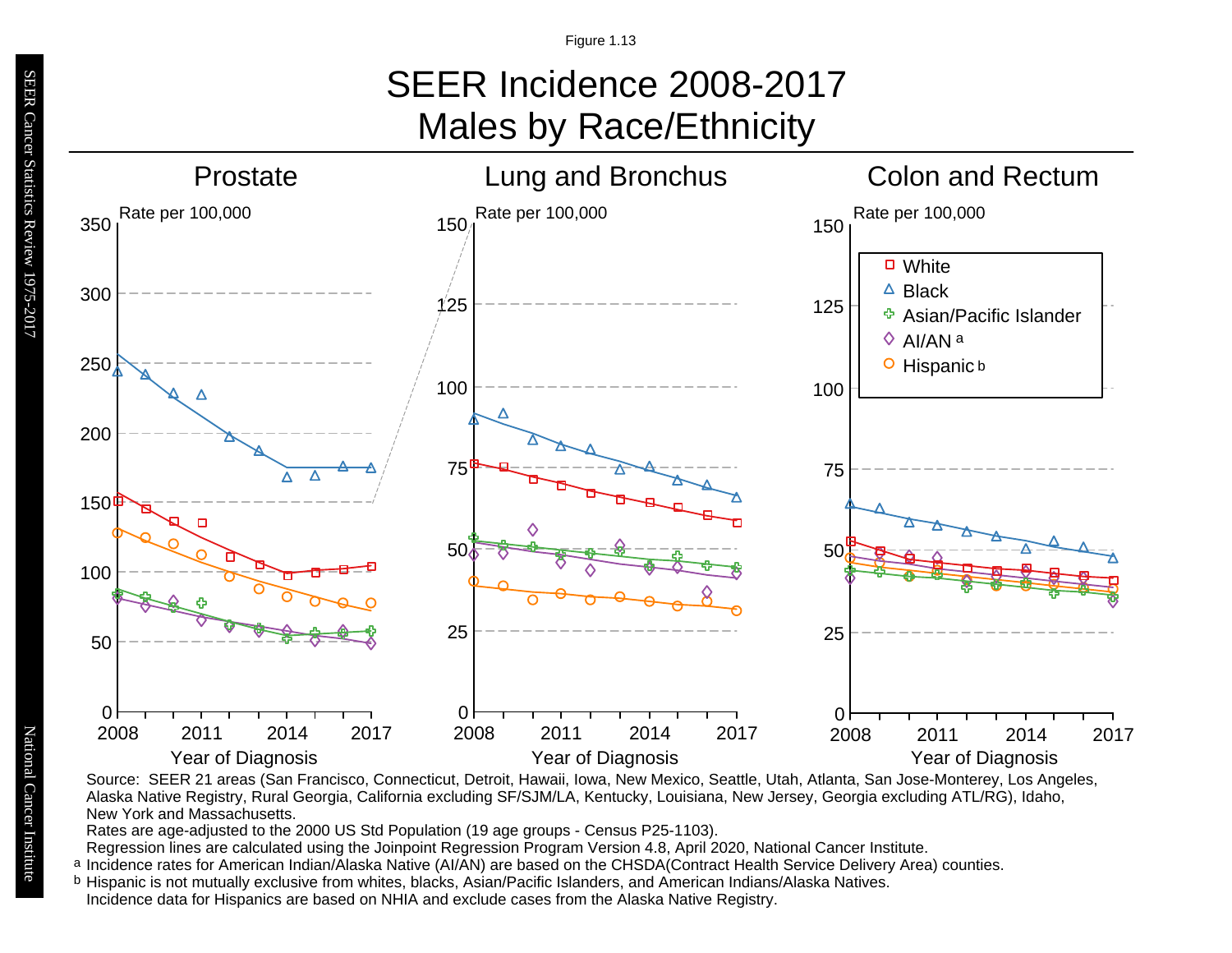# SEER Incidence 2008-2017 Females by Race/Ethnicity



Source: SEER 21 areas (San Francisco, Connecticut, Detroit, Hawaii, Iowa, New Mexico, Seattle, Utah, Atlanta, San Jose-Monterey, Los Angeles, Alaska Native Registry, Rural Georgia, California excluding SF/SJM/LA, Kentucky, Louisiana, New Jersey, Georgia excluding ATL/RG), Idaho, New York and Massachusetts.

Rates are age-adjusted to the 2000 US Std Population (19 age groups - Census P25-1103).

Regression lines are calculated using the Joinpoint Regression Program Version 4.8, April 2020, National Cancer Institute.

- <sup>a</sup> Incidence rates for American Indian/Ālaska Native (AI/ĀN) are based on the CHSDA(Contract Health Service Delivery Area) counties.<br><sup>b</sup> Hispanic is not mutually exclusive from whites, blacks, Asian/Pacific Islanders, and
- b Hispanic is not mutually exclusive from whites, blacks, Asian/Pacific Islanders, and American Indians/Alaska Natives. Incidence data for Hispanics are based on NHIA and exclude cases from the Alaska Native Registry.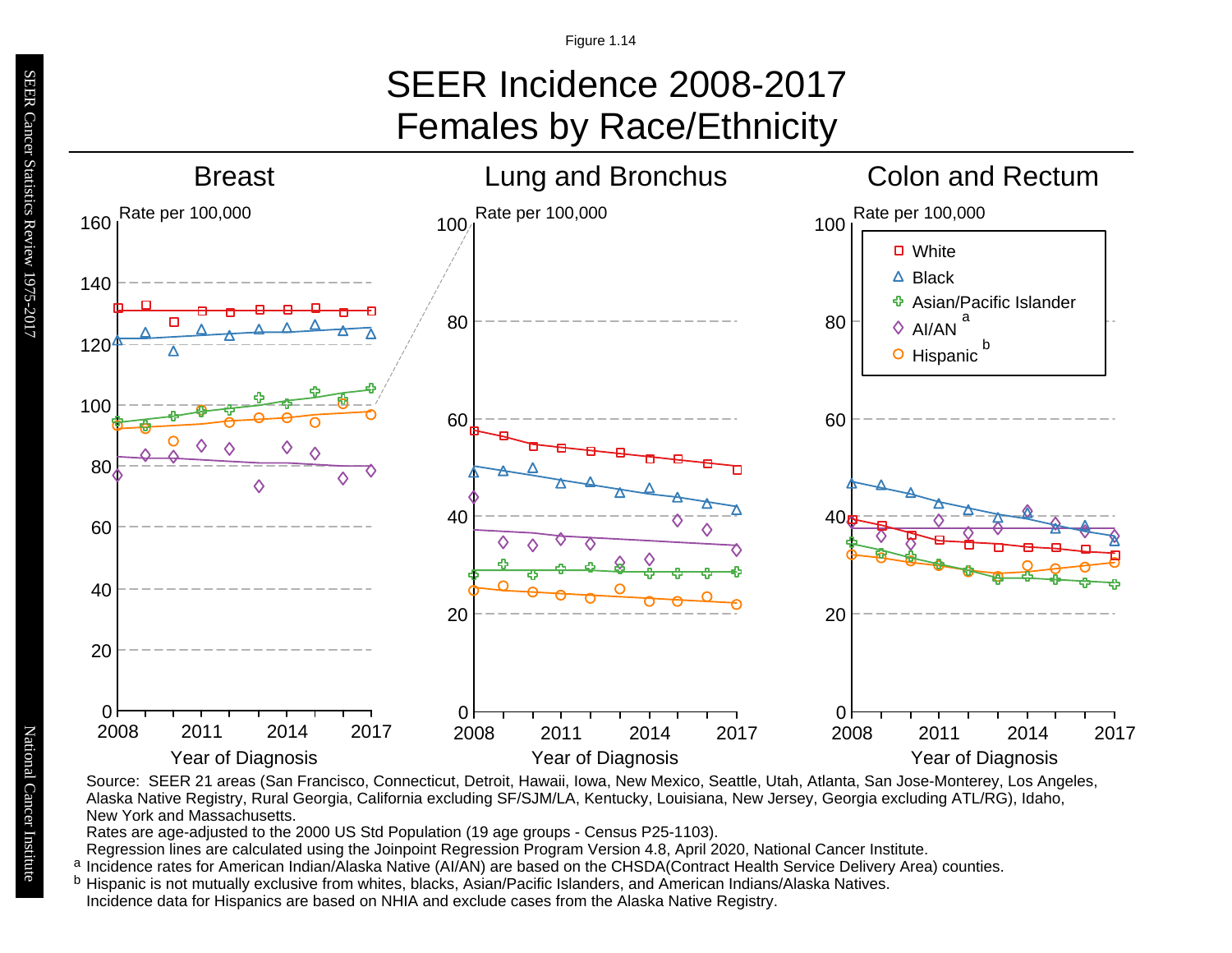# US Mortality 2008-2017 Males by Race/Ethnicity



Source: US Mortality Files, National Center for Health Statistics, Centers for Disease Control and Prevention.

Rates are age-adjusted to the 2000 US Std Population (19 age groups - Census P25-1103).

Regression lines are calculated using the Joinpoint Regression Program Version 4.8, April 2020, National Cancer Institute.

a Mortality rates for American Indian/Alaska Native (AI/AN) are based on the CHSDA(Contract Health Service Delivery Area) counties.

<sup>b</sup> Hispanic is not mutually exclusive from whites, blacks, Asian/Pacific Islanders, and American Indians/Alaska Natives.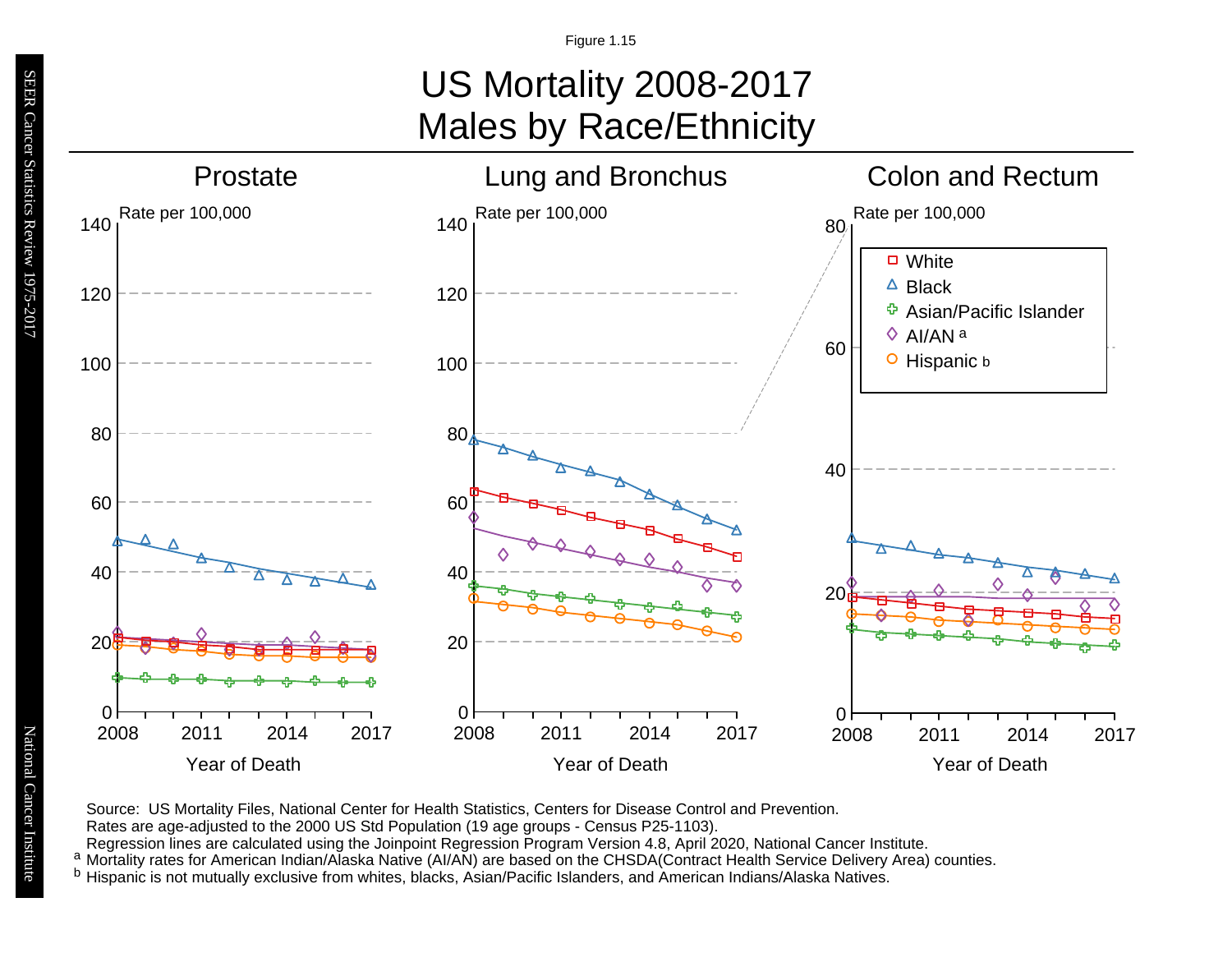# US Mortality 2008-2017 Females by Race/Ethnicity



Source: US Mortality Files, National Center for Health Statistics, Centers for Disease Control and Prevention.

Rates are age-adjusted to the 2000 US Std Population (19 age groups - Census P25-1103).

Regression lines are calculated using the Joinpoint Regression Program Version 4.8, April 2020, National Cancer Institute.

a Mortality rates for American Indian/Alaska Native (AI/AN) are based on the CHSDA(Contract Health Service Delivery Area) counties.

<sup>b</sup> Hispanic is not mutually exclusive from whites, blacks, Asian/Pacific Islanders, and American Indians/Alaska Natives.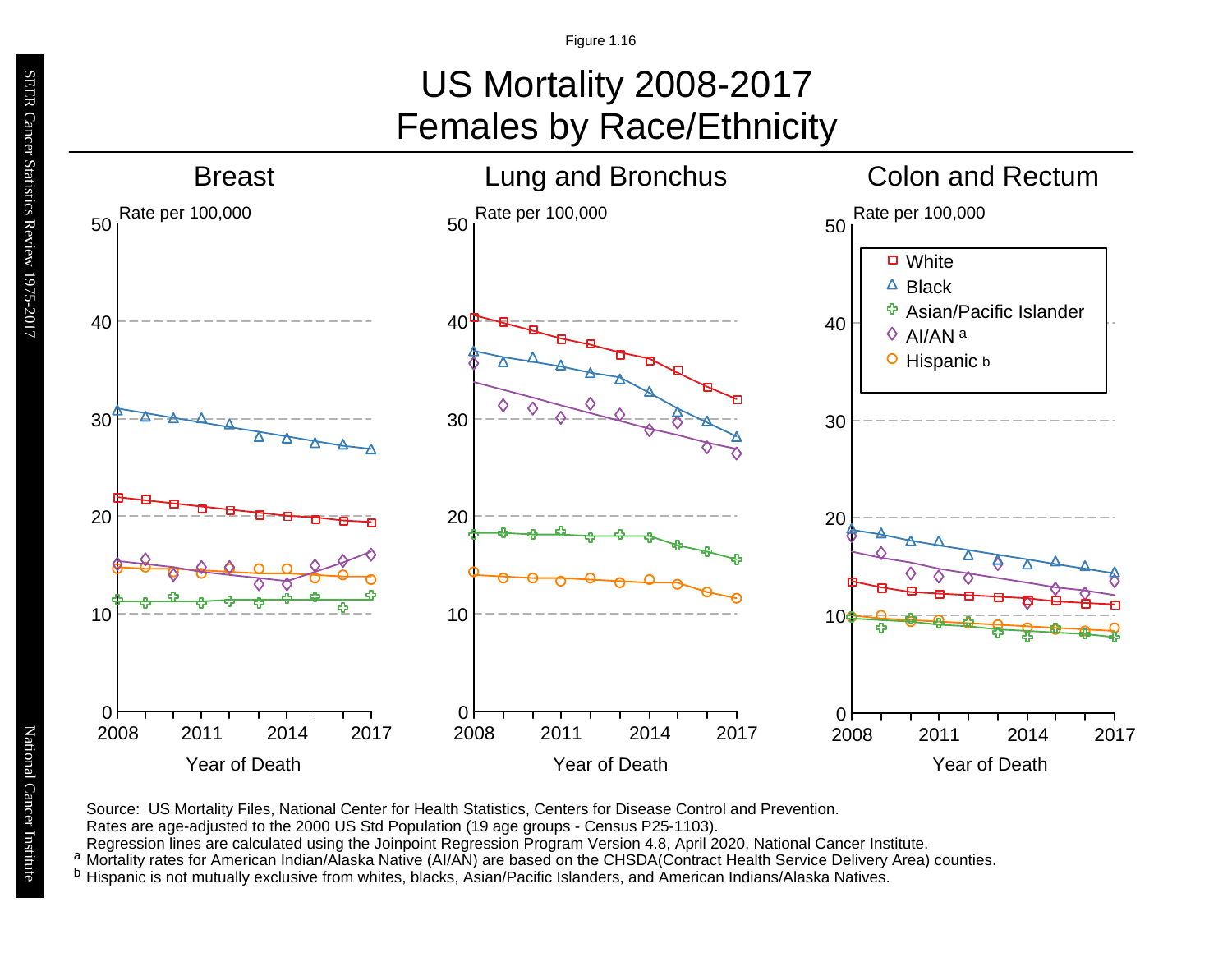#### Table 2.15 All Cancer Sites (Invasive)

#### SEER Incidence and U.S. Mortality Age-Adjusted Rates and Trends<sup>a</sup> By Race/Ethnicity and Sex

| SEER Incidence                       |                | SEER 21 Areas <sup>b</sup><br>Rate 2013-2017 | Rate per 100,000 persons                   |                    | SEER 21 Areas <sup>b</sup><br>Trend 2008-2017 <sup>c</sup><br>AAPC $(%)$ |                         |          | SEER 9 Areas <sup>b</sup><br>Trend 2008-2017 <sup>d</sup><br>AAPC $(%)$ |                          |
|--------------------------------------|----------------|----------------------------------------------|--------------------------------------------|--------------------|--------------------------------------------------------------------------|-------------------------|----------|-------------------------------------------------------------------------|--------------------------|
|                                      | Total          |                                              | Males Females                              | Total              |                                                                          | Males Females           | Total    |                                                                         | Males Females            |
| Race/Ethnicity                       |                |                                              |                                            |                    |                                                                          |                         |          |                                                                         |                          |
| All Races                            | 442.4          | 480.3                                        | 418.3                                      | $-1.1*$            | $-1.8*$                                                                  | $-0.1*$                 |          | $-1.1* -1.9*$                                                           | $-0.2*$                  |
| White<br>White Hispanic <sup>e</sup> | 452.1<br>353.0 | 485.5<br>371.3                               | 432.0<br>347.6                             | $-1.1*$<br>$-1.5*$ | $-1.9*$<br>$-2.9*$                                                       | $-0.1*$<br>$-0.3$       | $-1.1*$  | $-1.7*$                                                                 | $-0.2*$<br>$-$           |
| White Non-Hispanic <sup>e</sup>      | 470.7          | 505.6                                        | 449.0                                      | $-1.0*$            | $-1.7*$                                                                  | 0.0                     |          | $\overline{\phantom{a}}$                                                | $\equiv$ .               |
| Black                                | 440.4          | 515.1                                        | 390.7                                      | $-1.5*$            | $-2.5*$                                                                  | $-0.4*$                 |          | $-1.5* -2.3*$                                                           | $-0.7*$                  |
| Asian/Pacific Islander               | 302.1          | 304.4                                        | 304.7                                      | $-0.6*$            | $-1.6*$                                                                  | $0.2*$                  |          |                                                                         | $\overline{\phantom{0}}$ |
| Amer Ind/Alaska Nat <sup>f</sup>     | 310.1          | 321.0                                        | 305.9                                      | $-0.5*$            | $-1.0*$                                                                  | $-0.1$                  | $\equiv$ | $\equiv$                                                                | $ \,$                    |
| Hispanic <sup>e</sup>                | 348.4          | 370.4                                        | 339.5                                      |                    | $-1.1* -2.5*$                                                            | $0.2*$                  |          |                                                                         | $\overline{\phantom{a}}$ |
| U.S. Mortality <sup>9</sup>          |                |                                              |                                            |                    |                                                                          |                         |          |                                                                         |                          |
|                                      |                |                                              | Rate 2013-2017<br>Rate per 100,000 persons |                    | Trend 2008-2017h<br>AAPC $(%)$                                           |                         |          |                                                                         |                          |
|                                      | Total          |                                              | Males Females                              |                    |                                                                          | Total Males Females     |          |                                                                         |                          |
| Race/Ethnicity                       |                |                                              |                                            |                    |                                                                          |                         |          |                                                                         |                          |
| All Races                            | 158.3          | 189.5                                        | 135.7                                      |                    | $-1.5* -1.8* -1.4*$                                                      |                         |          |                                                                         |                          |
| White                                | 159.0          | 189.6                                        | 136.4                                      | $-1.4*$            | $-1.7*$                                                                  | $-1.3*$                 |          |                                                                         |                          |
| White Hispanic <sup>e</sup>          | 118.9          | 144.0                                        | 101.2                                      |                    |                                                                          | $-1.1* -1.4* -0.8*$     |          |                                                                         |                          |
| White Non-Hispanic <sup>e</sup>      | 162.9          | 193.8                                        | 139.9                                      | $-1.5*$            | $-1.6*$                                                                  | $-1.3*$                 |          |                                                                         |                          |
| Black                                | 181.7          | 227.3                                        | 153.4                                      | $-2.1*$            | $-2.7*$                                                                  | $-1.6*$                 |          |                                                                         |                          |
| Asian/Pacific Islander               | 98.9           | 117.3                                        | 85.6                                       | $-1.3*$            | $-1.6*$                                                                  | $-1.0*$                 |          |                                                                         |                          |
| Amer Ind/Alaska Nat                  |                |                                              |                                            |                    |                                                                          |                         |          |                                                                         |                          |
| Total U.S.                           | 106.2          | 126.8                                        | 90.5                                       |                    |                                                                          | $-1.7*$ $-1.8*$ $-1.8*$ |          |                                                                         |                          |
| PRCDA Counties                       | 144.2          | 173.1                                        | 123.0                                      |                    |                                                                          | $-1.0* -0.9* -1.2*$     |          |                                                                         |                          |
| Non-PRCDA Counties                   | 63.8           | 76.7                                         | 53.4                                       |                    |                                                                          | $-2.6* -2.8* -2.6*$     |          |                                                                         |                          |
| Hispanic <sup>e</sup>                | 112.3          | 136.2                                        | 95.5                                       | $-1.2*$            | $-1.6*$                                                                  | $-1.0*$                 |          |                                                                         |                          |

The AAPC is the Average Annual Percent Change over the time interval. The AAPCs are calculated by the Joinpoint Regression Program Version 4.8, April 2020, National Cancer Institute. Statistic not shown. Rate based on less than 16 cases for the time interval.

- Trend based on less than 10 cases for at least one year within the time interval. <sup>a</sup> Rates are age-adjusted to the 2000 US Std Population (19 age groups Census P25-1130). Trends
- are based on rates age-adjusted to the 2000 US Std Population (19 age groups Census P25-1130). <sup>b</sup> The SEER 9 areas are San Francisco, Connecticut, Detroit, Hawaii, Iowa, New Mexico, Seattle, Utah, and Atlanta.
- The SEER 21 areas comprise the SEER 9 areas plus San Jose-Monterey, Los Angeles, the Alaska Native Registry, Rural Georgia, California excluding SF/SJM/LA, Kentucky, Louisiana, New Jersey, Georgia excluding ATL/RG, Idaho, New York and Massachusetts.

<sup>c</sup> The 2008-2017 AAPC estimates are based on a Joinpoint analysis with up to 3 Joinpoints over diagnosis years 2000-2017.

<sup>d</sup> The 2008-2017 AAPC estimates are based on a Joinpoint analysis with up to 5 Joinpoints over diagnosis years 1975-2017.

<sup>e</sup> Hispanic and Non-Hispanic are not mutually exclusive from whites, blacks, Asian/Pacific Islanders, and American Indians/Alaska Natives. Incidence data for Hispanics and Non-Hispanics are based on NHIA and exclude cases from the Alaska Native Registry.

<sup>f</sup> Incidence data for American Indian/Alaska Native are based on the Purchased/Referred Care Delivery Area (PRCDA) counties.

- g<br>
US Mortality Files, National Center for Health Statistics, CDC.<br>
The 2008–2017 mentality ADCs are based an a Joinnaint applying
- <sup>h</sup> The 2008-2017 mortality AAPCs are based on a Joinpoint analysis using years of death 2000-2017. \* The APC is significantly different from zero (p<.05).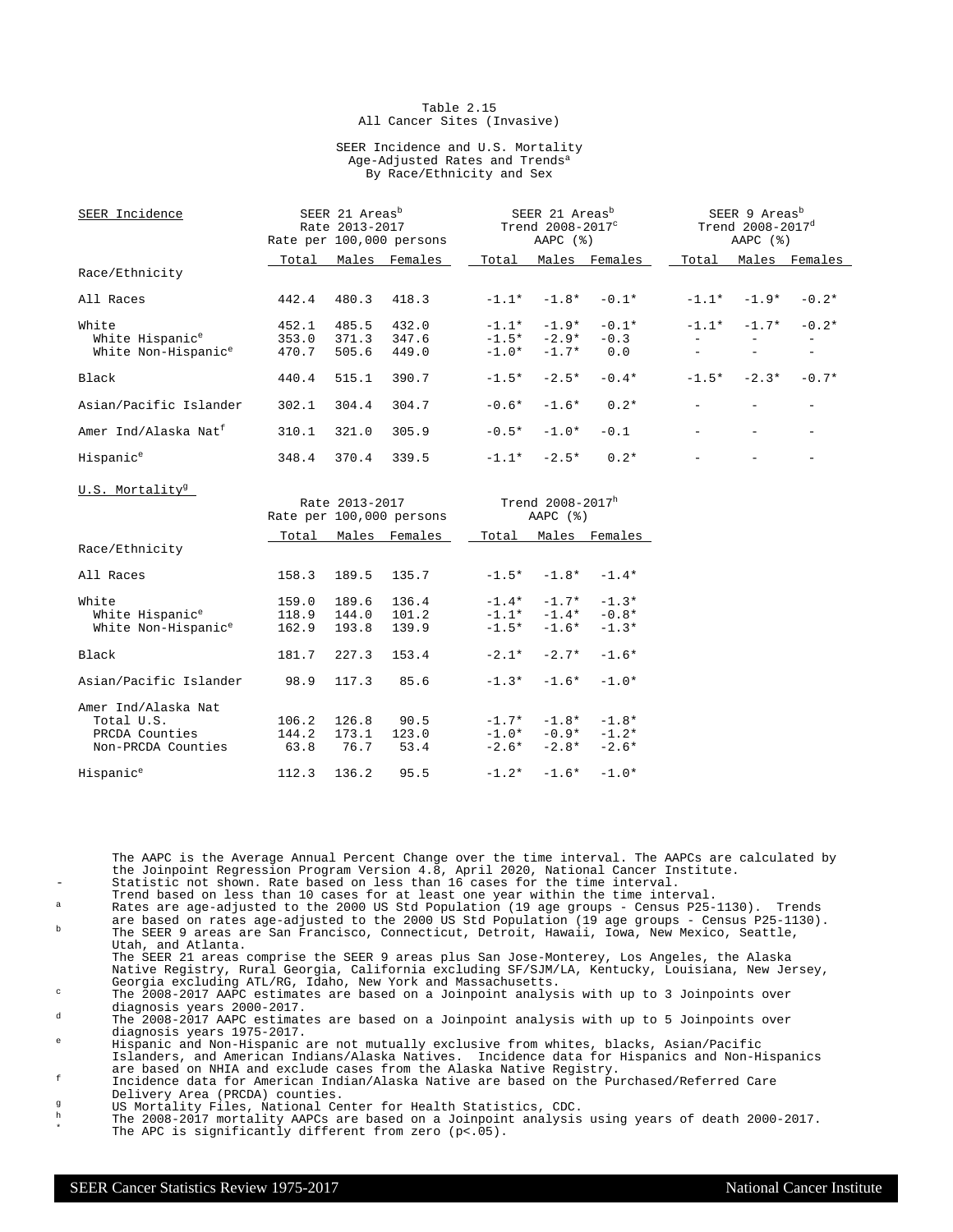Figure 2.4

# Joinpoint Analyses for Whites and Blacks from 1975-2017 SEER Incidence and US Death Rates<sup>a</sup> All Cancer Sites, Both Sexes

and for Asian/Pacific Islanders, American Indians/Alaska Natives and Hispanics from 2000-2017



Source: Incidence data for whites and blacks are from the SEER 9 areas (San Francisco, Connecticut, Detroit, Hawaii, Iowa, New Mexico, Seattle, Utah, Atlanta). Incidence data for Asian/Pacific Islanders, American Indians/Alaska Natives and Hispanics are from the SEER 21 areas (SEER 9 areas, San Jose-Monterey, Los Angeles, Alaska Native Registry, Rural Georgia, California excluding SF/SJM/LA, Kentucky, Louisiana, New Jersey, Georgia excluding ATL/RG, Idaho, New York and Massachusetts).

Mortality data are from US Mortality Files, National Center for Health Statistics, CDC.

a<br>b<br>d Rates are age-adjusted to the 2000 US Std Population (19 age groups - Census P25-1103). a Regression lines are calculated using the Joinpoint Regression Program Version 4.8, April 2020, National Cancer Institute. Joinpoint analyses for Whites and Blacks during the 1975-2017 period allow a maximum of 5 joinpoints. Analyses for other ethnic groups during the period 2000-2017 allow a maximum of 3 joinpoints.

<sup>b</sup> API = Asian/Pacific Islander.<br>○ AI/AN = American Indian/Ala

- AI/AN = American Indian/Alaska Native. Rates for American Indian/Alaska Native are based on the Purchased/Referred Care Delivery Area (PRCDA) counties.
- Hispanic is not mutually exclusive from whites, blacks, Asian/Pacific Islanders, and American Indians/Alaska Natives. Incidence data for Hispanics are based on NHIA and exclude cases from the Alaska Native Registry.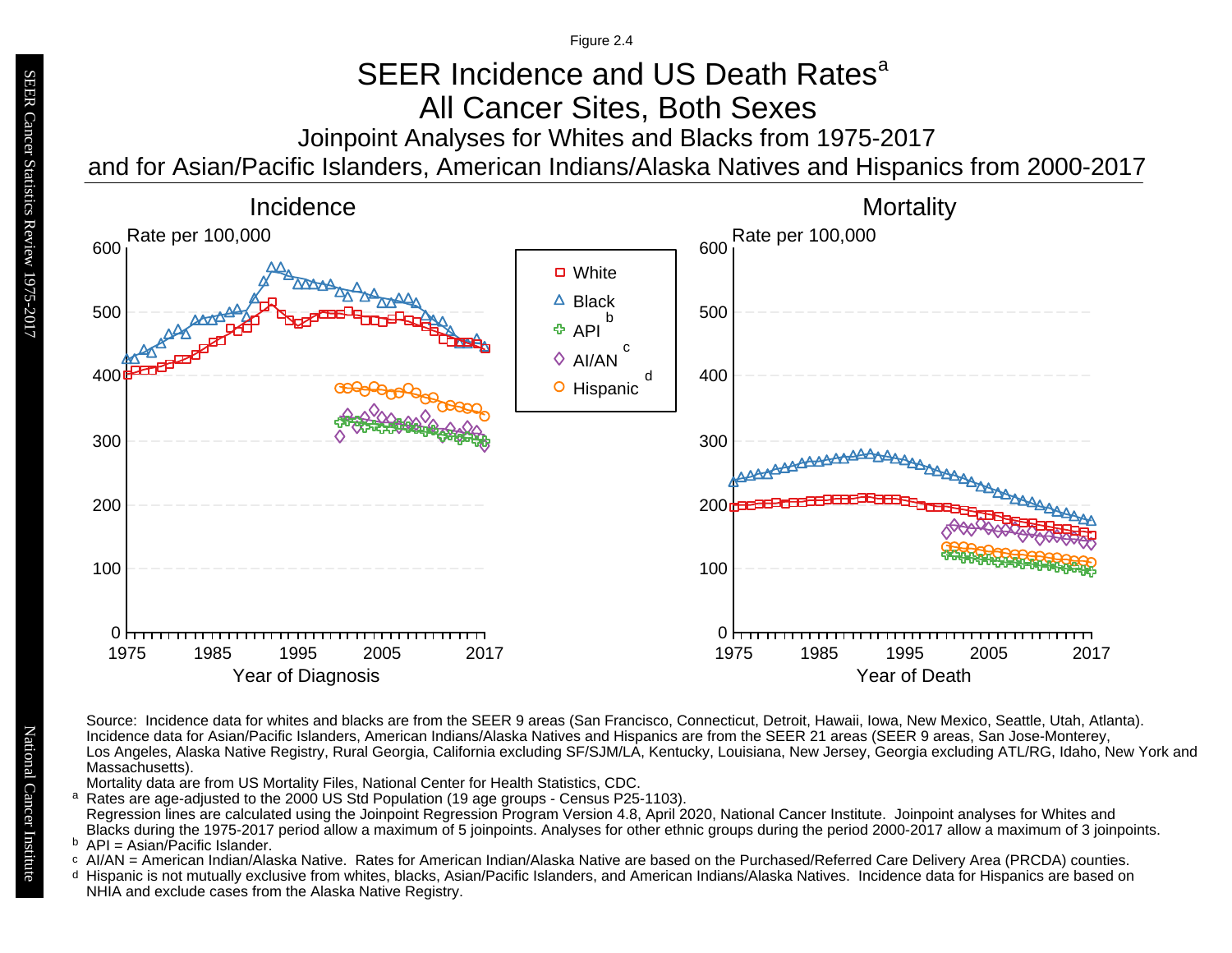#### Table 3.15 Cancer of the Brain And Other Nervous System (Invasive)

#### SEER Incidence and U.S. Mortality Age-Adjusted Rates and Trends<sup>a</sup> By Race/Ethnicity and Sex

| SEER Incidence                   | SEER 21 Areas <sup>b</sup><br>Rate 2013-2017<br>Rate per 100,000 persons |       |         | SEER 21 Areas <sup>b</sup><br>Trend 2008-2017 <sup>c</sup><br>AAPC $(%)$ |         |         | SEER 9 Areas <sup>b</sup><br>Trend $2008 - 2017^d$<br>AAPC $(%)$ |          |               |
|----------------------------------|--------------------------------------------------------------------------|-------|---------|--------------------------------------------------------------------------|---------|---------|------------------------------------------------------------------|----------|---------------|
|                                  | Total                                                                    | Males | Females | Total                                                                    | Males   | Females | Total                                                            |          | Males Females |
| Race/Ethnicity                   |                                                                          |       |         |                                                                          |         |         |                                                                  |          |               |
| All Races                        | 6.4                                                                      | 7.5   | 5.4     | $-0.5*$                                                                  | $-0.5*$ | $-0.5*$ | $-0.2*$                                                          | $-0.3*$  | $-0.2*$       |
| White                            | 7.1                                                                      | 8.3   | 6.0     | $-0.4*$                                                                  | $-0.4*$ | $-0.4*$ | $-0.1$                                                           | $-0.3*$  | 0.0           |
| White Hispanic <sup>e</sup>      | 5.3                                                                      | 6.1   | 4.7     | $-0.7*$                                                                  | $-0.8*$ | $-0.8*$ |                                                                  |          |               |
| White Non-Hispanic <sup>e</sup>  | 7.5                                                                      | 8.9   | 6.4     | $-0.2$                                                                   | $-0.2$  | $-0.2$  |                                                                  | $\equiv$ |               |
| Black                            | 3.9                                                                      | 4.5   | 3.3     | $-0.6*$                                                                  | $-0.3$  | $-0.9*$ | 0.0                                                              | $-0.1$   | 0.2           |
| Asian/Pacific Islander           | 3.8                                                                      | 4.5   | 3.2     | 0.2                                                                      | 0.4     | $-2.1$  |                                                                  |          |               |
| Amer Ind/Alaska Nat <sup>f</sup> | 3.4                                                                      | 4.3   | 2.6     | 0.0                                                                      | 0.6     | $-1.1$  |                                                                  |          |               |
| Hispanic <sup>e</sup>            | 5.1                                                                      | 5.9   | 4.4     | $-0.7*$                                                                  | $-0.8*$ | $-0.7*$ |                                                                  |          |               |

Rate  $2013 - 2017$  Trend  $2008 - 2017$ <sup>h</sup><br>e per  $100,000$  persons AAPC (%) Rate per 100,000 persons Total Males Females 1Total Males Females Race/Ethnicity All Races 4.4 5.4 3.6 0.5\* 0.5\* 0.5\* White 4.8 5.8 3.9 0.6\* 0.6\* 0.6\* White Hispanic<sup>e</sup> 3.2 3.8 2.8 0.5\* 0.5 0.6\*<br>White Non-Hispanic<sup>e</sup> 5.1 6.1 4.1 0.7\* 0.7\* 0.7\* White Non-Hispanic<sup>e</sup> Black 2.6 3.2 2.2 0.1 0.1 0.2 Asian/Pacific Islander 2.2 2.6 1.9 1.1\* 0.4 1.8\* Amer Ind/Alaska Nat Total U.S. 1.9 2.1 1.7 0.0 -0.6 0.6 2.5 2.8 2.4 1.0 0.8 1.3<br>1.2 1.4 0.9 -1.6 -2.6 -9.7 Non-PRCDA Counties Hispanic<sup>e</sup> 3.0 3.5 2.6 1.1\* 0.3 0.5\*

The AAPC is the Average Annual Percent Change over the time interval. The AAPCs are calculated by the Joinpoint Regression Program Version 4.8, April 2020, National Cancer Institute. Statistic not shown. Rate based on less than 16 cases for the time interval.

Trend based on less than 10 cases for at least one year within the time interval. <sup>a</sup> Rates are age-adjusted to the 2000 US Std Population (19 age groups - Census P25-1130). Trends

are based on rates age-adjusted to the 2000 US Std Population (19 age groups - Census P25-1130). <sup>b</sup> The SEER 9 areas are San Francisco, Connecticut, Detroit, Hawaii, Iowa, New Mexico, Seattle, Utah, and Atlanta.

The SEER 21 areas comprise the SEER 9 areas plus San Jose-Monterey, Los Angeles, the Alaska Native Registry, Rural Georgia, California excluding SF/SJM/LA, Kentucky, Louisiana, New Jersey, Georgia excluding ATL/RG, Idaho, New York and Massachusetts.

 $\degree$  The 2008-2017 AAPC estimates are based on a Joinpoint analysis with up to 3 Joinpoints over diagnosis years 2000-2017.

d The 2008-2017 AAPC estimates are based on a Joinpoint analysis with up to 5 Joinpoints over diagnosis years 1975-2017.

<sup>e</sup> Hispanic and Non-Hispanic are not mutually exclusive from whites, blacks, Asian/Pacific Islanders, and American Indians/Alaska Natives. Incidence data for Hispanics and Non-Hispanics are based on NHIA and exclude cases from the Alaska Native Registry.

<sup>f</sup> Incidence data for American Indian/Alaska Native are based on the Purchased/Referred Care Delivery Area (PRCDA) counties.

- g US Mortality Files, National Center for Health Statistics, CDC.<br>h The 2008-2017 mentality APOG are based an a Joinnaint applying
- <sup>h</sup> The 2008-2017 mortality AAPCs are based on a Joinpoint analysis using years of death 2000-2017. \* The APC is significantly different from zero (p<.05).

U.S. Mortality<sup>g</sup>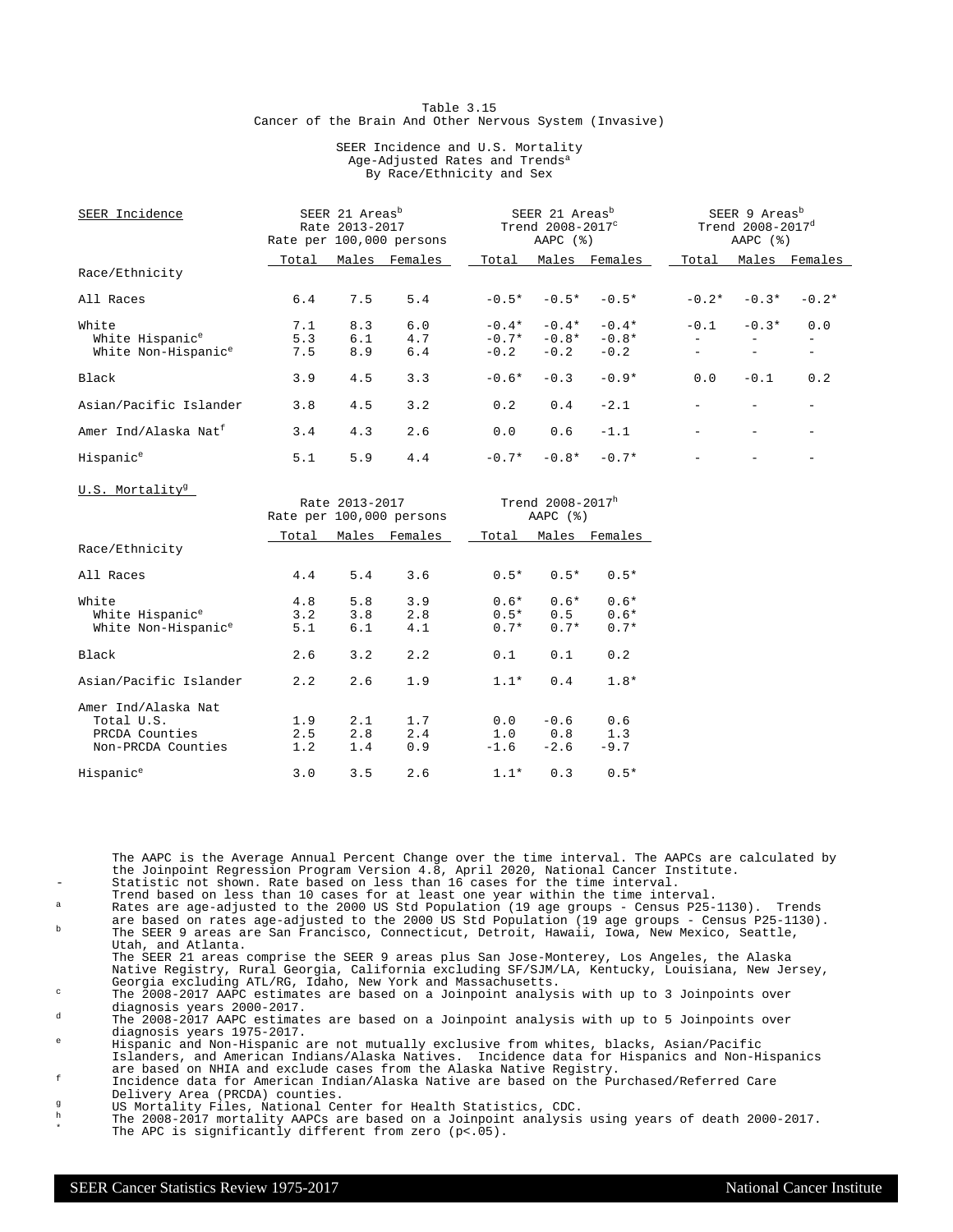Figure 3.2

## Joinpoint Analyses for Whites and Blacks from 1975-2017 and for Asian/Pacific Islanders, American Indians/Alaska Natives and Hispanics from 2000-2017 SEER Incidence and US Death Rates<sup>a</sup> Cancer of the Brain and Other Nervous System, Both Sexes



Source: Incidence data for whites and blacks are from the SEER 9 areas (San Francisco, Connecticut, Detroit, Hawaii, Iowa, New Mexico, Seattle, Utah, Atlanta). Incidence data for Asian/Pacific Islanders, American Indians/Alaska Natives and Hispanics are from the SEER 21 areas (SEER 9 areas, San Jose-Monterey, Los Angeles, Alaska Native Registry, Rural Georgia, California excluding SF/SJM/LA, Kentucky, Louisiana, New Jersey, Georgia excluding ATL/RG, Idaho, New York and Massachusetts).

Mortality data are from US Mortality Files, National Center for Health Statistics, CDC.

- a<br>b<br>d Rates are age-adjusted to the 2000 US Std Population (19 age groups - Census P25-1103). a Regression lines are calculated using the Joinpoint Regression Program Version 4.8, April 2020, National Cancer Institute. Joinpoint analyses for Whites and Blacks during the 1975-2017 period allow a maximum of 5 joinpoints. Analyses for other ethnic groups during the period 2000-2017 allow a maximum of 3 joinpoints.
- <sup>b</sup> API = Asian/Pacific Islander.<br>○ AI/AN = American Indian/Ala
- AI/AN = American Indian/Alaska Native. Rates for American Indian/Alaska Native are based on the Purchased/Referred Care Delivery Area (PRCDA) counties.
- Hispanic is not mutually exclusive from whites, blacks, Asian/Pacific Islanders, and American Indians/Alaska Natives. Incidence data for Hispanics are based on NHIA and exclude cases from the Alaska Native Registry.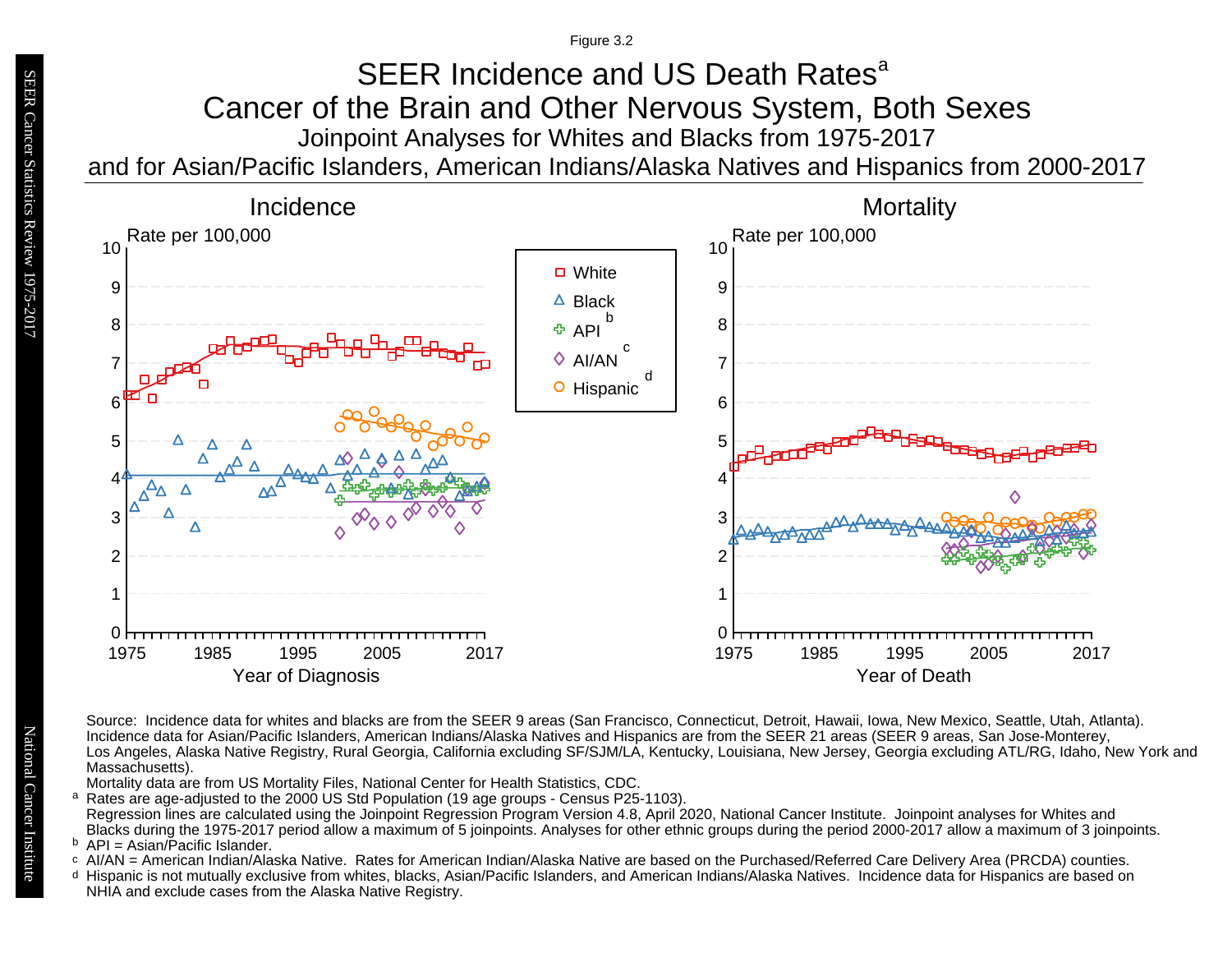#### Table 4.18 Cancer of the Female Breast (Invasive)

#### SEER Incidence and U.S. Mortality Age-Adjusted Rates and Trends<sup>a</sup> By Race/Ethnicity

| SEER Incidence                   | SEER 21 Areas <sup>b</sup><br>Rate 2013-2017<br>Rate per 100,000 persons | SEER 21 Areas <sup>b</sup><br>Trend $2008-2017^c$<br>AAPC $(%)$ | SEER 9 Areas <sup>b</sup><br>Trend $2008 - 2017^d$<br>AAPC $(%)$ |
|----------------------------------|--------------------------------------------------------------------------|-----------------------------------------------------------------|------------------------------------------------------------------|
|                                  | Females                                                                  | Females                                                         | Females                                                          |
| Race/Ethnicity                   |                                                                          |                                                                 |                                                                  |
| All Races                        | 128.5                                                                    | $0.3*$                                                          | $0.3*$                                                           |
| White                            | 131.3                                                                    | 0.2                                                             | 0.2                                                              |
| White Hispanic <sup>e</sup>      | 101.2                                                                    | $0.3*$                                                          |                                                                  |
| White Non-Hispanic <sup>e</sup>  | 137.3                                                                    | $0.3*$                                                          |                                                                  |
| Black                            | 124.8                                                                    | $0.6*$                                                          | $0.3*$                                                           |
| Asian/Pacific Islander           | 102.9                                                                    | $1.0*$                                                          |                                                                  |
| Amer Ind/Alaska Nat <sup>f</sup> | 79.5                                                                     | 0.1                                                             |                                                                  |
| Hispanic <sup>e</sup>            | 99.1                                                                     | $0.5*$                                                          |                                                                  |
| U.S. Mortality <sup>g</sup>      | $R = 2013 - 2017$                                                        | $Trend 2008-2017h$                                              |                                                                  |

|                                 | Rate per 100,000 persons | AAPC $(%)$ |
|---------------------------------|--------------------------|------------|
|                                 | Females                  | Females    |
| Race/Ethnicity                  |                          |            |
| All Races                       | 20.3                     | $-1.5*$    |
| White                           | 19.8                     | $-1.5*$    |
| White Hispanic <sup>e</sup>     | 14.9                     | $-1.0*$    |
| White Non-Hispanic <sup>e</sup> | 20.3                     | $-1.4*$    |
| Black                           | 27.6                     | $-1.5*$    |
| Asian/Pacific Islander          | 11.4                     | $-0.7*$    |
| Amer Ind/Alaska Nat             |                          |            |
| Total U.S.                      | 11.5                     | $-0.4$     |
| PRCDA Counties                  | 14.6                     | 0.1        |
| Non-PRCDA Counties              | 8.1                      | $-3.7$     |
| Hispanic <sup>e</sup>           | 14.0                     | $-1.1*$    |

The AAPC is the Average Annual Percent Change over the time interval. The AAPCs are calculated by the Joinpoint Regression Program Version 4.8, April 2020, National Cancer Institute. Statistic not shown. Rate based on less than 16 cases for the time interval.

- Trend based on less than 10 cases for at least one year within the time interval. <sup>a</sup> Rates are age-adjusted to the 2000 US Std Population (19 age groups Census P25-1130). Trends
- are based on rates age-adjusted to the 2000 US Std Population (19 age groups Census P25-1130). <sup>b</sup> The SEER 9 areas are San Francisco, Connecticut, Detroit, Hawaii, Iowa, New Mexico, Seattle, Utah, and Atlanta.

The SEER 21 areas comprise the SEER 9 areas plus San Jose-Monterey, Los Angeles, the Alaska Native Registry, Rural Georgia, California excluding SF/SJM/LA, Kentucky, Louisiana, New Jersey, Georgia excluding ATL/RG, Idaho, New York and Massachusetts.

<sup>c</sup> The 2008-2017 AAPC estimates are based on a Joinpoint analysis with up to 3 Joinpoints over diagnosis years 2000-2017.

<sup>d</sup> The 2008-2017 AAPC estimates are based on a Joinpoint analysis with up to 5 Joinpoints over diagnosis years 1975-2017.

<sup>e</sup> Hispanic and Non-Hispanic are not mutually exclusive from whites, blacks, Asian/Pacific Islanders, and American Indians/Alaska Natives. Incidence data for Hispanics and Non-Hispanics are based on NHIA and exclude cases from the Alaska Native Registry.

<sup>f</sup> Incidence data for American Indian/Alaska Native are based on the Purchased/Referred Care Delivery Area (PRCDA) counties.

g<br>
US Mortality Files, National Center for Health Statistics, CDC.<br>
The 2008-2017 mortality AADCs are based on a Joinnoint analysis

<sup>h</sup> The 2008-2017 mortality AAPCs are based on a Joinpoint analysis using years of death 2000-2017. \* The APC is significantly different from zero (p<.05).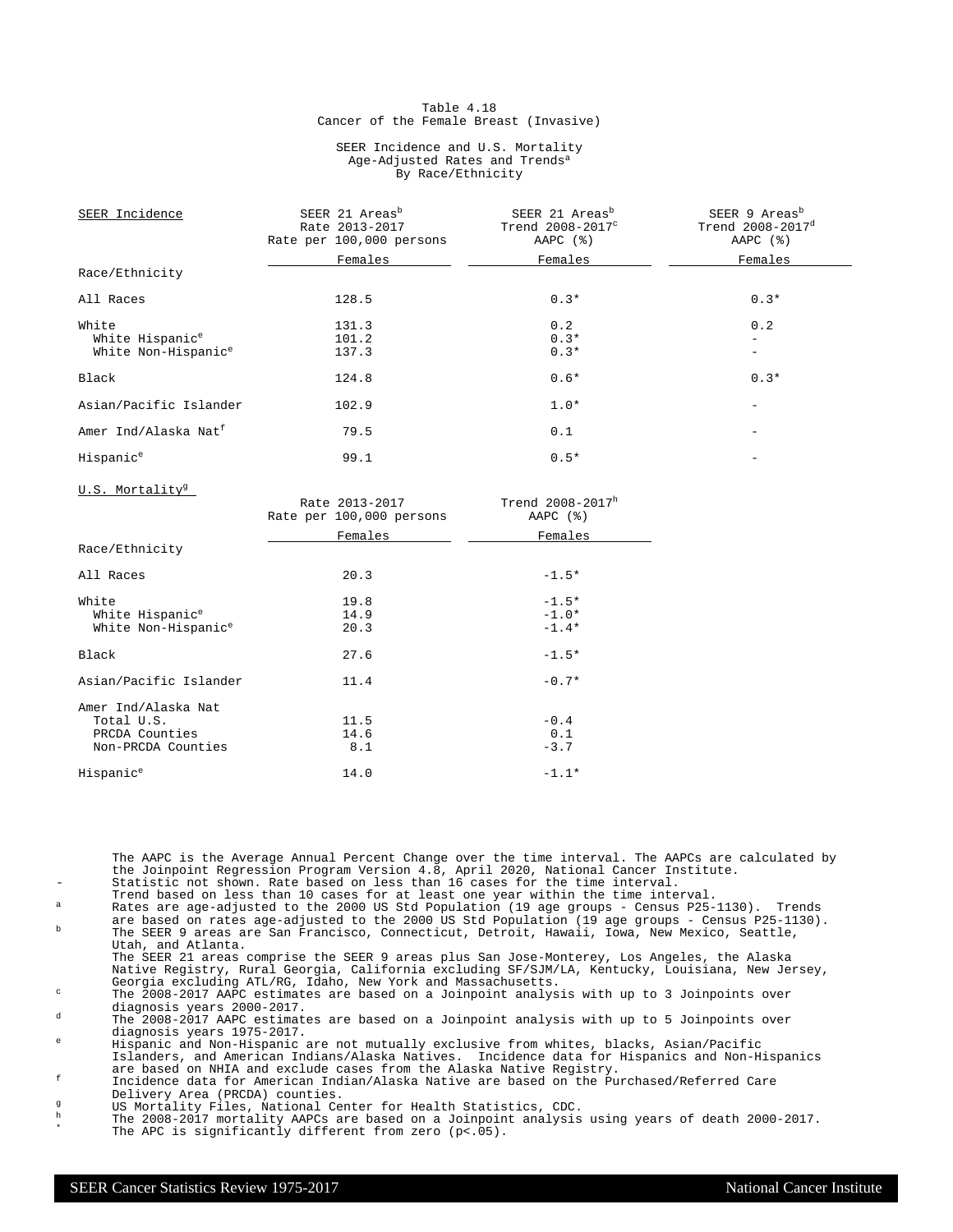#### Table 4.19 Cancer of the Female Breast (In Situ)

#### SEER Incidence Age-Adjusted Rates and Trends<sup>a</sup> By Race/Ethnicity

| SEER Incidence                   | SEER 21 Areas <sup>b</sup><br>Rate 2013-2017<br>Rate per 100,000 persons | SEER 21 Areas <sup>b</sup><br>Trend 2008-2017 <sup>c</sup><br>AAPC $(%)$ | SEER 9 Areas <sup>b</sup><br>Trend 2008-2017 <sup>d</sup><br>AAPC $(%)$ |
|----------------------------------|--------------------------------------------------------------------------|--------------------------------------------------------------------------|-------------------------------------------------------------------------|
|                                  | Females                                                                  | Females                                                                  | Females                                                                 |
| Race/Ethnicity                   |                                                                          |                                                                          |                                                                         |
| All Races                        | 33.0                                                                     | $-1.1*$                                                                  | $-1.0*$                                                                 |
| White                            | 32.8                                                                     | $-1.8*$                                                                  | $-1.4*$                                                                 |
| White Hispanic <sup>e</sup>      | 25.3                                                                     | 0.5                                                                      |                                                                         |
| White Non-Hispanic <sup>e</sup>  | 34.6                                                                     | $-1.8*$                                                                  | $-$                                                                     |
| Black                            | 33.0                                                                     | 0.7                                                                      | $-0.4$                                                                  |
| Asian/Pacific Islander           | 32.9                                                                     | 0.8                                                                      |                                                                         |
| Amer Ind/Alaska Nat <sup>f</sup> | 16.4                                                                     | 0.0                                                                      |                                                                         |
| Hispanic <sup>e</sup>            | 25.2                                                                     | $0.9*$                                                                   |                                                                         |

The AAPC is the Average Annual Percent Change over the time interval. The AAPCs are calculated by the Joinpoint Regression Program Version 4.8, April 2020, National Cancer Institute. - Statistic not shown. Rate based on less than 16 cases for the time interval.

- Trend based on less than 10 cases for at least one year within the time interval.
- $^{\text{a}}$  Rates are age-adjusted to the 2000 US Std Population (19 age groups Census P25-1130). Trends are based on rates age-adjusted to the 2000 US Std Population (19 age groups - Census P25-1130). <sup>b</sup> The SEER 9 areas are San Francisco, Connecticut, Detroit, Hawaii, Iowa, New Mexico, Seattle,

Utah, and Atlanta. The SEER 21 areas comprise the SEER 9 areas plus San Jose-Monterey, Los Angeles, the Alaska

Native Registry, Rural Georgia, California excluding SF/SJM/LA, Kentucky, Louisiana, New Jersey, Georgia excluding ATL/RG, Idaho, New York and Massachusetts. <sup>c</sup> The 2008-2017 AAPC estimates are based on a Joinpoint analysis with up to 3 Joinpoints over

diagnosis years 2000-2017.

 $d$  The 2008-2017 AAPC estimates are based on a Joinpoint analysis with up to 5 Joinpoints over diagnosis years 1975-2017.

<sup>e</sup> Hispanic and Non-Hispanic are not mutually exclusive from whites, blacks, Asian/Pacific Islanders, and American Indians/Alaska Natives. Incidence data for Hispanics and Non-Hispanics are based on NHIA and exclude cases from the Alaska Native Registry.

- <sup>f</sup> Incidence data for American Indian/Alaska Native are based on the Purchased/Referred Care Delivery Area (PRCDA) counties.
	- The APC is significantly different from zero  $(p<.05)$ .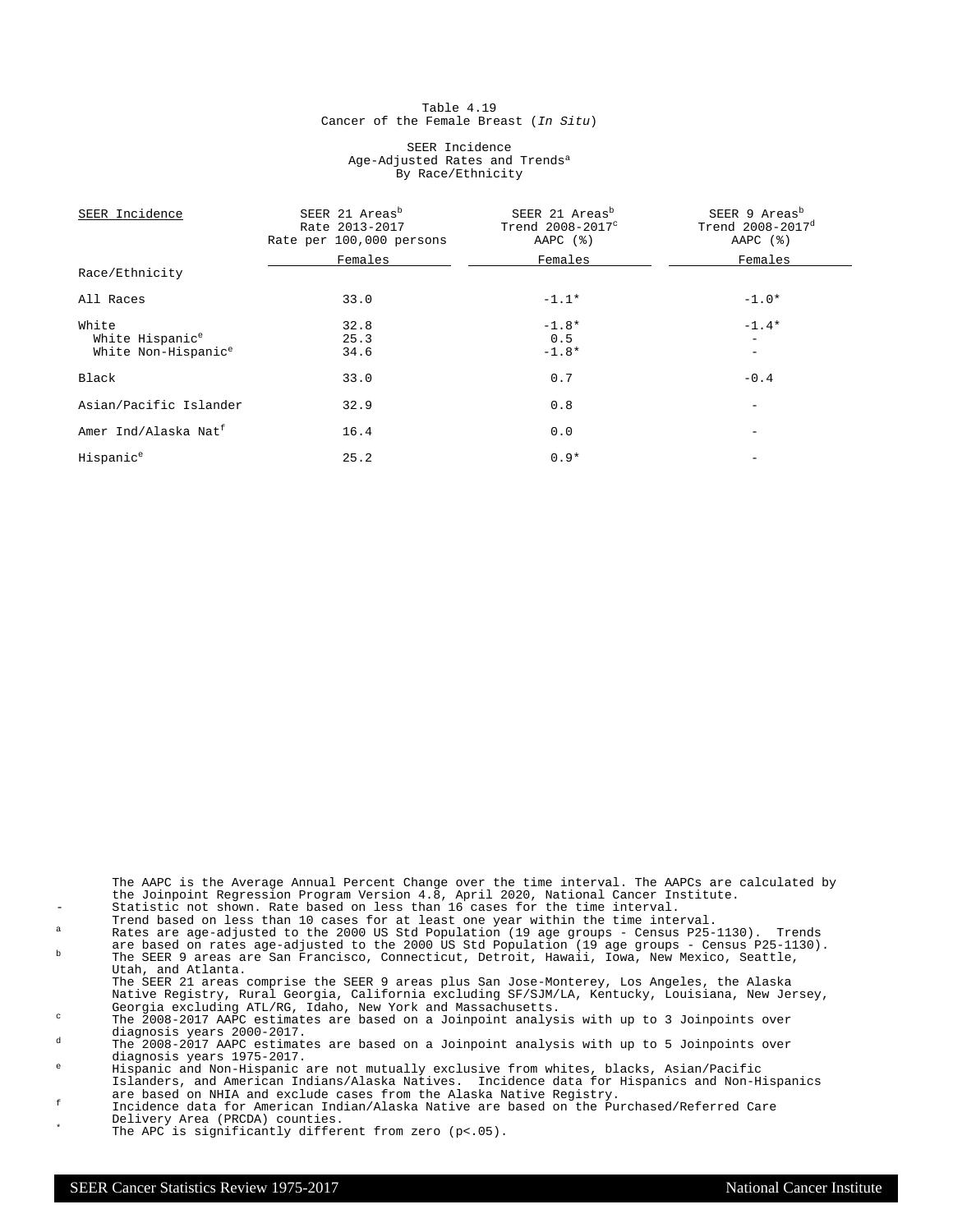Figure 4.4

# SEER Incidence and US Death Rates<sup>a</sup> Cancer of the Female Breast

Joinpoint Analyses for Whites and Blacks from 1975-2017

and for Asian/Pacific Islanders, American Indians/Alaska Natives and Hispanics from 2000-2017



Source: Incidence data for whites and blacks are from the SEER 9 areas (San Francisco, Connecticut, Detroit, Hawaii, Iowa, New Mexico, Seattle, Utah, Atlanta). Incidence data for Asian/Pacific Islanders, American Indians/Alaska Natives and Hispanics are from the SEER 21 areas (SEER 9 areas, San Jose-Monterey, Los Angeles, Alaska Native Registry, Rural Georgia, California excluding SF/SJM/LA, Kentucky, Louisiana, New Jersey, Georgia excluding ATL/RG, Idaho, New York and Massachusetts).

Mortality data are from US Mortality Files, National Center for Health Statistics, CDC.

a<br>b<br>d Rates are age-adjusted to the 2000 US Std Population (19 age groups - Census P25-1103). a Regression lines are calculated using the Joinpoint Regression Program Version 4.8, April 2020, National Cancer Institute. Joinpoint analyses for Whites and Blacks during the 1975-2017 period allow a maximum of 5 joinpoints. Analyses for other ethnic groups during the period 2000-2017 allow a maximum of 3 joinpoints.

 $P = A$ sian/Pacific Islander.

- b API = Asian/Pacific Islander.<br>○ AI/AN = American Indian/Alaska Native. Rates for American Indian/Alaska Native are based on the Purchased/Referred Care Delivery Area (PRCDA) counties.
- Hispanic is not mutually exclusive from whites, blacks, Asian/Pacific Islanders, and American Indians/Alaska Natives. Incidence data for Hispanics are based on NHIA and exclude cases from the Alaska Native Registry.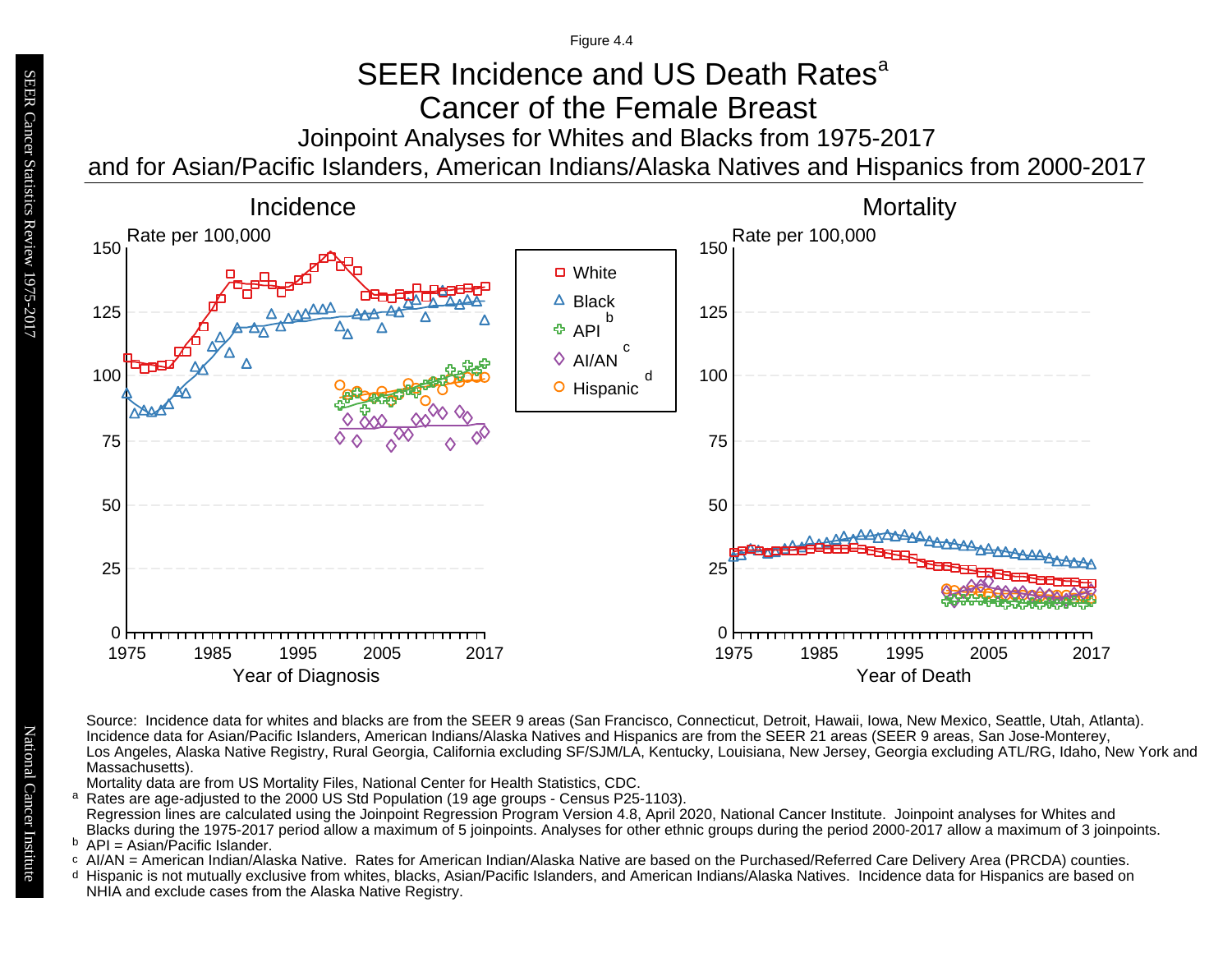#### Table 5.11 Cancer of the Cervix Uteri (Invasive)

#### SEER Incidence and U.S. Mortality Age-Adjusted Rates and Trends<sup>a</sup> By Race/Ethnicity

| SEER Incidence                   | SEER 21 Areas <sup>b</sup><br>Rate 2013-2017<br>Rate per 100,000 persons | SEER 21 Areas <sup>b</sup><br>Trend 2008-2017 <sup>c</sup><br>AAPC $(%)$ | SEER 9 Areas <sup>b</sup><br>Trend 2008-2017 <sup>d</sup><br>AAPC (%) |
|----------------------------------|--------------------------------------------------------------------------|--------------------------------------------------------------------------|-----------------------------------------------------------------------|
|                                  | Females                                                                  | Females                                                                  | Females                                                               |
| Race/Ethnicity                   |                                                                          |                                                                          |                                                                       |
| All Races                        | 7.4                                                                      | $-0.9$                                                                   | $-0.5$                                                                |
| White                            | 7.2                                                                      | $-0.6$                                                                   | $-0.2$                                                                |
| White Hispanic <sup>e</sup>      | 9.4                                                                      | $-3.3*$                                                                  |                                                                       |
| White Non-Hispanic <sup>e</sup>  | 6.7                                                                      | $-0.1$                                                                   | $\overline{\phantom{0}}$                                              |
| Black                            | 8.7                                                                      | $-2.8*$                                                                  | $-3.6*$                                                               |
| Asian/Pacific Islander           | 6.5                                                                      | $-1.0$                                                                   |                                                                       |
| Amer Ind/Alaska Nat <sup>f</sup> | 7.9                                                                      | 0.4                                                                      |                                                                       |
| Hispanic <sup>e</sup>            | 9.2                                                                      | $-2.0*$                                                                  |                                                                       |

U.S. Mortality<sup>g</sup>

| $0.001$ $101$ $041$             | Rate 2013-2017<br>Rate per 100,000 persons | Trend 2008-2017h<br>AAPC $(%)$ |
|---------------------------------|--------------------------------------------|--------------------------------|
|                                 | Females                                    | Females                        |
| Race/Ethnicity                  |                                            |                                |
| All Races                       | 2.3                                        | $-0.7*$                        |
| White                           | 2.2                                        | $-0.1$                         |
| White Hispanic <sup>e</sup>     | 2.8                                        | $-0.9$                         |
| White Non-Hispanic <sup>e</sup> | 2.1                                        | $-0.1$                         |
| Black                           | 3.4                                        | $-2.6*$                        |
| Asian/Pacific Islander          | 1.8                                        | $-2.4*$                        |
| Amer Ind/Alaska Nat             |                                            |                                |
| Total U.S.                      | 1.7                                        | $-3.4*$                        |
| PRCDA Counties                  | 2.5                                        | $-2.9*$                        |
| Non-PRCDA Counties              | 0.8                                        | $-4.2*$                        |
| Hispanic <sup>e</sup>           | 2.6                                        | $-1.1$                         |

The AAPC is the Average Annual Percent Change over the time interval. The AAPCs are calculated by the Joinpoint Regression Program Version 4.8, April 2020, National Cancer Institute. Statistic not shown. Rate based on less than 16 cases for the time interval.

- Trend based on less than 10 cases for at least one year within the time interval. <sup>a</sup> Rates are age-adjusted to the 2000 US Std Population (19 age groups Census P25-1130). Trends
- are based on rates age-adjusted to the 2000 US Std Population (19 age groups Census P25-1130). <sup>b</sup> The SEER 9 areas are San Francisco, Connecticut, Detroit, Hawaii, Iowa, New Mexico, Seattle, Utah, and Atlanta.
- The SEER 21 areas comprise the SEER 9 areas plus San Jose-Monterey, Los Angeles, the Alaska Native Registry, Rural Georgia, California excluding SF/SJM/LA, Kentucky, Louisiana, New Jersey, Georgia excluding ATL/RG, Idaho, New York and Massachusetts.

<sup>c</sup> The 2008-2017 AAPC estimates are based on a Joinpoint analysis with up to 3 Joinpoints over diagnosis years 2000-2017.

<sup>d</sup> The 2008-2017 AAPC estimates are based on a Joinpoint analysis with up to 5 Joinpoints over diagnosis years 1975-2017.

<sup>e</sup> Hispanic and Non-Hispanic are not mutually exclusive from whites, blacks, Asian/Pacific Islanders, and American Indians/Alaska Natives. Incidence data for Hispanics and Non-Hispanics are based on NHIA and exclude cases from the Alaska Native Registry.

<sup>f</sup> Incidence data for American Indian/Alaska Native are based on the Purchased/Referred Care Delivery Area (PRCDA) counties.

- g<br>
US Mortality Files, National Center for Health Statistics, CDC.<br>
The 2008–2017 mentality ADCs are based an a Joinnaint applying
- <sup>h</sup> The 2008-2017 mortality AAPCs are based on a Joinpoint analysis using years of death 2000-2017. \* The APC is significantly different from zero (p<.05).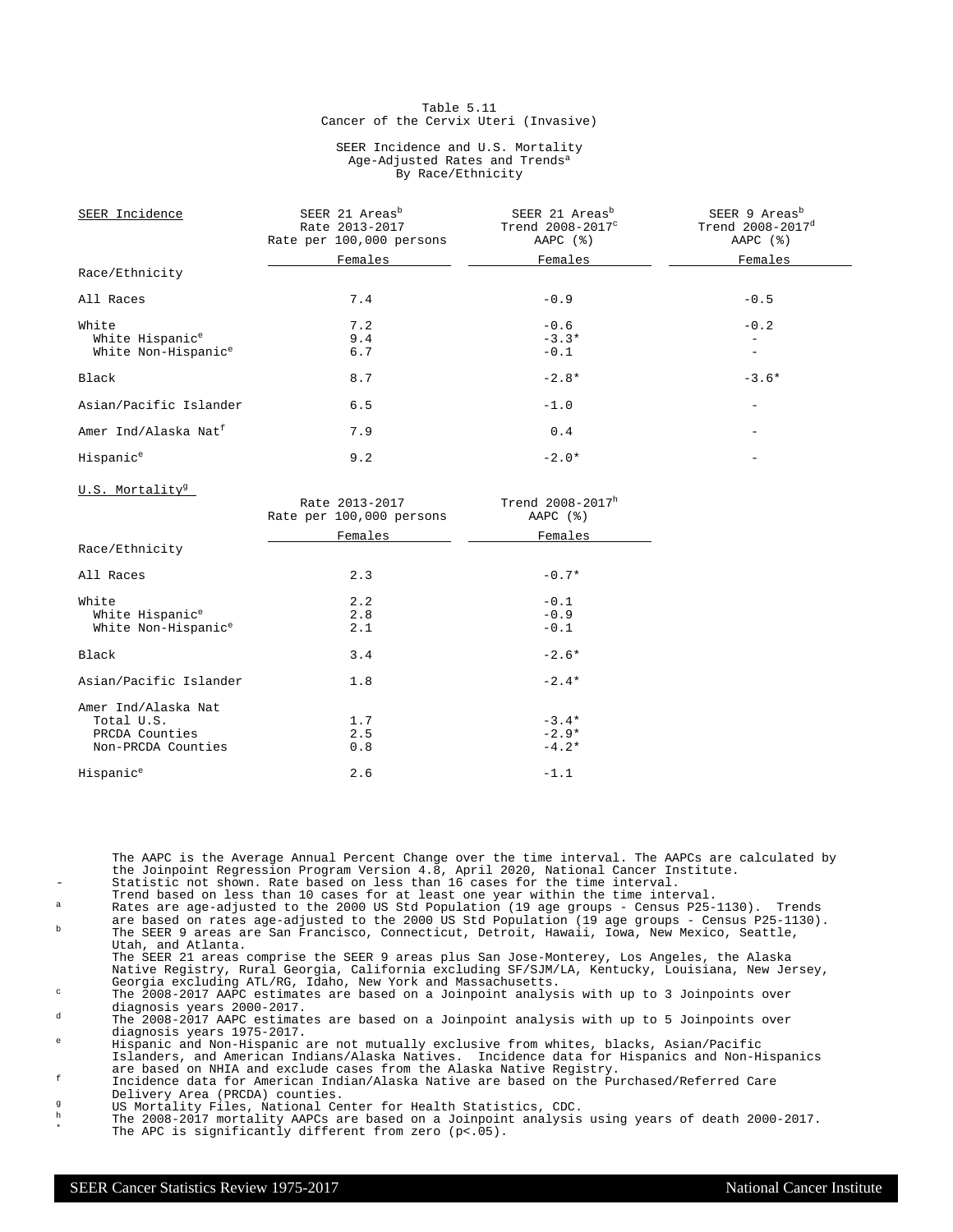Figure 5.3

# Joinpoint Analyses for Whites and Blacks from 1975-2017 SEER Incidence and US Death Rates<sup>a</sup> Cancer of the Cervix Uteri

and for Asian/Pacific Islanders, American Indians/Alaska Natives and Hispanics from 2000-2017



Source: Incidence data for whites and blacks are from the SEER 9 areas (San Francisco, Connecticut, Detroit, Hawaii, Iowa, New Mexico, Seattle, Utah, Atlanta). Incidence data for Asian/Pacific Islanders, American Indians/Alaska Natives and Hispanics are from the SEER 21 areas (SEER 9 areas, San Jose-Monterey, Los Angeles, Alaska Native Registry, Rural Georgia, California excluding SF/SJM/LA, Kentucky, Louisiana, New Jersey, Georgia excluding ATL/RG, Idaho, New York and Massachusetts).

Mortality data are from US Mortality Files, National Center for Health Statistics, CDC.

<sup>a</sup> Rates are age-adjusted to the 2000 US Std Population (19 age groups - Census P25-1103). Regression lines are calculated using the Joinpoint Regression Program Version 4.8, April 2020, National Cancer Institute. Joinpoint analyses for Whites and Blacks during the 1975-2017 period allow a maximum of 5 joinpoints. Analyses for other ethnic groups during the period 2000-2017 allow a maximum of 3 joinpoints. a<br>b<br>d

<sup>b</sup> API = Asian/Pacific Islander.<br>○ AI/AN = American Indian/Ala

- AI/AN = American Indian/Alaska Native. Rates for American Indian/Alaska Native are based on the Purchased/Referred Care Delivery Area (PRCDA) counties.
- Hispanic is not mutually exclusive from whites, blacks, Asian/Pacific Islanders, and American Indians/Alaska Natives. Incidence data for Hispanics are based on NHIA and exclude cases from the Alaska Native Registry.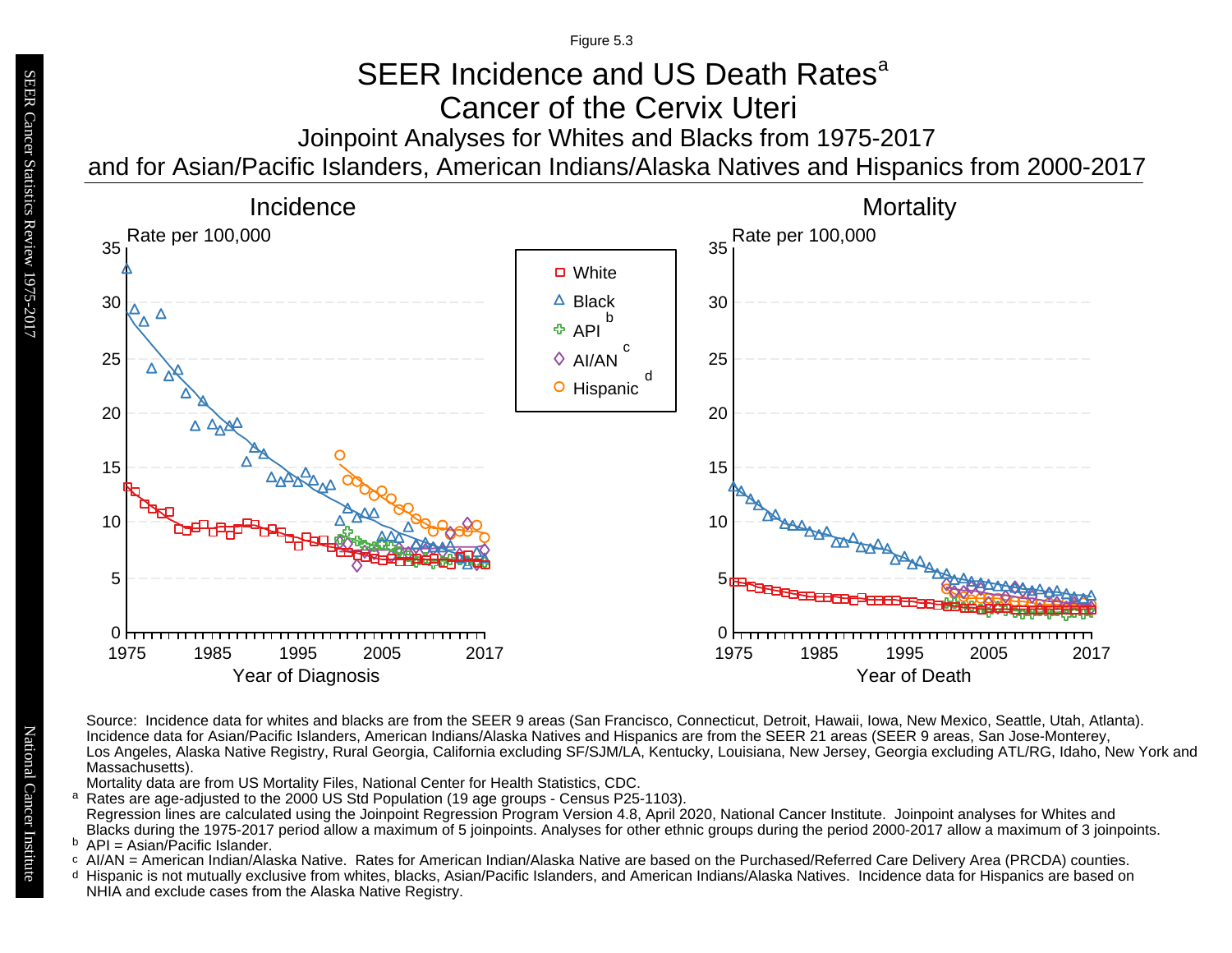#### Table 6.21 Cancer of the Colon and Rectum (Invasive)

#### SEER Incidence and U.S. Mortality Age-Adjusted Rates and Trends<sup>a</sup> By Race/Ethnicity and Sex

| SEER Incidence                    | SEER 21 Areas <sup>b</sup><br>Rate 2013-2017<br>Rate per 100,000 persons |      |                          | SEER 21 Areas <sup>b</sup><br>Trend $2008-2017^{\circ}$<br>$AAPC$ $(%)$ |               |                     | SEER 9 Areas <sup>b</sup><br>Trend 2008-2017 <sup>d</sup><br>AAPC $(%)$ |                          |                          |
|-----------------------------------|--------------------------------------------------------------------------|------|--------------------------|-------------------------------------------------------------------------|---------------|---------------------|-------------------------------------------------------------------------|--------------------------|--------------------------|
|                                   |                                                                          |      | Total Males Females      |                                                                         |               | Total Males Females |                                                                         |                          | Total Males Females      |
| Race/Ethnicity                    |                                                                          |      |                          |                                                                         |               |                     |                                                                         |                          |                          |
| All Races                         | 38.2                                                                     | 43.7 | 33.6                     |                                                                         |               | $-2.4* -2.4* -2.2*$ |                                                                         | $-2.3* -2.2*$            | $-2.2*$                  |
| White                             | 37.8                                                                     | 43.0 | 33.3                     |                                                                         |               | $-2.3* -2.4* -2.0*$ |                                                                         | $-2.3* -2.5*$            | $-2.1*$                  |
| White Hispanic <sup>e</sup>       | 34.6                                                                     | 40.7 | 29.8                     |                                                                         |               | $-2.5* -3.2* -1.6*$ |                                                                         |                          | $-$                      |
| White Non-Hispanic <sup>e</sup>   | 38.5                                                                     | 43.7 | 34.0                     |                                                                         |               | $-2.1* -2.3* -2.0*$ |                                                                         |                          | $\overline{\phantom{a}}$ |
| Black                             | 43.6                                                                     | 51.3 | 38.2                     | $-3.0*$                                                                 | $-2.8*$       | $-3.2*$             |                                                                         | $-2.8* -2.7*$            | $-3.0*$                  |
| Asian/Pacific Islander            | 31.8                                                                     | 37.9 | 26.8                     | $-2.3*$                                                                 | $-2.3*$       | $-2.9*$             |                                                                         | $\overline{\phantom{a}}$ | $\overline{\phantom{0}}$ |
| Amer Ind/Alaska Nat <sup>f</sup>  | 39.0                                                                     | 40.4 | 37.9                     | $-0.8*$                                                                 | $-1.2*$       | $-0.5$              | $\overline{\phantom{0}}$                                                |                          | $\overline{\phantom{0}}$ |
| Hispanic <sup>e</sup>             | 33.7                                                                     | 39.6 | 29.2                     |                                                                         |               | $-1.7* -2.4* -1.3*$ |                                                                         |                          |                          |
| U.S. Mortality <sup>g</sup>       |                                                                          |      |                          |                                                                         |               |                     |                                                                         |                          |                          |
|                                   |                                                                          |      | Rate 2013-2017           | Trend 2008-2017 $^{\rm h}$                                              |               |                     |                                                                         |                          |                          |
|                                   |                                                                          |      | Rate per 100,000 persons | $AAPC$ $(%)$                                                            |               |                     |                                                                         |                          |                          |
|                                   | Total                                                                    |      | Males Females            | Total                                                                   |               | Males Females       |                                                                         |                          |                          |
| Race/Ethnicity                    |                                                                          |      |                          |                                                                         |               |                     |                                                                         |                          |                          |
| All Races                         | 13.9                                                                     | 16.6 | 11.8                     |                                                                         |               | $-2.1* -2.2* -2.1*$ |                                                                         |                          |                          |
| White                             | 13.6                                                                     | 16.2 | 11.5                     |                                                                         |               | $-2.0* -2.2* -2.0*$ |                                                                         |                          |                          |
| White Hispanic <sup>e</sup>       | 11.8                                                                     | 15.1 | 9.2                      |                                                                         | $-1.6* -1.4*$ | $-1.9*$             |                                                                         |                          |                          |
| White Non-Hispanic <sup>e</sup>   | 13.8                                                                     | 16.3 | 11.7                     | $-2.0*$                                                                 | $-2.2*$       | $-1.9*$             |                                                                         |                          |                          |
| Black                             | 18.5                                                                     | 23.2 | 15.2                     | $-2.8*$                                                                 | $-2.7*$       | $-3.1*$             |                                                                         |                          |                          |
| Asian/Pacific Islander            | 9.6                                                                      | 11.5 | 8.1                      | $-1.9*$                                                                 | $-2.1*$       | $-1.9*$             |                                                                         |                          |                          |
| Amer Ind/Alaska Nat<br>Total U.S. | 11.0                                                                     | 13.5 | 9.1                      |                                                                         |               | $-1.6* -1.7* -1.6*$ |                                                                         |                          |                          |

The AAPC is the Average Annual Percent Change over the time interval. The AAPCs are calculated by the Joinpoint Regression Program Version 4.8, April 2020, National Cancer Institute.

Statistic not shown. Rate based on less than 16 cases for the time interval.

PRCDA Counties 15.8 19.4 13.0 -0.7 -0.8 -0.9 Non-PRCDA Counties  $5.8$   $7.1$   $4.8$   $-2.5*$   $-2.6*$   $-2.4*$ Hispanic<sup>e</sup> 11.1 14.2 8.7 -1.7\* -1.6\* -2.0\*

- Trend based on less than 10 cases for at least one year within the time interval. <sup>a</sup> Rates are age-adjusted to the 2000 US Std Population (19 age groups Census P25-1130). Trends
- are based on rates age-adjusted to the 2000 US Std Population (19 age groups Census P25-1130). <sup>b</sup> The SEER 9 areas are San Francisco, Connecticut, Detroit, Hawaii, Iowa, New Mexico, Seattle, Utah, and Atlanta.

The SEER 21 areas comprise the SEER 9 areas plus San Jose-Monterey, Los Angeles, the Alaska Native Registry, Rural Georgia, California excluding SF/SJM/LA, Kentucky, Louisiana, New Jersey, Georgia excluding ATL/RG, Idaho, New York and Massachusetts.

<sup>c</sup> The 2008-2017 AAPC estimates are based on a Joinpoint analysis with up to 3 Joinpoints over diagnosis years 2000-2017.

<sup>d</sup> The 2008-2017 AAPC estimates are based on a Joinpoint analysis with up to 5 Joinpoints over diagnosis years 1975-2017.

<sup>e</sup> Hispanic and Non-Hispanic are not mutually exclusive from whites, blacks, Asian/Pacific Islanders, and American Indians/Alaska Natives. Incidence data for Hispanics and Non-Hispanics are based on NHIA and exclude cases from the Alaska Native Registry.

<sup>f</sup> Incidence data for American Indian/Alaska Native are based on the Purchased/Referred Care Delivery Area (PRCDA) counties.

g<br>
US Mortality Files, National Center for Health Statistics, CDC.<br>
The 2008–2017 mentality ADCs are based an a Joinnaint applying

<sup>h</sup> The 2008-2017 mortality AAPCs are based on a Joinpoint analysis using years of death 2000-2017. \* The APC is significantly different from zero (p<.05).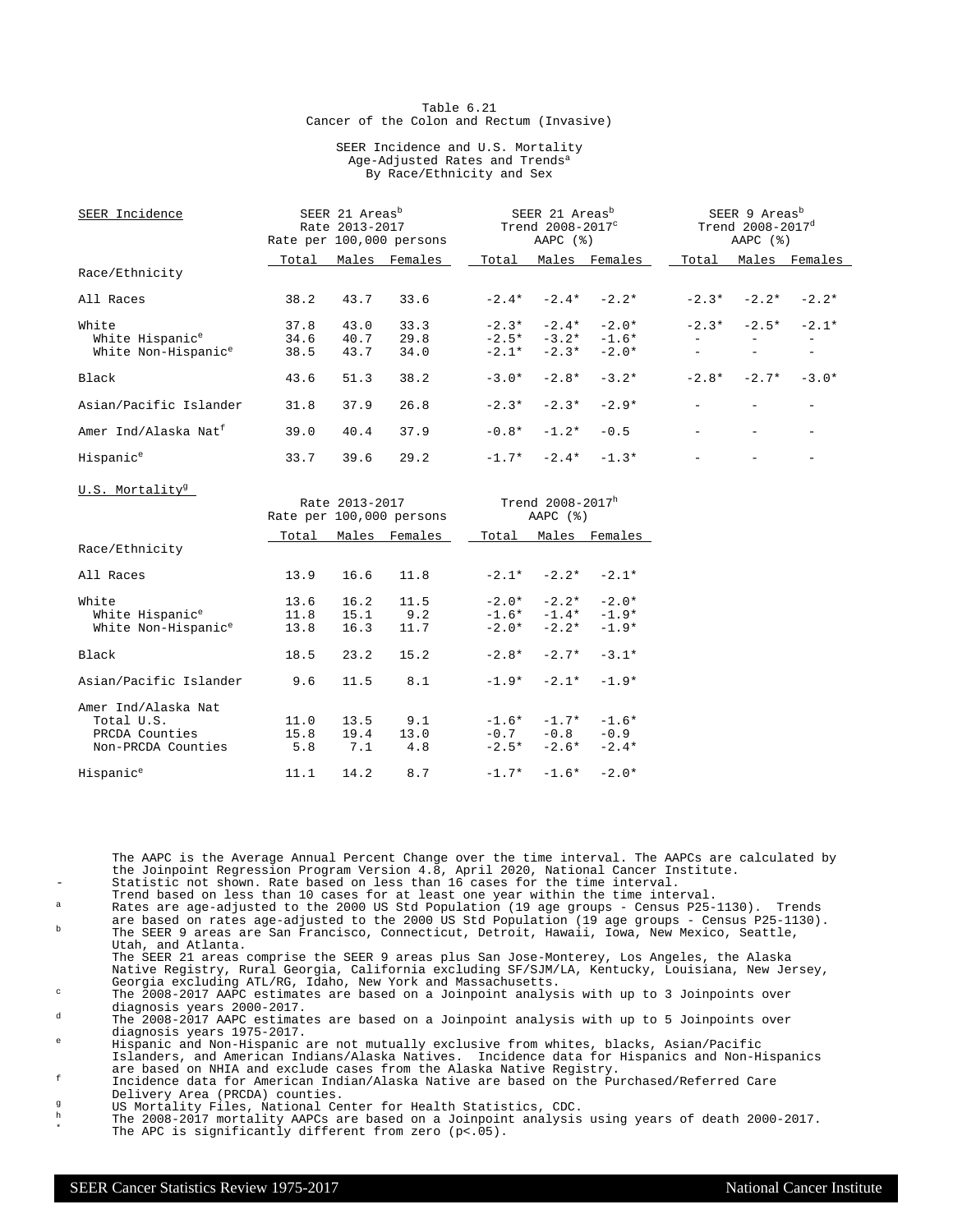#### Table 6.22 Cancer of the Colon (Invasive) and Cancer of the Rectum (Invasive)

#### SEER Incidence Age-Adjusted Rates and Trends<sup>a</sup> By Race/Ethnicity and Sex

| Cancer of the Colon              |                                                                          |      |               |         |                                                                          |                     |                                                                             |                     |               |
|----------------------------------|--------------------------------------------------------------------------|------|---------------|---------|--------------------------------------------------------------------------|---------------------|-----------------------------------------------------------------------------|---------------------|---------------|
| SEER Incidence                   | SEER 21 Areas <sup>b</sup><br>Rate 2013-2017<br>Rate per 100,000 persons |      |               |         | SEER 21 Areas <sup>b</sup><br>Trend 2008-2017 <sup>c</sup><br>AAPC $(%)$ |                     | SEER 9 Areas <sup>b</sup><br>Trend $2008 - 2017$ <sup>d</sup><br>AAPC $(%)$ |                     |               |
|                                  | Total                                                                    |      | Males Females | Total   |                                                                          | Males Females       | Total                                                                       |                     | Males Females |
| Race/Ethnicity                   |                                                                          |      |               |         |                                                                          |                     |                                                                             |                     |               |
| All Races                        | 26.8                                                                     | 29.5 | 24.6          |         |                                                                          | $-2.7* -2.9* -2.5*$ | $-2.6*$                                                                     | $-2.6*$             | $-2.4*$       |
| White                            | 26.5                                                                     | 29.0 | 24.4          |         | $-2.6* -2.9*$                                                            | $-2.3*$             |                                                                             | $-2.7* -3.0*$       | $-2.3*$       |
| White Hispanic <sup>e</sup>      | 23.8                                                                     | 26.9 | 21.5          |         |                                                                          | $-2.5* -3.0* -1.7*$ |                                                                             |                     |               |
| White Non-Hispanic <sup>e</sup>  | 27.0                                                                     | 29.5 | 24.9          | $-2.5*$ | $-2.8*$                                                                  | $-2.1*$             |                                                                             |                     |               |
| Black                            | 32.0                                                                     | 36.5 | 28.8          |         | $-3.2* -3.3*$                                                            | $-3.1*$             |                                                                             | $-3.1* -3.2* -3.2*$ |               |
| Asian/Pacific Islander           | 20.7                                                                     | 23.4 | 18.5          | $-2.6*$ | $-2.6*$                                                                  | $-3.4*$             |                                                                             |                     |               |
| Amer Ind/Alaska Nat <sup>f</sup> | 26.8                                                                     | 26.6 | 27.0          |         | $-1.2* -1.2$                                                             | $-1.1*$             |                                                                             |                     |               |
| Hispanic <sup>e</sup>            | 23.2                                                                     | 26.1 | 21.0          |         |                                                                          | $-2.0* -2.3* -1.5*$ |                                                                             |                     |               |

| Cancer of the Rectum<br>SEER Incidence                                  | SEER 21 Areas <sup>b</sup><br>Rate 2013-2017<br>Rate per 100,000 persons |                      |                   |        | SEER 21 Areas <sup>b</sup><br>Trend 2008-2017 <sup>c</sup><br>AAPC $(%)$ |                                               |         | SEER 9 Areas <sup>b</sup><br>Trend 2008-2017 <sup>d</sup><br>AAPC $(%)$ |                                    |  |
|-------------------------------------------------------------------------|--------------------------------------------------------------------------|----------------------|-------------------|--------|--------------------------------------------------------------------------|-----------------------------------------------|---------|-------------------------------------------------------------------------|------------------------------------|--|
|                                                                         | Total                                                                    | Males                | Females           | Total  |                                                                          | Males Females                                 | Total   |                                                                         | Males Females                      |  |
| Race/Ethnicity                                                          |                                                                          |                      |                   |        |                                                                          |                                               |         |                                                                         |                                    |  |
| All Races                                                               | 11.4                                                                     | 14.3                 | 9.1               |        |                                                                          | $-1.5* -1.6* -1.5*$                           |         | $-1.1* -1.3*$                                                           | $-1.0$                             |  |
| White<br>White Hispanic <sup>e</sup><br>White Non-Hispanic <sup>e</sup> | 11.2<br>10.8<br>11.4                                                     | 13.9<br>13.9<br>14.1 | 8.9<br>8.3<br>9.1 |        | $-1.6* -1.7*$<br>$-1.5* -1.6*$                                           | $-1.5*$<br>$-1.5*$ $-1.8*$ $-1.3*$<br>$-1.5*$ |         | $-1.1* -1.3*$<br>$\overline{\phantom{m}}$                               | $-1.0$<br>$\overline{\phantom{0}}$ |  |
| Black                                                                   | 11.6                                                                     | 14.8                 | 9.3               |        | $-2.2* -1.1*$                                                            | $-2.5*$                                       | $-2.2*$ | $-1.5*$                                                                 | $-2.6*$                            |  |
| Asian/Pacific Islander                                                  | 11.1                                                                     | 14.5                 | 8.3               |        | $-1.7* -1.6* -1.8$                                                       |                                               |         |                                                                         |                                    |  |
| Amer Ind/Alaska Nat <sup>t</sup>                                        | 12.2                                                                     | 13.8                 | 10.9              | $-0.1$ | $-1.1$                                                                   | 1.1                                           |         |                                                                         |                                    |  |
| Hispanic <sup>e</sup>                                                   | 10.5                                                                     | 13.5                 | 8.1               |        | $-1.5* -1.8* -1.2*$                                                      |                                               |         |                                                                         |                                    |  |

The AAPC is the Average Annual Percent Change over the time interval. The AAPCs are calculated by the Joinpoint Regression Program Version 4.8, April 2020, National Cancer Institute. - Statistic not shown. Rate based on less than 16 cases for the time interval.

Trend based on less than 10 cases for at least one year within the time interval.

 $^{\text{a}}$  Rates are age-adjusted to the 2000 US Std Population (19 age groups - Census P25-1130). Trends

are based on rates age-adjusted to the 2000 US Std Population (19 age groups - Census P25-1130). <sup>b</sup> The SEER 9 areas are San Francisco, Connecticut, Detroit, Hawaii, Iowa, New Mexico, Seattle, Utah, and Atlanta.

The SEER 21 areas comprise the SEER 9 areas plus San Jose-Monterey, Los Angeles, the Alaska Native Registry, Rural Georgia, California excluding SF/SJM/LA, Kentucky, Louisiana, New Jersey,

Georgia excluding ATL/RG, Idaho, New York and Massachusetts. <sup>c</sup> The 2008-2017 AAPC estimates are based on a Joinpoint analysis with up to 3 Joinpoints over diagnosis years 2000-2017.

 $d$  The 2008-2017 AAPC estimates are based on a Joinpoint analysis with up to 5 Joinpoints over diagnosis years 1975-2017.

<sup>e</sup> Hispanic and Non-Hispanic are not mutually exclusive from whites, blacks, Asian/Pacific Islanders, and American Indians/Alaska Natives. Incidence data for Hispanics and Non-Hispanics are based on NHIA and exclude cases from the Alaska Native Registry.

<sup>f</sup> Incidence data for American Indian/Alaska Native are based on the Purchased/Referred Care Delivery Area (PRCDA) counties.

The APC is significantly different from zero (p<.05).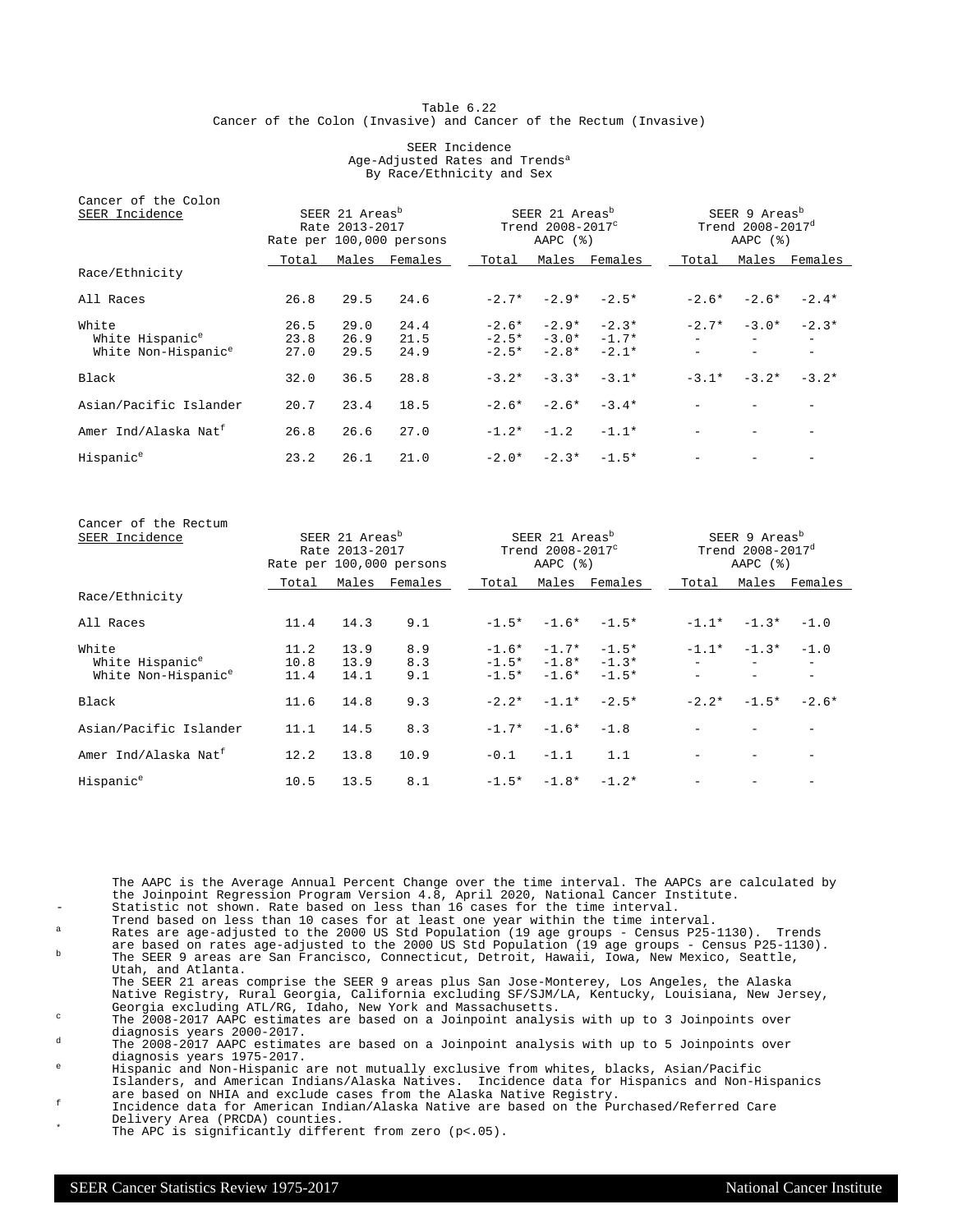Figure 6.2

### Joinpoint Analyses for Whites and Blacks from 1975-2017 and for Asian/Pacific Islanders, American Indians/Alaska Natives and Hispanics from 2000-2017 SEER Incidence and US Death Rates<sup>a</sup> Cancer of the Colon and Rectum, Both Sexes



Source: Incidence data for whites and blacks are from the SEER 9 areas (San Francisco, Connecticut, Detroit, Hawaii, Iowa, New Mexico, Seattle, Utah, Atlanta). Incidence data for Asian/Pacific Islanders, American Indians/Alaska Natives and Hispanics are from the SEER 21 areas (SEER 9 areas, San Jose-Monterey, Los Angeles, Alaska Native Registry, Rural Georgia, California excluding SF/SJM/LA, Kentucky, Louisiana, New Jersey, Georgia excluding ATL/RG, Idaho, New York and Massachusetts).

Mortality data are from US Mortality Files, National Center for Health Statistics, CDC.

a<br>b<br>d Rates are age-adjusted to the 2000 US Std Population (19 age groups - Census P25-1103). a Regression lines are calculated using the Joinpoint Regression Program Version 4.8, April 2020, National Cancer Institute. Joinpoint analyses for Whites and Blacks during the 1975-2017 period allow a maximum of 5 joinpoints. Analyses for other ethnic groups during the period 2000-2017 allow a maximum of 3 joinpoints.

<sup>b</sup> API = Asian/Pacific Islander.<br>○ AI/AN = American Indian/Ala

- AI/AN = American Indian/Alaska Native. Rates for American Indian/Alaska Native are based on the Purchased/Referred Care Delivery Area (PRCDA) counties.
- Hispanic is not mutually exclusive from whites, blacks, Asian/Pacific Islanders, and American Indians/Alaska Natives. Incidence data for Hispanics are based on NHIA and exclude cases from the Alaska Native Registry.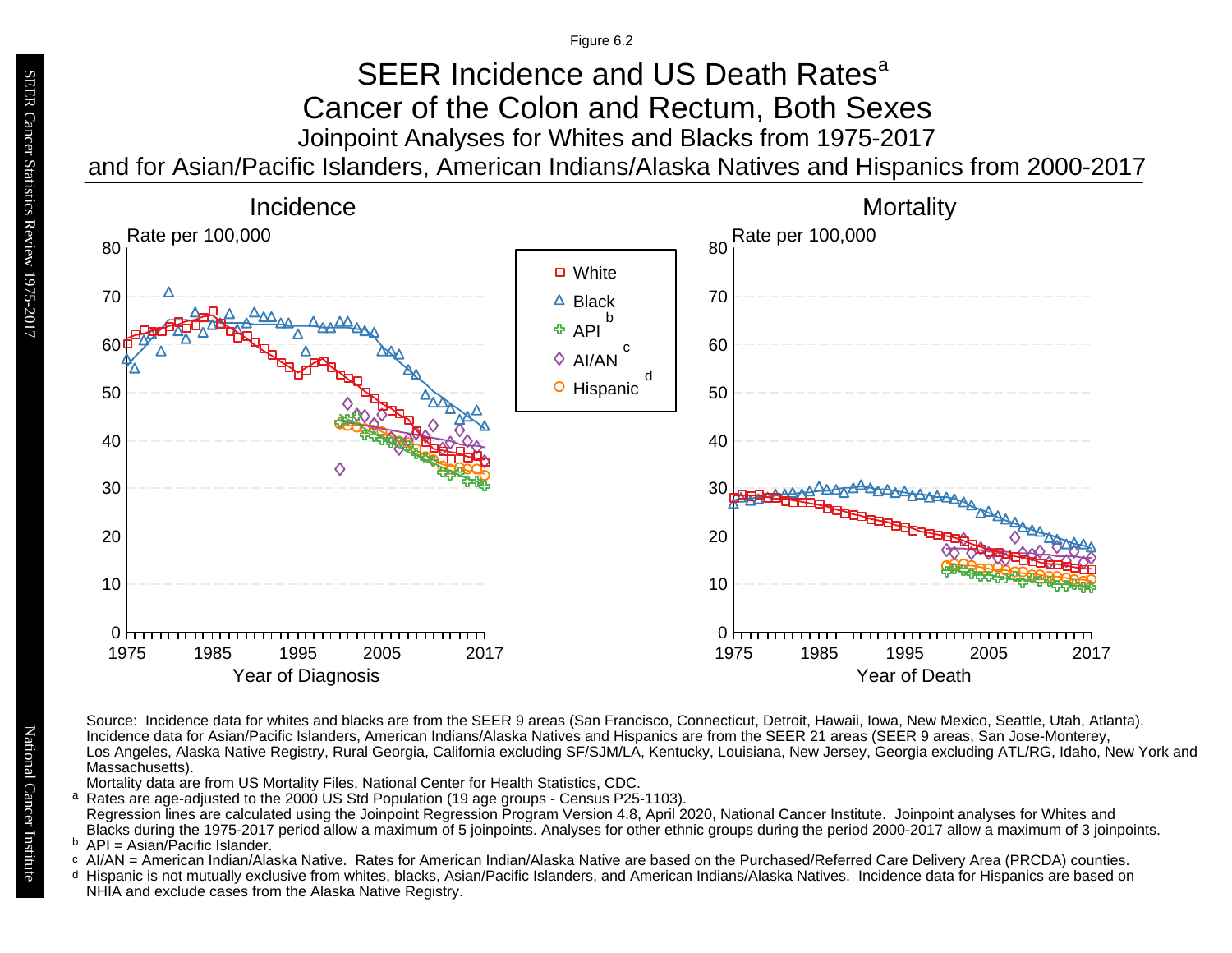#### Table 7.11 Cancer of the Corpus And Uterus, NOS (Invasive)

#### SEER Incidence and U.S. Mortality Age-Adjusted Rates and Trends<sup>a</sup> By Race/Ethnicity

| SEER Incidence                   | SEER 21 Areas <sup>b</sup><br>Rate 2013-2017<br>Rate per 100,000 persons | SEER 21 Areas <sup>b</sup><br>Trend 2008-2017 <sup>c</sup><br>AAPC $(%)$ | SEER 9 Areas <sup>b</sup><br>Trend 2008-2017 <sup>d</sup><br>AAPC $(%)$ |
|----------------------------------|--------------------------------------------------------------------------|--------------------------------------------------------------------------|-------------------------------------------------------------------------|
|                                  | Females                                                                  | Females                                                                  | Females                                                                 |
| Race/Ethnicity                   |                                                                          |                                                                          |                                                                         |
| All Races                        | 27.8                                                                     | $1.0*$                                                                   | $0.8*$                                                                  |
| White                            | 28.3                                                                     | $0.8*$                                                                   | $0.7*$                                                                  |
| White Hispanic <sup>e</sup>      | 25.0                                                                     | $2.0*$                                                                   |                                                                         |
| White Non-Hispanic <sup>e</sup>  | 28.7                                                                     | $0.7*$                                                                   |                                                                         |
| Black                            | 27.9                                                                     | $2.3*$                                                                   | $2.2*$                                                                  |
| Asian/Pacific Islander           | 21.7                                                                     | $2.2*$                                                                   |                                                                         |
| Amer Ind/Alaska Nat <sup>f</sup> | 19.9                                                                     | 0.9                                                                      |                                                                         |
| Hispanic <sup>e</sup>            | 24.6                                                                     | $2.2*$                                                                   |                                                                         |

U.S. Mortality<sup>g</sup>

| 0.0. MOLLGILLY                  | Rate 2013-2017<br>Rate per 100,000 persons | Trend 2008-2017h<br>AAPC $(%)$ |
|---------------------------------|--------------------------------------------|--------------------------------|
|                                 | Females                                    | Females                        |
| Race/Ethnicity                  |                                            |                                |
| All Races                       | 4.8                                        | $2.1*$                         |
| White                           | 4.5                                        | $1.9*$                         |
| White Hispanic <sup>e</sup>     | 4.2                                        | $2.8*$                         |
| White Non-Hispanic <sup>e</sup> | 4.5                                        | $1.7*$                         |
| Black                           | 8.6                                        | $2.3*$                         |
| Asian/Pacific Islander          | 3.2                                        | $2.5*$                         |
| Amer Ind/Alaska Nat             |                                            |                                |
| Total U.S.                      | 2.5                                        | 0.2                            |
| PRCDA Counties                  | 3.4                                        | 0.7                            |
| Non-PRCDA Counties              | 1.5                                        | $-0.9$                         |
| Hispanic <sup>e</sup>           | 4.0                                        | $3.0*$                         |

The AAPC is the Average Annual Percent Change over the time interval. The AAPCs are calculated by the Joinpoint Regression Program Version 4.8, April 2020, National Cancer Institute. Statistic not shown. Rate based on less than 16 cases for the time interval.

- Trend based on less than 10 cases for at least one year within the time interval. <sup>a</sup> Rates are age-adjusted to the 2000 US Std Population (19 age groups Census P25-1130). Trends
- are based on rates age-adjusted to the 2000 US Std Population (19 age groups Census P25-1130). <sup>b</sup> The SEER 9 areas are San Francisco, Connecticut, Detroit, Hawaii, Iowa, New Mexico, Seattle, Utah, and Atlanta.

The SEER 21 areas comprise the SEER 9 areas plus San Jose-Monterey, Los Angeles, the Alaska Native Registry, Rural Georgia, California excluding SF/SJM/LA, Kentucky, Louisiana, New Jersey, Georgia excluding ATL/RG, Idaho, New York and Massachusetts.

<sup>c</sup> The 2008-2017 AAPC estimates are based on a Joinpoint analysis with up to 3 Joinpoints over diagnosis years 2000-2017.

<sup>d</sup> The 2008-2017 AAPC estimates are based on a Joinpoint analysis with up to 5 Joinpoints over diagnosis years 1975-2017.

<sup>e</sup> Hispanic and Non-Hispanic are not mutually exclusive from whites, blacks, Asian/Pacific Islanders, and American Indians/Alaska Natives. Incidence data for Hispanics and Non-Hispanics are based on NHIA and exclude cases from the Alaska Native Registry.

<sup>f</sup> Incidence data for American Indian/Alaska Native are based on the Purchased/Referred Care Delivery Area (PRCDA) counties.

g<br>
US Mortality Files, National Center for Health Statistics, CDC.<br>
The 2008–2017 mentality ADCs are based an a Joinnaint applying

<sup>h</sup> The 2008-2017 mortality AAPCs are based on a Joinpoint analysis using years of death 2000-2017. \* The APC is significantly different from zero (p<.05).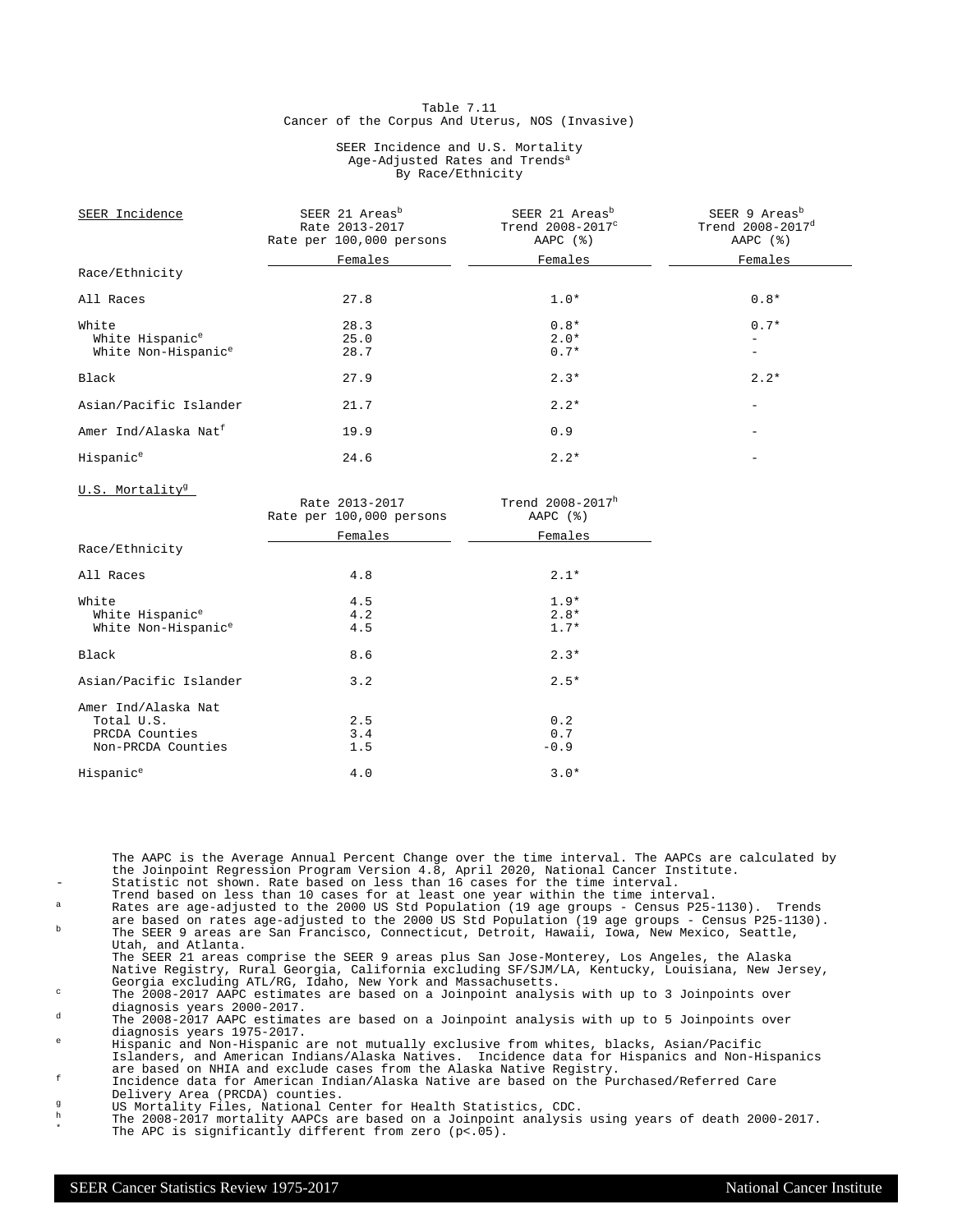Figure 7.3

### Joinpoint Analyses for Whites and Blacks from 1975-2017 and for Asian/Pacific Islanders, American Indians/Alaska Natives and Hispanics from 2000-2017 SEER Incidence and US Death Rates<sup>a</sup> Cancer of the Corpus and Uterus, NOS



Source: Incidence data for whites and blacks are from the SEER 9 areas (San Francisco, Connecticut, Detroit, Hawaii, Iowa, New Mexico, Seattle, Utah, Atlanta). Incidence data for Asian/Pacific Islanders, American Indians/Alaska Natives and Hispanics are from the SEER 21 areas (SEER 9 areas, San Jose-Monterey, Los Angeles, Alaska Native Registry, Rural Georgia, California excluding SF/SJM/LA, Kentucky, Louisiana, New Jersey, Georgia excluding ATL/RG, Idaho, New York and Massachusetts). Mortality data are from US Mortality Files, National Center for Health Statistics, CDC. a<br>b<br>d Rates are age-adjusted to the 2000 US Std Population (19 age groups - Census P25-1103). a Regression lines are calculated using the Joinpoint Regression Program Version 4.8, April 2020, National Cancer Institute. Joinpoint analyses for Whites and

Blacks during the 1975-2017 period allow a maximum of 5 joinpoints. Analyses for other ethnic groups during the period 2000-2017 allow a maximum of 3 joinpoints. <sup>b</sup> API = Asian/Pacific Islander.<br>○ AI/AN = American Indian/Ala

- AI/AN = American Indian/Alaska Native. Rates for American Indian/Alaska Native are based on the Purchased/Referred Care Delivery Area (PRCDA) counties.
- Hispanic is not mutually exclusive from whites, blacks, Asian/Pacific Islanders, and American Indians/Alaska Natives. Incidence data for Hispanics are based on NHIA and exclude cases from the Alaska Native Registry.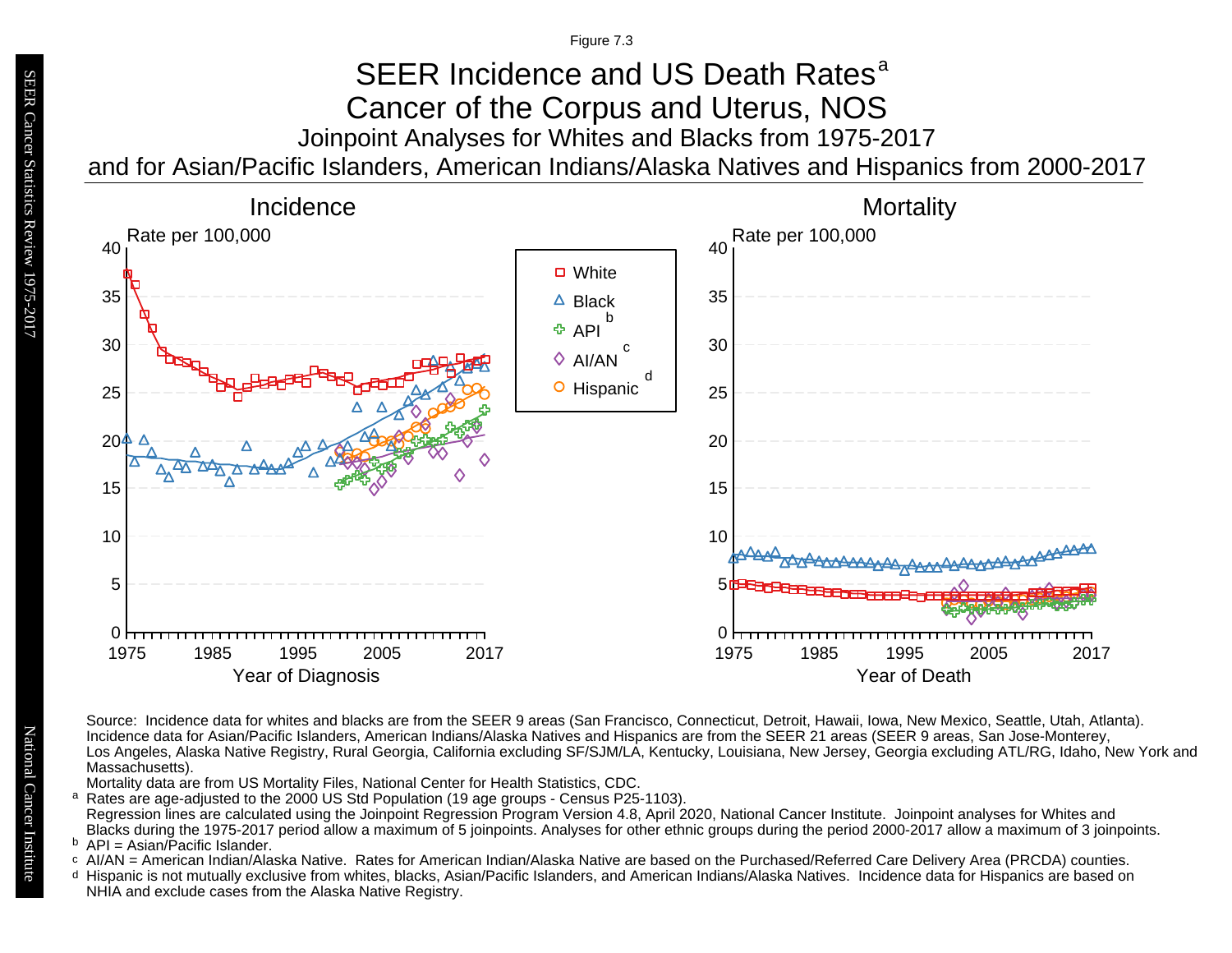#### Table 8.15 Cancer of the Esophagus (Invasive)

#### SEER Incidence and U.S. Mortality Age-Adjusted Rates and Trends<sup>a</sup> By Race/Ethnicity and Sex

| SEER Incidence                   | SEER 21 Areas <sup>b</sup><br>Rate 2013-2017<br>Rate per 100,000 persons |     |               | SEER 21 Areas <sup>b</sup><br>Trend 2008-2017 <sup>c</sup><br>AAPC $(%)$ |         |                         | SEER 9 Areas <sup>b</sup><br>Trend $2008 - 2017^d$<br>AAPC $(%)$ |                   |                          |
|----------------------------------|--------------------------------------------------------------------------|-----|---------------|--------------------------------------------------------------------------|---------|-------------------------|------------------------------------------------------------------|-------------------|--------------------------|
|                                  | Total                                                                    |     | Males Females | Total                                                                    |         | Males Females           | Total                                                            |                   | Males Females            |
| Race/Ethnicity                   |                                                                          |     |               |                                                                          |         |                         |                                                                  |                   |                          |
| All Races                        | 4.3                                                                      | 7.3 | 1.7           |                                                                          |         | $-1.4* -1.4* -1.6*$     | $-1.0*$                                                          |                   | $-1.0* -1.3*$            |
| White                            | 4.5                                                                      | 7.8 | 1.8           | $-1.1*$                                                                  |         | $-1.3* -1.9$            | $-0.5*$                                                          | $-0.6*$           | $-0.2$                   |
| White Hispanic <sup>e</sup>      | 2.9                                                                      | 5.0 | 1.1           |                                                                          |         | $-1.7*$ $-1.9*$ $-2.0*$ |                                                                  |                   | $\overline{\phantom{0}}$ |
| White Non-Hispanic <sup>e</sup>  | 4.8                                                                      | 8.3 | 1.9           | $-0.9*$                                                                  | $-1.1*$ | $-0.9*$                 |                                                                  |                   |                          |
| Black                            | 3.7                                                                      | 6.1 | 2.0           | $-4.4*$                                                                  | $-4.5*$ | $-4.3*$                 | $-4.3*$                                                          | $-4.6*$           | $-3.3*$                  |
| Asian/Pacific Islander           | 2.2                                                                      | 3.7 | 1.0           |                                                                          |         | $-1.3* -1.1* -2.1*$     |                                                                  |                   |                          |
| Amer Ind/Alaska Nat <sup>f</sup> | 3.8                                                                      | 6.2 | 1.8           | $-1.3$                                                                   | $-2.0$  | $-1.5$                  |                                                                  | $\qquad \qquad -$ |                          |
| Hispanic <sup>e</sup>            | 2.7                                                                      | 4.8 | 1.1           |                                                                          |         | $-1.7* -1.9* -1.8*$     |                                                                  |                   |                          |
| U.S. Mortality <sup>g</sup>      |                                                                          |     |               |                                                                          |         |                         |                                                                  |                   |                          |

| 0.0. MOLLGILLY                                                            |                   | Rate 2013-2017    | Rate per 100,000 persons | Trend 2008-2017h<br>AAPC $(%)$ |                                                       |                              |  |  |
|---------------------------------------------------------------------------|-------------------|-------------------|--------------------------|--------------------------------|-------------------------------------------------------|------------------------------|--|--|
|                                                                           | Total             |                   | Males Females            | Total                          |                                                       | Males Females                |  |  |
| Race/Ethnicity                                                            |                   |                   |                          |                                |                                                       |                              |  |  |
| All Races                                                                 | 3.9               | 7.0               | 1.4                      |                                | $-1.1* -1.1* -1.6*$                                   |                              |  |  |
| White<br>White Hispanic <sup>e</sup><br>White Non-Hispanic <sup>e</sup>   | 4.2<br>2.1<br>4.4 | 7.4<br>3.9<br>7.8 | 1.4<br>0.8<br>1.5        |                                | $-0.6* -0.7* -1.0*$<br>$-1.2* -1.1*$<br>$-0.4* -0.5*$ | $-2.3*$<br>$-0.9*$           |  |  |
| Black                                                                     | 3.2               | 5.3               | 1.6                      |                                | $-4.7* -4.8*$                                         | $-4.4*$                      |  |  |
| Asian/Pacific Islander                                                    | 1.6               | 2.8               | 0.7                      |                                | $-1.2* -1.1* -2.1*$                                   |                              |  |  |
| Amer Ind/Alaska Nat<br>Total U.S.<br>PRCDA Counties<br>Non-PRCDA Counties | 2.5<br>3.4<br>1.4 | 4.4<br>6.2<br>2.6 | 0.9<br>1.3<br>0.4        |                                | $-1.9* -1.8*$<br>$-0.9 -1.0$<br>$-3.5* -2.8*$         | $-3.0*$<br>$-0.7$<br>$-8.5*$ |  |  |
| Hispanic <sup>e</sup>                                                     | 2.0               | 3.7               | 0.7                      |                                | $-1.4* -1.3* -2.3*$                                   |                              |  |  |

The AAPC is the Average Annual Percent Change over the time interval. The AAPCs are calculated by the Joinpoint Regression Program Version 4.8, April 2020, National Cancer Institute. Statistic not shown. Rate based on less than 16 cases for the time interval.

Trend based on less than 10 cases for at least one year within the time interval. <sup>a</sup> Rates are age-adjusted to the 2000 US Std Population (19 age groups - Census P25-1130). Trends

are based on rates age-adjusted to the 2000 US Std Population (19 age groups - Census P25-1130). <sup>b</sup> The SEER 9 areas are San Francisco, Connecticut, Detroit, Hawaii, Iowa, New Mexico, Seattle, Utah, and Atlanta.

The SEER 21 areas comprise the SEER 9 areas plus San Jose-Monterey, Los Angeles, the Alaska Native Registry, Rural Georgia, California excluding SF/SJM/LA, Kentucky, Louisiana, New Jersey, Georgia excluding ATL/RG, Idaho, New York and Massachusetts.

<sup>c</sup> The 2008-2017 AAPC estimates are based on a Joinpoint analysis with up to 3 Joinpoints over diagnosis years 2000-2017.

<sup>d</sup> The 2008-2017 AAPC estimates are based on a Joinpoint analysis with up to 5 Joinpoints over diagnosis years 1975-2017.

<sup>e</sup> Hispanic and Non-Hispanic are not mutually exclusive from whites, blacks, Asian/Pacific Islanders, and American Indians/Alaska Natives. Incidence data for Hispanics and Non-Hispanics are based on NHIA and exclude cases from the Alaska Native Registry.

<sup>f</sup> Incidence data for American Indian/Alaska Native are based on the Purchased/Referred Care Delivery Area (PRCDA) counties.

g<br>
US Mortality Files, National Center for Health Statistics, CDC.<br>
The 2008-2017 mortality AADCs are based on a Joinnoint analysis

<sup>h</sup> The 2008-2017 mortality AAPCs are based on a Joinpoint analysis using years of death 2000-2017. \* The APC is significantly different from zero (p<.05).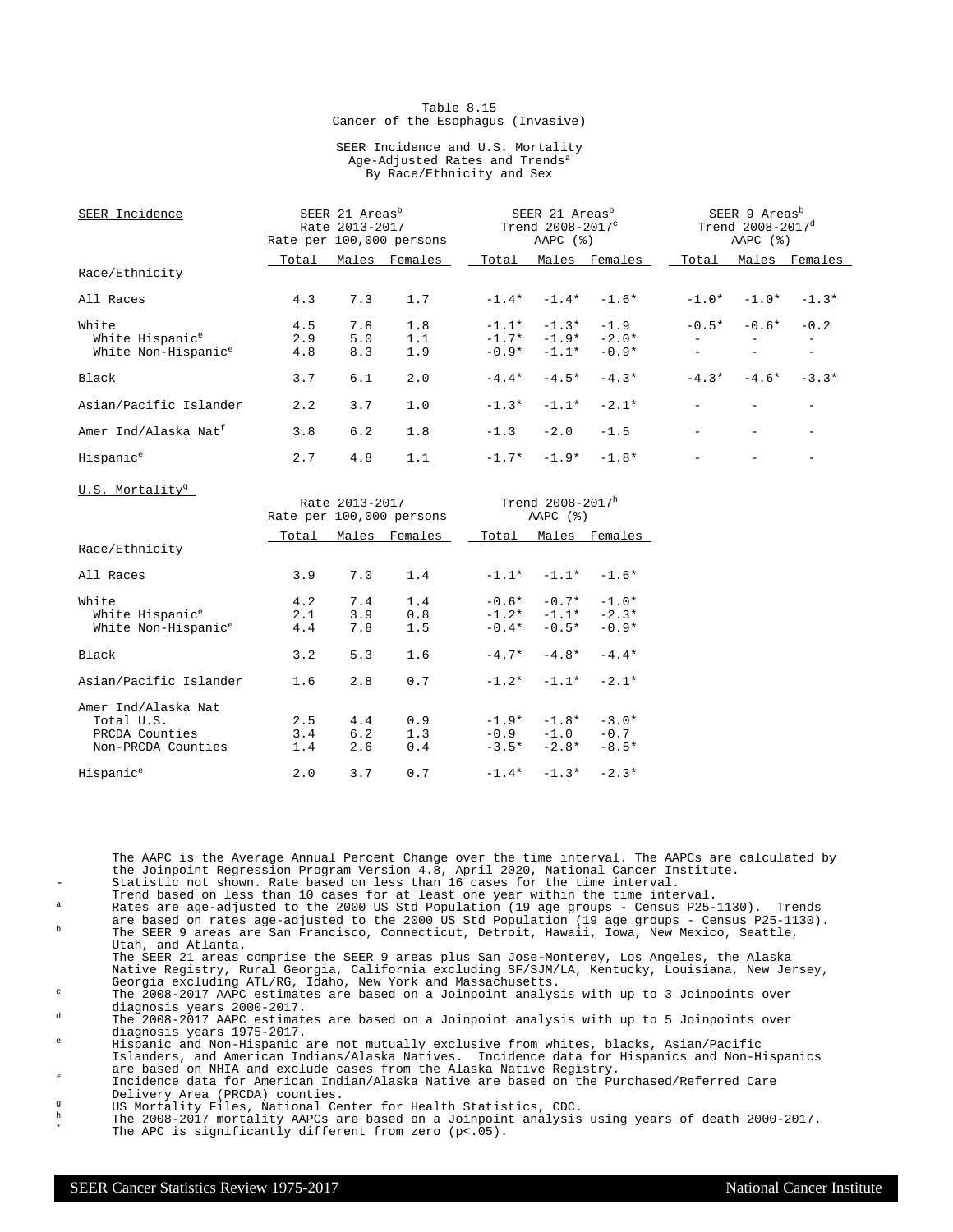Figure 8.2

## Joinpoint Analyses for Whites and Blacks from 1975-2017 and for Asian/Pacific Islanders, American Indians/Alaska Natives and Hispanics from 2000-2017 SEER Incidence and US Death Rates<sup>a</sup> Cancer of the Esophagus, Both Sexes



Source: Incidence data for whites and blacks are from the SEER 9 areas (San Francisco, Connecticut, Detroit, Hawaii, Iowa, New Mexico, Seattle, Utah, Atlanta). Incidence data for Asian/Pacific Islanders, American Indians/Alaska Natives and Hispanics are from the SEER 21 areas (SEER 9 areas, San Jose-Monterey, Los Angeles, Alaska Native Registry, Rural Georgia, California excluding SF/SJM/LA, Kentucky, Louisiana, New Jersey, Georgia excluding ATL/RG, Idaho, New York and Massachusetts).

Mortality data are from US Mortality Files, National Center for Health Statistics, CDC.

- a<br>b<br>d Rates are age-adjusted to the 2000 US Std Population (19 age groups - Census P25-1103). a Regression lines are calculated using the Joinpoint Regression Program Version 4.8, April 2020, National Cancer Institute. Joinpoint analyses for Whites and Blacks during the 1975-2017 period allow a maximum of 5 joinpoints. Analyses for other ethnic groups during the period 2000-2017 allow a maximum of 3 joinpoints.
- <sup>b</sup> API = Asian/Pacific Islander.<br>○ AI/AN = American Indian/Ala
- AI/AN = American Indian/Alaska Native. Rates for American Indian/Alaska Native are based on the Purchased/Referred Care Delivery Area (PRCDA) counties.
- Hispanic is not mutually exclusive from whites, blacks, Asian/Pacific Islanders, and American Indians/Alaska Natives. Incidence data for Hispanics are based on NHIA and exclude cases from the Alaska Native Registry.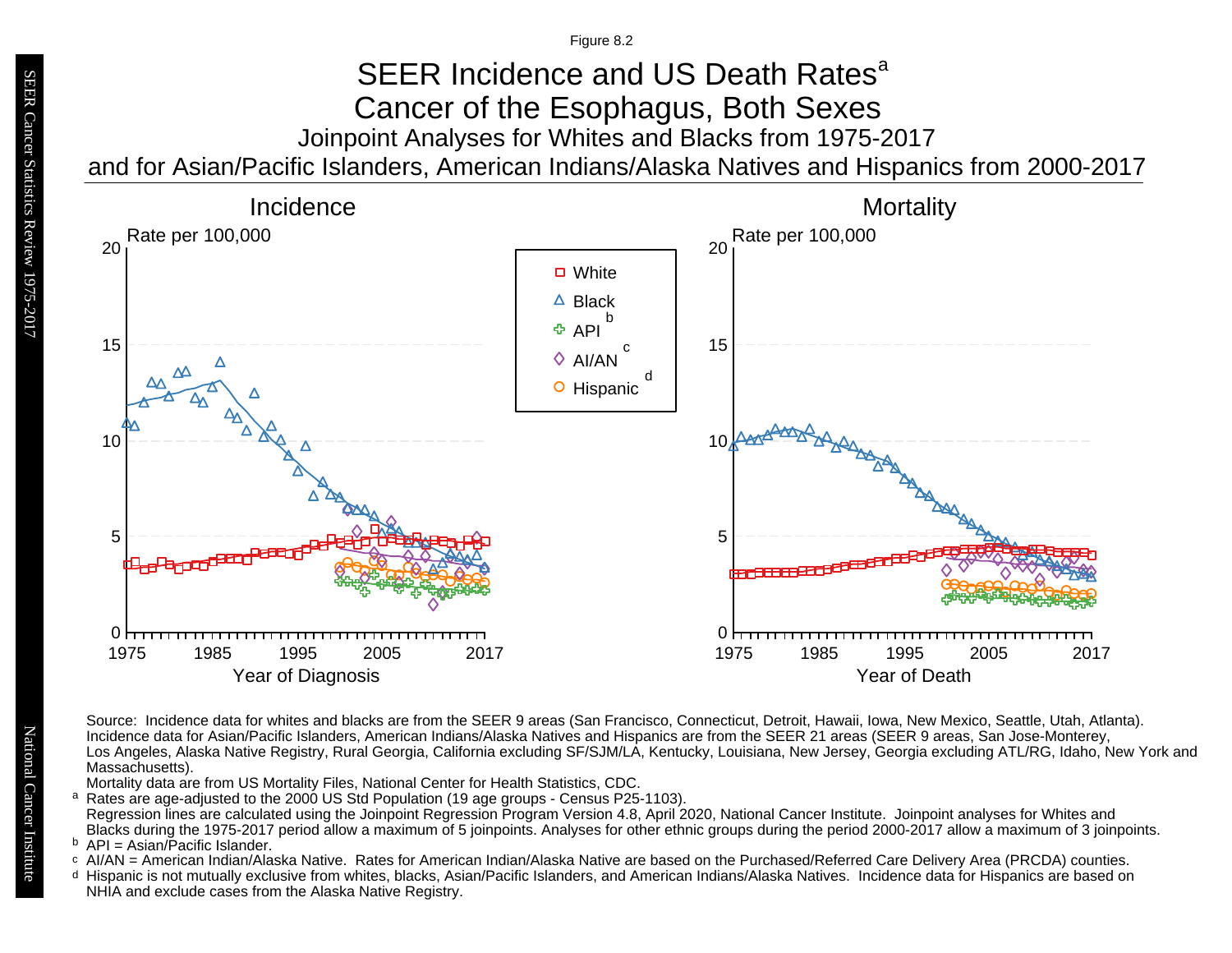#### Table 9.15 Hodgkin Lymphoma

#### SEER Incidence and U.S. Mortality Age-Adjusted Rates and Trends<sup>a</sup> By Race/Ethnicity and Sex

| SEER Incidence                   | SEER 21 Areas <sup>b</sup><br>Rate 2013-2017<br>Rate per 100,000 persons |     |                     |                                     | SEER 21 Areas <sup>b</sup><br>Trend $2008-2017^{\circ}$<br>AAPC $(%)$ |                         |        | SEER 9 Areas <sup>b</sup><br>Trend $2008 - 2017^d$<br>AAPC $(%)$ |               |  |
|----------------------------------|--------------------------------------------------------------------------|-----|---------------------|-------------------------------------|-----------------------------------------------------------------------|-------------------------|--------|------------------------------------------------------------------|---------------|--|
|                                  | Total                                                                    |     | Males Females       | Total                               |                                                                       | Males Females           | Total  |                                                                  | Males Females |  |
| Race/Ethnicity                   |                                                                          |     |                     |                                     |                                                                       |                         |        |                                                                  |               |  |
| All Races                        | 2.6                                                                      | 2.9 | 2.3                 |                                     |                                                                       | $-1.7*$ $-1.8*$ $-1.2*$ |        | $-2.3* -2.5$                                                     | $-2.1*$       |  |
| White                            | 2.8                                                                      | 3.1 | 2.5                 |                                     |                                                                       | $-1.9* -2.0* -1.8*$     |        | $-2.4* -2.5*$                                                    | $-2.3*$       |  |
| White Hispanic <sup>e</sup>      | 2.4                                                                      | 2.7 | 2.2                 |                                     |                                                                       | $-3.0 -4.0* -0.2$       |        |                                                                  |               |  |
| White Non-Hispanic <sup>e</sup>  | 3.0                                                                      | 3.3 | 2.7                 |                                     | $-1.6* -1.6*$                                                         | $-0.9*$                 |        | $\equiv$                                                         |               |  |
| Black                            | 2.7                                                                      | 3.1 | 2.3                 | $-1.4*$                             | $-2.1$                                                                | 0.6                     | $0.9*$ | $0.5*$                                                           | $-1.0$        |  |
| Asian/Pacific Islander           | 1.3                                                                      | 1.5 | 1.1                 | 0.2                                 | 0.3                                                                   | 0.2                     |        |                                                                  |               |  |
| Amer Ind/Alaska Nat <sup>f</sup> | 1.3                                                                      | 1.2 | 1.3                 | $2.6*$                              | $-0.2$                                                                | $\equiv$                |        |                                                                  |               |  |
| Hispanic <sup>e</sup>            | 2.4                                                                      | 2.6 | 2.1                 |                                     | $-0.8* -1.5*$                                                         | 0.0                     |        |                                                                  |               |  |
| U.S. Mortality <sup>g</sup>      | Rate 2013-2017<br>Rate per 100,000 persons                               |     |                     | Trend $2008 - 2017^h$<br>AAPC $(%)$ |                                                                       |                         |        |                                                                  |               |  |
|                                  |                                                                          |     | Total Males Females |                                     |                                                                       | Total Males Females     |        |                                                                  |               |  |

|                                                                           | Total             |                          | Males Females     | Total  |                                                 | Males Females                |
|---------------------------------------------------------------------------|-------------------|--------------------------|-------------------|--------|-------------------------------------------------|------------------------------|
| Race/Ethnicity                                                            |                   |                          |                   |        |                                                 |                              |
| All Races                                                                 | 0.3               | 0.4                      | 0.2               |        | $-4.3* -2.9*$                                   | $-3.7*$                      |
| White<br>White Hispanic <sup>e</sup><br>White Non-Hispanic <sup>e</sup>   | 0.3<br>0.4<br>0.3 | 0.4<br>$0.5 -$<br>0.4    | 0.2<br>0.3<br>0.2 |        | $-4.2* -2.8*$<br>$-1.5* -2.1*$<br>$-4.7* -3.0*$ | $-3.7*$<br>$-0.8$<br>$-4.1*$ |
| Black                                                                     | 0.3               | 0.3                      | 0.2               |        | $-3.0* -2.9*$                                   | $-3.1*$                      |
| Asian/Pacific Islander                                                    | 0.1               | 0.2                      | 0.1               |        | $-3.3* -2.2 -4.1*$                              |                              |
| Amer Ind/Alaska Nat<br>Total U.S.<br>PRCDA Counties<br>Non-PRCDA Counties | 0.2<br>0.2        | $\overline{\phantom{a}}$ |                   | $-2.2$ |                                                 |                              |
| Hispanic <sup>e</sup>                                                     | 0.4               | 0.5                      | 0.3               |        | $-1.6* -2.2*$                                   | $-0.8$                       |

The AAPC is the Average Annual Percent Change over the time interval. The AAPCs are calculated by the Joinpoint Regression Program Version 4.8, April 2020, National Cancer Institute. Statistic not shown. Rate based on less than 16 cases for the time interval.

- Trend based on less than 10 cases for at least one year within the time interval. <sup>a</sup> Rates are age-adjusted to the 2000 US Std Population (19 age groups Census P25-1130). Trends
- are based on rates age-adjusted to the 2000 US Std Population (19 age groups Census P25-1130). <sup>b</sup> The SEER 9 areas are San Francisco, Connecticut, Detroit, Hawaii, Iowa, New Mexico, Seattle, Utah, and Atlanta.

The SEER 21 areas comprise the SEER 9 areas plus San Jose-Monterey, Los Angeles, the Alaska Native Registry, Rural Georgia, California excluding SF/SJM/LA, Kentucky, Louisiana, New Jersey, Georgia excluding ATL/RG, Idaho, New York and Massachusetts.

<sup>c</sup> The 2008-2017 AAPC estimates are based on a Joinpoint analysis with up to 3 Joinpoints over diagnosis years 2000-2017.

<sup>d</sup> The 2008-2017 AAPC estimates are based on a Joinpoint analysis with up to 5 Joinpoints over diagnosis years 1975-2017.

<sup>e</sup> Hispanic and Non-Hispanic are not mutually exclusive from whites, blacks, Asian/Pacific Islanders, and American Indians/Alaska Natives. Incidence data for Hispanics and Non-Hispanics are based on NHIA and exclude cases from the Alaska Native Registry.

<sup>f</sup> Incidence data for American Indian/Alaska Native are based on the Purchased/Referred Care Delivery Area (PRCDA) counties.

g<br>
US Mortality Files, National Center for Health Statistics, CDC.<br>
The 2008-2017 mortality AADCs are based on a Joinnoint analysis

<sup>h</sup> The 2008-2017 mortality AAPCs are based on a Joinpoint analysis using years of death 2000-2017. \* The APC is significantly different from zero (p<.05).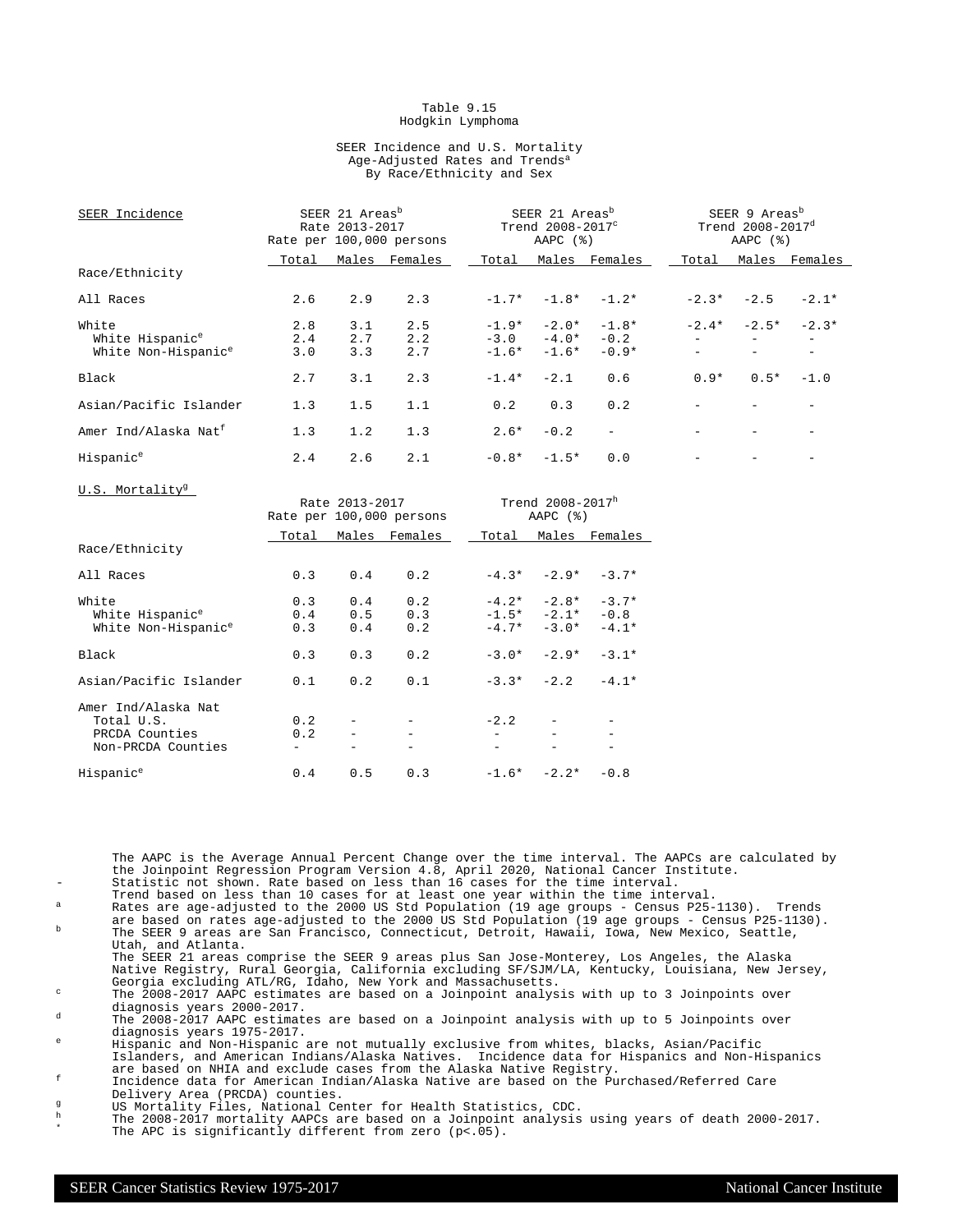Figure 9.2

# Joinpoint Analyses for Whites and Blacks from 1975-2017 SEER Incidence and US Death Rates<sup>a</sup> Hodgkin Lymphoma, Both Sexes

and for Asian/Pacific Islanders, American Indians/Alaska Natives and Hispanics from 2000-2017



Source: Incidence data for whites and blacks are from the SEER 9 areas (San Francisco, Connecticut, Detroit, Hawaii, Iowa, New Mexico, Seattle, Utah, Atlanta). Incidence data for Asian/Pacific Islanders, American Indians/Alaska Natives and Hispanics are from the SEER 21 areas (SEER 9 areas, San Jose-Monterey, Los Angeles, Alaska Native Registry, Rural Georgia, California excluding SF/SJM/LA, Kentucky, Louisiana, New Jersey, Georgia excluding ATL/RG, Idaho, New York and Massachusetts).

Mortality data are from US Mortality Files, National Center for Health Statistics, CDC.

Rates are age-adjusted to the 2000 US Std Population (19 age groups - Census P25-1103). Regression lines are calculated using the Joinpoint Regression Program Version 4.8, April 2020, National Cancer Institute. Joinpoint analyses for Whites and Blacks during the 1975-2017 period allow a maximum of 5 joinpoints. Analyses for other ethnic groups during the period 2000-2015 allow a maximum of 3 joinpoints.

<sup>b</sup> API = Asian/Pacific Islander.<br><sup>c</sup> AI/AN – American Indian/Ala

- AI/AN = American Indian/Alaska Native. Rates for American Indian/Alaska Native are based on the Purchased/Referred Care Delivery Area (PRCDA) counties.
- Joinpoint could not fit a regression line for American Indian/Alaska Native Incidence due to insufficient data. d
- <sup>e</sup> Hispanic is not mutually exclusive from whites, blacks, Asian/Pacific Islanders, and American Indians/Alaska Natives. Incidence data for Hispanics are based on NHIA and exclude cases from the Alaska Native Registry. a<br>b c d<br>e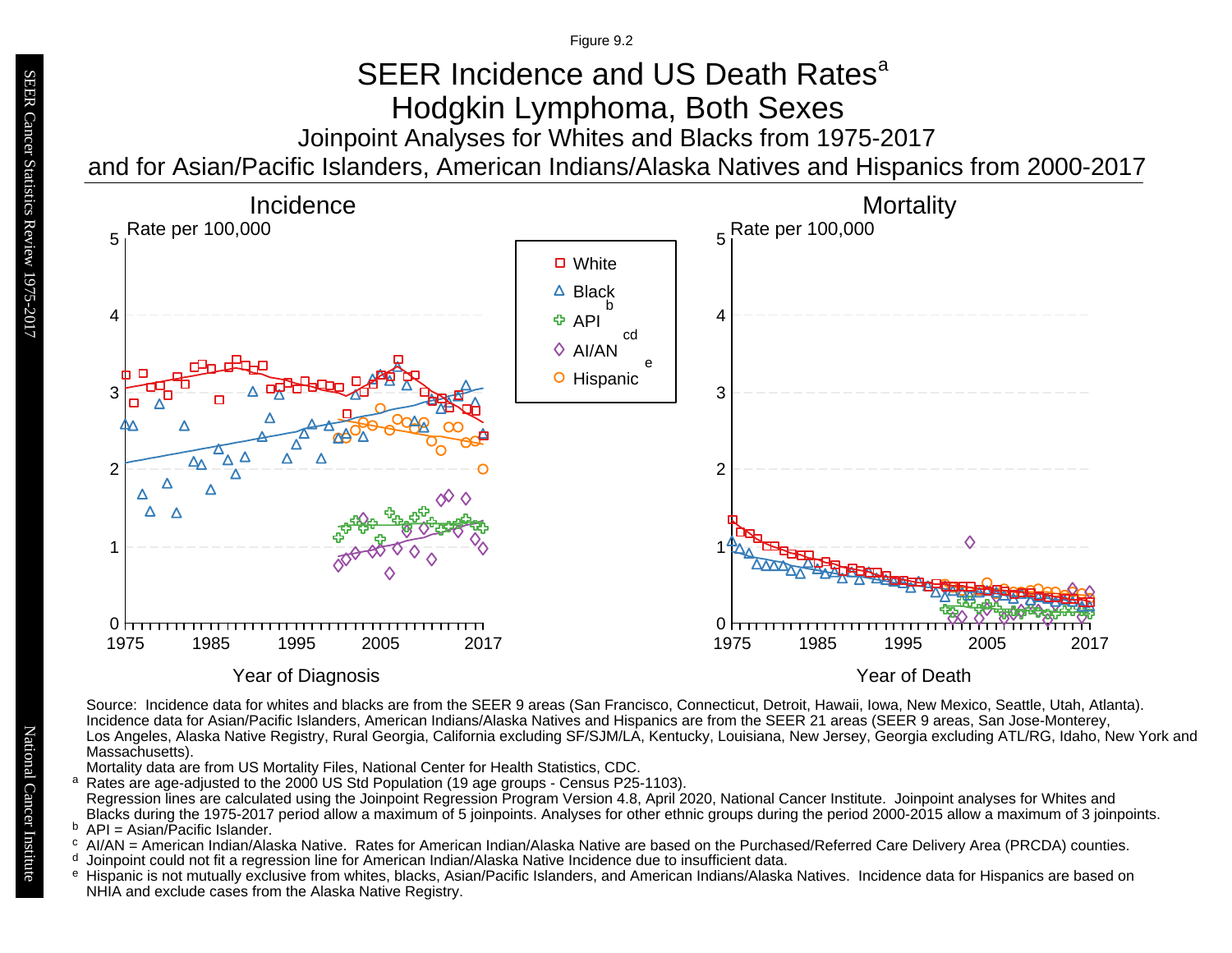#### Table 10.13 Kaposi Sarcoma

#### SEER Incidence Age-Adjusted Rates and Trends<sup>a</sup> By Race/Ethnicity and Sex

| SEER Incidence                   | SEER 21 Areas <sup>b</sup><br>Rate 2013-2017<br>Rate per 100,000 persons |     |                          |         | SEER 21 Areas <sup>b</sup><br>Trend 2008-2017 <sup>c</sup><br>AAPC (%) |                          |         | SEER 9 Areas <sup>b</sup><br>Trend $2008 - 2017^d$<br>AAPC $(%)$ |               |  |
|----------------------------------|--------------------------------------------------------------------------|-----|--------------------------|---------|------------------------------------------------------------------------|--------------------------|---------|------------------------------------------------------------------|---------------|--|
|                                  | Total                                                                    |     | Males Females            | Total   |                                                                        | Males Females            | Total   |                                                                  | Males Females |  |
| Race/Ethnicity                   |                                                                          |     |                          |         |                                                                        |                          |         |                                                                  |               |  |
| All Races                        | 0.5                                                                      | 0.9 | 0.1                      |         |                                                                        | $-3.0* -3.1* -3.4*$      | $-2.3*$ | $-2.4*$                                                          | $-3.3*$       |  |
| White                            | 0.4                                                                      | 0.7 | 0.1                      |         | $-3.7*$ $-3.8*$ $-4.0*$                                                |                          |         | $-3.2* -3.3*$                                                    | $-4.1*$       |  |
| White Hispanic <sup>e</sup>      | 0.6                                                                      | 1.2 | 0.1                      |         | $-4.8* -4.8* -17.5$                                                    |                          |         | $\overline{\phantom{0}}$                                         |               |  |
| White Non-Hispanic <sup>e</sup>  | 0.3                                                                      | 0.6 | 0.1                      | $-3.8*$ |                                                                        | $-3.9* -4.2*$            |         |                                                                  |               |  |
| Black                            | 1.0                                                                      | 2.0 | 0.2                      | $-2.7*$ |                                                                        | $-2.7* -3.6*$            |         | $-1.3* -1.5*$                                                    |               |  |
| Asian/Pacific Islander           | 0.2                                                                      | 0.4 | $\overline{\phantom{a}}$ | $-1.1$  | $-0.3$                                                                 | $\overline{\phantom{a}}$ |         |                                                                  |               |  |
| Amer Ind/Alaska Nat <sup>f</sup> |                                                                          |     |                          |         |                                                                        |                          |         |                                                                  |               |  |
| Hispanic <sup>e</sup>            | 0.7                                                                      | 1.3 | 0.2                      |         | $-4.3* -4.3* -3.9*$                                                    |                          |         |                                                                  |               |  |

The AAPC is the Average Annual Percent Change over the time interval. The AAPCs are calculated by the Joinpoint Regression Program Version 4.8, April 2020, National Cancer Institute. - Statistic not shown. Rate based on less than 16 cases for the time interval.

Trend based on less than 10 cases for at least one year within the time interval.

 $^{\text{a}}$  Rates are age-adjusted to the 2000 US Std Population (19 age groups - Census P25-1130). Trends are based on rates age-adjusted to the 2000 US Std Population (19 age groups - Census P25-1130). <sup>b</sup> The SEER 9 areas are San Francisco, Connecticut, Detroit, Hawaii, Iowa, New Mexico, Seattle,

Utah, and Atlanta. The SEER 21 areas comprise the SEER 9 areas plus San Jose-Monterey, Los Angeles, the Alaska

Native Registry, Rural Georgia, California excluding SF/SJM/LA, Kentucky, Louisiana, New Jersey, Georgia excluding ATL/RG, Idaho, New York and Massachusetts. <sup>c</sup> The 2008-2017 AAPC estimates are based on a Joinpoint analysis with up to 3 Joinpoints over

diagnosis years 2000-2017.

 $d$  The 2008-2017 AAPC estimates are based on a Joinpoint analysis with up to 5 Joinpoints over diagnosis years 1975-2017.

<sup>e</sup> Hispanic and Non-Hispanic are not mutually exclusive from whites, blacks, Asian/Pacific Islanders, and American Indians/Alaska Natives. Incidence data for Hispanics and Non-Hispanics are based on NHIA and exclude cases from the Alaska Native Registry.

- <sup>f</sup> Incidence data for American Indian/Alaska Native are based on the Purchased/Referred Care Delivery Area (PRCDA) counties.
	- The APC is significantly different from zero  $(p<.05)$ .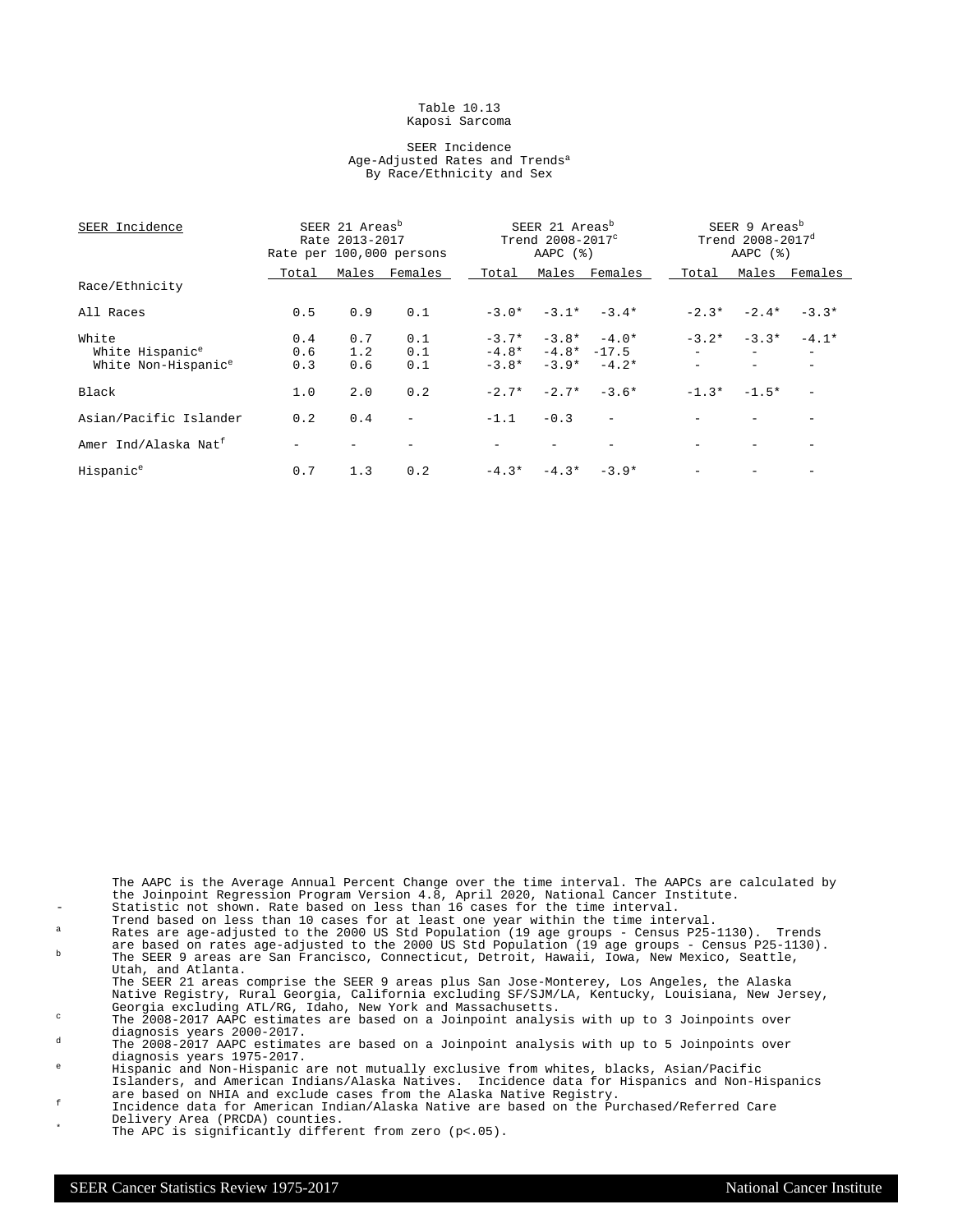#### Table 11.15 Cancer of the Kidney and Renal Pelvis (Invasive)

#### SEER Incidence and U.S. Mortality Age-Adjusted Rates and Trends<sup>a</sup> By Race/Ethnicity and Sex

| SEER Incidence                   | SEER 21 Areas <sup>b</sup><br>Rate 2013-2017<br>Rate per 100,000 persons |                |                          |         | SEER 21 Areas <sup>b</sup><br>Trend 2008-2017 <sup>c</sup><br>AAPC $(%)$ |                     | SEER 9 Areas <sup>b</sup><br>Trend 2008-2017 <sup>d</sup><br>AAPC $(%)$ |                          |                          |  |
|----------------------------------|--------------------------------------------------------------------------|----------------|--------------------------|---------|--------------------------------------------------------------------------|---------------------|-------------------------------------------------------------------------|--------------------------|--------------------------|--|
|                                  | Total                                                                    |                | Males Females            | Total   |                                                                          | Males Females       | Total                                                                   |                          | Males Females            |  |
| Race/Ethnicity                   |                                                                          |                |                          |         |                                                                          |                     |                                                                         |                          |                          |  |
| All Races                        | 16.3                                                                     | 22.4           | 11.1                     | $0.4*$  | 0.0                                                                      | 0.3                 | 0.2                                                                     | 0.3                      | $-0.1$                   |  |
| White                            | 16.8                                                                     | 23.0           | 11.4                     | $0.4*$  | 0.4                                                                      | $0.4*$              | 0.2                                                                     | 0.3                      | $-0.2$                   |  |
| White Hispanic <sup>e</sup>      | 16.7                                                                     | 22.2           | 12.2                     | 0.1     | $0.7*$                                                                   | 0.6                 | $\equiv$                                                                | $\overline{\phantom{a}}$ | $\overline{\phantom{0}}$ |  |
| White Non-Hispanic <sup>e</sup>  | 16.9                                                                     | 23.3           | 11.3                     | $0.4*$  | $0.3*$                                                                   | 0.2                 | $\overline{\phantom{a}}$                                                | $\overline{\phantom{0}}$ | $\equiv$                 |  |
| Black                            | 17.5                                                                     | 24.5           | 12.2                     | 0.4     | 0.2                                                                      | 0.2                 | 0.2                                                                     | $-0.2$                   | 0.4                      |  |
| Asian/Pacific Islander           | 8.8                                                                      | 12.5           | 5.8                      | 0.7     | $2.0*$                                                                   | $1.6*$              |                                                                         |                          | $\overline{\phantom{a}}$ |  |
| Amer Ind/Alaska Nat <sup>f</sup> | 17.9                                                                     | 22.9           | 13.7                     | 0.8     | 1.0                                                                      | 0.3                 |                                                                         |                          |                          |  |
| Hispanic <sup>e</sup>            | 16.1                                                                     | 21.4           | 11.7                     | $1.2*$  | $0.9*$                                                                   | $1.9*$              |                                                                         |                          |                          |  |
| U.S. Mortality <sup>g</sup>      |                                                                          |                |                          |         |                                                                          |                     |                                                                         |                          |                          |  |
|                                  |                                                                          | Rate 2013-2017 |                          |         | Trend 2008-2017h                                                         |                     |                                                                         |                          |                          |  |
|                                  |                                                                          |                | Rate per 100,000 persons |         | AAPC $(%)$                                                               |                     |                                                                         |                          |                          |  |
|                                  | Total                                                                    |                | Males Females            | Total   |                                                                          | Males Females       |                                                                         |                          |                          |  |
| Race/Ethnicity                   |                                                                          |                |                          |         |                                                                          |                     |                                                                         |                          |                          |  |
| All Races                        | 3.7                                                                      | 5.4            | 2.3                      |         |                                                                          | $-1.4* -1.4* -1.4*$ |                                                                         |                          |                          |  |
| White                            | 3.8                                                                      | 5.6            | 2.4                      |         |                                                                          | $-1.3* -1.4* -1.3*$ |                                                                         |                          |                          |  |
| White Hispanic <sup>e</sup>      | 3.7                                                                      | 5.3            | 2.4                      |         | $-0.4 -0.6* -0.3$                                                        |                     |                                                                         |                          |                          |  |
| White Non-Hispanic <sup>e</sup>  | 3.8                                                                      | 5.6            | 2.4                      | $-1.3*$ | $-1.4*$                                                                  | $-1.4*$             |                                                                         |                          |                          |  |

| Black                                                                     |            | $3.6$ $5.4$ $2.2$                     |     | $-1.2$ * $-1.0$ * $-1.5$ *             |                                                          |        |
|---------------------------------------------------------------------------|------------|---------------------------------------|-----|----------------------------------------|----------------------------------------------------------|--------|
| Asian/Pacific Islander                                                    |            |                                       |     | $1.7$ $2.6$ $1.1$ $-2.2$ $-0.1$ $-0.9$ |                                                          |        |
| Amer Ind/Alaska Nat<br>Total U.S.<br>PRCDA Counties<br>Non-PRCDA Counties | 3.7<br>1.7 | 5.3 2.4<br>$5.5 \t 8.2 \t 3.4$<br>2.1 | 1.3 |                                        | $-2.1* -2.2* -1.9*$<br>$-1.4* -1.2 -1.7$<br>$-2.7* -3.1$ | $-1.2$ |
| Hispanic <sup>e</sup>                                                     |            | $3.5 \t 5.0$                          | 2.2 |                                        | $-0.5* -0.7* -0.5$                                       |        |

The AAPC is the Average Annual Percent Change over the time interval. The AAPCs are calculated by the Joinpoint Regression Program Version 4.8, April 2020, National Cancer Institute. Statistic not shown. Rate based on less than 16 cases for the time interval.

- Trend based on less than 10 cases for at least one year within the time interval. <sup>a</sup> Rates are age-adjusted to the 2000 US Std Population (19 age groups Census P25-1130). Trends
- are based on rates age-adjusted to the 2000 US Std Population (19 age groups Census P25-1130). <sup>b</sup> The SEER 9 areas are San Francisco, Connecticut, Detroit, Hawaii, Iowa, New Mexico, Seattle, Utah, and Atlanta.
- The SEER 21 areas comprise the SEER 9 areas plus San Jose-Monterey, Los Angeles, the Alaska Native Registry, Rural Georgia, California excluding SF/SJM/LA, Kentucky, Louisiana, New Jersey, Georgia excluding ATL/RG, Idaho, New York and Massachusetts.

<sup>c</sup> The 2008-2017 AAPC estimates are based on a Joinpoint analysis with up to 3 Joinpoints over diagnosis years 2000-2017.

<sup>d</sup> The 2008-2017 AAPC estimates are based on a Joinpoint analysis with up to 5 Joinpoints over diagnosis years 1975-2017.

<sup>e</sup> Hispanic and Non-Hispanic are not mutually exclusive from whites, blacks, Asian/Pacific Islanders, and American Indians/Alaska Natives. Incidence data for Hispanics and Non-Hispanics are based on NHIA and exclude cases from the Alaska Native Registry.

<sup>f</sup> Incidence data for American Indian/Alaska Native are based on the Purchased/Referred Care Delivery Area (PRCDA) counties.

- g<br>
US Mortality Files, National Center for Health Statistics, CDC.<br>
The 2008–2017 mentality ADOG are based an a Joinnaint applying
- <sup>h</sup> The 2008-2017 mortality AAPCs are based on a Joinpoint analysis using years of death 2000-2017. \* The APC is significantly different from zero (p<.05).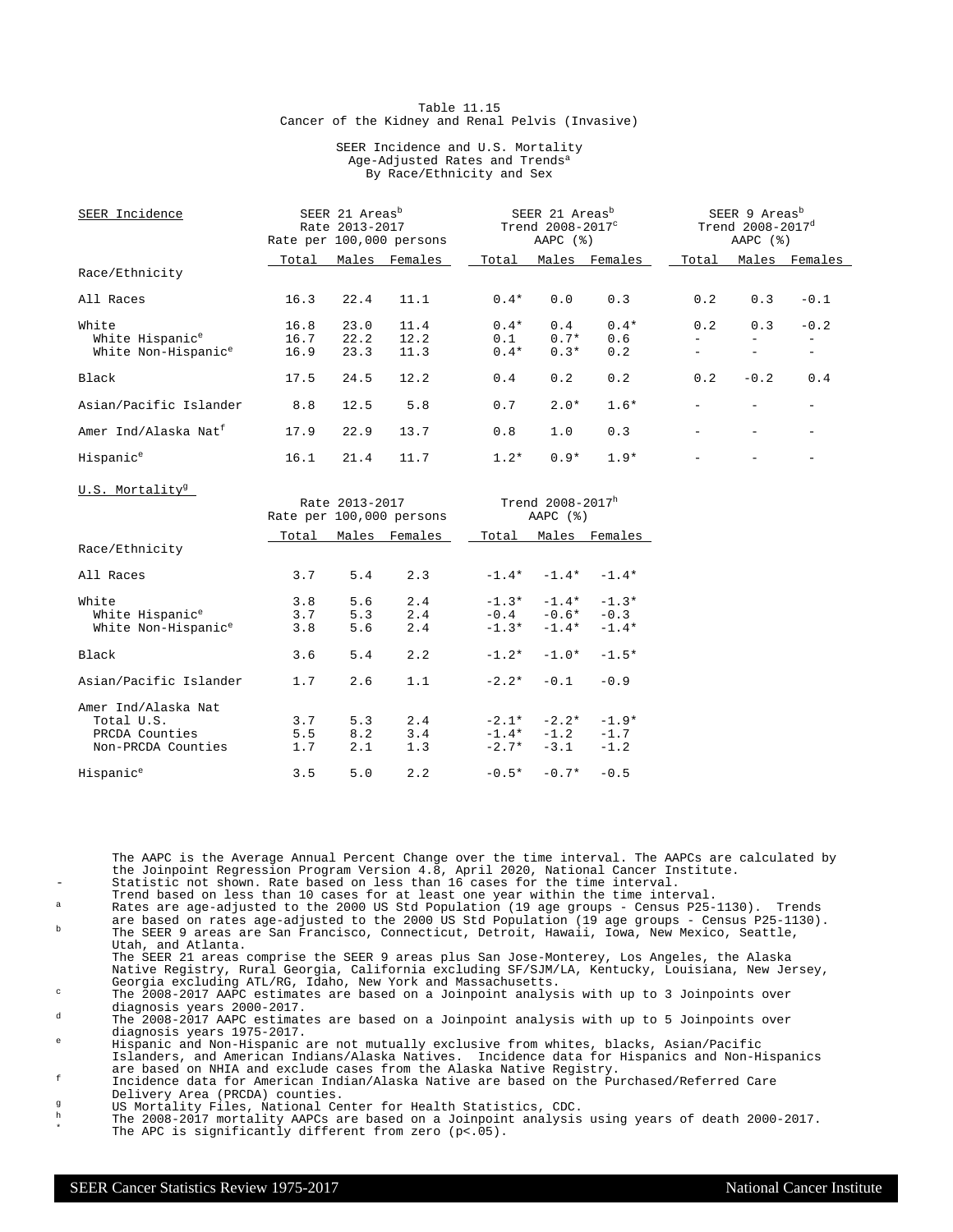### Joinpoint Analyses for Whites and Blacks from 1975-2017 and for Asian/Pacific Islanders, American Indians/Alaska Natives and Hispanics from 2000-2017 SEER Incidence and US Death Rates<sup>a</sup> Cancer of the Kidney and Renal Pelvis, Both Sexes



Source: Incidence data for whites and blacks are from the SEER 9 areas (San Francisco, Connecticut, Detroit, Hawaii, Iowa, New Mexico, Seattle, Utah, Atlanta). Incidence data for Asian/Pacific Islanders, American Indians/Alaska Natives and Hispanics are from the SEER 21 areas (SEER 9 areas, San Jose-Monterey, Los Angeles, Alaska Native Registry, Rural Georgia, California excluding SF/SJM/LA, Kentucky, Louisiana, New Jersey, Georgia excluding ATL/RG, Idaho, New York and Massachusetts).

Mortality data are from US Mortality Files, National Center for Health Statistics, CDC.

a<br>b<br>d Rates are age-adjusted to the 2000 US Std Population (19 age groups - Census P25-1103). a Regression lines are calculated using the Joinpoint Regression Program Version 4.8, April 2020, National Cancer Institute. Joinpoint analyses for Whites and Blacks during the 1975-2017 period allow a maximum of 5 joinpoints. Analyses for other ethnic groups during the period 2000-2017 allow a maximum of 3 joinpoints.

<sup>b</sup> API = Asian/Pacific Islander.<br>○ AI/AN = American Indian/Ala

- AI/AN = American Indian/Alaska Native. Rates for American Indian/Alaska Native are based on the Purchased/Referred Care Delivery Area (PRCDA) counties.
- Hispanic is not mutually exclusive from whites, blacks, Asian/Pacific Islanders, and American Indians/Alaska Natives. Incidence data for Hispanics are based on NHIA and exclude cases from the Alaska Native Registry.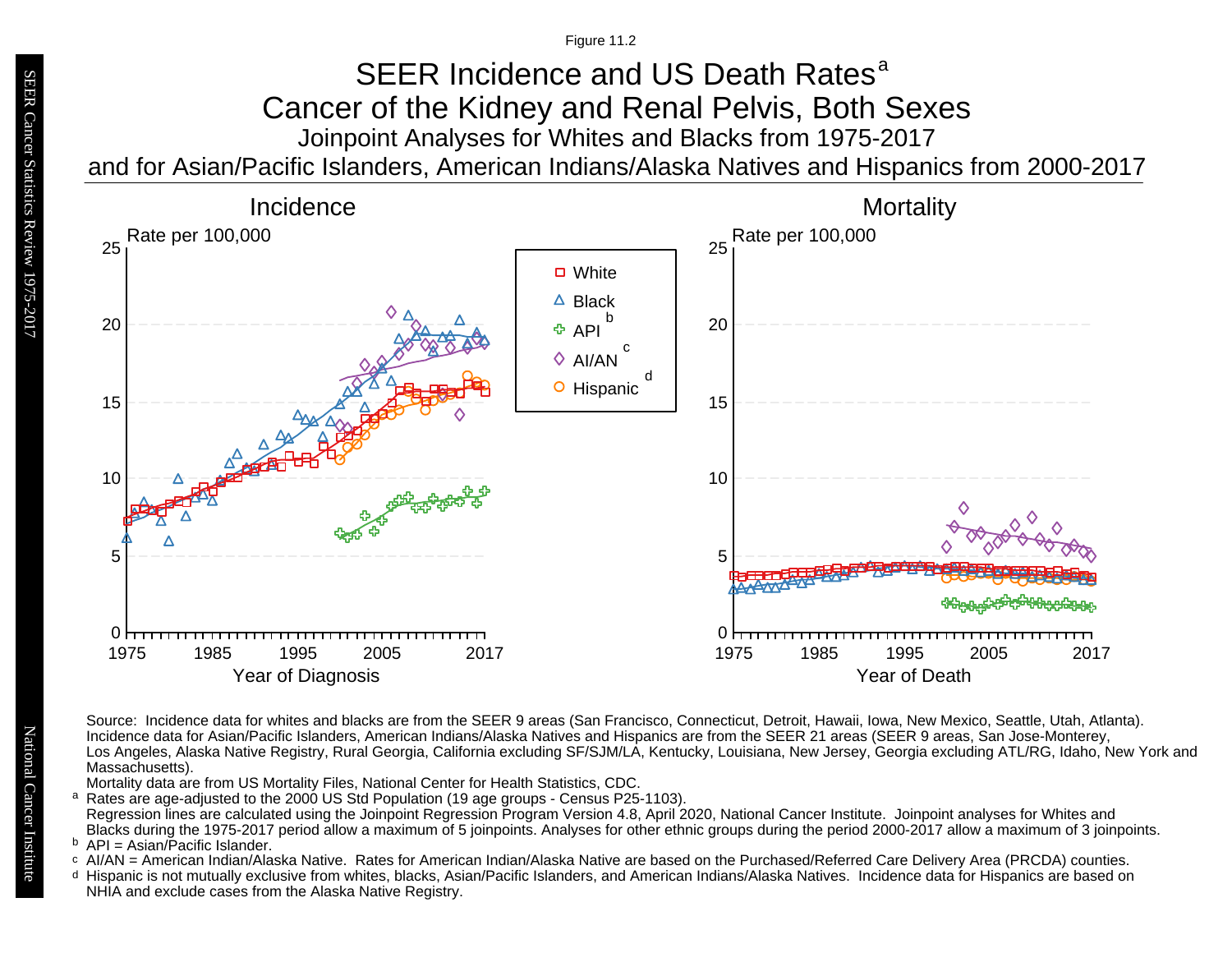#### Table 12.15 Cancer of the Larynx (Invasive)

#### SEER Incidence and U.S. Mortality Age-Adjusted Rates and Trends<sup>a</sup> By Race/Ethnicity and Sex

| SEER Incidence                   |       | SEER 21 Areas <sup>b</sup><br>Rate 2013-2017 | Rate per 100,000 persons |         | SEER 21 Areas <sup>b</sup><br>SEER 9 Areas <sup>b</sup><br>Trend $2008 - 2017^d$<br>Trend 2008-2017 <sup>c</sup><br>AAPC $(\frac{1}{6})$<br>AAPC $(%)$ |                          |         |               |         |
|----------------------------------|-------|----------------------------------------------|--------------------------|---------|--------------------------------------------------------------------------------------------------------------------------------------------------------|--------------------------|---------|---------------|---------|
|                                  | Total | Males                                        | Females                  | Total   |                                                                                                                                                        | Males Females            | Total   | Males         | Females |
| Race/Ethnicity                   |       |                                              |                          |         |                                                                                                                                                        |                          |         |               |         |
| All Races                        | 2.9   | 5.0                                          | 1.1                      |         |                                                                                                                                                        | $-3.0* -3.1* -2.3*$      | $-2.4*$ | $-2.5*$       | $-2.6*$ |
| White                            | 2.9   | 5.1                                          | 1.1                      |         |                                                                                                                                                        | $-3.0* -3.1* -2.2*$      |         | $-2.3* -2.5*$ | $-2.3*$ |
| White Hispanic <sup>e</sup>      | 2.2   | 4.2                                          | 0.6                      |         |                                                                                                                                                        | $-3.0* -3.1* -3.3*$      |         |               |         |
| White Non-Hispanic <sup>e</sup>  | 3.1   | 5.3                                          | 1.2                      | $-2.5*$ | $-2.3*$                                                                                                                                                | $-1.9*$                  |         |               |         |
| Black                            | 3.9   | 7.3                                          | 1.4                      | $-2.9*$ | $-3.2*$                                                                                                                                                | $-2.2*$                  | $-2.7*$ | $-2.6*$       | $-3.0*$ |
| Asian/Pacific Islander           | 1.0   | 2.0                                          | 0.2                      | $-1.5$  |                                                                                                                                                        | $-1.5 - 1.8$             |         |               |         |
| Amer Ind/Alaska Nat <sup>f</sup> | 2.1   | 3.6                                          | 0.9                      | 0.3     | 1.1                                                                                                                                                    | $\overline{\phantom{a}}$ |         |               |         |
| Hispanic <sup>e</sup>            | 2.2   | 4.2                                          | 0.6                      | $-2.8*$ |                                                                                                                                                        | $-3.0* -2.8*$            |         |               |         |
| U.S. Mortality <sup>g</sup>      |       |                                              |                          |         |                                                                                                                                                        |                          |         |               |         |

|                                                                           |                   | Rate 2013-2017    | Rate per 100,000 persons          |       | Trend 2008-2017h<br>AAPC $(%)$                        |                                 |
|---------------------------------------------------------------------------|-------------------|-------------------|-----------------------------------|-------|-------------------------------------------------------|---------------------------------|
|                                                                           | Total             |                   | Males Females                     | Total |                                                       | Males Females                   |
| Race/Ethnicity                                                            |                   |                   |                                   |       |                                                       |                                 |
| All Races                                                                 | 1.0               | 1.7               | 0.4                               |       | $-2.3* -2.5* -2.3*$                                   |                                 |
| White<br>White Hispanic <sup>e</sup><br>White Non-Hispanic <sup>e</sup>   | 0.9<br>0.7<br>1.0 | 1.7<br>1.5<br>1.7 | 0.4<br>0.1<br>0.4                 |       | $-2.0* -2.2*$<br>$-2.4* -2.5* -3.0*$<br>$-1.9* -2.2*$ | $-2.1*$<br>$-1.9*$              |
| Black                                                                     | 1.6               | 3.0               | 0.5                               |       | $-3.5* -3.7*$                                         | $-0.4$                          |
| Asian/Pacific Islander                                                    | 0.3               | 0.6               | 0.1                               |       | $-2.1* -2.5*$                                         | $-0.7$                          |
| Amer Ind/Alaska Nat<br>Total U.S.<br>PRCDA Counties<br>Non-PRCDA Counties | 0.7<br>0.9<br>0.6 | 1.4<br>1.7<br>1.1 | 0.2<br>$\sim$ 100 $\mu$<br>$\sim$ |       | $-2.3* -1.7$<br>$-2.1 -1.3$<br>$-2.8 -1.9$            | $-4.5*$<br>$\sim$ $-$<br>$-5.6$ |
| Hispanic <sup>e</sup>                                                     | 0.7               | 1.4               | 0.1                               |       | $-2.4* -2.5* -3.0*$                                   |                                 |

The AAPC is the Average Annual Percent Change over the time interval. The AAPCs are calculated by the Joinpoint Regression Program Version 4.8, April 2020, National Cancer Institute. Statistic not shown. Rate based on less than 16 cases for the time interval.

Trend based on less than 10 cases for at least one year within the time interval. <sup>a</sup> Rates are age-adjusted to the 2000 US Std Population (19 age groups - Census P25-1130). Trends

are based on rates age-adjusted to the 2000 US Std Population (19 age groups - Census P25-1130).<br><sup>b</sup> The SEER 9 areas are San Francisco, Connecticut, Detroit, Hawaii, Iowa, New Mexico, Seattle, Utah, and Atlanta.

The SEER 21 areas comprise the SEER 9 areas plus San Jose-Monterey, Los Angeles, the Alaska Native Registry, Rural Georgia, California excluding SF/SJM/LA, Kentucky, Louisiana, New Jersey, Georgia excluding ATL/RG, Idaho, New York and Massachusetts.

<sup>c</sup> The 2008-2017 AAPC estimates are based on a Joinpoint analysis with up to 3 Joinpoints over diagnosis years 2000-2017.

<sup>d</sup> The 2008-2017 AAPC estimates are based on a Joinpoint analysis with up to 5 Joinpoints over diagnosis years 1975-2017.

<sup>e</sup> Hispanic and Non-Hispanic are not mutually exclusive from whites, blacks, Asian/Pacific Islanders, and American Indians/Alaska Natives. Incidence data for Hispanics and Non-Hispanics are based on NHIA and exclude cases from the Alaska Native Registry.

<sup>f</sup> Incidence data for American Indian/Alaska Native are based on the Purchased/Referred Care Delivery Area (PRCDA) counties.

g<br>
US Mortality Files, National Center for Health Statistics, CDC.<br>
The 2008–2017 mentality ADOG are based an a Joinnaint applying

<sup>h</sup> The 2008-2017 mortality AAPCs are based on a Joinpoint analysis using years of death 2000-2017. \* The APC is significantly different from zero (p<.05).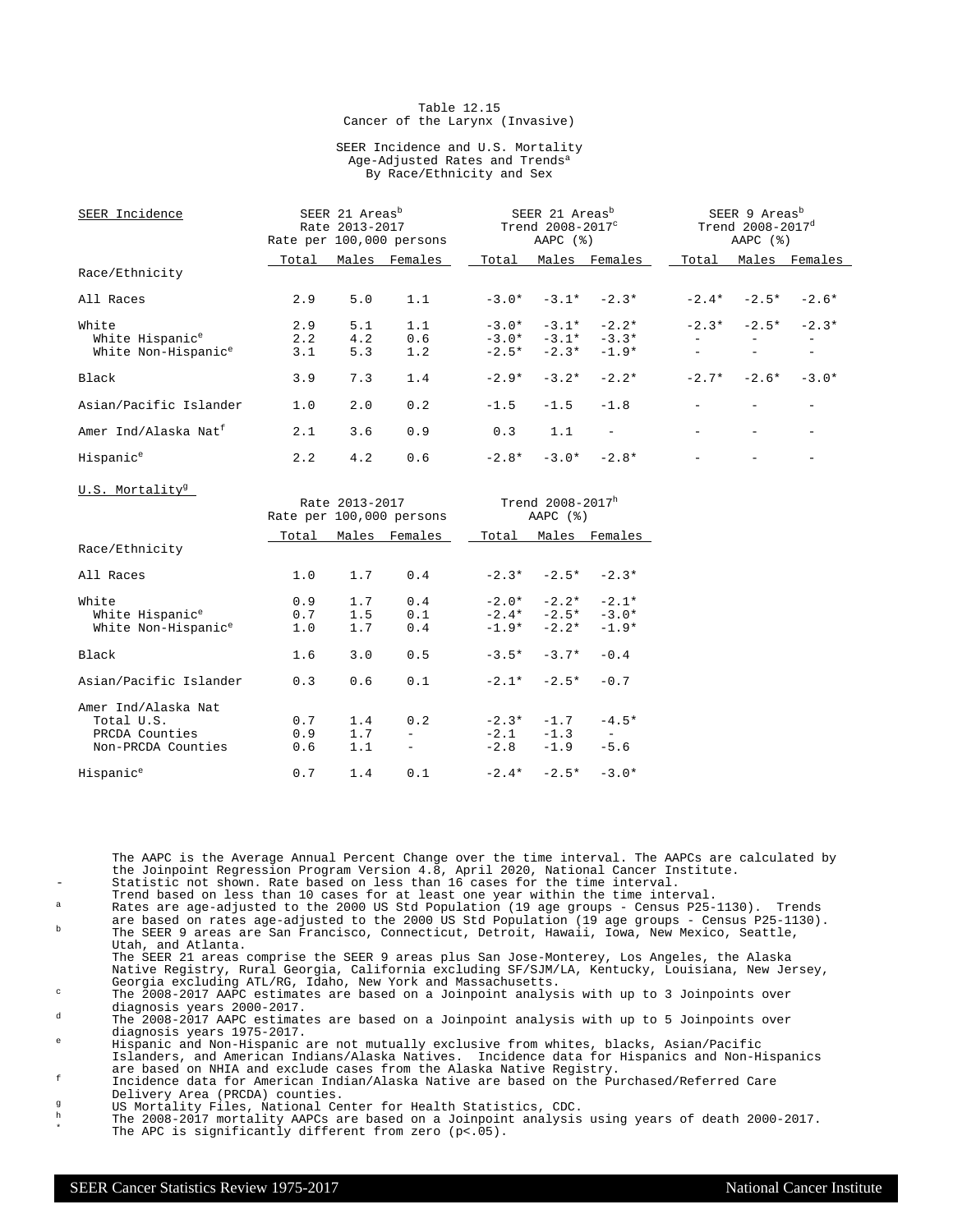### Joinpoint Analyses for Whites and Blacks from 1975-2017 and for Asian/Pacific Islanders, American Indians/Alaska Natives and Hispanics from 2000-2017 SEER Incidence and US Death Rates<sup>a</sup> Cancer of the Larynx, Both Sexes



Source: Incidence data for whites and blacks are from the SEER 9 areas (San Francisco, Connecticut, Detroit, Hawaii, Iowa, New Mexico, Seattle, Utah, Atlanta). Incidence data for Asian/Pacific Islanders, American Indians/Alaska Natives and Hispanics are from the SEER 21 areas (SEER 9 areas, San Jose-Monterey, Los Angeles, Alaska Native Registry, Rural Georgia, California excluding SF/SJM/LA, Kentucky, Louisiana, New Jersey, Georgia excluding ATL/RG, Idaho, New York and Massachusetts).

Mortality data are from US Mortality Files, National Center for Health Statistics, CDC.

a<br>b<br>d Rates are age-adjusted to the 2000 US Std Population (19 age groups - Census P25-1103). a Regression lines are calculated using the Joinpoint Regression Program Version 4.8, April 2020, National Cancer Institute. Joinpoint analyses for Whites and Blacks during the 1975-2017 period allow a maximum of 5 joinpoints. Analyses for other ethnic groups during the period 2000-2017 allow a maximum of 3 joinpoints.

<sup>b</sup> API = Asian/Pacific Islander.<br>○ AI/AN = American Indian/Ala

- AI/AN = American Indian/Alaska Native. Rates for American Indian/Alaska Native are based on the Purchased/Referred Care Delivery Area (PRCDA) counties.
- Hispanic is not mutually exclusive from whites, blacks, Asian/Pacific Islanders, and American Indians/Alaska Natives. Incidence data for Hispanics are based on NHIA and exclude cases from the Alaska Native Registry.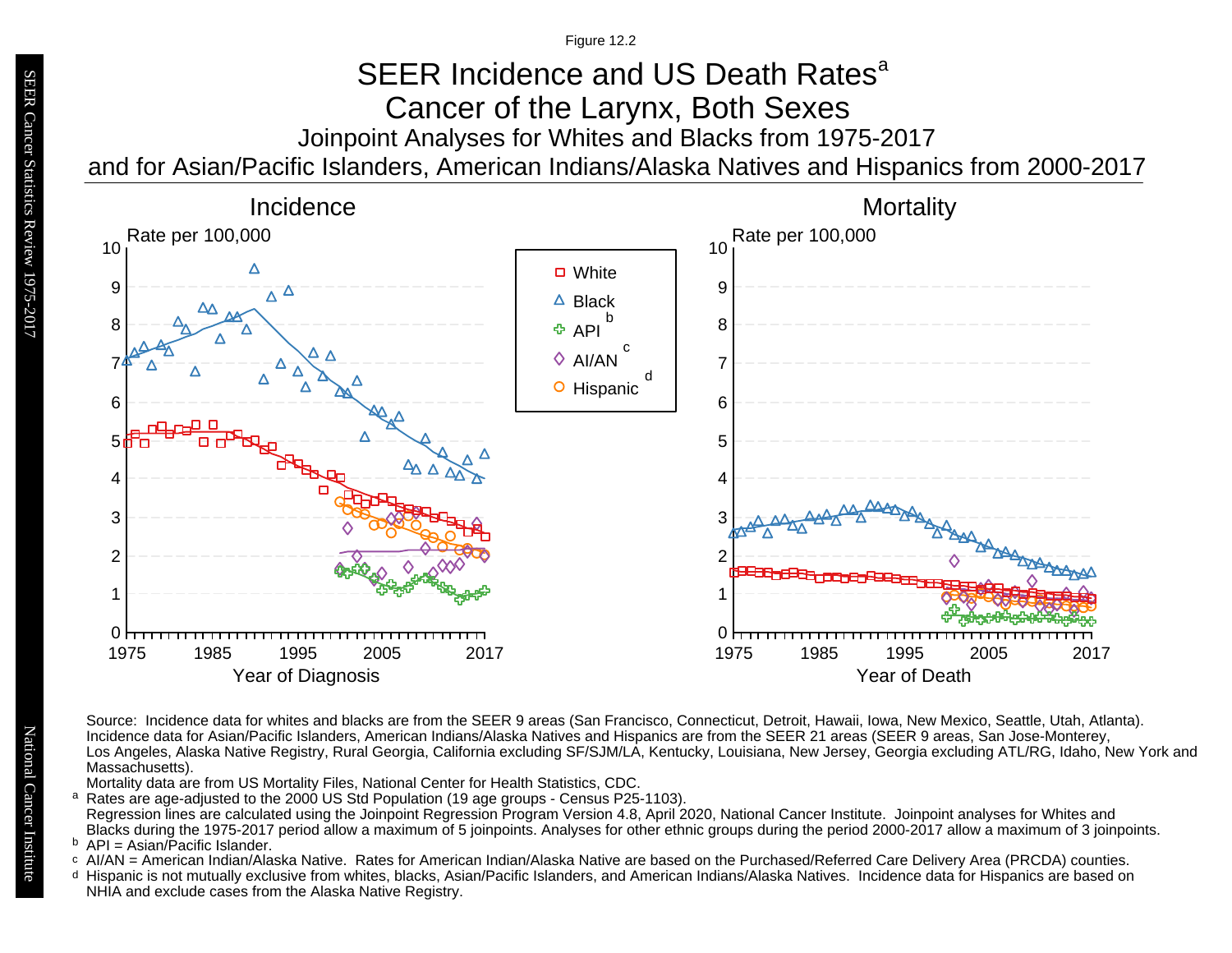#### Table 13.23 Leukemia

#### SEER Incidence and U.S. Mortality Age-Adjusted Rates and Trends<sup>a</sup> By Race/Ethnicity and Sex

| SEER Incidence                   |       | SEER 21 Areas <sup>b</sup><br>Rate 2013-2017 | Rate per 100,000 persons |        | SEER 21 Areas <sup>b</sup><br>Trend 2008-2017 <sup>c</sup><br>AAPC $(%)$ |               |                          |                          | SEER 9 Areas <sup>b</sup><br>Trend 2008-2017 <sup>d</sup><br>AAPC $(%)$ |  |
|----------------------------------|-------|----------------------------------------------|--------------------------|--------|--------------------------------------------------------------------------|---------------|--------------------------|--------------------------|-------------------------------------------------------------------------|--|
|                                  | Total | Males                                        | Females                  | Total  |                                                                          | Males Females | Total                    |                          | Males Females                                                           |  |
| Race/Ethnicity                   |       |                                              |                          |        |                                                                          |               |                          |                          |                                                                         |  |
| All Races                        | 14.1  | 18.1                                         | 11.0                     | $-0.5$ | $-0.6$                                                                   | $-0.5$        | $-0.3$                   | $0.2*$                   | $0.3*$                                                                  |  |
| White                            | 15.0  | 19.2                                         | 11.6                     | $-0.6$ | $-0.7$                                                                   | $-0.6$        | $-0.3$                   | $0.3*$                   | $0.5*$                                                                  |  |
| White Hispanic <sup>e</sup>      | 11.3  | 13.6                                         | 9.4                      | 0.1    | $-0.2$                                                                   | 0.2           |                          |                          |                                                                         |  |
| White Non-Hispanic <sup>e</sup>  | 15.4  | 19.8                                         | 11.8                     | $-0.5$ | $-0.7$                                                                   | $-0.5$        | $\overline{\phantom{a}}$ | $\overline{\phantom{0}}$ |                                                                         |  |
| Black                            | 10.8  | 13.6                                         | 8.9                      | 0.1    | 0.1                                                                      | 0.4           | 0.1                      | 0.1                      | 0.2                                                                     |  |
| Asian/Pacific Islander           | 8.0   | 9.9                                          | 6.5                      | 0.2    | 0.2                                                                      | 0.3           |                          |                          |                                                                         |  |
| Amer Ind/Alaska Nat <sup>f</sup> | 8.1   | 10.7                                         | 6.0                      | 0.4    | 1.7                                                                      | $-0.6$        |                          |                          |                                                                         |  |
| Hispanic <sup>e</sup>            | 10.9  | 13.2                                         | 9.1                      | 0.2    | 0.0                                                                      | 0.3           |                          |                          |                                                                         |  |
| U.S. Mortality <sup>g</sup>      |       | Rate 2013-2017                               | Rate per 100,000 persons |        | Trend $2008 - 2017^h$<br>AAPC $(%)$                                      |               |                          |                          |                                                                         |  |

|                                                                           |                   |                   | Rate per 100,000 persons |                    | AAFC (0)                                  |                               |
|---------------------------------------------------------------------------|-------------------|-------------------|--------------------------|--------------------|-------------------------------------------|-------------------------------|
|                                                                           | Total             |                   | Males Females            | Total              |                                           | Males Females                 |
| Race/Ethnicity                                                            |                   |                   |                          |                    |                                           |                               |
| All Races                                                                 | 6.4               | 8.6               | 4.8                      |                    | $-1.6* -1.7* -1.3*$                       |                               |
| White<br>White Hispanic <sup>e</sup><br>White Non-Hispanic <sup>e</sup>   | 6.7<br>4.9<br>6.8 | 8.9<br>6.2<br>9.1 | 5.0<br>4.0<br>5.0        | $-1.5*$            | $-1.6*$<br>$-0.7* -0.9*$<br>$-1.5* -1.6*$ | $-1.2*$<br>$-0.6*$<br>$-1.3*$ |
| Black                                                                     | 5.4               | 7.0               | 4.3                      | $-1.6*$            | $-1.8*$                                   | $-1.5*$                       |
| Asian/Pacific Islander                                                    | 3.6               | 4.8               | 2.6                      |                    | $-0.6 - 0.4$                              | $-2.6*$                       |
| Amer Ind/Alaska Nat<br>Total U.S.<br>PRCDA Counties<br>Non-PRCDA Counties | 3.1<br>4.0<br>2.0 | 3.9<br>5.1<br>2.6 | 2.3<br>3.0<br>1.6        | $-2.2*$<br>$-2.7*$ | $-1.3$<br>$-1.7* -0.8$<br>$-1.8$          | $-3.1*$<br>$-2.7*$<br>$-3.7*$ |
| Hispanic <sup>e</sup>                                                     | 4.6               | 5.8               | 3.8                      |                    | $-0.9* -1.0*$                             | $-0.7*$                       |

The AAPC is the Average Annual Percent Change over the time interval. The AAPCs are calculated by the Joinpoint Regression Program Version 4.8, April 2020, National Cancer Institute. Statistic not shown. Rate based on less than 16 cases for the time interval.

- Trend based on less than 10 cases for at least one year within the time interval. <sup>a</sup> Rates are age-adjusted to the 2000 US Std Population (19 age groups Census P25-1130). Trends
- are based on rates age-adjusted to the 2000 US Std Population (19 age groups Census P25-1130).<br><sup>b</sup> The SEER 9 areas are San Francisco, Connecticut, Detroit, Hawaii, Iowa, New Mexico, Seattle, Utah, and Atlanta.
- The SEER 21 areas comprise the SEER 9 areas plus San Jose-Monterey, Los Angeles, the Alaska Native Registry, Rural Georgia, California excluding SF/SJM/LA, Kentucky, Louisiana, New Jersey, Georgia excluding ATL/RG, Idaho, New York and Massachusetts.

<sup>c</sup> The 2008-2017 AAPC estimates are based on a Joinpoint analysis with up to 3 Joinpoints over diagnosis years 2000-2017.

<sup>d</sup> The 2008-2017 AAPC estimates are based on a Joinpoint analysis with up to 5 Joinpoints over diagnosis years 1975-2017.

<sup>e</sup> Hispanic and Non-Hispanic are not mutually exclusive from whites, blacks, Asian/Pacific Islanders, and American Indians/Alaska Natives. Incidence data for Hispanics and Non-Hispanics are based on NHIA and exclude cases from the Alaska Native Registry.

<sup>f</sup> Incidence data for American Indian/Alaska Native are based on the Purchased/Referred Care Delivery Area (PRCDA) counties.

- g<br>
US Mortality Files, National Center for Health Statistics, CDC.<br>
The 2008-2017 mortality AADCs are based on a Joinnoint analysis
- <sup>h</sup> The 2008-2017 mortality AAPCs are based on a Joinpoint analysis using years of death 2000-2017. \* The APC is significantly different from zero (p<.05).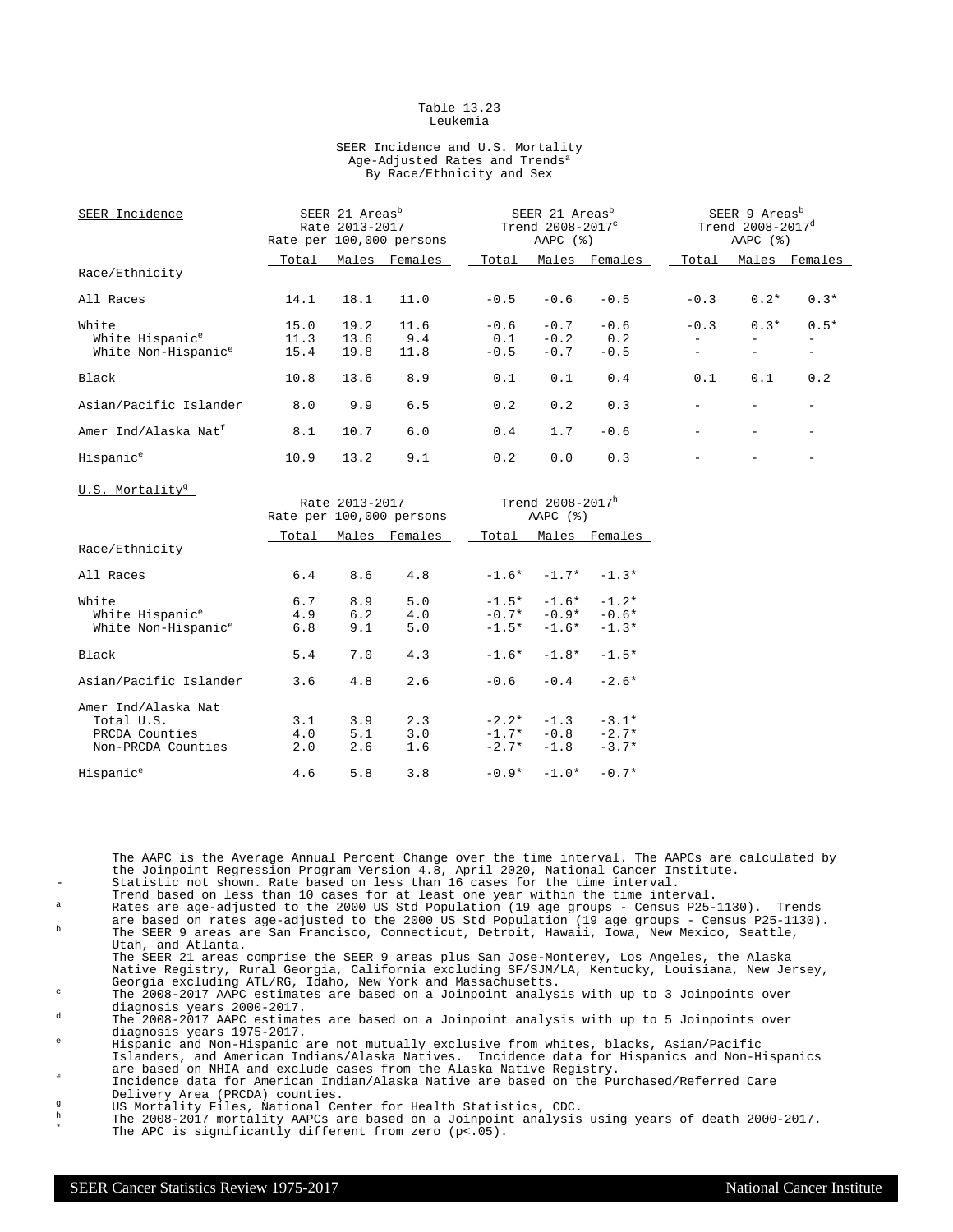# SEER Incidence and US Death Rates<sup>a</sup> Leukemia, Both Sexes

Joinpoint Analyses for Whites and Blacks from 1975-2017

and for Asian/Pacific Islanders, American Indians/Alaska Natives and Hispanics from 2000-2017



Source: Incidence data for whites and blacks are from the SEER 9 areas (San Francisco, Connecticut, Detroit, Hawaii, Iowa, New Mexico, Seattle, Utah, Atlanta). Incidence data for Asian/Pacific Islanders, American Indians/Alaska Natives and Hispanics are from the SEER 21 areas (SEER 9 areas, San Jose-Monterey, Los Angeles, Alaska Native Registry, Rural Georgia, California excluding SF/SJM/LA, Kentucky, Louisiana, New Jersey, Georgia excluding ATL/RG, Idaho, New York and Massachusetts).

Mortality data are from US Mortality Files, National Center for Health Statistics, CDC.

- a<br>b<br>d Rates are age-adjusted to the 2000 US Std Population (19 age groups - Census P25-1103). a Regression lines are calculated using the Joinpoint Regression Program Version 4.8, April 2020, National Cancer Institute. Joinpoint analyses for Whites and Blacks during the 1975-2017 period allow a maximum of 5 joinpoints. Analyses for other ethnic groups during the period 2000-2017 allow a maximum of 3 joinpoints.
- <sup>b</sup> API = Asian/Pacific Islander.<br>○ AI/AN = American Indian/Ala
- AI/AN = American Indian/Alaska Native. Rates for American Indian/Alaska Native are based on the Purchased/Referred Care Delivery Area (PRCDA) counties.
- Hispanic is not mutually exclusive from whites, blacks, Asian/Pacific Islanders, and American Indians/Alaska Natives. Incidence data for Hispanics are based on NHIA and exclude cases from the Alaska Native Registry.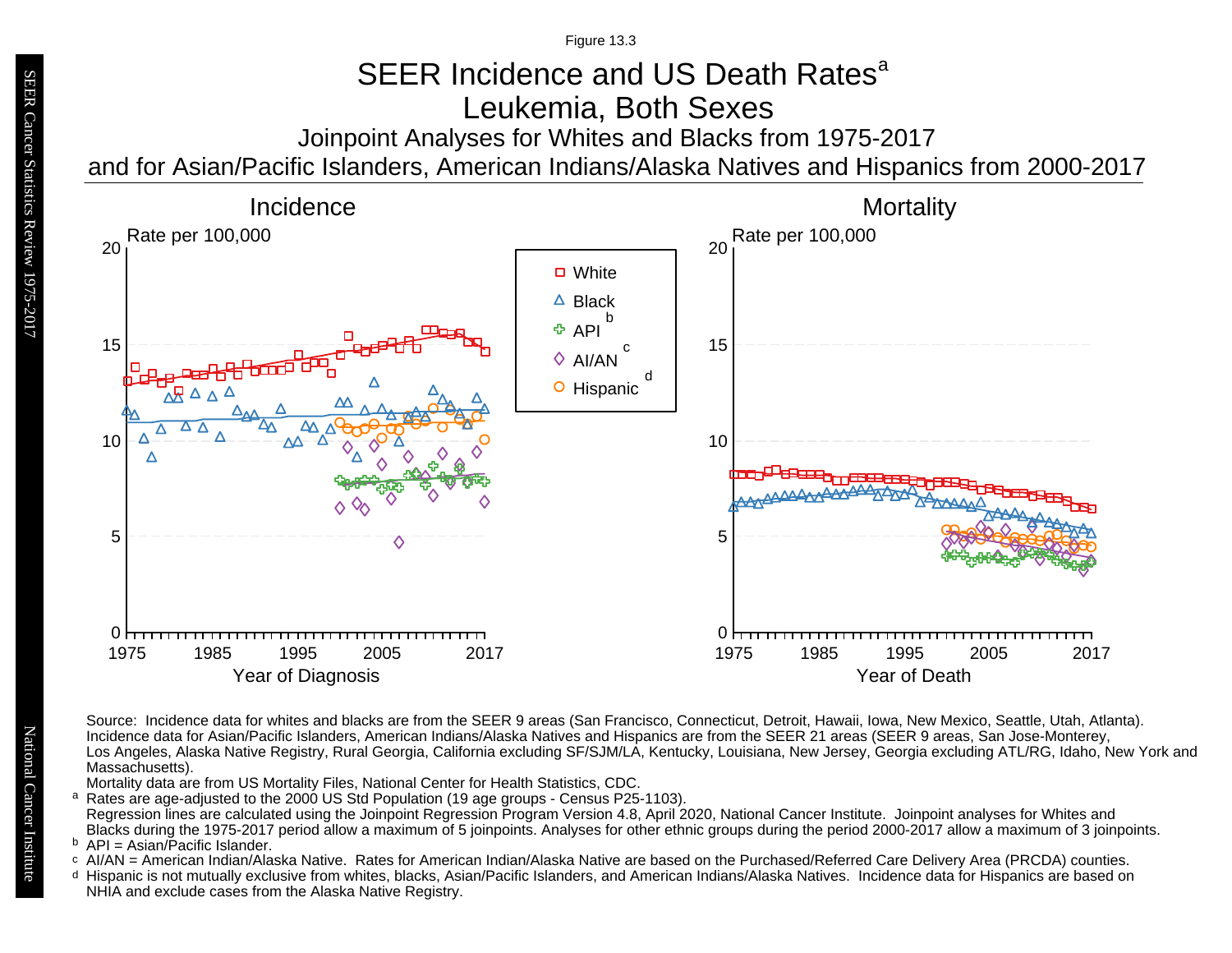#### Table 14.15 Cancer of the Liver and Intrahepatic Bile Duct (Invasive)

#### SEER Incidence and U.S. Mortality Age-Adjusted Rates and Trends<sup>a</sup> By Race/Ethnicity and Sex

| SEER Incidence                   |       | SEER 21 Areas <sup>b</sup><br>Rate 2013-2017 | Rate per 100,000 persons | SEER 21 Areas <sup>b</sup><br>Trend 2008-2017 <sup>c</sup><br>AAPC $(%)$ |         |               | SEER 9 Areas <sup>b</sup><br>Trend 2008-2017 <sup>d</sup><br>AAPC $(%)$ |        |         |
|----------------------------------|-------|----------------------------------------------|--------------------------|--------------------------------------------------------------------------|---------|---------------|-------------------------------------------------------------------------|--------|---------|
|                                  | Total | Males                                        | Females                  | Total                                                                    |         | Males Females | Total                                                                   | Males  | Females |
| Race/Ethnicity                   |       |                                              |                          |                                                                          |         |               |                                                                         |        |         |
| All Races                        | 9.0   | 13.8                                         | 4.8                      | $1.1*$                                                                   | 0.8     | $1.7*$        | $1.7*$                                                                  | $1.4*$ | $2.7*$  |
| White                            | 8.1   | 12.4                                         | 4.4                      | $1.7*$                                                                   | $1.2*$  | $2.3*$        | $2.4*$                                                                  | $1.9*$ | $3.7*$  |
| White Hispanic <sup>e</sup>      | 14.2  | 21.1                                         | 8.3                      | 0.2                                                                      | $-0.5$  | 0.8           |                                                                         |        |         |
| White Non-Hispanic <sup>e</sup>  | 7.2   | 11.0                                         | 3.8                      | $2.0*$                                                                   | $1.3*$  | $2.9*$        |                                                                         |        |         |
| Black                            | 10.7  | 17.7                                         | 5.4                      | 1.1                                                                      | 0.9     | 1.0           | 0.7                                                                     | 0.4    | $2.8*$  |
| Asian/Pacific Islander           | 12.9  | 19.9                                         | 7.2                      | $-2.3*$                                                                  | $-2.1*$ | $-3.0$        |                                                                         |        |         |
| Amer Ind/Alaska Nat <sup>f</sup> | 14.9  | 21.6                                         | 9.0                      | $2.9*$                                                                   | $3.3*$  | $2.1*$        |                                                                         |        |         |
| Hispanic <sup>e</sup>            | 13.7  | 20.3                                         | 8.1                      | 0.5                                                                      | 0.2     | $2.1*$        |                                                                         |        |         |
| U.S. Mortality <sup>g</sup>      |       |                                              |                          |                                                                          |         |               |                                                                         |        |         |

| 0.0. MOLLGILLY                                                            |                    | Rate 2013-2017      | Rate per 100,000 persons |                            | Trend 2008-2017h<br>AAPC $(%)$ |                            |
|---------------------------------------------------------------------------|--------------------|---------------------|--------------------------|----------------------------|--------------------------------|----------------------------|
|                                                                           | Total              |                     | Males Females            | Total                      |                                | Males Females              |
| Race/Ethnicity                                                            |                    |                     |                          |                            |                                |                            |
| All Races                                                                 | 6.6                | 9.6                 | 4.0                      | $2.0*$                     | $1.7*$                         | $2.4*$                     |
| White<br>White Hispanic <sup>e</sup><br>White Non-Hispanic <sup>e</sup>   | 6.2<br>9.9<br>5.8  | 9.0<br>14.1<br>8.4  | 3.8<br>6.4<br>3.5        | $2.3*$<br>$1.5*$<br>$2.3*$ | $2.1*$<br>$0.9*$<br>$2.1*$     | $2.6*$<br>$1.3*$<br>$2.2*$ |
| Black                                                                     | 8.4                | 13.2                | 4.8                      | $1.4*$                     | $1.2*$                         | $1.7*$                     |
| Asian/Pacific Islander                                                    | 9.1                | 13.5                | 5.6                      | $-1.2*$                    | $-1.4*$                        | $-1.4*$                    |
| Amer Ind/Alaska Nat<br>Total U.S.<br>PRCDA Counties<br>Non-PRCDA Counties | 7.5<br>10.6<br>4.0 | 10.4<br>14.8<br>5.7 | 5.0<br>7.1<br>2.4        | $1.2*$<br>$1.8*$<br>1.0    | $1.6*$<br>$2.3*$<br>1.2        | 0.5<br>0.8<br>0.6          |
| Hispanic <sup>e</sup>                                                     | 9.3                | 13.3                | 6.0                      | $1.4*$                     | $1.3*$                         | $1.2*$                     |

The AAPC is the Average Annual Percent Change over the time interval. The AAPCs are calculated by the Joinpoint Regression Program Version 4.8, April 2020, National Cancer Institute. Statistic not shown. Rate based on less than 16 cases for the time interval.

- Trend based on less than 10 cases for at least one year within the time interval. <sup>a</sup> Rates are age-adjusted to the 2000 US Std Population (19 age groups Census P25-1130). Trends
- are based on rates age-adjusted to the 2000 US Std Population (19 age groups Census P25-1130).<br><sup>b</sup> The SEER 9 areas are San Francisco, Connecticut, Detroit, Hawaii, Iowa, New Mexico, Seattle, Utah, and Atlanta.

The SEER 21 areas comprise the SEER 9 areas plus San Jose-Monterey, Los Angeles, the Alaska Native Registry, Rural Georgia, California excluding SF/SJM/LA, Kentucky, Louisiana, New Jersey, Georgia excluding ATL/RG, Idaho, New York and Massachusetts.

<sup>c</sup> The 2008-2017 AAPC estimates are based on a Joinpoint analysis with up to 3 Joinpoints over diagnosis years 2000-2017.

<sup>d</sup> The 2008-2017 AAPC estimates are based on a Joinpoint analysis with up to 5 Joinpoints over diagnosis years 1975-2017.

<sup>e</sup> Hispanic and Non-Hispanic are not mutually exclusive from whites, blacks, Asian/Pacific Islanders, and American Indians/Alaska Natives. Incidence data for Hispanics and Non-Hispanics are based on NHIA and exclude cases from the Alaska Native Registry.

<sup>f</sup> Incidence data for American Indian/Alaska Native are based on the Purchased/Referred Care Delivery Area (PRCDA) counties.

- g<br>
US Mortality Files, National Center for Health Statistics, CDC.<br>
The 2008–2017 mentality ADOG are based an a Joinnaint applying
- <sup>h</sup> The 2008-2017 mortality AAPCs are based on a Joinpoint analysis using years of death 2000-2017. \* The APC is significantly different from zero (p<.05).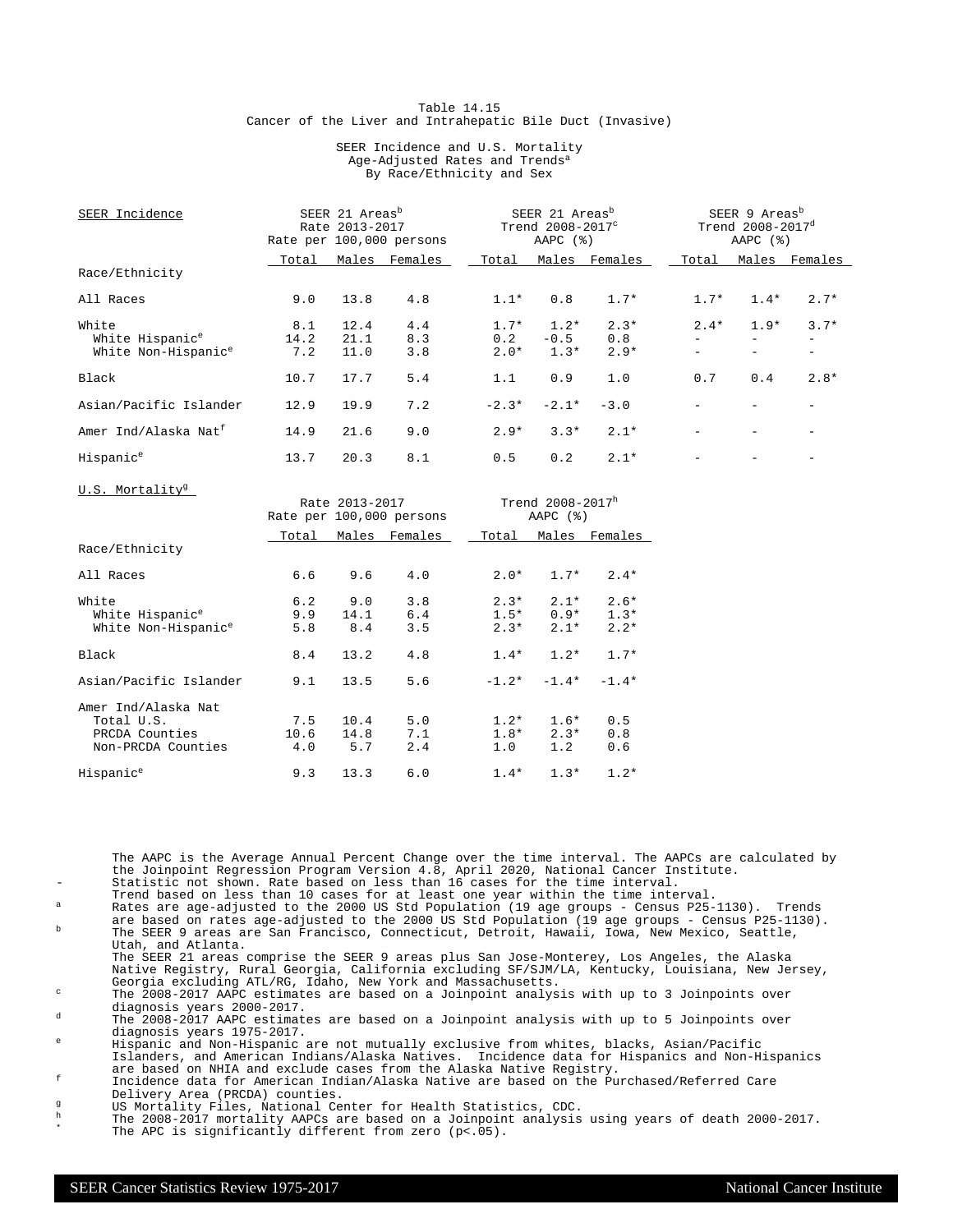### Joinpoint Analyses for Whites and Blacks from 1975-2017 and for Asian/Pacific Islanders, American Indians/Alaska Natives and Hispanics from 2000-2017 SEER Incidence and US Death Rates<sup>a</sup> Cancer of the Liver and Intrahepatic Bile Duct, Both Sexes



Source: Incidence data for whites and blacks are from the SEER 9 areas (San Francisco, Connecticut, Detroit, Hawaii, Iowa, New Mexico, Seattle, Utah, Atlanta). Incidence data for Asian/Pacific Islanders, American Indians/Alaska Natives and Hispanics are from the SEER 21 areas (SEER 9 areas, San Jose-Monterey, Los Angeles, Alaska Native Registry, Rural Georgia, California excluding SF/SJM/LA, Kentucky, Louisiana, New Jersey, Georgia excluding ATL/RG, Idaho, New York and Massachusetts).

Mortality data are from US Mortality Files, National Center for Health Statistics, CDC.

- a<br>b<br>d Rates are age-adjusted to the 2000 US Std Population (19 age groups - Census P25-1103). a Regression lines are calculated using the Joinpoint Regression Program Version 4.8, April 2020, National Cancer Institute. Joinpoint analyses for Whites and Blacks during the 1975-2017 period allow a maximum of 5 joinpoints. Analyses for other ethnic groups during the period 2000-2017 allow a maximum of 3 joinpoints.
- <sup>b</sup> API = Asian/Pacific Islander.<br>○ AI/AN = American Indian/Ala
- AI/AN = American Indian/Alaska Native. Rates for American Indian/Alaska Native are based on the Purchased/Referred Care Delivery Area (PRCDA) counties.
- Hispanic is not mutually exclusive from whites, blacks, Asian/Pacific Islanders, and American Indians/Alaska Natives. Incidence data for Hispanics are based on NHIA and exclude cases from the Alaska Native Registry.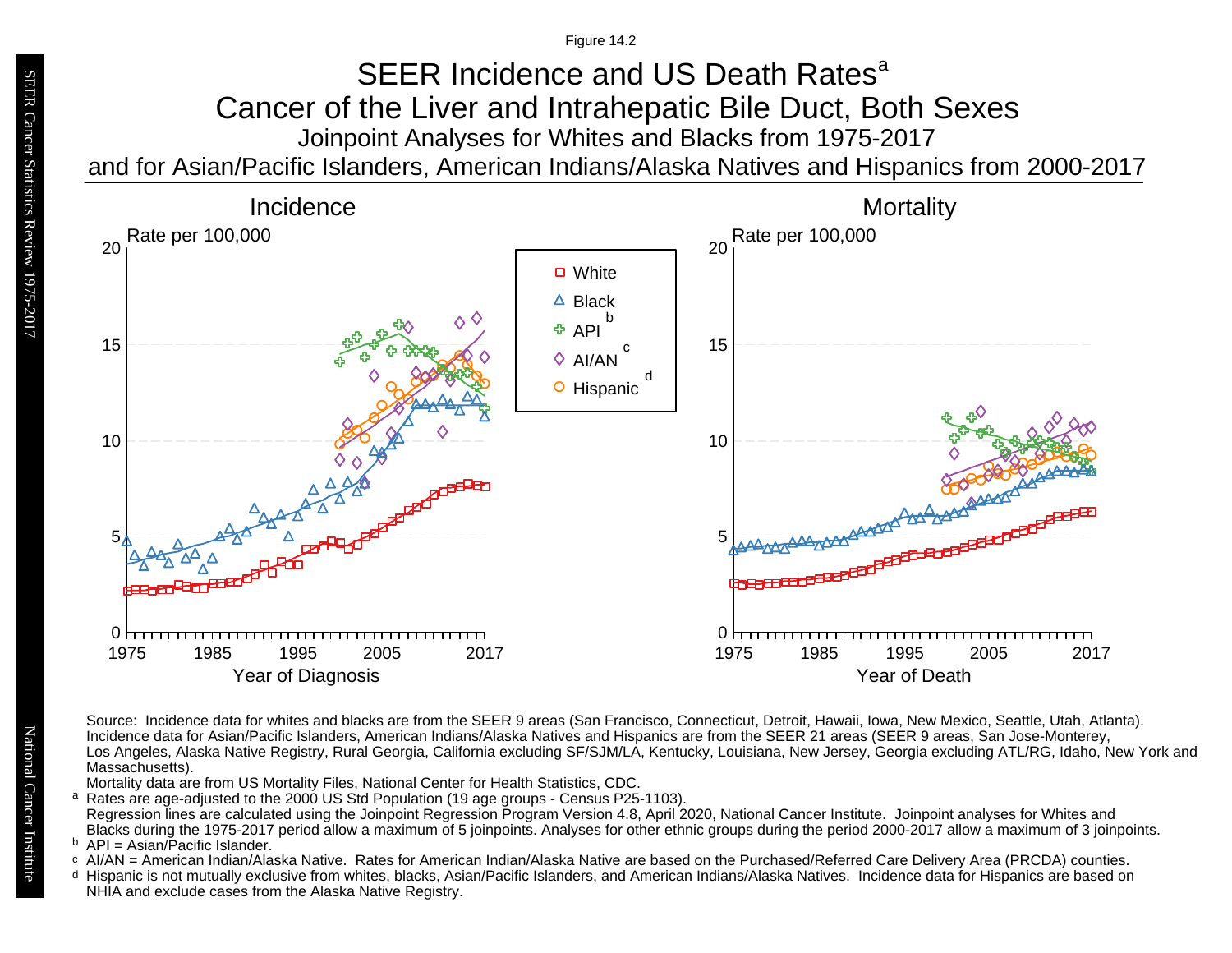#### Table 15.21 Lung and Bronchus (Invasive)

#### SEER Incidence and U.S. Mortality Age-Adjusted Rates and Trends<sup>a</sup> By Race/Ethnicity and Sex

| SEER Incidence                                                            |                      | SEER 21 Areas <sup>b</sup><br>Rate 2013-2017 | Rate per 100,000 persons |         | SEER 21 Areas <sup>b</sup><br>Trend $2008-2017^{\circ}$<br>$AAPC$ $(%)$ |                                                                   |                          | SEER 9 Areas <sup>b</sup><br>Trend 2008-2017 <sup>d</sup><br>AAPC $(%)$ |                          |
|---------------------------------------------------------------------------|----------------------|----------------------------------------------|--------------------------|---------|-------------------------------------------------------------------------|-------------------------------------------------------------------|--------------------------|-------------------------------------------------------------------------|--------------------------|
|                                                                           | Total                |                                              | Males Females            |         |                                                                         | Total Males Females                                               | Total                    |                                                                         | Males Females            |
| Race/Ethnicity                                                            |                      |                                              |                          |         |                                                                         |                                                                   |                          |                                                                         |                          |
| All Races                                                                 | 54.2                 | 61.7                                         | 48.6                     |         | $-2.1* -2.9*$                                                           | $-1.5*$                                                           | $-2.2*$                  | $-2.9*$                                                                 | $-1.6*$                  |
| White                                                                     | 56.0                 | 62.2                                         | 51.5                     |         |                                                                         | $-2.1* -2.9* -1.5*$                                               |                          | $-2.2* -2.9*$                                                           | $-1.6*$                  |
| White Hispanic <sup>e</sup>                                               | 29.6                 | 35.8                                         | 25.4                     |         |                                                                         | $-2.5* -3.6* -1.4*$                                               | $\equiv$                 | $\overline{\phantom{m}}$                                                | $\sim$                   |
| White Non-Hispanic <sup>e</sup>                                           | 60.2                 | 66.2                                         | 55.8                     |         | $-1.9* -2.7*$                                                           | $-1.3*$                                                           |                          | $\overline{\phantom{a}}$                                                | $\overline{\phantom{a}}$ |
| Black                                                                     | 54.8                 | 71.2                                         | 43.8                     | $-2.6*$ | $-2.9*$                                                                 | $-1.9*$                                                           |                          | $-2.8* -3.0*$                                                           | $-2.1*$                  |
| Asian/Pacific Islander                                                    | 36.2                 | 46.2                                         | 28.6                     | $-0.9*$ | $-1.6*$                                                                 | 0.1                                                               |                          |                                                                         |                          |
| Amer Ind/Alaska Nat <sup>f</sup>                                          | 38.1                 | 43.5                                         | 34.3                     | $-1.6*$ | $-2.1*$                                                                 | $-1.0$                                                            | $\overline{\phantom{a}}$ | $\overline{\phantom{a}}$                                                | $\overline{\phantom{0}}$ |
| Hispanic <sup>e</sup>                                                     | 29.0                 | 35.1                                         | 24.8                     |         | $-2.2* -3.2*$                                                           | $-1.1*$                                                           |                          |                                                                         |                          |
| U.S. Mortality <sup>9</sup>                                               |                      | Rate 2013-2017                               | Rate per 100,000 persons |         | Trend 2008-2017h<br>AAPC $(%)$                                          |                                                                   |                          |                                                                         |                          |
|                                                                           |                      |                                              | Total Males Females      |         |                                                                         | Total Males Females                                               |                          |                                                                         |                          |
| Race/Ethnicity                                                            |                      |                                              |                          |         |                                                                         |                                                                   |                          |                                                                         |                          |
| All Races                                                                 | 40.2                 | 49.3                                         | 33.2                     |         |                                                                         | $-3.3* -3.9* -2.7*$                                               |                          |                                                                         |                          |
| White                                                                     | 41.0                 | 49.4                                         | 34.5                     |         |                                                                         | $-3.2^*$ $-3.8^*$ $-2.6^*$                                        |                          |                                                                         |                          |
| White Hispanic <sup>e</sup>                                               | 18.5                 | 25.5                                         | 13.4                     |         |                                                                         | $-3.2* -4.0* -2.1*$                                               |                          |                                                                         |                          |
| White Non-Hispanic <sup>e</sup>                                           | 43.4                 | 51.8                                         | 36.8                     |         |                                                                         | $-3.1* -3.6* -2.5*$                                               |                          |                                                                         |                          |
| Black                                                                     | 42.3                 | 58.8                                         | 31.1                     | $-3.7*$ | $-4.4*$                                                                 | $-3.1*$                                                           |                          |                                                                         |                          |
| Asian/Pacific Islander                                                    | 22.2                 | 29.3                                         | 16.9                     |         | $-2.2* -2.9*$                                                           | $-1.8*$                                                           |                          |                                                                         |                          |
| Amer Ind/Alaska Nat<br>Total U.S.<br>PRCDA Counties<br>Non-PRCDA Counties | 26.3<br>33.4<br>18.3 | 32.0<br>40.1<br>23.2                         | 21.9<br>28.4<br>14.4     |         |                                                                         | $-3.0* -4.1* -2.9*$<br>$-3.1* -3.6* -2.1*$<br>$-3.0* -3.3* -2.9*$ |                          |                                                                         |                          |

The AAPC is the Average Annual Percent Change over the time interval. The AAPCs are calculated by the Joinpoint Regression Program Version 4.8, April 2020, National Cancer Institute.

Statistic not shown. Rate based on less than 16 cases for the time interval.

 $Hispanic<sup>e</sup>$  17.6 24.2 12.7 -3.3\* -4.0\* -2.2\*

Trend based on less than 10 cases for at least one year within the time interval. <sup>a</sup> Rates are age-adjusted to the 2000 US Std Population (19 age groups - Census P25-1130). Trends

are based on rates age-adjusted to the 2000 US Std Population (19 age groups - Census P25-1130).<br><sup>b</sup> The SEER 9 areas are San Francisco, Connecticut, Detroit, Hawaii, Iowa, New Mexico, Seattle, Utah, and Atlanta.

The SEER 21 areas comprise the SEER 9 areas plus San Jose-Monterey, Los Angeles, the Alaska Native Registry, Rural Georgia, California excluding SF/SJM/LA, Kentucky, Louisiana, New Jersey, Georgia excluding ATL/RG, Idaho, New York and Massachusetts.

<sup>c</sup> The 2008-2017 AAPC estimates are based on a Joinpoint analysis with up to 3 Joinpoints over diagnosis years 2000-2017.

<sup>d</sup> The 2008-2017 AAPC estimates are based on a Joinpoint analysis with up to 5 Joinpoints over diagnosis years 1975-2017.

<sup>e</sup> Hispanic and Non-Hispanic are not mutually exclusive from whites, blacks, Asian/Pacific Islanders, and American Indians/Alaska Natives. Incidence data for Hispanics and Non-Hispanics are based on NHIA and exclude cases from the Alaska Native Registry.

<sup>f</sup> Incidence data for American Indian/Alaska Native are based on the Purchased/Referred Care Delivery Area (PRCDA) counties.

g<br>
US Mortality Files, National Center for Health Statistics, CDC.<br>
The 2008-2017 mortality AADCs are based on a Joinnoint analysis

<sup>h</sup> The 2008-2017 mortality AAPCs are based on a Joinpoint analysis using years of death 2000-2017. \* The APC is significantly different from zero (p<.05).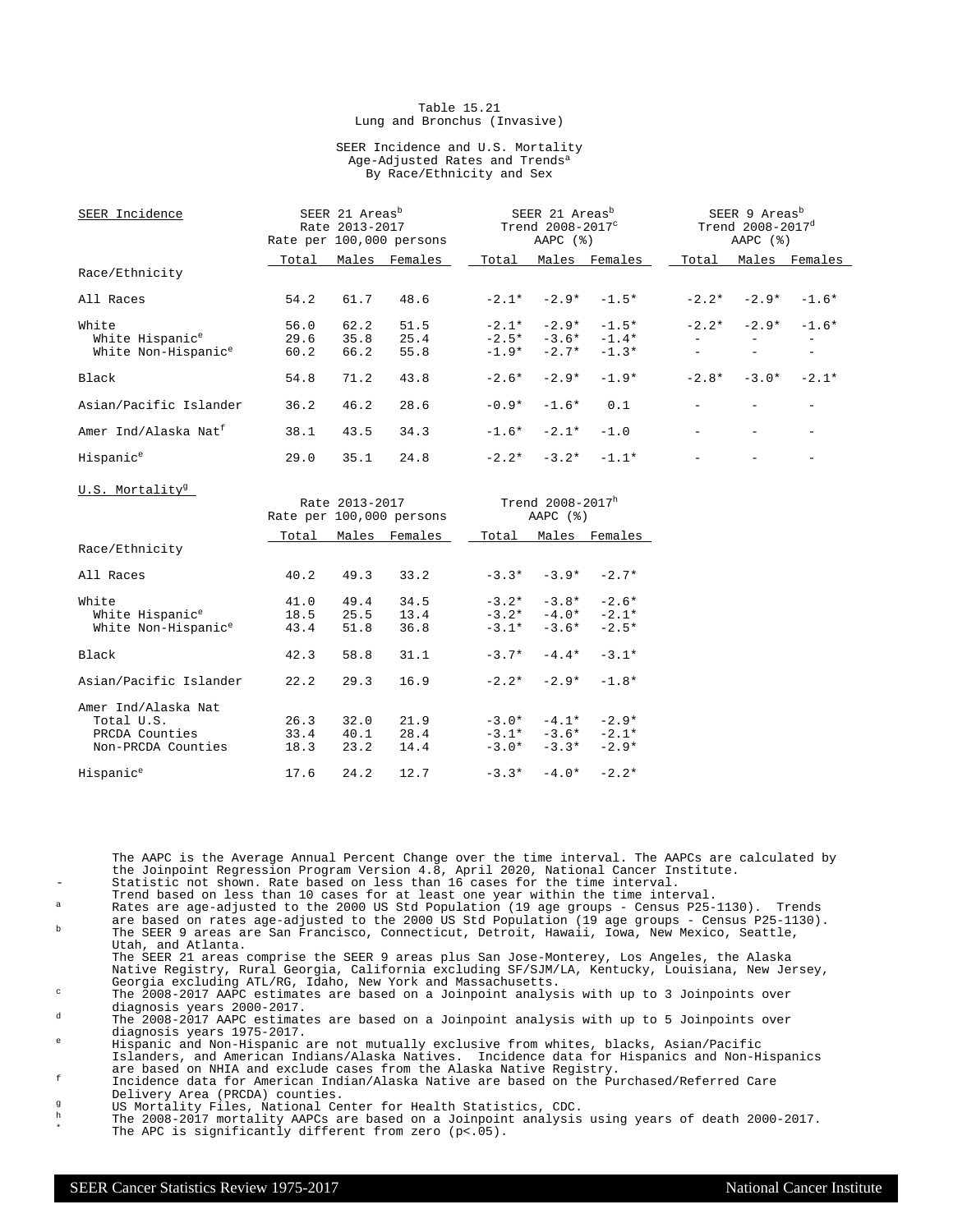### Joinpoint Analyses for Whites and Blacks from 1975-2017 and for Asian/Pacific Islanders, American Indians/Alaska Natives and Hispanics from 2000-2017 SEER Incidence and US Death Rates<sup>a</sup> Cancer of the Lung and Bronchus, Both Sexes



Source: Incidence data for whites and blacks are from the SEER 9 areas (San Francisco, Connecticut, Detroit, Hawaii, Iowa, New Mexico, Seattle, Utah, Atlanta). Incidence data for Asian/Pacific Islanders, American Indians/Alaska Natives and Hispanics are from the SEER 21 areas (SEER 9 areas, San Jose-Monterey, Los Angeles, Alaska Native Registry, Rural Georgia, California excluding SF/SJM/LA, Kentucky, Louisiana, New Jersey, Georgia excluding ATL/RG, Idaho, New York and Massachusetts).

Mortality data are from US Mortality Files, National Center for Health Statistics, CDC.

<sup>a</sup> Rates are age-adjusted to the 2000 US Std Population (19 age groups - Census P25-1103). Regression lines are calculated using the Joinpoint Regression Program Version 4.8, April 2020, National Cancer Institute. Joinpoint analyses for Whites and Blacks during the 1975-2017 period allow a maximum of 5 joinpoints. Analyses for other ethnic groups during the period 2000-2017 allow a maximum of 3 joinpoints. a<br>b<br>d

<sup>b</sup> API = Asian/Pacific Islander.<br>○ AI/AN = American Indian/Ala

- AI/AN = American Indian/Alaska Native. Rates for American Indian/Alaska Native are based on the Purchased/Referred Care Delivery Area (PRCDA) counties.
- Hispanic is not mutually exclusive from whites, blacks, Asian/Pacific Islanders, and American Indians/Alaska Natives. Incidence data for Hispanics are based on NHIA and exclude cases from the Alaska Native Registry.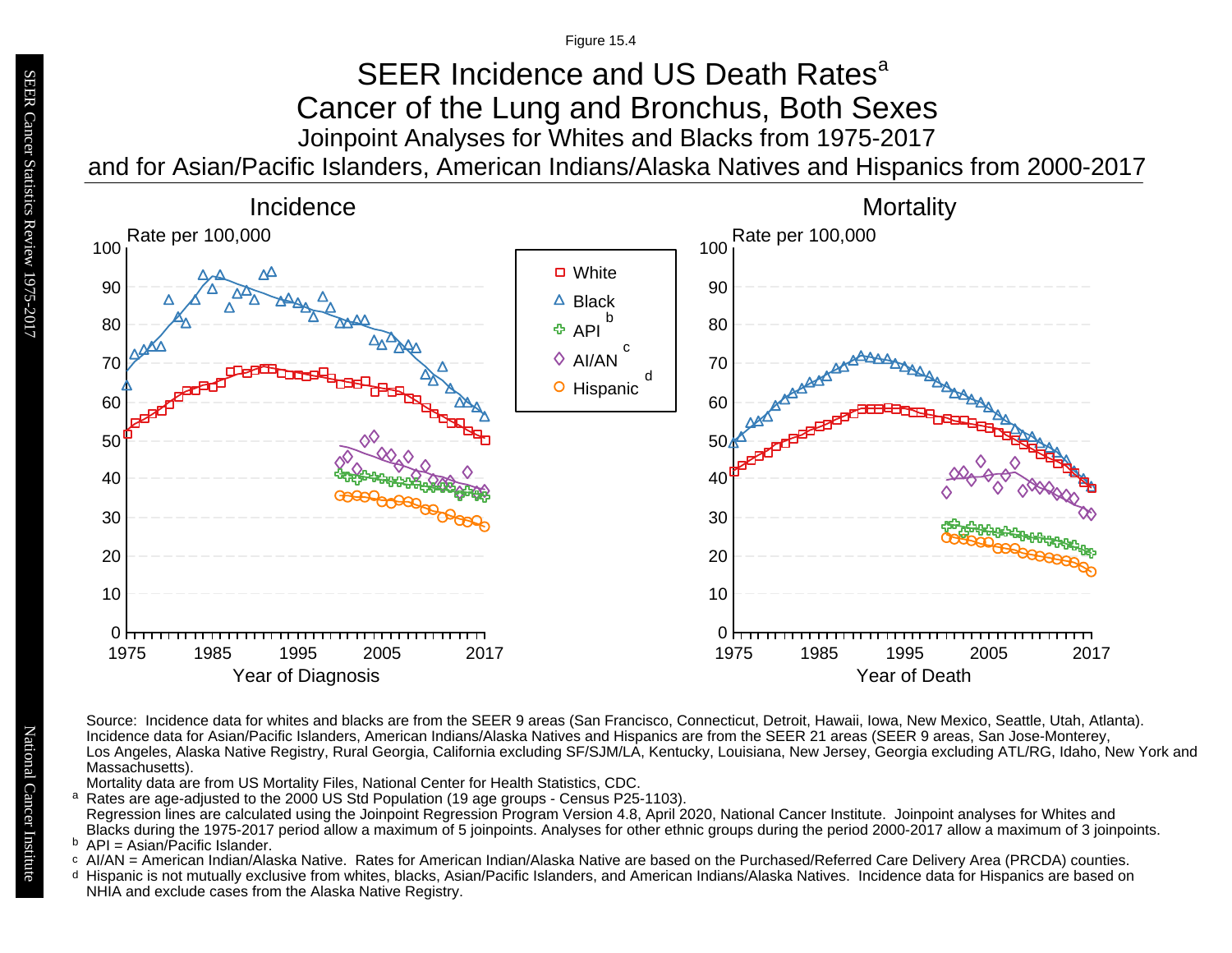#### Table 16.15 Melanoma of the Skin (Invasive)

#### SEER Incidence and U.S. Mortality Age-Adjusted Rates and Trends<sup>a</sup> By Race/Ethnicity and Sex

| SEER Incidence                                                          |                     | SEER 21 Areas <sup>b</sup><br>Rate 2013-2017 | Rate per 100,000 persons | SEER 21 Areas <sup>b</sup><br>Trend 2008-2017 <sup>c</sup><br>AAPC (%)<br>Males Females<br>Total |                         |                         |        | SEER 9 Areas <sup>b</sup><br>Trend 2008-2017 <sup>d</sup><br>AAPC $(%)$ |               |  |
|-------------------------------------------------------------------------|---------------------|----------------------------------------------|--------------------------|--------------------------------------------------------------------------------------------------|-------------------------|-------------------------|--------|-------------------------------------------------------------------------|---------------|--|
|                                                                         | Total               | Males                                        | Females                  |                                                                                                  |                         |                         | Total  |                                                                         | Males Females |  |
| Race/Ethnicity                                                          |                     |                                              |                          |                                                                                                  |                         |                         |        |                                                                         |               |  |
| All Races                                                               | 22.7                | 29.3                                         | 17.8                     | $1.2*$                                                                                           | $1.2*$                  | $1.0*$                  | $1.5*$ | $1.4*$                                                                  | $1.5*$        |  |
| White<br>White Hispanic <sup>e</sup><br>White Non-Hispanic <sup>e</sup> | 27.2<br>5.0<br>31.9 | 34.6<br>5.2<br>39.9                          | 21.7<br>5.0<br>26.0      | $1.2*$<br>0.4<br>$1.6*$                                                                          | $1.2*$<br>0.1<br>$1.6*$ | $1.1*$<br>0.5<br>$1.5*$ | $1.7*$ | $1.5*$                                                                  | 1.3           |  |
| Black                                                                   | 1.0                 | 1.1                                          | 0.9                      | $-0.3$                                                                                           | $-0.6$                  | $-0.1$                  | $-0.3$ | $-0.5$                                                                  | $-0.3$        |  |
| Asian/Pacific Islander                                                  | 1.4                 | 1.6                                          | 1.2                      | $-0.8$                                                                                           | $-0.7$                  | $-0.9$                  |        |                                                                         |               |  |
| Amer Ind/Alaska Nat <sup>f</sup>                                        | 5.3                 | 5.9                                          | 5.0                      | 0.9                                                                                              | $-1.0$                  | $3.3*$                  |        |                                                                         |               |  |
| Hispanic <sup>e</sup>                                                   | 4.8                 | 5.0                                          | 4.9                      | 0.5                                                                                              | 0.2                     | 0.6                     |        |                                                                         |               |  |

U.S. Mortality<sup>g</sup> Rate  $2013 - 2017$  Trend  $2008 - 2017$ <sup>h</sup><br>e per  $100,000$  persons AAPC (%) Rate per 100,000 persons Total Males Females 1Total Males Females Race/Ethnicity All Races 2.4 3.5 1.5 -2.9\* -3.2\* -3.0\* White 2.8 4.1 1.7 -2.7\* -3.0\* -2.8\*<br>White Hispanic<sup>e</sup> 0.7 1.0 0.6 -0.9\* -0.7 -1.2\* White Non-Hispanic<sup>e</sup> 3.0 4.5 1.9  $-2.5*$   $-2.8*$   $-2.6*$ Black 0.3 0.4 0.3 -2.1\* -1.6 -2.5\* Asian/Pacific Islander 0.3 0.4 0.3 -1.1 -2.0\* -0.5 Amer Ind/Alaska Nat Total U.S. 0.5 0.7 0.3 -3.3\* -2.1 -4.7  $\begin{array}{ccccccccc}\n0.7 & 1.0 & 0.5 & -2.6 & -1.8 & -1.8 \\
0.2 & - & - & -2.7 & - & -1.8\n\end{array}$ Non-PRCDA Counties 0.2 - -Hispanic<sup>e</sup> 0.7 0.9 0.5 -1.0\* -0.8 -1.3\*

The AAPC is the Average Annual Percent Change over the time interval. The AAPCs are calculated by the Joinpoint Regression Program Version 4.8, April 2020, National Cancer Institute.

Statistic not shown. Rate based on less than 16 cases for the time interval.

- Trend based on less than 10 cases for at least one year within the time interval. <sup>a</sup> Rates are age-adjusted to the 2000 US Std Population (19 age groups Census P25-1130). Trends
- are based on rates age-adjusted to the 2000 US Std Population (19 age groups Census P25-1130).<br><sup>b</sup> The SEER 9 areas are San Francisco, Connecticut, Detroit, Hawaii, Iowa, New Mexico, Seattle, Utah, and Atlanta.

The SEER 21 areas comprise the SEER 9 areas plus San Jose-Monterey, Los Angeles, the Alaska Native Registry, Rural Georgia, California excluding SF/SJM/LA, Kentucky, Louisiana, New Jersey, Georgia excluding ATL/RG, Idaho, New York and Massachusetts.

 $\degree$  The 2008-2017 AAPC estimates are based on a Joinpoint analysis with up to 3 Joinpoints over diagnosis years 2000-2017.

d The 2008-2017 AAPC estimates are based on a Joinpoint analysis with up to 5 Joinpoints over diagnosis years 1975-2017.

<sup>e</sup> Hispanic and Non-Hispanic are not mutually exclusive from whites, blacks, Asian/Pacific Islanders, and American Indians/Alaska Natives. Incidence data for Hispanics and Non-Hispanics are based on NHIA and exclude cases from the Alaska Native Registry.

<sup>f</sup> Incidence data for American Indian/Alaska Native are based on the Purchased/Referred Care Delivery Area (PRCDA) counties.

- g US Mortality Files, National Center for Health Statistics, CDC.<br>h The 2008-2017 mentality APOG are based an a Joinnaint applyzic
- <sup>h</sup> The 2008-2017 mortality AAPCs are based on a Joinpoint analysis using years of death 2000-2017. \* The APC is significantly different from zero (p<.05).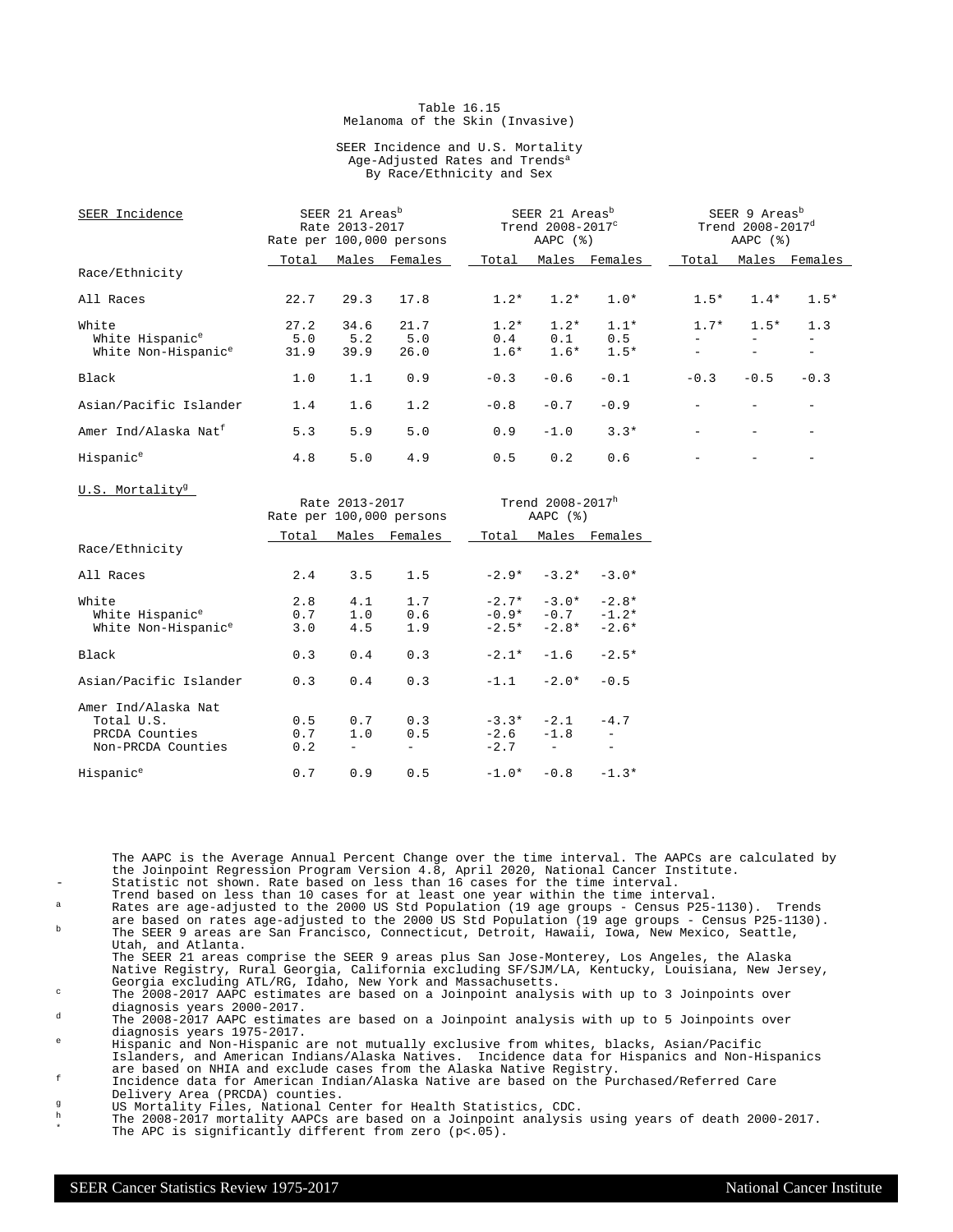# Joinpoint Analyses for Whites and Blacks from 1975-2017 SEER Incidence and US Death Rates<sup>a</sup> Melanoma of the Skin, Both Sexes

and for Asian/Pacific Islanders, American Indians/Alaska Natives and Hispanics from 2000-2017



Source: Incidence data for whites and blacks are from the SEER 9 areas (San Francisco, Connecticut, Detroit, Hawaii, Iowa, New Mexico, Seattle, Utah, Atlanta). Incidence data for Asian/Pacific Islanders, American Indians/Alaska Natives and Hispanics are from the SEER 21 areas (SEER 9 areas, San Jose-Monterey, Los Angeles, Alaska Native Registry, Rural Georgia, California excluding SF/SJM/LA, Kentucky, Louisiana, New Jersey, Georgia excluding ATL/RG, Idaho, New York and Massachusetts).

Mortality data are from US Mortality Files, National Center for Health Statistics, CDC.

- a<br>b<br>d Rates are age-adjusted to the 2000 US Std Population (19 age groups - Census P25-1103). a Regression lines are calculated using the Joinpoint Regression Program Version 4.8, April 2020, National Cancer Institute. Joinpoint analyses for Whites and Blacks during the 1975-2017 period allow a maximum of 5 joinpoints. Analyses for other ethnic groups during the period 2000-2017 allow a maximum of 3 joinpoints.
- <sup>b</sup> API = Asian/Pacific Islander.<br>○ AI/AN = American Indian/Ala
- AI/AN = American Indian/Alaska Native. Rates for American Indian/Alaska Native are based on the Purchased/Referred Care Delivery Area (PRCDA) counties.
- Hispanic is not mutually exclusive from whites, blacks, Asian/Pacific Islanders, and American Indians/Alaska Natives. Incidence data for Hispanics are based on NHIA and exclude cases from the Alaska Native Registry.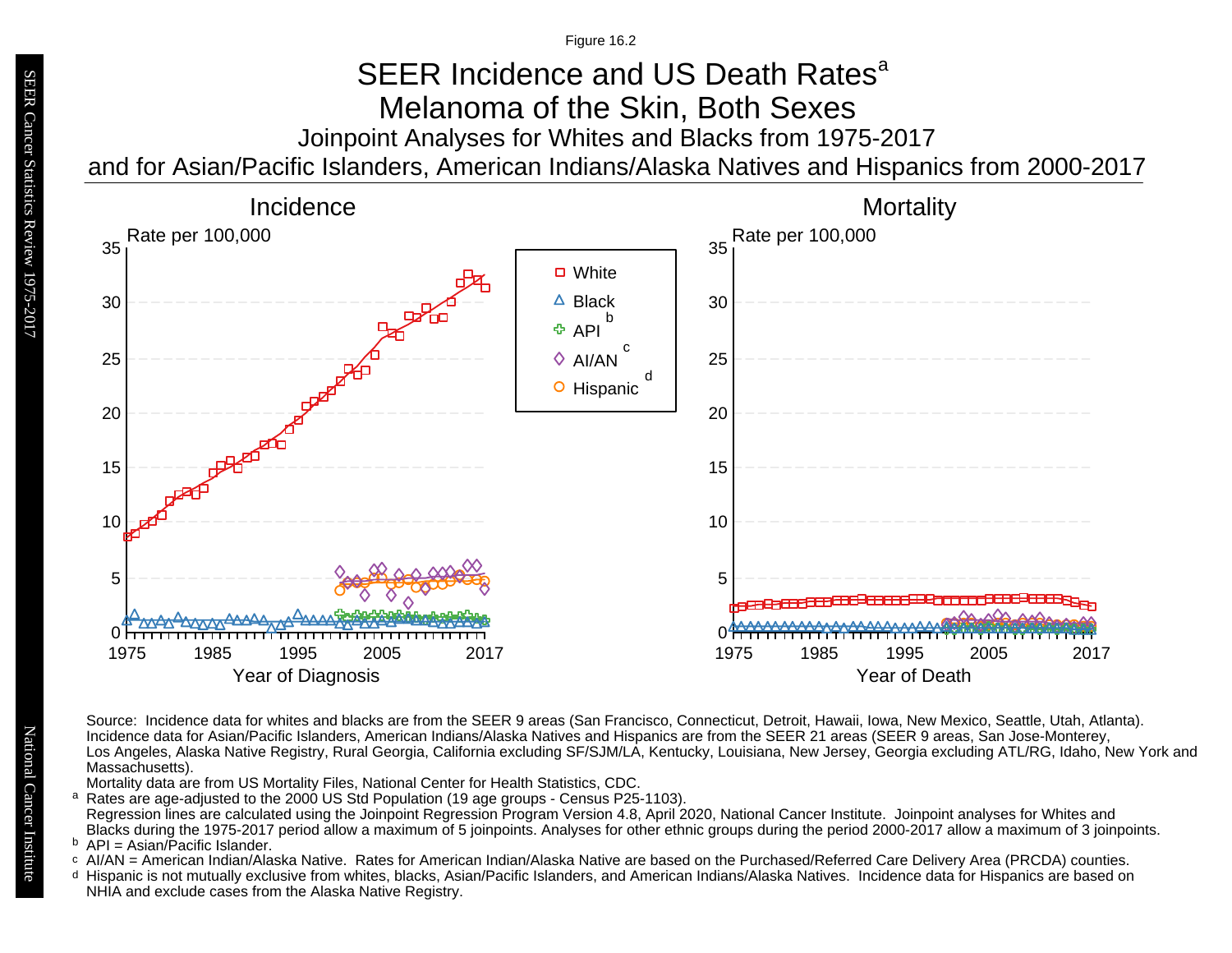#### Table 17.11 Mesothelioma

#### SEER Incidence Age-Adjusted Rates and Trends<sup>a</sup> By Race/Ethnicity and Sex

| SEER Incidence                   |       | SEER 21 Areas <sup>b</sup><br>Rate 2013-2017 | Rate per 100,000 persons | SEER 9 Areas <sup>b</sup><br>SEER 21 Areas <sup>b</sup><br>Trend $2008 - 2017^d$<br>Trend $2008 - 2017^c$<br>AAPC $(%)$<br>AAPC $(%)$ |               |               |         |                          |               |
|----------------------------------|-------|----------------------------------------------|--------------------------|---------------------------------------------------------------------------------------------------------------------------------------|---------------|---------------|---------|--------------------------|---------------|
|                                  | Total |                                              | Males Females            | Total                                                                                                                                 |               | Males Females | Total   |                          | Males Females |
| Race/Ethnicity                   |       |                                              |                          |                                                                                                                                       |               |               |         |                          |               |
| All Races                        | 0.9   | 1.6                                          | 0.4                      |                                                                                                                                       | $-2.5* -2.3*$ | $-0.1$        | $-1.2*$ | $-1.6*$                  | $-0.2$        |
| White                            | 1.0   | 1.7                                          | 0.5                      | $-2.5*$                                                                                                                               | $-2.2*$       | 0.0           | $-0.9*$ | $-1.4*$                  | $0.5*$        |
| White Hispanic <sup>e</sup>      | 0.8   | 1.3                                          | 0.4                      |                                                                                                                                       | $-2.6* -2.9*$ | $-2.0*$       |         | $\overline{\phantom{0}}$ | $-$           |
| White Non-Hispanic <sup>e</sup>  | 1.0   | 1.8                                          | 0.5                      | $-2.4*$                                                                                                                               | $-3.3*$       | 0.2           |         |                          |               |
| Black                            | 0.5   | 0.9                                          | 0.2                      | $-1.7*$                                                                                                                               | $-2.2*$       | $-0.6$        | $-3.9*$ | $-3.8*$                  |               |
| Asian/Pacific Islander           | 0.4   | 0.6                                          | 0.2                      | 0.2                                                                                                                                   | 0.0           | 0.3           |         |                          |               |
| Amer Ind/Alaska Nat <sup>f</sup> | 0.6   |                                              |                          |                                                                                                                                       |               |               |         |                          |               |
| Hispanic <sup>e</sup>            | 0.8   | 1.3                                          | 0.4                      |                                                                                                                                       | $-2.3* -2.8*$ | $-1.5$        |         |                          |               |

The AAPC is the Average Annual Percent Change over the time interval. The AAPCs are calculated by the Joinpoint Regression Program Version 4.8, April 2020, National Cancer Institute. - Statistic not shown. Rate based on less than 16 cases for the time interval.

Trend based on less than 10 cases for at least one year within the time interval.

 $^{\text{a}}$  Rates are age-adjusted to the 2000 US Std Population (19 age groups - Census P25-1130). Trends are based on rates age-adjusted to the 2000 US Std Population (19 age groups - Census P25-1130).<br><sup>b</sup> The SEER 9 areas are San Francisco, Connecticut, Detroit, Hawaii, Iowa, New Mexico, Seattle,

Utah, and Atlanta. The SEER 21 areas comprise the SEER 9 areas plus San Jose-Monterey, Los Angeles, the Alaska

Native Registry, Rural Georgia, California excluding SF/SJM/LA, Kentucky, Louisiana, New Jersey, Georgia excluding ATL/RG, Idaho, New York and Massachusetts. <sup>c</sup> The 2008-2017 AAPC estimates are based on a Joinpoint analysis with up to 3 Joinpoints over

diagnosis years 2000-2017.

 $d$  The 2008-2017 AAPC estimates are based on a Joinpoint analysis with up to 5 Joinpoints over diagnosis years 1975-2017.

<sup>e</sup> Hispanic and Non-Hispanic are not mutually exclusive from whites, blacks, Asian/Pacific Islanders, and American Indians/Alaska Natives. Incidence data for Hispanics and Non-Hispanics are based on NHIA and exclude cases from the Alaska Native Registry.

- <sup>f</sup> Incidence data for American Indian/Alaska Native are based on the Purchased/Referred Care Delivery Area (PRCDA) counties.
	- The APC is significantly different from zero  $(p<.05)$ .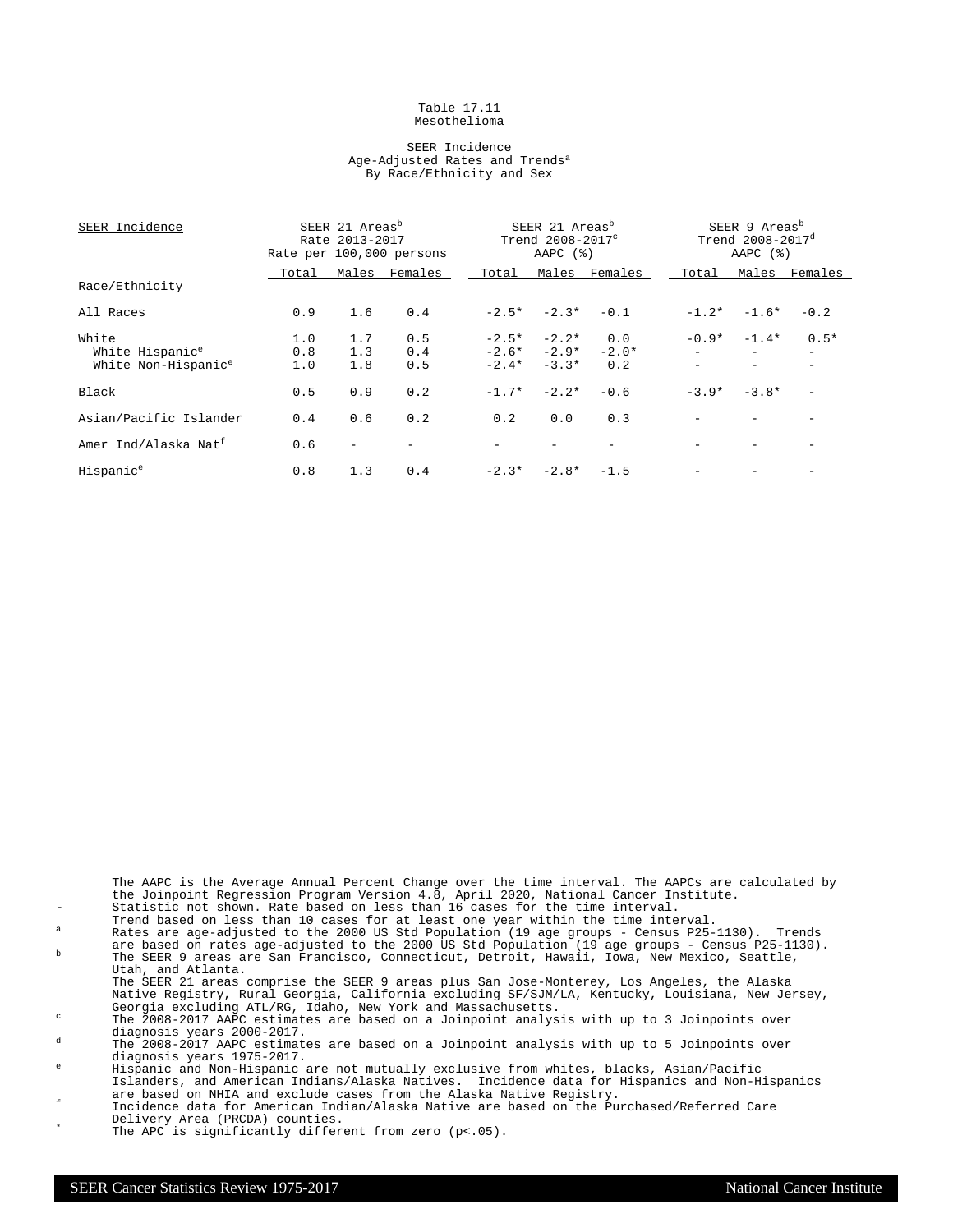#### Table 18.15 Myeloma

#### SEER Incidence and U.S. Mortality Age-Adjusted Rates and Trends<sup>a</sup> By Race/Ethnicity and Sex

| SEER Incidence                   |       | SEER 21 Areas <sup>b</sup><br>Rate 2013-2017 | Rate per 100,000 persons |        | SEER 21 Areas <sup>b</sup><br>SEER 9 Areas <sup>b</sup><br>Trend $2008 - 2017^d$<br>Trend 2008-2017 <sup>c</sup><br>AAPC $(%)$<br>AAPC $(%)$ |               |        |        |               |
|----------------------------------|-------|----------------------------------------------|--------------------------|--------|----------------------------------------------------------------------------------------------------------------------------------------------|---------------|--------|--------|---------------|
|                                  | Total |                                              | Males Females            | Total  |                                                                                                                                              | Males Females | Total  |        | Males Females |
| Race/Ethnicity                   |       |                                              |                          |        |                                                                                                                                              |               |        |        |               |
| All Races                        | 7.0   | 8.8                                          | 5.7                      | $1.0*$ | $0.8*$                                                                                                                                       | 1.0           | 0.9    | $0.9*$ | $0.8*$        |
| White                            | 6.4   | 8.2                                          | 5.0                      | 0.6    | 0.7                                                                                                                                          | 0.3           | $0.8*$ | $0.9*$ | $0.6*$        |
| White Hispanic <sup>e</sup>      | 6.7   | 8.2                                          | 5.6                      | 0.3    | 0.1                                                                                                                                          | 0.3           |        |        |               |
| White Non-Hispanic <sup>e</sup>  | 6.3   | 8.2                                          | 4.9                      | 0.6    | 0.6                                                                                                                                          | 0.4           |        |        |               |
| Black                            | 13.8  | 16.5                                         | 12.0                     | 0.5    | 0.3                                                                                                                                          | $1.2*$        | 0.1    | $0.8*$ | $1.0*$        |
| Asian/Pacific Islander           | 3.9   | 5.0                                          | 3.2                      | $0.7*$ | $-0.2$                                                                                                                                       | $-0.1$        |        |        |               |
| Amer Ind/Alaska Nat <sup>f</sup> | 5.7   | 6.7                                          | 5.0                      | 0.4    | 2.3                                                                                                                                          | $-1.4$        |        |        |               |
| Hispanic <sup>e</sup>            | 6.8   | 8.2                                          | 5.7                      | $0.6*$ | 0.4                                                                                                                                          | $0.6*$        |        |        |               |
| U.S. Mortality <sup>g</sup>      |       | Rate 2013-2017                               | Rate per 100,000 persons |        | Trend 2008-2017h<br>$\text{AMP}($ $(\frac{6}{5})$                                                                                            |               |        |        |               |

|                                 |       | Rate per 100,000 persons |               |         | AAPC $(%)$          |               |  |  |
|---------------------------------|-------|--------------------------|---------------|---------|---------------------|---------------|--|--|
|                                 | Total |                          | Males Females | Total   |                     | Males Females |  |  |
| Race/Ethnicity                  |       |                          |               |         |                     |               |  |  |
| All Races                       | 3.3   | 4.1                      | 2.6           | $-0.6$  | $-0.9*$             | $-0.8$        |  |  |
| White                           | 3.0   | 3.9                      | 2.4           | $-0.7$  | $-0.9*$             | $-0.9$        |  |  |
| White Hispanic <sup>e</sup>     | 2.8   | 3.6                      | 2.3           |         | $-0.9* -0.7$        | $-1.3*$       |  |  |
| White Non-Hispanic <sup>e</sup> | 3.0   | 3.9                      | 2.3           | $-0.6$  | $-0.9*$             | $-0.9$        |  |  |
| Black                           | 6.2   | 7.5                      | 5.3           | $-0.5$  | $-1.0*$             | $-0.8$        |  |  |
| Asian/Pacific Islander          | 1.6   | 2.0                      | 1.2           | $-0.4$  | 0.2                 | $-1.3$        |  |  |
| Amer Ind/Alaska Nat             |       |                          |               |         |                     |               |  |  |
| Total U.S.                      | 2.2   | 2.6                      | 2.0           | $-2.4*$ | $-2.3*$             | $-2.7*$       |  |  |
| PRCDA Counties                  | 3.2   | 3.6                      | 3.0           |         | $-1.4 -1.5$         | $-1.4$        |  |  |
| Non-PRCDA Counties              | 1.1   | 1.5                      | 0.8           | $-3.8*$ | $-3.4*$             | $-5.5*$       |  |  |
| Hispanic <sup>e</sup>           | 2.7   | 3.4                      | 2.2           |         | $-1.1* -0.9* -1.4*$ |               |  |  |

The AAPC is the Average Annual Percent Change over the time interval. The AAPCs are calculated by the Joinpoint Regression Program Version 4.8, April 2020, National Cancer Institute. Statistic not shown. Rate based on less than 16 cases for the time interval.

- Trend based on less than 10 cases for at least one year within the time interval. <sup>a</sup> Rates are age-adjusted to the 2000 US Std Population (19 age groups Census P25-1130). Trends
- are based on rates age-adjusted to the 2000 US Std Population (19 age groups Census P25-1130).<br><sup>b</sup> The SEER 9 areas are San Francisco, Connecticut, Detroit, Hawaii, Iowa, New Mexico, Seattle, Utah, and Atlanta.
- The SEER 21 areas comprise the SEER 9 areas plus San Jose-Monterey, Los Angeles, the Alaska Native Registry, Rural Georgia, California excluding SF/SJM/LA, Kentucky, Louisiana, New Jersey, Georgia excluding ATL/RG, Idaho, New York and Massachusetts.

<sup>c</sup> The 2008-2017 AAPC estimates are based on a Joinpoint analysis with up to 3 Joinpoints over diagnosis years 2000-2017.

<sup>d</sup> The 2008-2017 AAPC estimates are based on a Joinpoint analysis with up to 5 Joinpoints over diagnosis years 1975-2017.

<sup>e</sup> Hispanic and Non-Hispanic are not mutually exclusive from whites, blacks, Asian/Pacific Islanders, and American Indians/Alaska Natives. Incidence data for Hispanics and Non-Hispanics are based on NHIA and exclude cases from the Alaska Native Registry.

<sup>f</sup> Incidence data for American Indian/Alaska Native are based on the Purchased/Referred Care Delivery Area (PRCDA) counties.

g<br>
US Mortality Files, National Center for Health Statistics, CDC.<br>
The 2008-2017 mortality AADCs are based on a Joinnoint analysis

 $^{\text{h}}$  The 2008-2017 mortality AAPCs are based on a Joinpoint analysis using years of death 2000-2017. \* The APC is significantly different from zero (p<.05).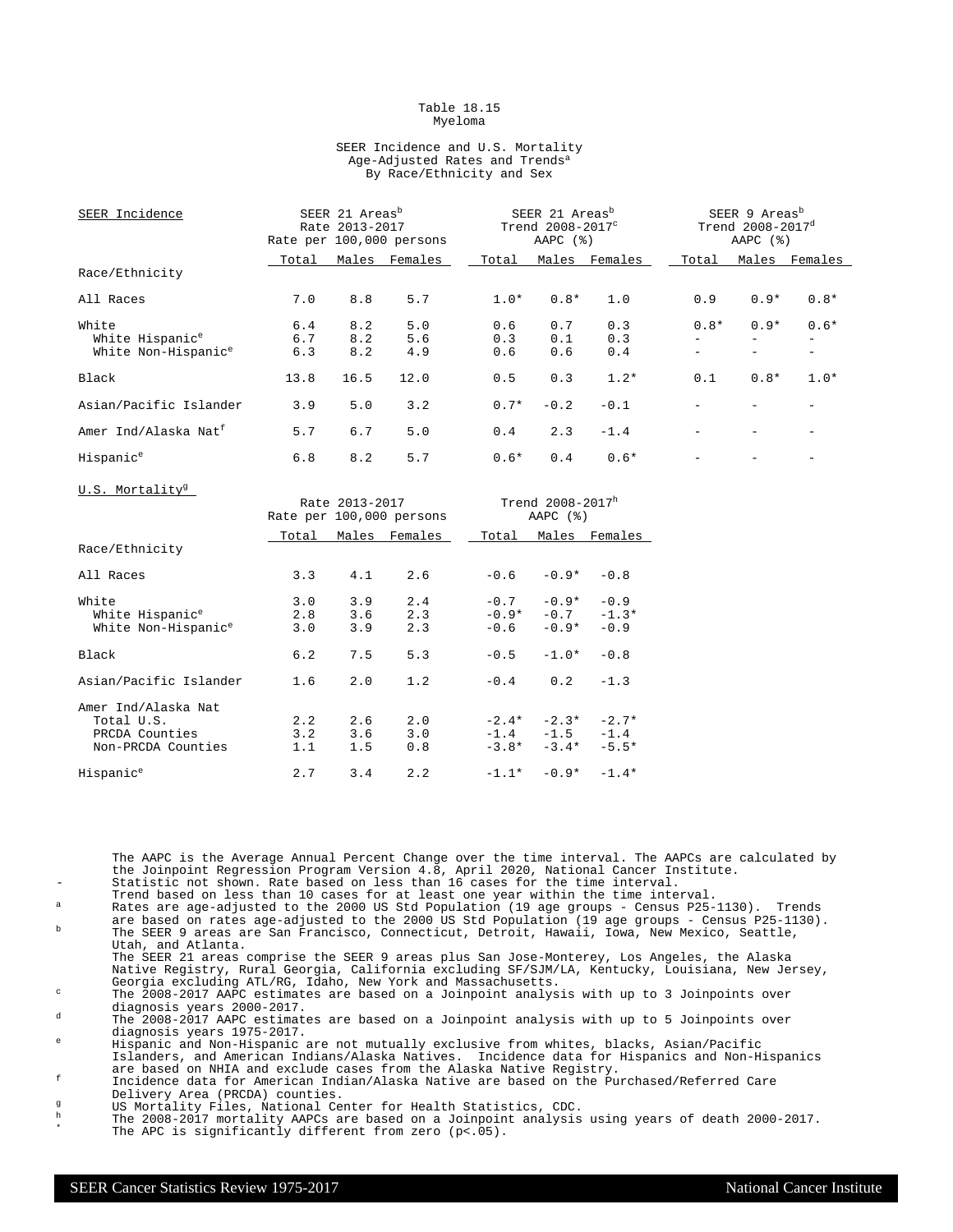# SEER Incidence and US Death Rates<sup>a</sup> Myeloma, Both Sexes

Joinpoint Analyses for Whites and Blacks from 1975-2017

and for Asian/Pacific Islanders, American Indians/Alaska Natives and Hispanics from 2000-2017



Source: Incidence data for whites and blacks are from the SEER 9 areas (San Francisco, Connecticut, Detroit, Hawaii, Iowa, New Mexico, Seattle, Utah, Atlanta). Incidence data for Asian/Pacific Islanders, American Indians/Alaska Natives and Hispanics are from the SEER 21 areas (SEER 9 areas, San Jose-Monterey, Los Angeles, Alaska Native Registry, Rural Georgia, California excluding SF/SJM/LA, Kentucky, Louisiana, New Jersey, Georgia excluding ATL/RG, Idaho, New York and Massachusetts).

Mortality data are from US Mortality Files, National Center for Health Statistics, CDC.

a<br>b<br>d Rates are age-adjusted to the 2000 US Std Population (19 age groups - Census P25-1103). a Regression lines are calculated using the Joinpoint Regression Program Version 4.8, April 2020, National Cancer Institute. Joinpoint analyses for Whites and Blacks during the 1975-2017 period allow a maximum of 5 joinpoints. Analyses for other ethnic groups during the period 2000-2017 allow a maximum of 3 joinpoints.

 $P = A$ sian/Pacific Islander.

- b API = Asian/Pacific Islander.<br>○ AI/AN = American Indian/Alaska Native. Rates for American Indian/Alaska Native are based on the Purchased/Referred Care Delivery Area (PRCDA) counties.
- Hispanic is not mutually exclusive from whites, blacks, Asian/Pacific Islanders, and American Indians/Alaska Natives. Incidence data for Hispanics are based on NHIA and exclude cases from the Alaska Native Registry.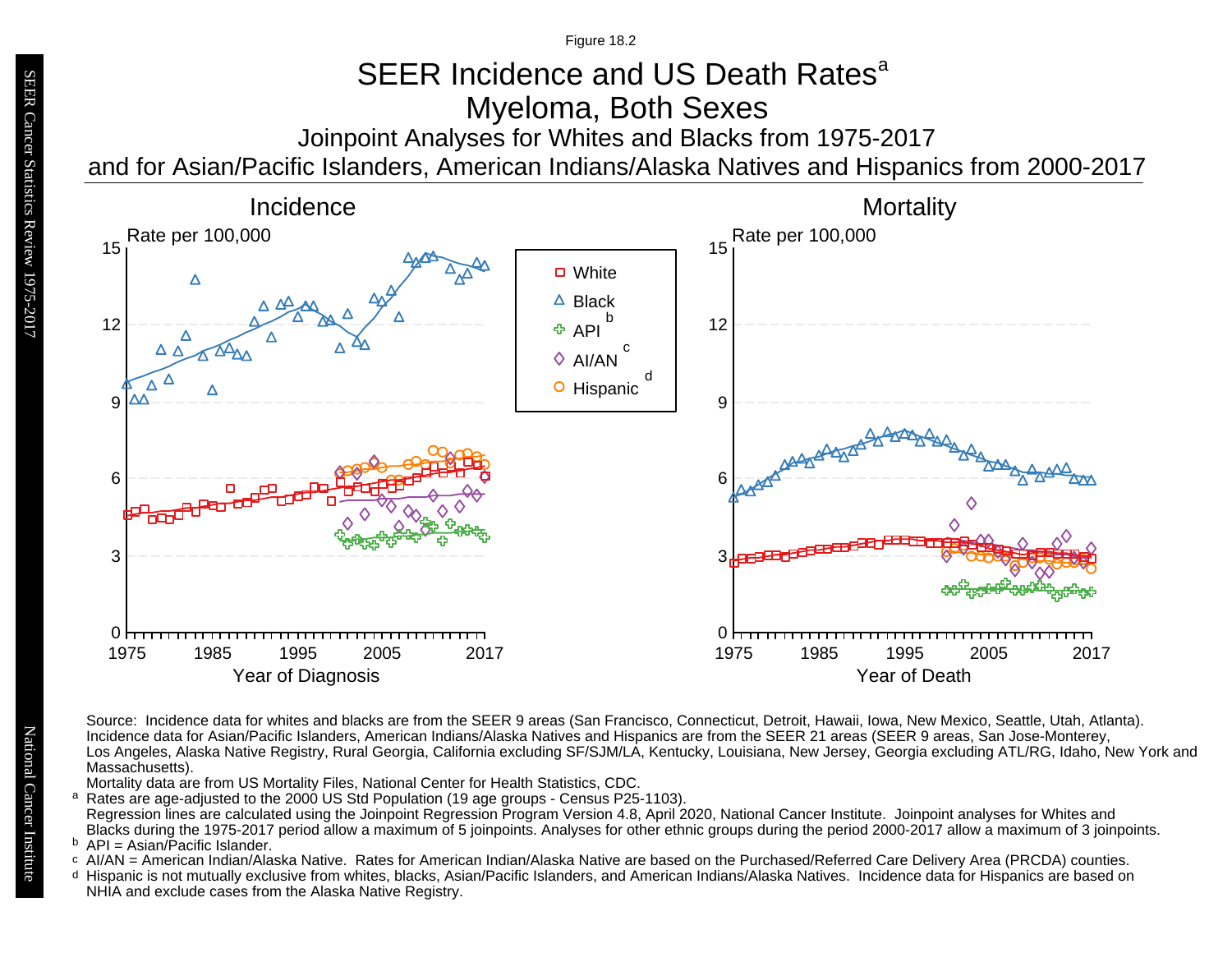#### Table 19.19 Non-Hodgkin Lymphoma

#### SEER Incidence and U.S. Mortality Age-Adjusted Rates and Trends<sup>a</sup> By Race/Ethnicity and Sex

| SEER Incidence                   |       | SEER 21 Areas <sup>b</sup><br>Rate 2013-2017 | Rate per 100,000 persons |         | SEER 21 Areas <sup>b</sup><br>Trend 2008-2017°<br>AAPC $(%)$ |                     |         | SEER 9 Areas <sup>b</sup><br>Trend 2008-2017 <sup>d</sup><br>AAPC $(%)$ |               |
|----------------------------------|-------|----------------------------------------------|--------------------------|---------|--------------------------------------------------------------|---------------------|---------|-------------------------------------------------------------------------|---------------|
|                                  | Total |                                              | Males Females            | Total   |                                                              | Males Females       | Total   |                                                                         | Males Females |
| Race/Ethnicity                   |       |                                              |                          |         |                                                              |                     |         |                                                                         |               |
| All Races                        | 19.6  | 23.8                                         | 16.2                     |         | $-0.9* -1.0*$                                                | $-0.8*$             | $-0.8*$ | $-0.8*$                                                                 | $-0.8*$       |
| White                            | 20.6  | 25.0                                         | 17.0                     |         |                                                              | $-1.0* -1.0* -1.0*$ | $-0.9*$ | $-0.9*$                                                                 | $-0.8*$       |
| White Hispanic <sup>e</sup>      | 18.5  | 21.4                                         | 16.3                     |         | $-0.8* -0.2$                                                 | $-0.4$              |         |                                                                         |               |
| White Non-Hispanic <sup>e</sup>  | 21.0  | 25.6                                         | 17.1                     | $-1.0*$ | $-1.0*$                                                      | $-0.9*$             |         |                                                                         |               |
| Black                            | 14.7  | 17.7                                         | 12.5                     | 0.1     | $-0.1$                                                       | $0.4*$              | 0.0     | $-0.4$                                                                  | $-0.7$        |
| Asian/Pacific Islander           | 13.5  | 16.5                                         | 11.1                     | 0.0     | 0.1                                                          | $-0.1$              |         |                                                                         |               |
| Amer Ind/Alaska Nat <sup>f</sup> | 10.9  | 10.8                                         | 10.9                     | $-0.9$  | $-1.8$                                                       | $-0.1$              |         |                                                                         |               |
| Hispanic <sup>e</sup>            | 18.1  | 20.9                                         | 15.9                     | $-0.3$  | $-0.1$                                                       | 0.3                 |         |                                                                         |               |
| U.S. Mortality <sup>g</sup>      |       |                                              |                          |         |                                                              |                     |         |                                                                         |               |
|                                  |       | Rate 2013-2017                               |                          |         | Trend 2008-2017h                                             |                     |         |                                                                         |               |
|                                  |       |                                              | Rate per 100,000 persons |         | AAPC $(%)$                                                   |                     |         |                                                                         |               |
|                                  | Total |                                              | Males Females            | Total   |                                                              | Males Females       |         |                                                                         |               |
| Rate/Fthnintri                   |       |                                              |                          |         |                                                              |                     |         |                                                                         |               |

|                                                                           | Total             | Males             | Females           | Total              | Males                                                 | Females                       |
|---------------------------------------------------------------------------|-------------------|-------------------|-------------------|--------------------|-------------------------------------------------------|-------------------------------|
| Race/Ethnicity                                                            |                   |                   |                   |                    |                                                       |                               |
| All Races                                                                 | 5.5               | 7.1               | 4.2               |                    | $-2.2* -1.9*$                                         | $-2.7*$                       |
| White<br>White Hispanic <sup>e</sup><br>White Non-Hispanic <sup>e</sup>   | 5.7<br>5.0<br>5.8 | 7.4<br>6.3<br>7.5 | 4.4<br>3.9<br>4.5 |                    | $-2.2* -1.9*$<br>$-1.6* -1.3* -1.9*$<br>$-2.2* -1.9*$ | $-2.7*$<br>$-2.5*$            |
| Black                                                                     | 4.0               | 5.2               | 3.2               | $-1.9*$            | $-1.8*$                                               | $-1.8$                        |
| Asian/Pacific Islander                                                    | 3.8               | 4.9               | 3.0               |                    | $-1.7* -1.4*$                                         | $-2.1*$                       |
| Amer Ind/Alaska Nat<br>Total U.S.<br>PRCDA Counties<br>Non-PRCDA Counties | 3.0<br>4.2<br>1.7 | 3.8<br>5.5<br>2.0 | 2.4<br>3.2<br>1.5 | $-3.3*$<br>$-5.0*$ | $-2.1*$<br>$-2.3* -0.6$<br>$-4.9*$                    | $-4.4*$<br>$-3.9*$<br>$-5.1*$ |
| Hispanic <sup>e</sup>                                                     | 4.7               | 5.9               | 3.7               |                    | $-1.7* -1.5*$                                         | $-2.0*$                       |

The AAPC is the Average Annual Percent Change over the time interval. The AAPCs are calculated by the Joinpoint Regression Program Version 4.8, April 2020, National Cancer Institute. Statistic not shown. Rate based on less than 16 cases for the time interval.

- Trend based on less than 10 cases for at least one year within the time interval. <sup>a</sup> Rates are age-adjusted to the 2000 US Std Population (19 age groups Census P25-1130). Trends
- are based on rates age-adjusted to the 2000 US Std Population (19 age groups Census P25-1130).<br><sup>b</sup> The SEER 9 areas are San Francisco, Connecticut, Detroit, Hawaii, Iowa, New Mexico, Seattle, Utah, and Atlanta.

The SEER 21 areas comprise the SEER 9 areas plus San Jose-Monterey, Los Angeles, the Alaska Native Registry, Rural Georgia, California excluding SF/SJM/LA, Kentucky, Louisiana, New Jersey, Georgia excluding ATL/RG, Idaho, New York and Massachusetts.

<sup>c</sup> The 2008-2017 AAPC estimates are based on a Joinpoint analysis with up to 3 Joinpoints over diagnosis years 2000-2017.

<sup>d</sup> The 2008-2017 AAPC estimates are based on a Joinpoint analysis with up to 5 Joinpoints over diagnosis years 1975-2017.

<sup>e</sup> Hispanic and Non-Hispanic are not mutually exclusive from whites, blacks, Asian/Pacific Islanders, and American Indians/Alaska Natives. Incidence data for Hispanics and Non-Hispanics are based on NHIA and exclude cases from the Alaska Native Registry.

<sup>f</sup> Incidence data for American Indian/Alaska Native are based on the Purchased/Referred Care Delivery Area (PRCDA) counties.

g<br>
US Mortality Files, National Center for Health Statistics, CDC.<br>
The 2008-2017 mortality AADCs are based on a Joinnoint analysis

 $^{\text{h}}$  The 2008-2017 mortality AAPCs are based on a Joinpoint analysis using years of death 2000-2017. \* The APC is significantly different from zero (p<.05).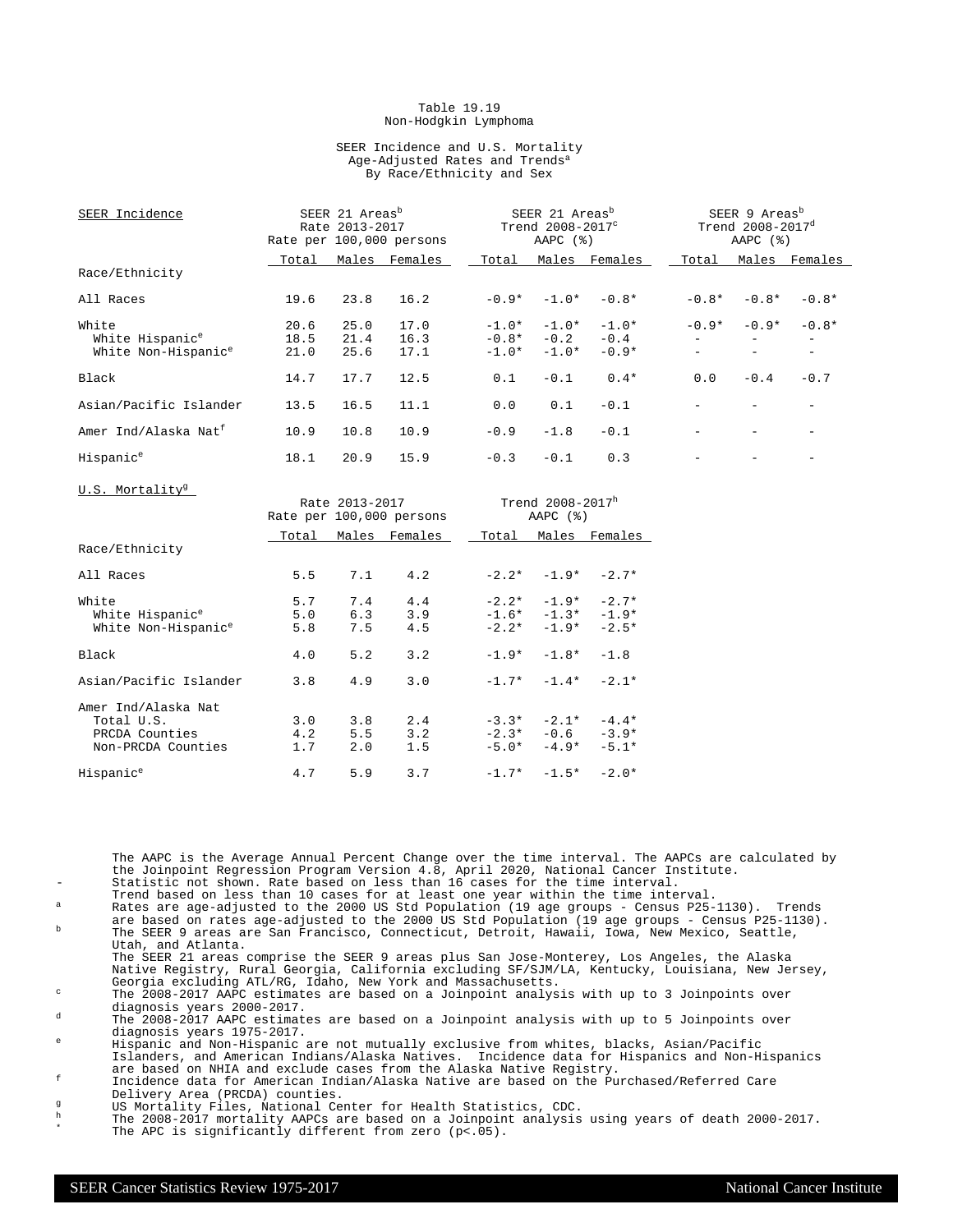## Joinpoint Analyses for Whites and Blacks from 1975-2017 and for Asian/Pacific Islanders, American Indians/Alaska Natives and Hispanics from 2000-2017 SEER Incidence and US Death Rates<sup>a</sup> Non-Hodgkin Lymphoma, Both Sexes



Source: Incidence data for whites and blacks are from the SEER 9 areas (San Francisco, Connecticut, Detroit, Hawaii, Iowa, New Mexico, Seattle, Utah, Atlanta). Incidence data for Asian/Pacific Islanders, American Indians/Alaska Natives and Hispanics are from the SEER 21 areas (SEER 9 areas, San Jose-Monterey, Los Angeles, Alaska Native Registry, Rural Georgia, California excluding SF/SJM/LA, Kentucky, Louisiana, New Jersey, Georgia excluding ATL/RG, Idaho, New York and Massachusetts).

Mortality data are from US Mortality Files, National Center for Health Statistics, CDC.

a<br>b<br>d Rates are age-adjusted to the 2000 US Std Population (19 age groups - Census P25-1103). a Regression lines are calculated using the Joinpoint Regression Program Version 4.8, April 2020, National Cancer Institute. Joinpoint analyses for Whites and Blacks during the 1975-2017 period allow a maximum of 5 joinpoints. Analyses for other ethnic groups during the period 2000-2017 allow a maximum of 3 joinpoints.

 $P = A$ sian/Pacific Islander.

- b API = Asian/Pacific Islander.<br>○ AI/AN = American Indian/Alaska Native. Rates for American Indian/Alaska Native are based on the Purchased/Referred Care Delivery Area (PRCDA) counties.
- Hispanic is not mutually exclusive from whites, blacks, Asian/Pacific Islanders, and American Indians/Alaska Natives. Incidence data for Hispanics are based on NHIA and exclude cases from the Alaska Native Registry.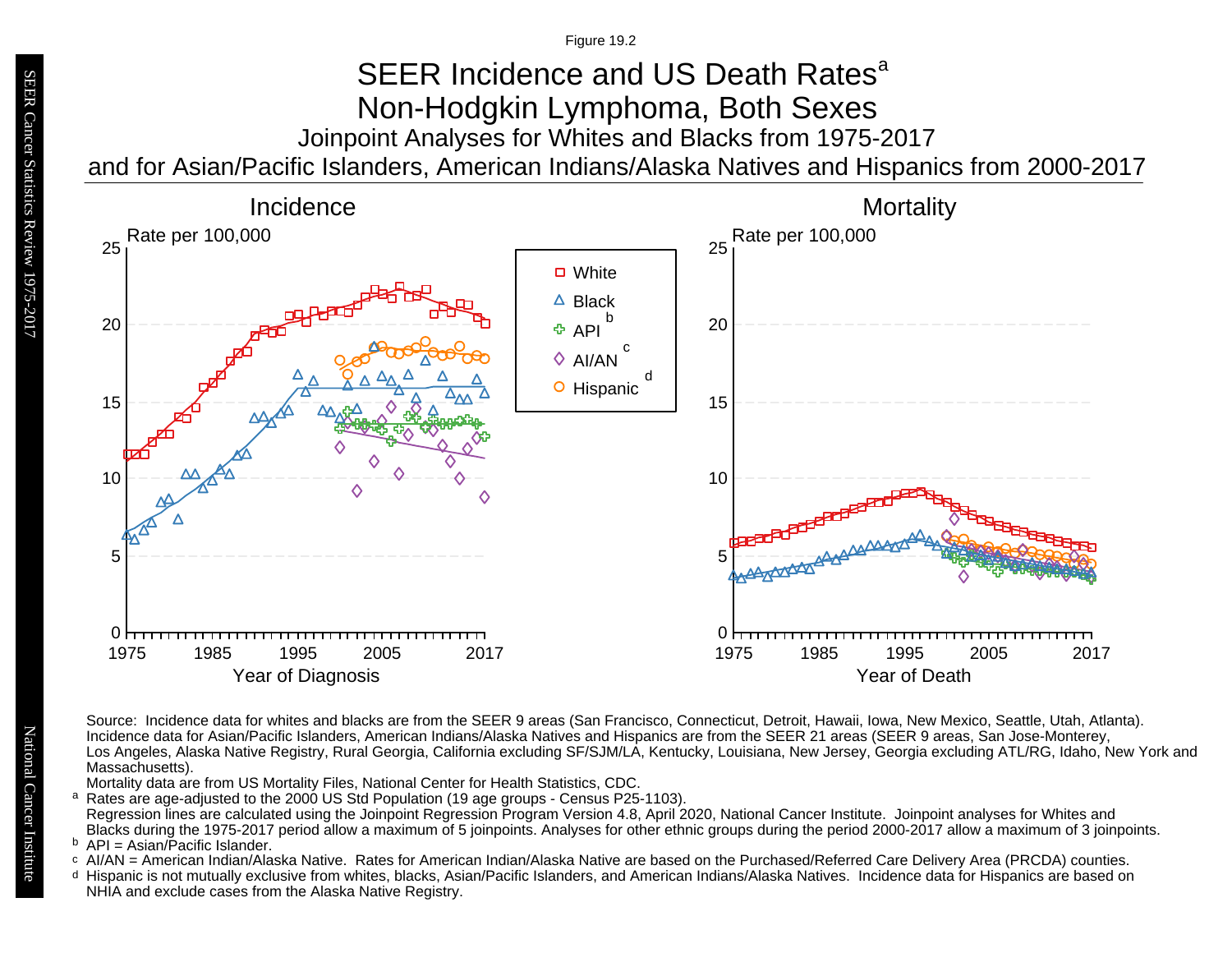#### Table 20.19 Cancer of the Oral Cavity and Pharynx (Invasive)

#### SEER Incidence and U.S. Mortality Age-Adjusted Rates and Trends<sup>a</sup> By Race/Ethnicity and Sex

| SEER Incidence                       |             | SEER 21 Areas <sup>b</sup><br>Rate 2013-2017 | Rate per 100,000 persons |                | SEER 21 Areas <sup>b</sup><br>Trend 2008-2017 <sup>c</sup><br>AAPC $(%)$ |               |         | SEER 9 Areas <sup>b</sup><br>Trend 2008-2017 <sup>d</sup><br>AAPC $(%)$ |         |
|--------------------------------------|-------------|----------------------------------------------|--------------------------|----------------|--------------------------------------------------------------------------|---------------|---------|-------------------------------------------------------------------------|---------|
|                                      | Total       | Males                                        | Females                  | Total          | Males                                                                    | Females       | Total   | Males                                                                   | Females |
| Race/Ethnicity                       |             |                                              |                          |                |                                                                          |               |         |                                                                         |         |
| All Races                            | 11.4        | 17.2                                         | 6.4                      | 0.4            | $0.6*$                                                                   | $0.2*$        | $0.8*$  | $0.9*$                                                                  | $0.8*$  |
| White<br>White Hispanic <sup>e</sup> | 12.0<br>7.0 | 18.1<br>10.1                                 | 6.6<br>4.3               | 0.6<br>$-1.2*$ | $1.0*$<br>$-0.5$                                                         | $0.4*$<br>0.1 | $1.1*$  | $1.0*$                                                                  | $0.8*$  |
| White Non-Hispanic <sup>e</sup>      | 13.0        | 19.6                                         | 7.1                      | $1.2*$         | $1.3*$                                                                   | $0.6*$        |         |                                                                         |         |
| Black                                | 8.5         | 13.3                                         | 4.9                      | $-1.7*$        | $-2.1*$                                                                  | $-1.1*$       | $-2.3*$ | $-0.8$                                                                  | $-1.6*$ |
| Asian/Pacific Islander               | 8.5         | 12.1                                         | 5.5                      | 0.0            | 0.2                                                                      | $-0.3$        |         |                                                                         |         |
| Amer Ind/Alaska Nat <sup>f</sup>     | 8.1         | 11.7                                         | 4.9                      | 0.5            | 0.7                                                                      | $-0.5$        |         |                                                                         |         |
| Hispanic <sup>e</sup>                | 6.8         | 10.0                                         | 4.2                      | $-0.2$         | $-0.5$                                                                   | 0.1           |         |                                                                         |         |

|                                                                           | Trend 2008-2017h<br>Rate 2013-2017<br>Rate per 100,000 persons<br>AAPC $(%)$ |                   |                   |         |                                                |                              |
|---------------------------------------------------------------------------|------------------------------------------------------------------------------|-------------------|-------------------|---------|------------------------------------------------|------------------------------|
|                                                                           | Total                                                                        |                   | Males Females     | Total   |                                                | Males Females                |
| Race/Ethnicity                                                            |                                                                              |                   |                   |         |                                                |                              |
| All Races                                                                 | 2.5                                                                          | 3.9               | 1.3               | $0.5*$  | $0.7*$                                         | $-0.2$                       |
| White<br>White Hispanic <sup>e</sup><br>White Non-Hispanic <sup>e</sup>   | 2.5<br>1.6<br>2.6                                                            | 3.9<br>2.6<br>4.0 | 1.4<br>0.8<br>1.4 | $1.0*$  | $0.9*$ 1.1*<br>$-0.4$ 0.4<br>$1.3*$            | 0.2<br>0.0<br>0.3            |
| Black                                                                     | 2.7                                                                          | 4.5               | 1.3               | $-2.8*$ | $-3.0*$                                        | $-2.2*$                      |
| Asian/Pacific Islander                                                    | 2.0                                                                          | 3.1               | 1.1               | 0.5     | 1.3                                            | $-1.5*$                      |
| Amer Ind/Alaska Nat<br>Total U.S.<br>PRCDA Counties<br>Non-PRCDA Counties | 1.5<br>2.2<br>0.8                                                            | 2.4<br>3.5<br>1.2 | 0.8<br>1.1<br>0.5 |         | $-2.5* -2.4*$<br>$-0.8 - 0.6$<br>$-5.0* -5.2*$ | $-3.9*$<br>$-2.6$<br>$-5.5*$ |
| Hispanic <sup>e</sup>                                                     | 1.5                                                                          | 2.4               | 0.8               | $-0.6*$ | 0.4                                            | $-0.1$                       |

The AAPC is the Average Annual Percent Change over the time interval. The AAPCs are calculated by the Joinpoint Regression Program Version 4.8, April 2020, National Cancer Institute. Statistic not shown. Rate based on less than 16 cases for the time interval.

- Trend based on less than 10 cases for at least one year within the time interval. <sup>a</sup> Rates are age-adjusted to the 2000 US Std Population (19 age groups Census P25-1130). Trends
- are based on rates age-adjusted to the 2000 US Std Population (19 age groups Census P25-1130).<br><sup>b</sup> The SEER 9 areas are San Francisco, Connecticut, Detroit, Hawaii, Iowa, New Mexico, Seattle, Utah, and Atlanta.
- The SEER 21 areas comprise the SEER 9 areas plus San Jose-Monterey, Los Angeles, the Alaska Native Registry, Rural Georgia, California excluding SF/SJM/LA, Kentucky, Louisiana, New Jersey, Georgia excluding ATL/RG, Idaho, New York and Massachusetts.

 $\degree$  The 2008-2017 AAPC estimates are based on a Joinpoint analysis with up to 3 Joinpoints over diagnosis years 2000-2017.

<sup>d</sup> The 2008-2017 AAPC estimates are based on a Joinpoint analysis with up to 5 Joinpoints over diagnosis years 1975-2017.

<sup>e</sup> Hispanic and Non-Hispanic are not mutually exclusive from whites, blacks, Asian/Pacific Islanders, and American Indians/Alaska Natives. Incidence data for Hispanics and Non-Hispanics are based on NHIA and exclude cases from the Alaska Native Registry.

<sup>f</sup> Incidence data for American Indian/Alaska Native are based on the Purchased/Referred Care Delivery Area (PRCDA) counties.

- g<br>
US Mortality Files, National Center for Health Statistics, CDC.<br>
The 2008-2017 mortality AADCs are based on a Joinnoint analysis
- $^{\text{h}}$  The 2008-2017 mortality AAPCs are based on a Joinpoint analysis using years of death 2000-2017. \* The APC is significantly different from zero (p<.05).

U.S. Mortality<sup>g</sup>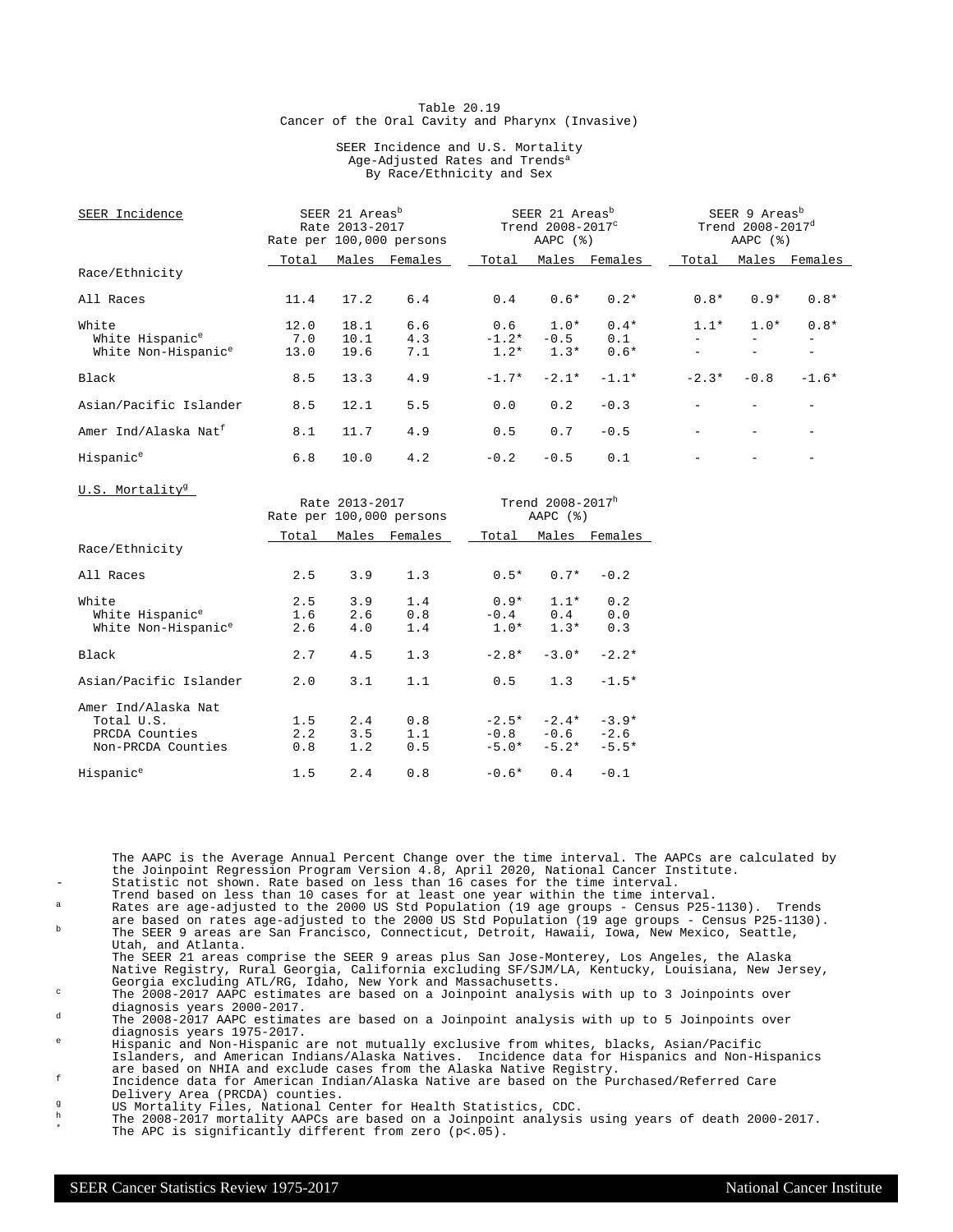Figure 20.2

### Joinpoint Analyses for Whites and Blacks from 1975-2017 and for Asian/Pacific Islanders, American Indians/Alaska Natives and Hispanics from 2000-2017 SEER Incidence and US Death Rates<sup>a</sup> Cancer of the Oral Cavity and Pharynx, Both Sexes



Source: Incidence data for whites and blacks are from the SEER 9 areas (San Francisco, Connecticut, Detroit, Hawaii, Iowa, New Mexico, Seattle, Utah, Atlanta). Incidence data for Asian/Pacific Islanders, American Indians/Alaska Natives and Hispanics are from the SEER 21 areas (SEER 9 areas, San Jose-Monterey, Los Angeles, Alaska Native Registry, Rural Georgia, California excluding SF/SJM/LA, Kentucky, Louisiana, New Jersey, Georgia excluding ATL/RG, Idaho, New York and Massachusetts).

Mortality data are from US Mortality Files, National Center for Health Statistics, CDC.

- a<br>b<br>d Rates are age-adjusted to the 2000 US Std Population (19 age groups - Census P25-1103). a Regression lines are calculated using the Joinpoint Regression Program Version 4.8, April 2020, National Cancer Institute. Joinpoint analyses for Whites and Blacks during the 1975-2017 period allow a maximum of 5 joinpoints. Analyses for other ethnic groups during the period 2000-2017 allow a maximum of 3 joinpoints.
- <sup>b</sup> API = Asian/Pacific Islander.<br>○ AI/AN = American Indian/Ala
- AI/AN = American Indian/Alaska Native. Rates for American Indian/Alaska Native are based on the Purchased/Referred Care Delivery Area (PRCDA) counties.
- Hispanic is not mutually exclusive from whites, blacks, Asian/Pacific Islanders, and American Indians/Alaska Natives. Incidence data for Hispanics are based on NHIA and exclude cases from the Alaska Native Registry.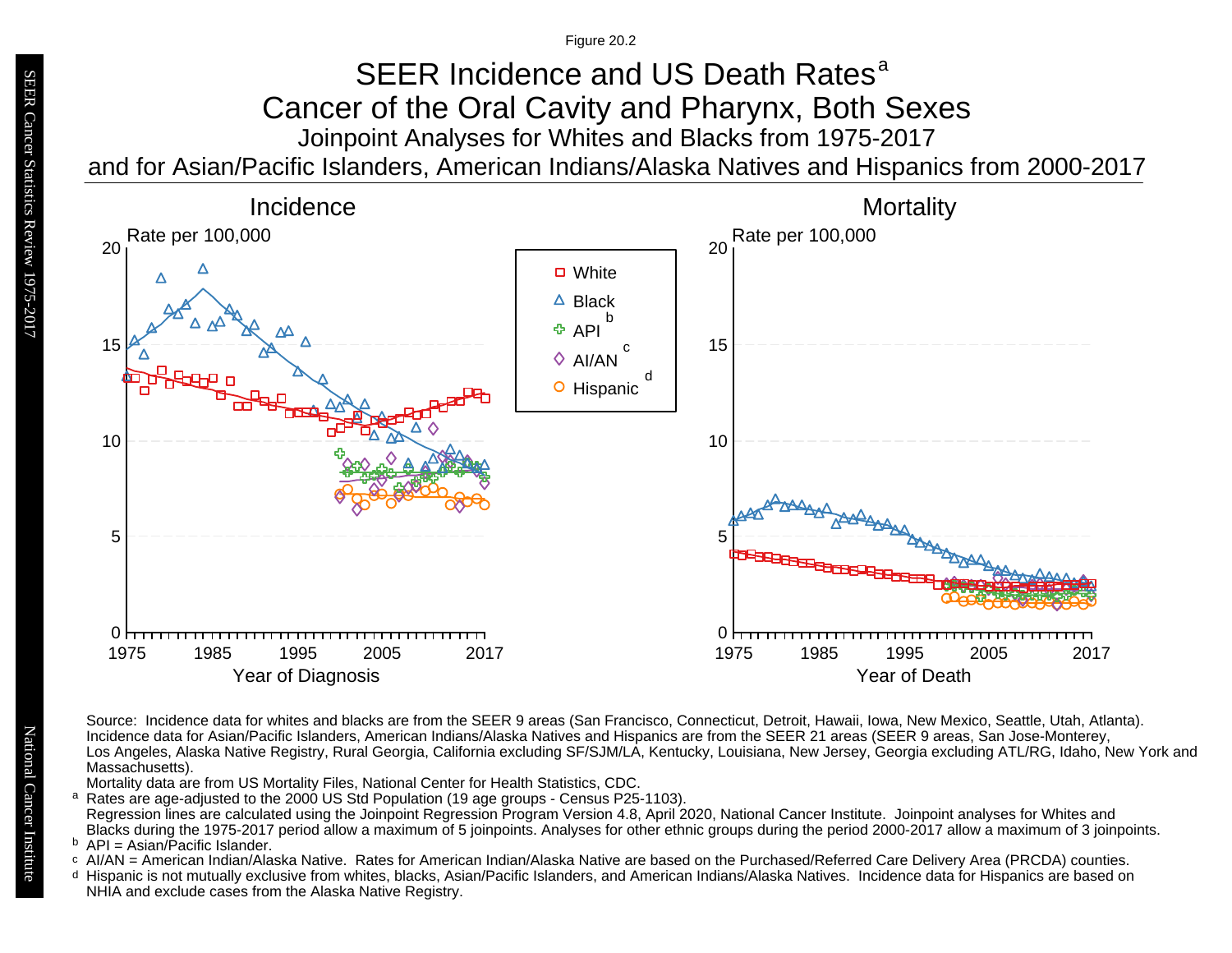Figure 20.3

# SEER Incidence Rates<sup>a</sup>

# Joinpoint Analyses for Whites and Blacks from 1975-2017 Cancer of the Oral Cavity and Pharangeal for Selected Subsites, Both Sexes

and for Asian/Pacific Islanders, American Indians/Alaska Natives and Hispanics from 2000-2017



Source: Incidence data for whites and blacks are from the SEER 9 areas (San Francisco, Connecticut, Detroit, Hawaii, Iowa, New Mexico, Seattle, Utah, Atlanta). Incidence data for Asian/Pacific Islanders, American Indians/Alaska Natives and Hispanics are from the SEER 21 areas (SEER 9 areas, San Jose-Monterey, Los Angeles, Alaska Native Registry, Rural Georgia, California excluding SF/SJM/LA, Kentucky, Louisiana, New Jersey, Georgia excluding ATL/RG, Idaho, New York and Massachusetts).

<sup>a</sup> Rates are age-adjusted to the 2000 US Std Population (19 age groups - Census P25-1103). Regression lines are calculated using the Joinpoint Regression Program Version 4.8, April 2020, National Cancer Institute. Joinpoint analyses for Whites and Blacks during the 1975-2017 period allow a maximum of 5 joinpoints. Analyses for other ethnic groups during the period 2000-2017 allow a maximum of 3 joinpoints. Regression lines could not be calculated for data series that had at least one diagnosis year with a 0 case count. a<br>b<br>d

- <sup>b</sup> API = Asian/Pacific Islander.<br><sup>c</sup> AI/AN American Indian/Ala
- AI/AN = American Indian/Alaska Native. Rates for American Indian/Alaska Native are based on the Purchased/Referred Care Delivery Area (PRCDA) counties.
- <sup>d</sup> Hispanic is not mutually exclusive from whites, blacks, Asian/Pacific Islanders, and American Indians/Alaska Natives. Incidence data for Hispanics are based on NHIA and exclude cases from the Alaska Native Registry.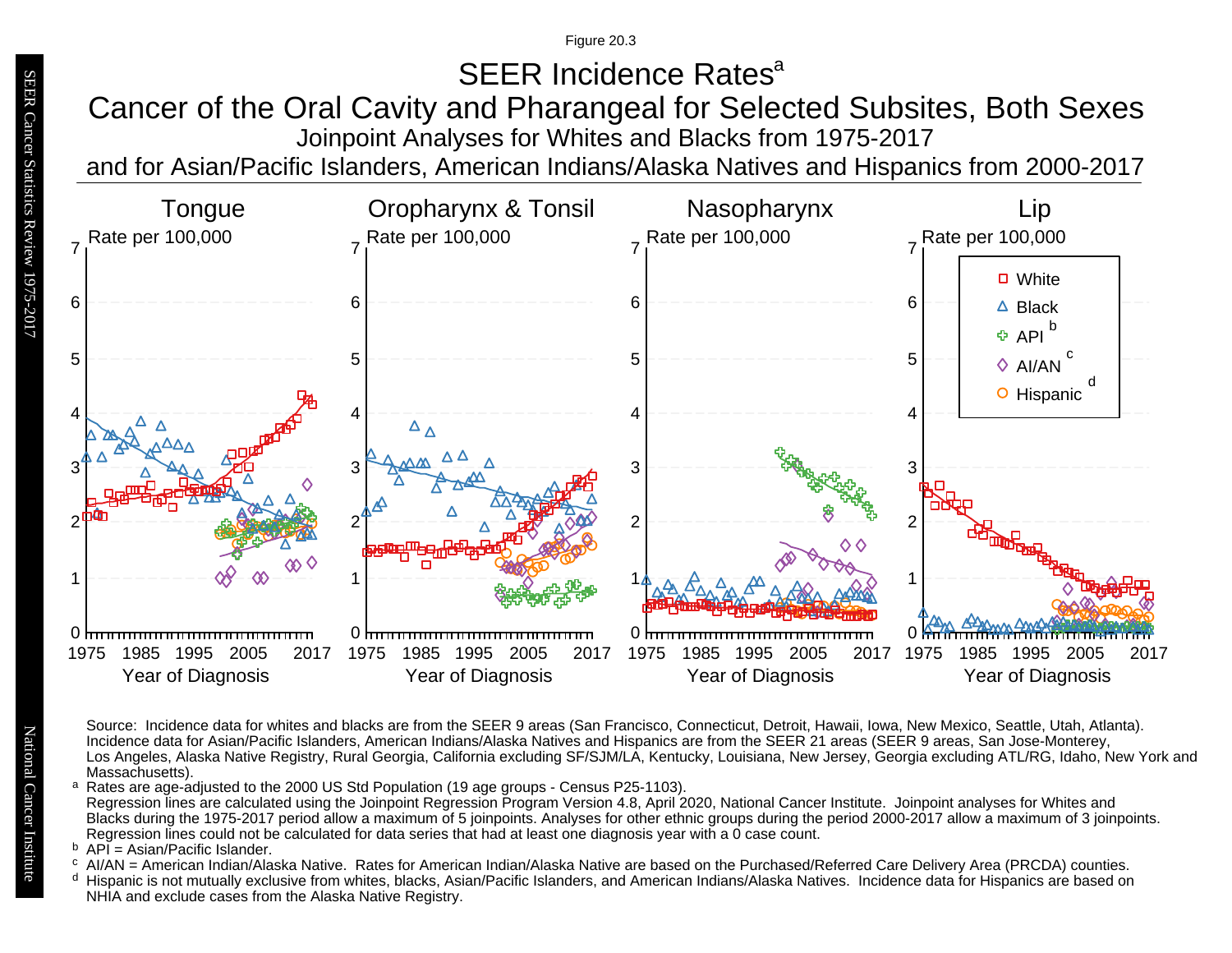#### Table 21.11 Cancer of the Ovary (Invasive)

#### SEER Incidence and U.S. Mortality Age-Adjusted Rates and Trends<sup>a</sup> By Race/Ethnicity and Sex

| SEER Incidence                   | SEER 21 Areas <sup>b</sup><br>Rate 2013-2017<br>Rate per 100,000 persons | SEER 21 Areas <sup>b</sup><br>Trend 2008-2017°<br>AAPC $(%)$ | SEER 9 Areas <sup>b</sup><br>Trend 2008-2017 <sup>d</sup><br>AAPC $(%)$ |
|----------------------------------|--------------------------------------------------------------------------|--------------------------------------------------------------|-------------------------------------------------------------------------|
|                                  | Females                                                                  | Females                                                      | Females                                                                 |
| Race/Ethnicity                   |                                                                          |                                                              |                                                                         |
| All Races                        | 11.2                                                                     | $-2.3*$                                                      | $-2.5*$                                                                 |
| White                            | 11.7                                                                     | $-2.6*$                                                      | $-2.7*$                                                                 |
| White Hispanic <sup>e</sup>      | 10.8                                                                     | $-1.0*$                                                      |                                                                         |
| White Non-Hispanic <sup>e</sup>  | 11.7                                                                     | $-2.8*$                                                      |                                                                         |
| Black                            | 9.1                                                                      | $-0.8*$                                                      | $-0.5*$                                                                 |
| Asian/Pacific Islander           | 9.5                                                                      | $-1.4$                                                       |                                                                         |
| Amer Ind/Alaska Nat <sup>f</sup> | 8.4                                                                      | $-2.8*$                                                      |                                                                         |
| Hispanic <sup>e</sup>            | 10.4                                                                     | $-1.0*$                                                      |                                                                         |

U.S. Mortality<sup>9</sup>

| $0.001$ $1.01$ $0.01$ $1.00$    | Rate 2013-2017<br>Rate per 100,000 persons | Trend 2008-2017h<br>AAPC $(%)$ |
|---------------------------------|--------------------------------------------|--------------------------------|
|                                 | Females                                    | Females                        |
| Race/Ethnicity                  |                                            |                                |
| All Races                       | 6.9                                        | $-2.3*$                        |
| White                           | 7.1                                        | $-2.4*$                        |
| White Hispanic <sup>e</sup>     | 5.5                                        | $-1.3*$                        |
| White Non-Hispanic <sup>e</sup> | 7.3                                        | $-2.4*$                        |
| Black                           | 6.0                                        | $-1.6*$                        |
| Asian/Pacific Islander          | 4.4                                        | $-0.8*$                        |
| Amer Ind/Alaska Nat             |                                            |                                |
| Total U.S.                      | 4.4                                        | $-1.7*$                        |
| PRCDA Counties                  | 6.3                                        | $-1.1$                         |
| Non-PRCDA Counties              | 2.3                                        | $-2.7$                         |
| Hispanic <sup>e</sup>           | 5.2                                        | $-1.4*$                        |

The AAPC is the Average Annual Percent Change over the time interval. The AAPCs are calculated by the Joinpoint Regression Program Version 4.8, April 2020, National Cancer Institute. Statistic not shown. Rate based on less than 16 cases for the time interval.

- Trend based on less than 10 cases for at least one year within the time interval. <sup>a</sup> Rates are age-adjusted to the 2000 US Std Population (19 age groups Census P25-1130). Trends
- are based on rates age-adjusted to the 2000 US Std Population (19 age groups Census P25-1130).<br><sup>b</sup> The SEER 9 areas are San Francisco, Connecticut, Detroit, Hawaii, Iowa, New Mexico, Seattle, Utah, and Atlanta.

The SEER 21 areas comprise the SEER 9 areas plus San Jose-Monterey, Los Angeles, the Alaska Native Registry, Rural Georgia, California excluding SF/SJM/LA, Kentucky, Louisiana, New Jersey, Georgia excluding ATL/RG, Idaho, New York and Massachusetts.

<sup>c</sup> The 2008-2017 AAPC estimates are based on a Joinpoint analysis with up to 3 Joinpoints over diagnosis years 2000-2017.

<sup>d</sup> The 2008-2017 AAPC estimates are based on a Joinpoint analysis with up to 5 Joinpoints over diagnosis years 1975-2017.

<sup>e</sup> Hispanic and Non-Hispanic are not mutually exclusive from whites, blacks, Asian/Pacific Islanders, and American Indians/Alaska Natives. Incidence data for Hispanics and Non-Hispanics are based on NHIA and exclude cases from the Alaska Native Registry.

<sup>f</sup> Incidence data for American Indian/Alaska Native are based on the Purchased/Referred Care Delivery Area (PRCDA) counties.

- g<br>
US Mortality Files, National Center for Health Statistics, CDC.<br>
The 2008–2017 mentality ADOG are based an a Joinnaint applying
- $^{\text{h}}$  The 2008-2017 mortality AAPCs are based on a Joinpoint analysis using years of death 2000-2017. \* The APC is significantly different from zero (p<.05).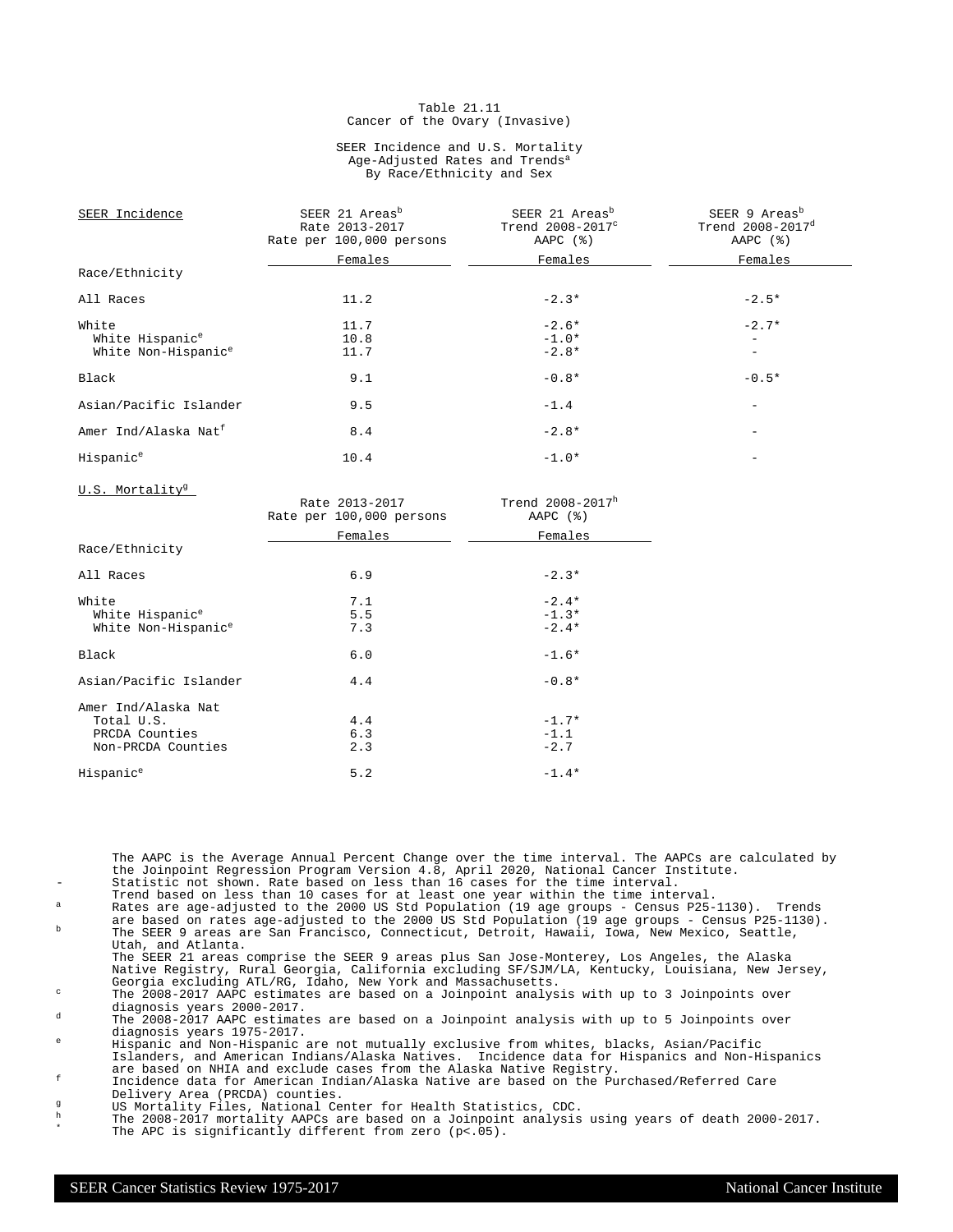# SEER Incidence and US Death Rates<sup>a</sup> Cancer of the Ovary

Joinpoint Analyses for Whites and Blacks from 1975-2017 and for Asian/Pacific Islanders, American Indians/Alaska Natives and Hispanics from 2000-2017



Source: Incidence data for whites and blacks are from the SEER 9 areas (San Francisco, Connecticut, Detroit, Hawaii, Iowa, New Mexico, Seattle, Utah, Atlanta). Incidence data for Asian/Pacific Islanders, American Indians/Alaska Natives and Hispanics are from the SEER 21 areas (SEER 9 areas, San Jose-Monterey, Los Angeles, Alaska Native Registry, Rural Georgia, California excluding SF/SJM/LA, Kentucky, Louisiana, New Jersey, Georgia excluding ATL/RG, Idaho, New York and Massachusetts). Ovary excludes borderline cases or histologies 8442, 8451, 8462, 8472, and 8473. Mortality data are from US Mortality Files, National Center for Health Statistics, CDC.

Rates are age-adjusted to the 2000 US Std Population (19 age groups - Census P25-1103). a Regression lines are calculated using the Joinpoint Regression Program Version 4.8, April 2020, National Cancer Institute. Joinpoint analyses for Whites and Blacks during the 1975-2017 period allow a maximum of 5 joinpoints. Analyses for other ethnic groups during the period 2000-2017 allow a maximum of 3 joinpoints.

- $P = A$ sian/Pacific Islander. a<br>b<br>d
- b API = Asian/Pacific Islander.<br>○ AI/AN = American Indian/Alaska Native. Rates for American Indian/Alaska Native are based on the Purchased/Referred Care Delivery Area (PRCDA) counties.
- Hispanic is not mutually exclusive from whites, blacks, Asian/Pacific Islanders, and American Indians/Alaska Natives. Incidence data for Hispanics are based on NHIA and exclude cases from the Alaska Native Registry.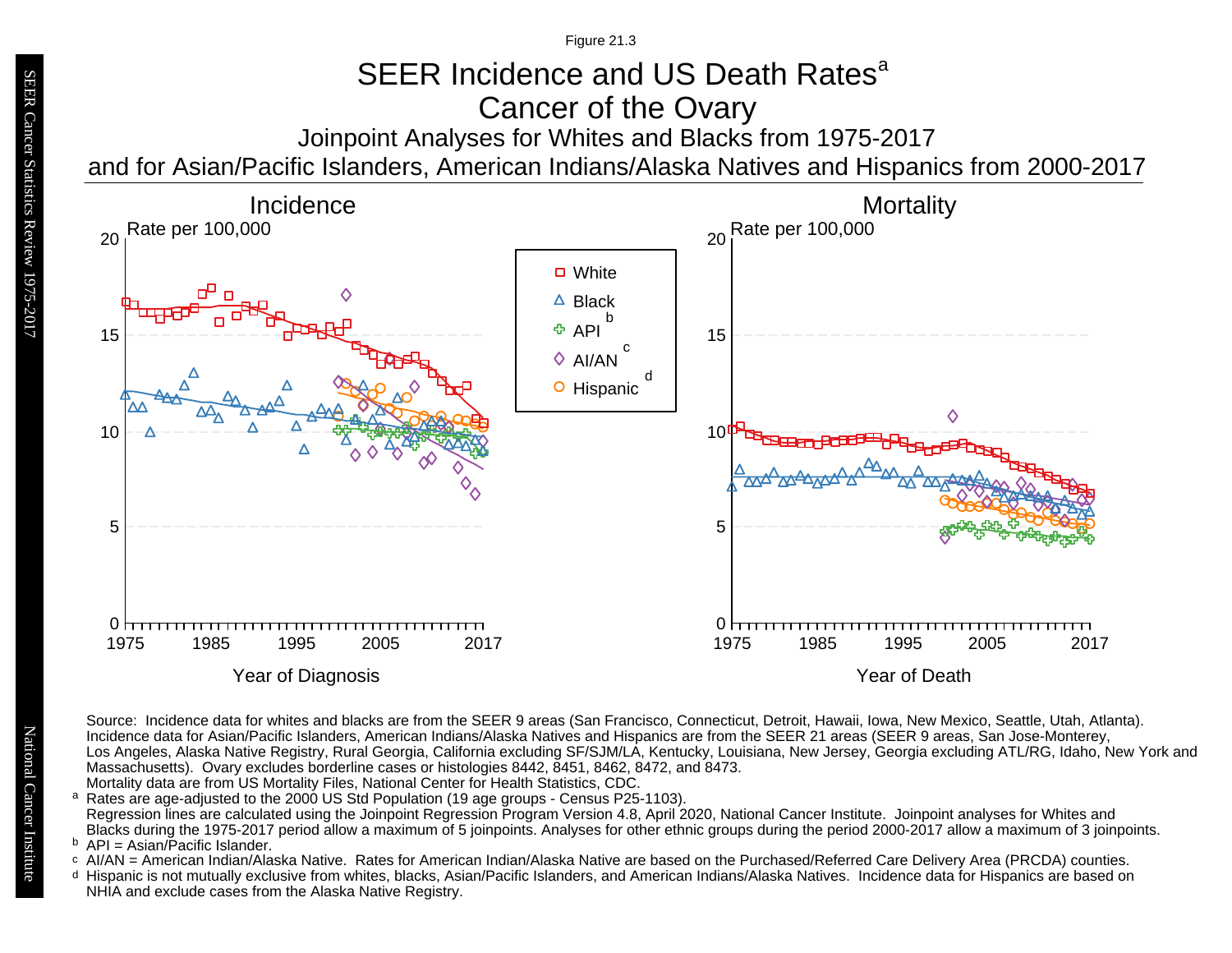#### Table 22.15 Cancer of the Pancreas (Invasive)

#### SEER Incidence and U.S. Mortality Age-Adjusted Rates and Trends<sup>a</sup> By Race/Ethnicity and Sex

| SEER Incidence                   |       | SEER 21 Areas <sup>b</sup><br>Rate 2013-2017<br>Rate per 100,000 persons |                          |        | SEER 21 Areas <sup>b</sup><br>Trend 2008-2017°<br>AAPC $(%)$ |               | SEER 9 Areas <sup>b</sup><br>Trend 2008-2017 <sup>d</sup><br>AAPC $(%)$ |         |               |
|----------------------------------|-------|--------------------------------------------------------------------------|--------------------------|--------|--------------------------------------------------------------|---------------|-------------------------------------------------------------------------|---------|---------------|
| Race/Ethnicity                   | Total |                                                                          | Males Females            | Total  |                                                              | Males Females | Total                                                                   |         | Males Females |
|                                  |       |                                                                          |                          |        |                                                              |               |                                                                         |         |               |
| All Races                        | 13.1  | 14.9                                                                     | 11.6                     | $0.5*$ | $0.5*$                                                       | $0.7*$        | 0.2                                                                     | 0.2     | $0.9*$        |
| White                            | 13.1  | 15.0                                                                     | 11.6                     | 0.3    | $0.6*$                                                       | $0.8*$        | 0.4                                                                     | 0.4     | $1.0*$        |
| White Hispanic <sup>e</sup>      | 12.0  | 13.0                                                                     | 11.2                     | $0.4*$ | 0.4                                                          | $0.4*$        |                                                                         |         |               |
| White Non-Hispanic <sup>e</sup>  | 13.3  | 15.3                                                                     | 11.6                     | 0.4    | $0.7*$                                                       | $0.8*$        |                                                                         |         |               |
| Black                            | 15.3  | 16.9                                                                     | 14.1                     | $0.3*$ | $0.3*$                                                       | 0.3           | $-0.1$                                                                  | $-0.4*$ | 0.1           |
| Asian/Pacific Islander           | 10.0  | 11.0                                                                     | 9.2                      | $0.5*$ | 0.4                                                          | $0.6*$        |                                                                         |         |               |
| Amer Ind/Alaska Nat <sup>f</sup> | 10.0  | 12.9                                                                     | 7.8                      | $-0.1$ | 1.9                                                          | $-2.2*$       |                                                                         |         |               |
| Hispanic <sup>e</sup>            | 11.6  | 12.5                                                                     | 10.8                     | $0.4*$ | 0.5                                                          | $0.4*$        |                                                                         |         |               |
| U.S. Mortality <sup>g</sup>      |       |                                                                          |                          |        |                                                              |               |                                                                         |         |               |
|                                  |       | Rate 2013-2017                                                           |                          |        | Trend 2008-2017h                                             |               |                                                                         |         |               |
|                                  |       |                                                                          | Rate per 100,000 persons |        | AAPC $(%)$                                                   |               |                                                                         |         |               |
|                                  | Total | Males                                                                    | Females                  | Total  |                                                              | Males Females |                                                                         |         |               |
| Race/Ethnicity                   |       |                                                                          |                          |        |                                                              |               |                                                                         |         |               |

|                                                                           | ⊥∪tai               | Maics               | r cilia leb       | IULAI                   | Males                   | r cilia l co               |
|---------------------------------------------------------------------------|---------------------|---------------------|-------------------|-------------------------|-------------------------|----------------------------|
| Race/Ethnicity                                                            |                     |                     |                   |                         |                         |                            |
| All Races                                                                 | 11.0                | 12.7                | 9.6               | $0.3*$                  | $0.3*$                  | $0.2*$                     |
| White<br>White Hispanic <sup>e</sup><br>White Non-Hispanic <sup>e</sup>   | 10.9<br>9.0<br>11.1 | 12.7<br>9.9<br>13.0 | 9.4<br>8.2<br>9.6 | $0.4*$<br>0.2<br>$0.4*$ | $0.4*$<br>0.2<br>$0.5*$ | $0.3*$<br>0.2<br>$0.4*$    |
| Black                                                                     | 13.3                | 14.9                | 12.0              | $-0.3*$                 | $-0.3*$                 | $-0.3*$                    |
| Asian/Pacific Islander                                                    | 7.6                 | 8.2                 | 7.1               | 0.1                     | 0.1                     | 0.1                        |
| Amer Ind/Alaska Nat<br>Total U.S.<br>PRCDA Counties<br>Non-PRCDA Counties | 6.6<br>8.9<br>4.1   | 7.2<br>10.3<br>3.9  | 6.1<br>7.8<br>4.2 | 0.0<br>0.7<br>$-0.9$    | 0.2<br>1.0<br>$-1.5$    | $-0.3$<br>$-0.1$<br>$-0.3$ |
| Hispanic <sup>e</sup>                                                     | 8.5                 | 9.4                 | 7.8               | 0.0                     | 0.0                     | 0.1                        |

The AAPC is the Average Annual Percent Change over the time interval. The AAPCs are calculated by the Joinpoint Regression Program Version 4.8, April 2020, National Cancer Institute. Statistic not shown. Rate based on less than 16 cases for the time interval.

- Trend based on less than 10 cases for at least one year within the time interval. <sup>a</sup> Rates are age-adjusted to the 2000 US Std Population (19 age groups Census P25-1130). Trends
- are based on rates age-adjusted to the 2000 US Std Population (19 age groups Census P25-1130).<br><sup>b</sup> The SEER 9 areas are San Francisco, Connecticut, Detroit, Hawaii, Iowa, New Mexico, Seattle, Utah, and Atlanta.

The SEER 21 areas comprise the SEER 9 areas plus San Jose-Monterey, Los Angeles, the Alaska Native Registry, Rural Georgia, California excluding SF/SJM/LA, Kentucky, Louisiana, New Jersey, Georgia excluding ATL/RG, Idaho, New York and Massachusetts.

<sup>c</sup> The 2008-2017 AAPC estimates are based on a Joinpoint analysis with up to 3 Joinpoints over diagnosis years 2000-2017.

<sup>d</sup> The 2008-2017 AAPC estimates are based on a Joinpoint analysis with up to 5 Joinpoints over diagnosis years 1975-2017.

<sup>e</sup> Hispanic and Non-Hispanic are not mutually exclusive from whites, blacks, Asian/Pacific Islanders, and American Indians/Alaska Natives. Incidence data for Hispanics and Non-Hispanics are based on NHIA and exclude cases from the Alaska Native Registry.

<sup>f</sup> Incidence data for American Indian/Alaska Native are based on the Purchased/Referred Care Delivery Area (PRCDA) counties.

- g<br>
US Mortality Files, National Center for Health Statistics, CDC.<br>
The 2008-2017 mortality AADCs are based on a Joinnoint analysis
- $^{\text{h}}$  The 2008-2017 mortality AAPCs are based on a Joinpoint analysis using years of death 2000-2017. \* The APC is significantly different from zero (p<.05).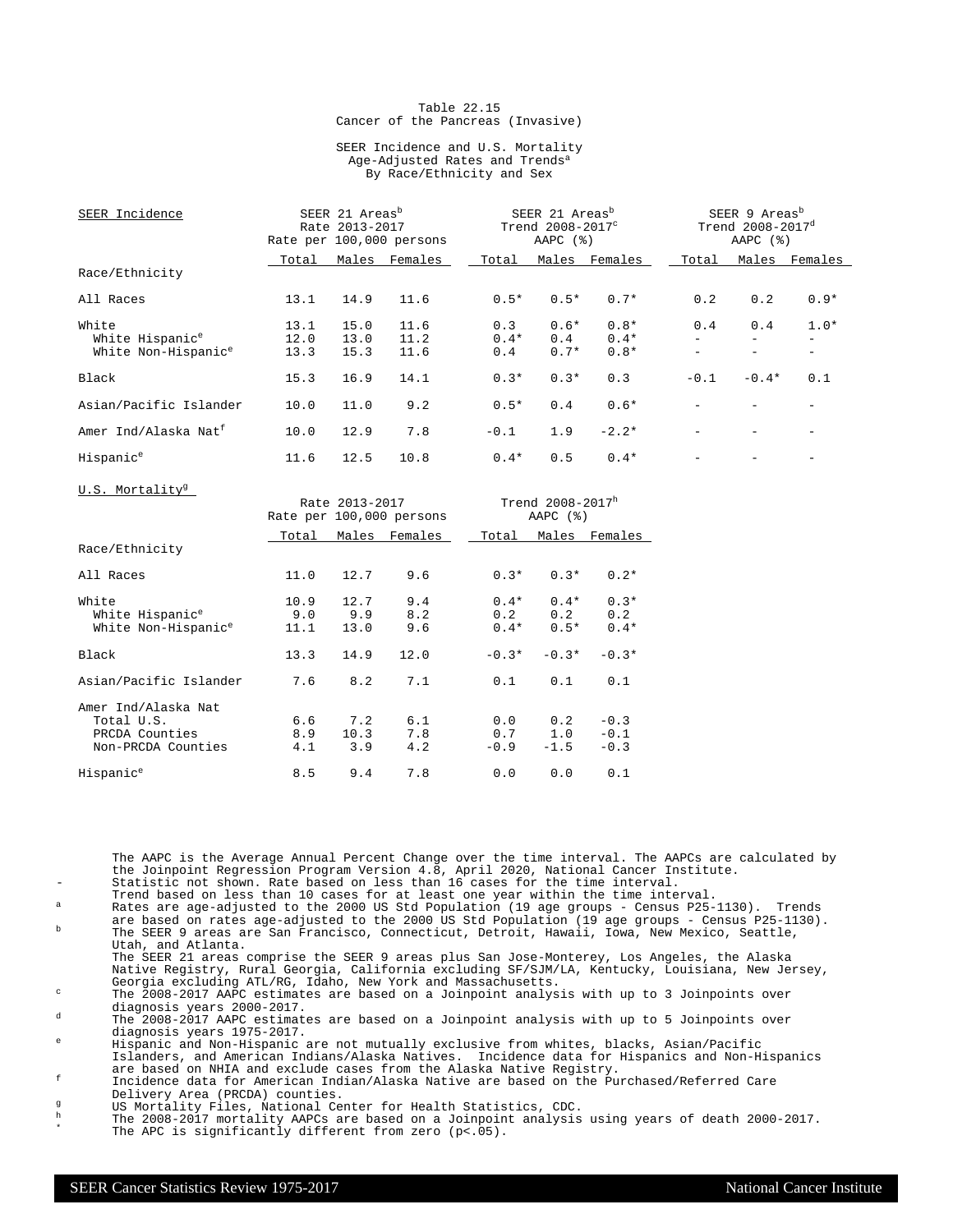Figure 22.2

## Joinpoint Analyses for Whites and Blacks from 1975-2017 and for Asian/Pacific Islanders, American Indians/Alaska Natives and Hispanics from 2000-2017 SEER Incidence and US Death Rates<sup>a</sup> Cancer of the Pancreas, Both Sexes



Source: Incidence data for whites and blacks are from the SEER 9 areas (San Francisco, Connecticut, Detroit, Hawaii, Iowa, New Mexico, Seattle, Utah, Atlanta). Incidence data for Asian/Pacific Islanders, American Indians/Alaska Natives and Hispanics are from the SEER 21 areas (SEER 9 areas, San Jose-Monterey, Los Angeles, Alaska Native Registry, Rural Georgia, California excluding SF/SJM/LA, Kentucky, Louisiana, New Jersey, Georgia excluding ATL/RG, Idaho, New York and Massachusetts).

Mortality data are from US Mortality Files, National Center for Health Statistics, CDC.

a<br>b<br>d Rates are age-adjusted to the 2000 US Std Population (19 age groups - Census P25-1103). a Regression lines are calculated using the Joinpoint Regression Program Version 4.8, April 2020, National Cancer Institute. Joinpoint analyses for Whites and Blacks during the 1975-2017 period allow a maximum of 5 joinpoints. Analyses for other ethnic groups during the period 2000-2017 allow a maximum of 3 joinpoints.

<sup>b</sup> API = Asian/Pacific Islander.<br>○ AI/AN = American Indian/Ala

- AI/AN = American Indian/Alaska Native. Rates for American Indian/Alaska Native are based on the Purchased/Referred Care Delivery Area (PRCDA) counties.
- Hispanic is not mutually exclusive from whites, blacks, Asian/Pacific Islanders, and American Indians/Alaska Natives. Incidence data for Hispanics are based on NHIA and exclude cases from the Alaska Native Registry.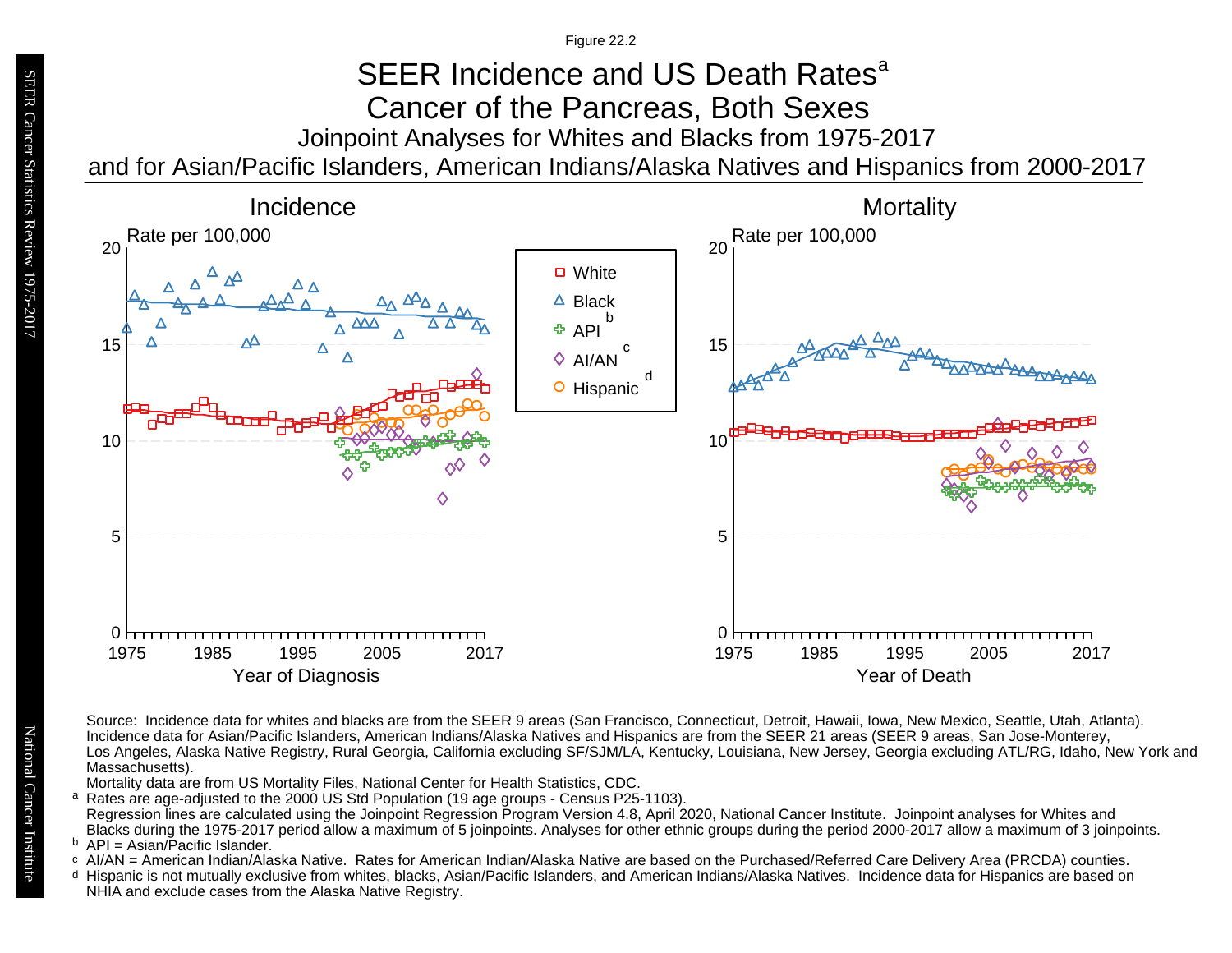#### Table 23.11 Cancer of the Prostate (Invasive)

#### SEER Incidence and U.S. Mortality Age-Adjusted Rates and Trends<sup>a</sup> By Race/Ethnicity

| SEER Incidence                   | SEER 21 Areas <sup>b</sup><br>Rate 2013-2017<br>Rate per 100,000 persons | SEER 21 Areas <sup>b</sup><br>Trend 2008-2017°<br>AAPC $(\frac{1}{6})$ | SEER 9 Areas <sup>b</sup><br>Trend 2008-2017 <sup>d</sup><br>AAPC (%) |
|----------------------------------|--------------------------------------------------------------------------|------------------------------------------------------------------------|-----------------------------------------------------------------------|
|                                  | Males                                                                    | Males                                                                  | Males                                                                 |
| Race/Ethnicity                   |                                                                          |                                                                        |                                                                       |
| All Races                        | 109.8                                                                    | $-3.4*$                                                                | $-4.3*$                                                               |
| White                            | 102.3                                                                    | $-4.1*$                                                                | $-4.2*$                                                               |
| White Hispanic <sup>e</sup>      | 85.2                                                                     | $-6.2*$                                                                | $\qquad \qquad -$                                                     |
| White Non-Hispanic <sup>e</sup>  | 105.2                                                                    | $-3.8*$                                                                | $\qquad \qquad -$                                                     |
| Black                            | 175.2                                                                    | $-3.4*$                                                                | $-3.8*$                                                               |
| Asian/Pacific Islander           | 56.7                                                                     | $-4.3*$                                                                |                                                                       |
| Amer Ind/Alaska Nat <sup>f</sup> | 54.6                                                                     | $-6.0*$                                                                |                                                                       |
| Hispanic <sup>e</sup>            | 92.0                                                                     | $-5.1*$                                                                |                                                                       |
| U.S. Mortality <sup>g</sup>      | Rate 2013-2017                                                           | Trend 2008-2017h                                                       |                                                                       |
|                                  | <b>Detection 100,000</b> accessories                                     | $\mathbb{R}^n$                                                         |                                                                       |

|                                 | Rate per 100,000 persons | AAPC $(%)$ |
|---------------------------------|--------------------------|------------|
|                                 | Males                    | Males      |
| Race/Ethnicity                  |                          |            |
| All Races                       | 19.1                     | $-2.1*$    |
| White                           | 17.9                     | $-1.9*$    |
| White Hispanic <sup>e</sup>     | 16.4                     | $-1.9*$    |
| White Non-Hispanic <sup>e</sup> | 18.0                     | $-1.8*$    |
| Black                           | 37.9                     | $-3.3*$    |
| Asian/Pacific Islander          | 8.6                      | $-2.3*$    |
| Amer Ind/Alaska Nat             |                          |            |
| Total U.S.                      | 13.6                     | $-2.9*$    |
| PRCDA Counties                  | 18.7                     | $-1.7*$    |
| Non-PRCDA Counties              | 8.0                      | $-4.8*$    |
| Hispanic <sup>e</sup>           | 15.8                     | $-2.0*$    |

The AAPC is the Average Annual Percent Change over the time interval. The AAPCs are calculated by the Joinpoint Regression Program Version 4.8, April 2020, National Cancer Institute. Statistic not shown. Rate based on less than 16 cases for the time interval.

- Trend based on less than 10 cases for at least one year within the time interval. <sup>a</sup> Rates are age-adjusted to the 2000 US Std Population (19 age groups Census P25-1130). Trends
- are based on rates age-adjusted to the 2000 US Std Population (19 age groups Census P25-1130).<br><sup>b</sup> The SEER 9 areas are San Francisco, Connecticut, Detroit, Hawaii, Iowa, New Mexico, Seattle, Utah, and Atlanta.

The SEER 21 areas comprise the SEER 9 areas plus San Jose-Monterey, Los Angeles, the Alaska Native Registry, Rural Georgia, California excluding SF/SJM/LA, Kentucky, Louisiana, New Jersey, Georgia excluding ATL/RG, Idaho, New York and Massachusetts.

 $\degree$  The 2008-2017 AAPC estimates are based on a Joinpoint analysis with up to 3 Joinpoints over diagnosis years 2000-2017.

<sup>d</sup> The 2008-2017 AAPC estimates are based on a Joinpoint analysis with up to 5 Joinpoints over diagnosis years 1975-2017.

<sup>e</sup> Hispanic and Non-Hispanic are not mutually exclusive from whites, blacks, Asian/Pacific Islanders, and American Indians/Alaska Natives. Incidence data for Hispanics and Non-Hispanics are based on NHIA and exclude cases from the Alaska Native Registry.

<sup>f</sup> Incidence data for American Indian/Alaska Native are based on the Purchased/Referred Care Delivery Area (PRCDA) counties.

g<br>
US Mortality Files, National Center for Health Statistics, CDC.<br>
The 2008-2017 mortality AADCs are based on a Joinnoint analysis

 $^{\text{h}}$  The 2008-2017 mortality AAPCs are based on a Joinpoint analysis using years of death 2000-2017. \* The APC is significantly different from zero (p<.05).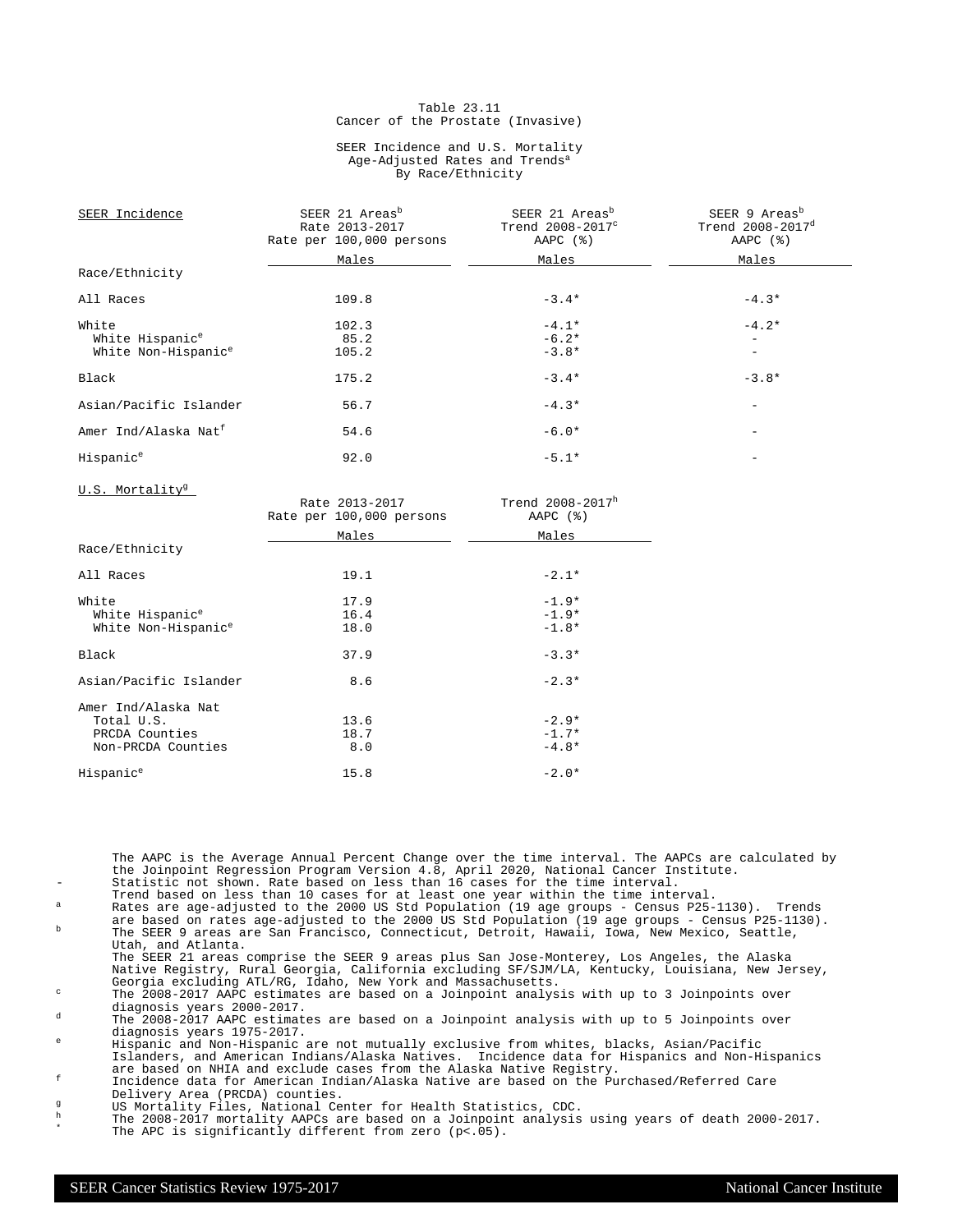Figure 23.3

# SEER Incidence and US Death Rates<sup>a</sup> Cancer of the Prostate

Joinpoint Analyses for Whites and Blacks from 1975-2017 and for Asian/Pacific Islanders, American Indians/Alaska Natives and Hispanics from 2000-2017



Source: Incidence data for whites and blacks are from the SEER 9 areas (San Francisco, Connecticut, Detroit, Hawaii, Iowa, New Mexico, Seattle, Utah, Atlanta). Incidence data for Asian/Pacific Islanders, American Indians/Alaska Natives and Hispanics are from the SEER 21 areas (SEER 9 areas, San Jose-Monterey, Los Angeles, Alaska Native Registry, Rural Georgia, California excluding SF/SJM/LA, Kentucky, Louisiana, New Jersey, Georgia excluding ATL/RG, Idaho, New York and Massachusetts).

Mortality data are from US Mortality Files, National Center for Health Statistics, CDC.

- <sup>a</sup> Rates are age-adjusted to the 2000 US Std Population (19 age groups Census P25-1103). Regression lines are calculated using the Joinpoint Regression Program Version 4.8, April 2020, National Cancer Institute. Joinpoint analyses for Whites and Blacks during the 1975-2017 period allow a maximum of 5 joinpoints. Analyses for other ethnic groups during the period 2000-2017 allow a maximum of 3 joinpoints. a<br>b<br>d
- $P = A$ sian/Pacific Islander.
- b API = Asian/Pacific Islander.<br>○ AI/AN = American Indian/Alaska Native. Rates for American Indian/Alaska Native are based on the Purchased/Referred Care Delivery Area (PRCDA) counties.
- Hispanic is not mutually exclusive from whites, blacks, Asian/Pacific Islanders, and American Indians/Alaska Natives. Incidence data for Hispanics are based on NHIA and exclude cases from the Alaska Native Registry.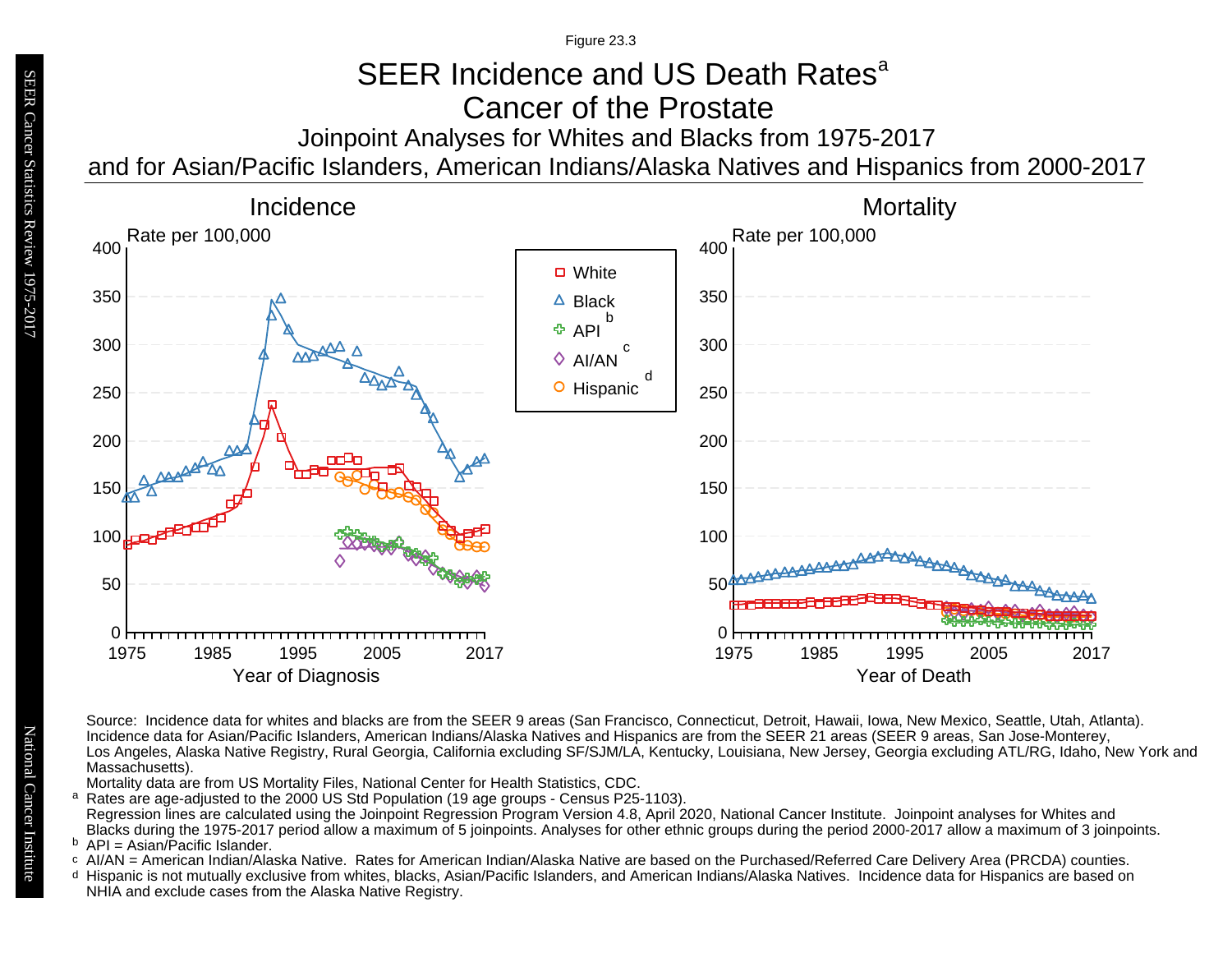#### Table 24.15 Cancer of the Stomach (Invasive)

#### SEER Incidence and U.S. Mortality Age-Adjusted Rates and Trends<sup>a</sup> By Race/Ethnicity and Sex

| SEER Incidence                   | SEER 21 Areas <sup>b</sup><br>Rate 2013-2017<br>Rate per 100,000 persons |                |                          | SEER 21 Areas <sup>b</sup><br>Trend 2008-2017°<br>$AAPC$ $(%)$ |                                     |                     | SEER 9 Areas <sup>b</sup><br>Trend 2008-2017 <sup>d</sup><br>AAPC $(%)$ |               |               |
|----------------------------------|--------------------------------------------------------------------------|----------------|--------------------------|----------------------------------------------------------------|-------------------------------------|---------------------|-------------------------------------------------------------------------|---------------|---------------|
|                                  | Total                                                                    |                | Males Females            | Total                                                          |                                     | Males Females       | Total                                                                   |               | Males Females |
| Race/Ethnicity                   |                                                                          |                |                          |                                                                |                                     |                     |                                                                         |               |               |
| All Races                        | 7.3                                                                      | 9.9            | 5.3                      |                                                                |                                     | $-1.0* -1.4* -0.6*$ |                                                                         | $-1.5* -1.8*$ | $-0.9*$       |
| White                            | 6.5                                                                      | 8.9            | 4.6                      |                                                                |                                     | $-1.0* -1.4* -0.5*$ |                                                                         | $-1.2* -1.8*$ | $-0.9*$       |
| White Hispanic <sup>e</sup>      | 10.8                                                                     | 13.5           | 8.8                      |                                                                |                                     | $-1.6* -2.1* -1.2*$ |                                                                         |               |               |
| White Non-Hispanic <sup>e</sup>  | 5.7                                                                      | 8.0            | 3.8                      |                                                                | $-1.0* -1.6* -1.1*$                 |                     |                                                                         |               |               |
| Black                            | 10.1                                                                     | 13.8           | 7.6                      | $-1.9*$                                                        | $-2.9$                              | $-1.7*$             |                                                                         | $-1.7* -2.1*$ | $-1.0*$       |
| Asian/Pacific Islander           | 10.6                                                                     | 14.1           | 8.0                      | $-2.8*$                                                        | $-2.9*$                             | $-2.7*$             |                                                                         |               |               |
| Amer Ind/Alaska Nat <sup>f</sup> | 8.4                                                                      | 11.1           | 6.2                      | $-2.4*$                                                        | $-3.0*$                             | $-1.8$              |                                                                         |               |               |
| Hispanic <sup>e</sup>            | 10.5                                                                     | 13.1           | 8.6                      |                                                                | $-1.5* -1.9* -1.1*$                 |                     |                                                                         |               |               |
| U.S. Mortality <sup>9</sup>      |                                                                          | Rate 2013-2017 | Rate per 100,000 persons |                                                                | Trend $2008 - 2017^h$<br>AAPC $(%)$ |                     |                                                                         |               |               |
| Race/Ethnicity                   |                                                                          |                | Total Males Females      | Total                                                          |                                     | Males Females       |                                                                         |               |               |
| ZJJ Deses                        |                                                                          | $21$ $11$      | $\Omega$                 | $2.1*$                                                         |                                     | $7.5*$ $7.0*$       |                                                                         |               |               |

| All Races                                                                 | 3.1               | 4.1               | 2.2               |         | $-2.1* -2.5* -1.8*$                                               |         |
|---------------------------------------------------------------------------|-------------------|-------------------|-------------------|---------|-------------------------------------------------------------------|---------|
| White<br>White Hispanic <sup>e</sup><br>White Non-Hispanic <sup>e</sup>   | 2.7<br>5.4<br>2.3 | 3.6<br>6.8<br>3.2 | 1.9<br>4.3<br>1.6 |         | $-1.9* -2.3* -1.6*$<br>$-2.1* -2.6* -1.7*$<br>$-2.6* -2.8* -3.0*$ |         |
| Black                                                                     | 5.3               | 7.8               | 3.6               | $-3.3*$ | $-3.2* -3.6*$                                                     |         |
| Asian/Pacific Islander                                                    | 5.2               | 6.7               | 4.1               |         | $-2.7* -3.6* -3.2*$                                               |         |
| Amer Ind/Alaska Nat<br>Total U.S.<br>PRCDA Counties<br>Non-PRCDA Counties | 3.2<br>4.8<br>1.5 | 4.3<br>6.3<br>2.1 | 2.4<br>3.6<br>1.1 | $-2.4*$ | $-3.4* -3.8* -3.4*$<br>$-3.1* -3.2* -3.3*$<br>$-3.7*$             | $-1.8$  |
| Hispanic <sup>e</sup>                                                     | 5.0               | 6.4               | 4.0               | $-2.3*$ | $-2.8*$                                                           | $-1.8*$ |

The AAPC is the Average Annual Percent Change over the time interval. The AAPCs are calculated by the Joinpoint Regression Program Version 4.8, April 2020, National Cancer Institute. Statistic not shown. Rate based on less than 16 cases for the time interval.

- Trend based on less than 10 cases for at least one year within the time interval. <sup>a</sup> Rates are age-adjusted to the 2000 US Std Population (19 age groups Census P25-1130). Trends
- are based on rates age-adjusted to the 2000 US Std Population (19 age groups Census P25-1130).<br><sup>b</sup> The SEER 9 areas are San Francisco, Connecticut, Detroit, Hawaii, Iowa, New Mexico, Seattle, Utah, and Atlanta.

The SEER 21 areas comprise the SEER 9 areas plus San Jose-Monterey, Los Angeles, the Alaska Native Registry, Rural Georgia, California excluding SF/SJM/LA, Kentucky, Louisiana, New Jersey, Georgia excluding ATL/RG, Idaho, New York and Massachusetts.

<sup>c</sup> The 2008-2017 AAPC estimates are based on a Joinpoint analysis with up to 3 Joinpoints over diagnosis years 2000-2017.

<sup>d</sup> The 2008-2017 AAPC estimates are based on a Joinpoint analysis with up to 5 Joinpoints over diagnosis years 1975-2017.

<sup>e</sup> Hispanic and Non-Hispanic are not mutually exclusive from whites, blacks, Asian/Pacific Islanders, and American Indians/Alaska Natives. Incidence data for Hispanics and Non-Hispanics are based on NHIA and exclude cases from the Alaska Native Registry.

<sup>f</sup> Incidence data for American Indian/Alaska Native are based on the Purchased/Referred Care Delivery Area (PRCDA) counties.

- g<br>
US Mortality Files, National Center for Health Statistics, CDC.<br>
The 2008-2017 mortality AADCs are based on a Joinnoint analysis
- $^{\text{h}}$  The 2008-2017 mortality AAPCs are based on a Joinpoint analysis using years of death 2000-2017. \* The APC is significantly different from zero (p<.05).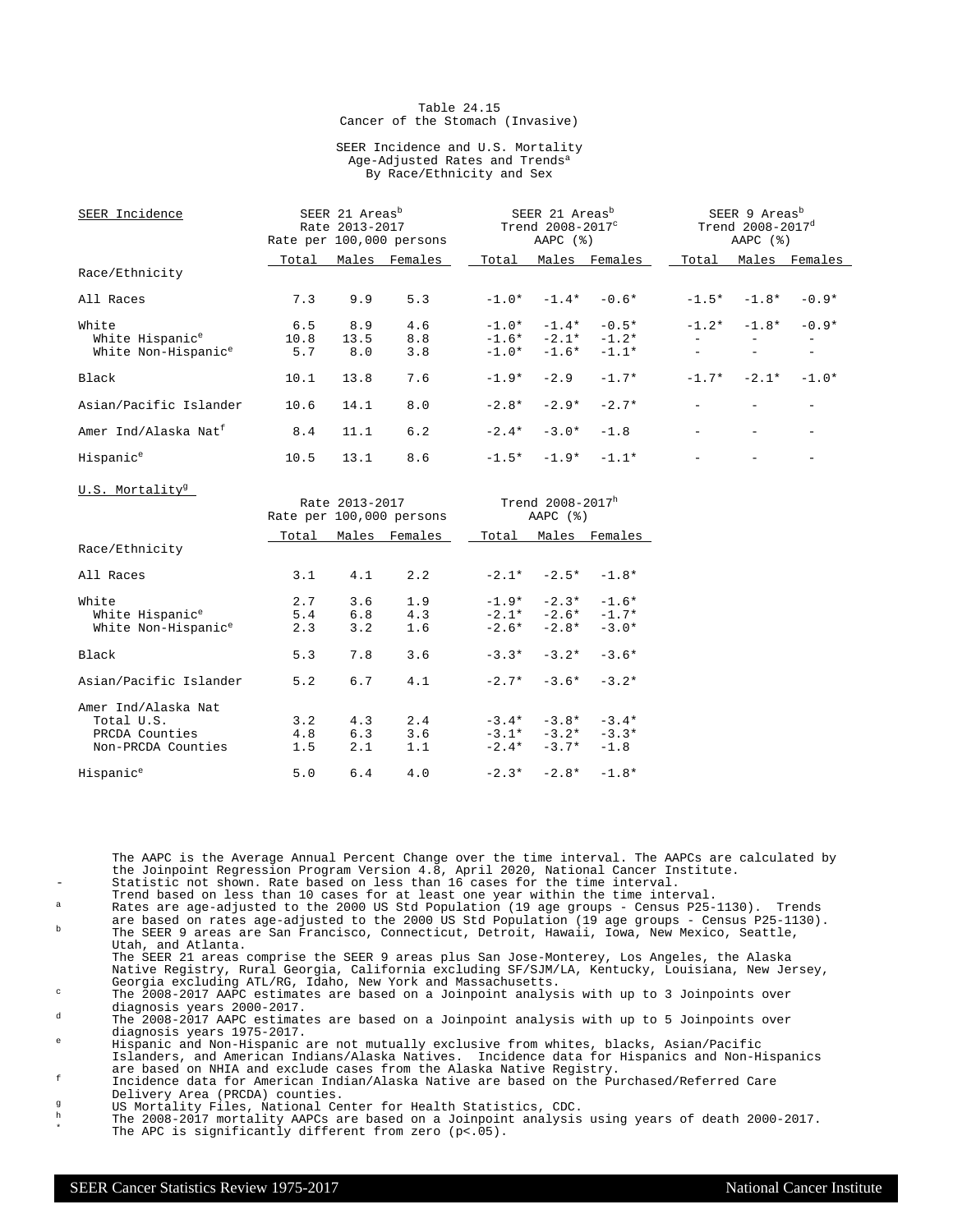Figure 24.2

## Joinpoint Analyses for Whites and Blacks from 1975-2017 and for Asian/Pacific Islanders, American Indians/Alaska Natives and Hispanics from 2000-2017 SEER Incidence and US Death Rates<sup>a</sup> Cancer of the Stomach, Both Sexes



Source: Incidence data for whites and blacks are from the SEER 9 areas (San Francisco, Connecticut, Detroit, Hawaii, Iowa, New Mexico, Seattle, Utah, Atlanta). Incidence data for Asian/Pacific Islanders, American Indians/Alaska Natives and Hispanics are from the SEER 21 areas (SEER 9 areas, San Jose-Monterey, Los Angeles, Alaska Native Registry, Rural Georgia, California excluding SF/SJM/LA, Kentucky, Louisiana, New Jersey, Georgia excluding ATL/RG, Idaho, New York and Massachusetts).

Mortality data are from US Mortality Files, National Center for Health Statistics, CDC.

<sup>a</sup> Rates are age-adjusted to the 2000 US Std Population (19 age groups - Census P25-1103). Regression lines are calculated using the Joinpoint Regression Program Version 4.8, April 2020, National Cancer Institute. Joinpoint analyses for Whites and Blacks during the 1975-2017 period allow a maximum of 5 joinpoints. Analyses for other ethnic groups during the period 2000-2017 allow a maximum of 3 joinpoints. a<br>b<br>d

<sup>b</sup> API = Asian/Pacific Islander.<br>○ AI/AN = American Indian/Ala

- AI/AN = American Indian/Alaska Native. Rates for American Indian/Alaska Native are based on the Purchased/Referred Care Delivery Area (PRCDA) counties.
- Hispanic is not mutually exclusive from whites, blacks, Asian/Pacific Islanders, and American Indians/Alaska Natives. Incidence data for Hispanics are based on NHIA and exclude cases from the Alaska Native Registry.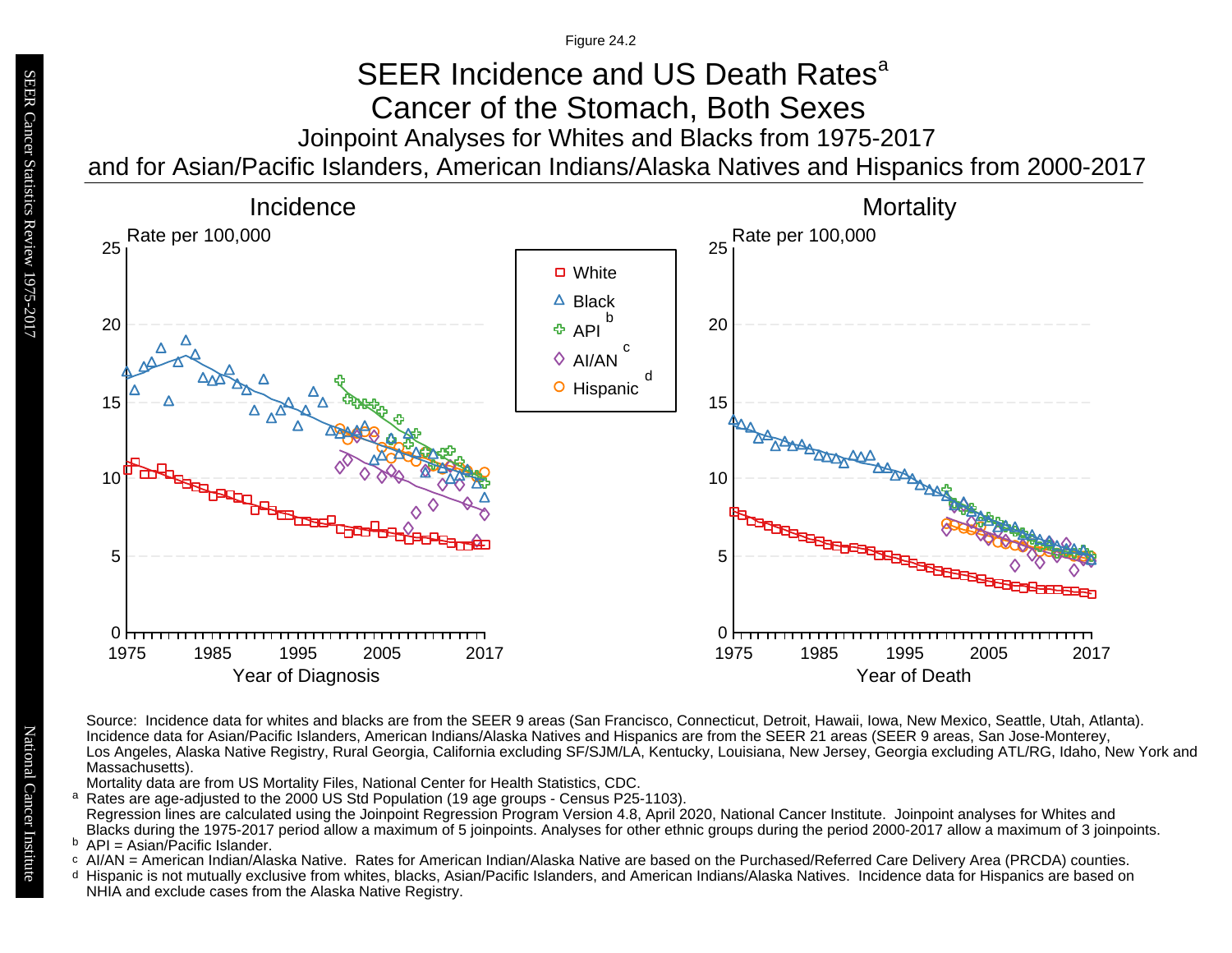#### Table 25.11 Cancer of the Testis (Invasive)

#### SEER Incidence and U.S. Mortality Age-Adjusted Rates and Trends<sup>a</sup> By Race/Ethnicity

| SEER Incidence                   | SEER 21 Areas <sup>b</sup><br>Rate 2013-2017<br>Rate per 100,000 persons | SEER 21 Areas <sup>b</sup><br>Trend 2008-2017 <sup>c</sup><br>AAPC $(%)$ | SEER 9 Areas <sup>b</sup><br>Trend $2008 - 2017$ <sup>d</sup><br>AAPC $(%)$ |  |  |
|----------------------------------|--------------------------------------------------------------------------|--------------------------------------------------------------------------|-----------------------------------------------------------------------------|--|--|
|                                  | Males                                                                    | Males                                                                    | Males                                                                       |  |  |
| Race/Ethnicity                   |                                                                          |                                                                          |                                                                             |  |  |
| All Races                        | 5.9                                                                      | $0.7*$                                                                   | $0.8*$                                                                      |  |  |
| White                            | 7.1                                                                      | $0.8*$                                                                   | $1.0*$                                                                      |  |  |
| White Hispanic <sup>e</sup>      | 5.7                                                                      | $2.7*$                                                                   |                                                                             |  |  |
| White Non-Hispanic <sup>e</sup>  | 7.5                                                                      | $0.5*$                                                                   |                                                                             |  |  |
| Black                            | 1.7                                                                      | $2.3*$                                                                   | $1.9*$                                                                      |  |  |
| Asian/Pacific Islander           | 2.3                                                                      | $2.1*$                                                                   |                                                                             |  |  |
| Amer Ind/Alaska Nat <sup>f</sup> | 5.2                                                                      | 1.5                                                                      |                                                                             |  |  |
| Hispanic <sup>e</sup>            | 5.4                                                                      | $2.7*$                                                                   |                                                                             |  |  |

U.S. Mortality<sup>g</sup>

| <u>.</u>                                                                  | Rate 2013-2017<br>Rate per 100,000 persons | Trend $2008 - 2017^h$<br>AAPC $(%)$ |
|---------------------------------------------------------------------------|--------------------------------------------|-------------------------------------|
|                                                                           | Males                                      | Males                               |
| Race/Ethnicity                                                            |                                            |                                     |
| All Races                                                                 | 0.3                                        | 0.1                                 |
| White<br>White Hispanic <sup>e</sup><br>White Non-Hispanic <sup>e</sup>   | 0.3<br>0.3<br>0.3                          | 0.4<br>$1.2*$<br>0.1                |
| Black                                                                     | 0.1                                        | $-1.7$                              |
| Asian/Pacific Islander                                                    | 0.1                                        | $-1.7$                              |
| Amer Ind/Alaska Nat<br>Total U.S.<br>PRCDA Counties<br>Non-PRCDA Counties | 0.3<br>0.4                                 |                                     |
| Hispanic <sup>e</sup>                                                     | 0.3                                        | 1.0                                 |

The AAPC is the Average Annual Percent Change over the time interval. The AAPCs are calculated by the Joinpoint Regression Program Version 4.8, April 2020, National Cancer Institute. Statistic not shown. Rate based on less than 16 cases for the time interval.

- Trend based on less than 10 cases for at least one year within the time interval. <sup>a</sup> Rates are age-adjusted to the 2000 US Std Population (19 age groups Census P25-1130). Trends
- are based on rates age-adjusted to the 2000 US Std Population (19 age groups Census P25-1130).<br><sup>b</sup> The SEER 9 areas are San Francisco, Connecticut, Detroit, Hawaii, Iowa, New Mexico, Seattle, Utah, and Atlanta.

The SEER 21 areas comprise the SEER 9 areas plus San Jose-Monterey, Los Angeles, the Alaska Native Registry, Rural Georgia, California excluding SF/SJM/LA, Kentucky, Louisiana, New Jersey, Georgia excluding ATL/RG, Idaho, New York and Massachusetts.

<sup>c</sup> The 2008-2017 AAPC estimates are based on a Joinpoint analysis with up to 3 Joinpoints over diagnosis years 2000-2017.

<sup>d</sup> The 2008-2017 AAPC estimates are based on a Joinpoint analysis with up to 5 Joinpoints over diagnosis years 1975-2017.

<sup>e</sup> Hispanic and Non-Hispanic are not mutually exclusive from whites, blacks, Asian/Pacific Islanders, and American Indians/Alaska Natives. Incidence data for Hispanics and Non-Hispanics are based on NHIA and exclude cases from the Alaska Native Registry.

<sup>f</sup> Incidence data for American Indian/Alaska Native are based on the Purchased/Referred Care Delivery Area (PRCDA) counties.

- g<br>
US Mortality Files, National Center for Health Statistics, CDC.<br>
The 2008–2017 mentality ADOG are based an a Joinnaint applying
- $^{\text{h}}$  The 2008-2017 mortality AAPCs are based on a Joinpoint analysis using years of death 2000-2017. \* The APC is significantly different from zero (p<.05).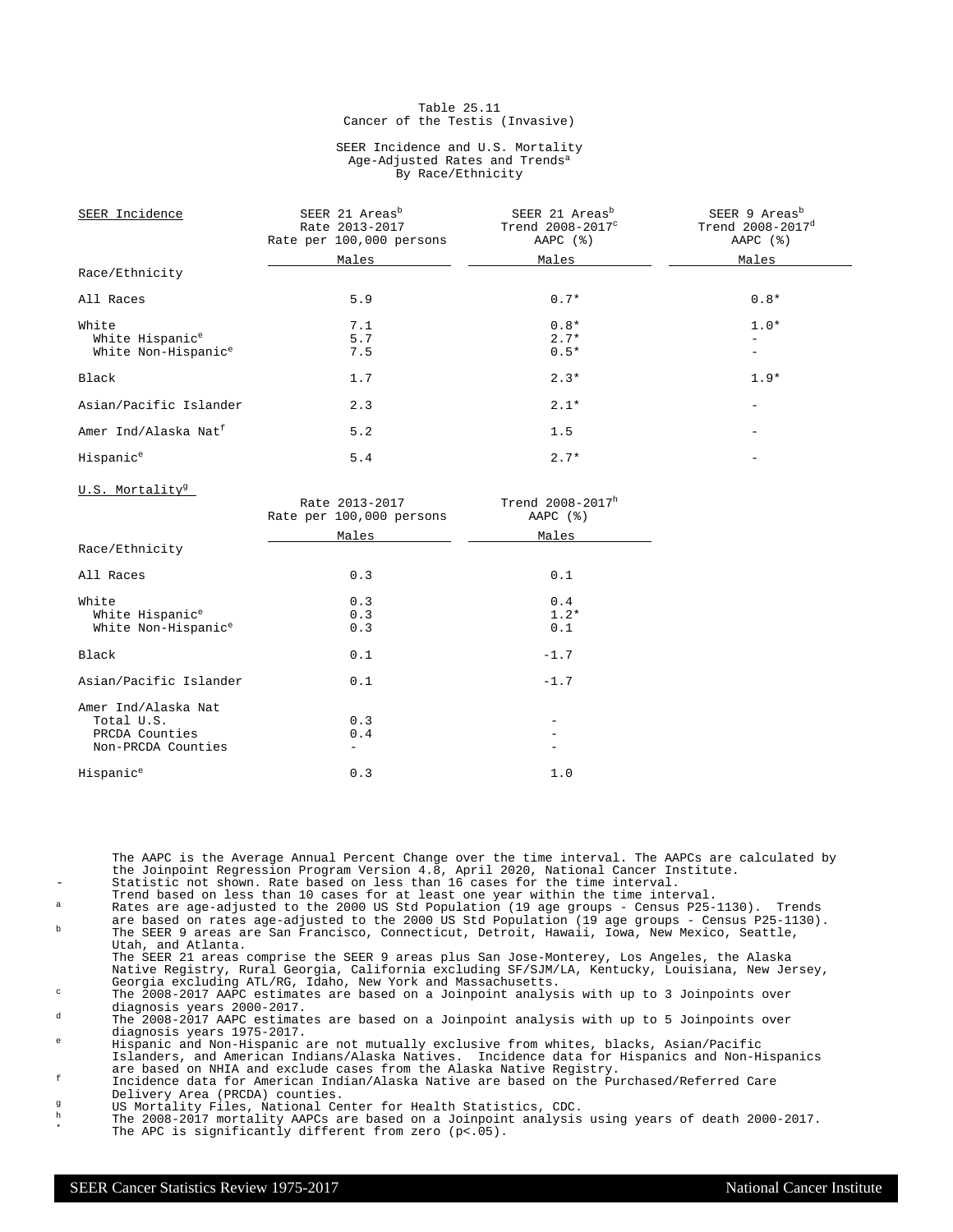Figure 25.3

## SEER Incidence and US Death Rates<sup>a</sup> Cancer of the Testis

Joinpoint Analyses for Whites and Blacks from 1975-2017

and for Asian/Pacific Islanders, American Indians/Alaska Natives and Hispanics from 2000-2017



Source: Incidence data for whites and blacks are from the SEER 9 areas (San Francisco, Connecticut, Detroit, Hawaii, Iowa, New Mexico, Seattle, Utah, Atlanta). Incidence data for Asian/Pacific Islanders, American Indians/Alaska Natives and Hispanics are from the SEER 21 areas (SEER 9 areas, San Jose-Monterey, Los Angeles, Alaska Native Registry, Rural Georgia, California excluding SF/SJM/LA, Kentucky, Louisiana, New Jersey, Georgia excluding ATL/RG, Idaho, New York and Massachusetts).

- a Mortality data are from US Mortality Files, National Center for Health Statistics, CDC. Rates are age-adjusted to the 2000 US Std Population (19 age groups - Census P25-1103). Regression lines are calculated using the Joinpoint Regression Program Version 4.8, April 2020, National Cancer Institute. Joinpoint analyses for Whites and a<br>b c d<br>e
- Blacks during the 1975-2017 period allow a maximum of 5 joinpoints. Analyses for other ethnic groups during the period 2000-2017 allow a maximum of 3 joinpoints. <sup>b</sup> Blacks during the 1975-2017<br><sup>c</sup> API = Asian/Pacific Islander.
- 
- <sup>d</sup> Al/AN = American Indian/Alaska Native. Rates for American Indian/Alaska Native are based on the Purchased/Referred Care Delivery Area (PRCDA) counties.
- Joinpoint could not fit a regression line for American Indian/Alaska Native Mortality due to insufficient data.
- Hispanic is not mutually exclusive from whites, blacks, Asian/Pacific Islanders, and American Indians/Alaska Natives. Incidence data for Hispanics are based on NHIA and exclude cases from the Alaska Native Registry.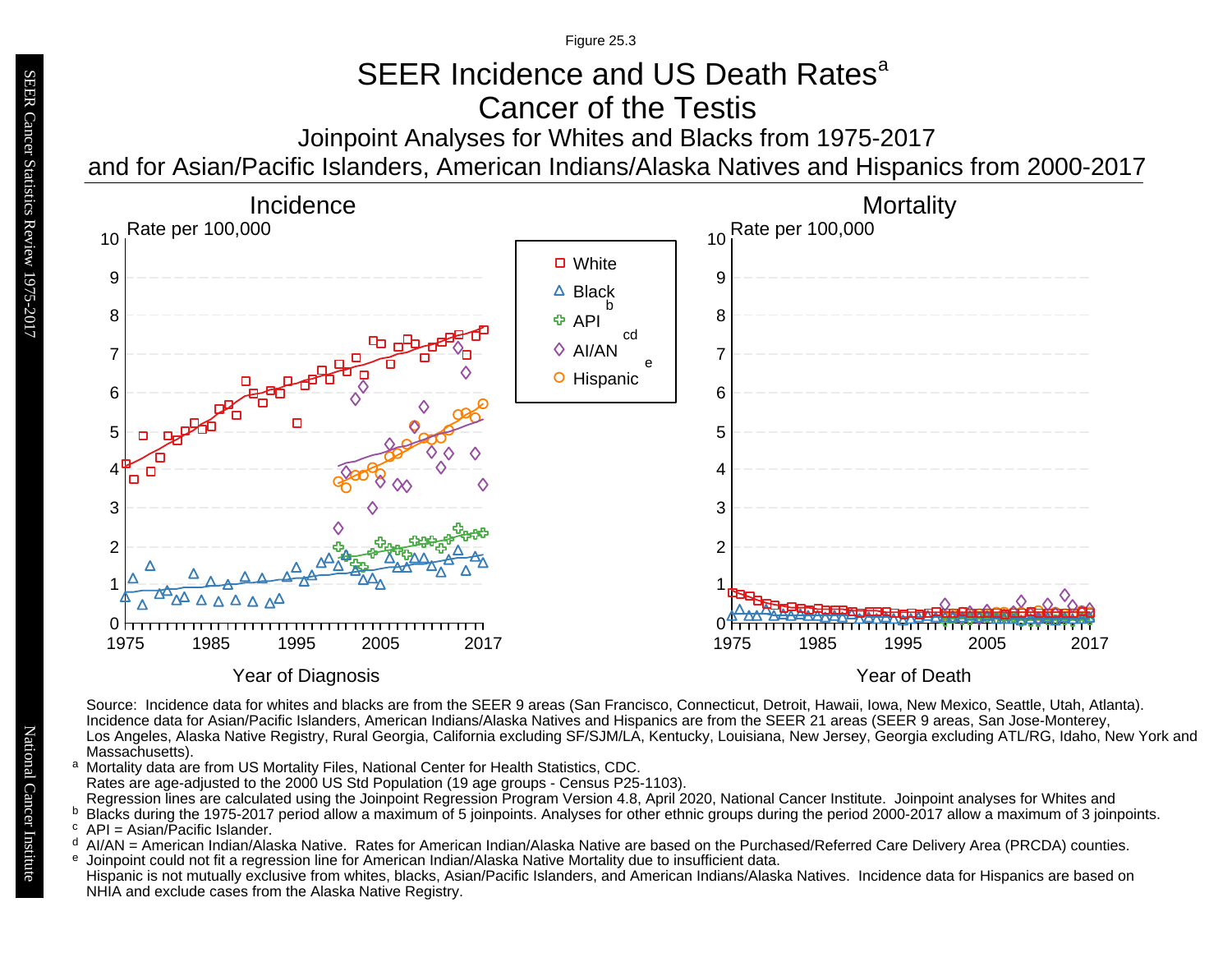#### Table 26.15 Cancer of the Thyroid (Invasive)

#### SEER Incidence and U.S. Mortality Age-Adjusted Rates and Trends<sup>a</sup> By Race/Ethnicity and Sex

| SEER Incidence                   |       | SEER 21 Areas <sup>b</sup><br>Rate 2013-2017<br>Rate per 100,000 persons |         | SEER 21 Areas <sup>b</sup><br>Trend 2008-2017 <sup>c</sup><br>AAPC $(%)$ |        |         | SEER 9 Areas <sup>b</sup><br>Trend 2008-2017 <sup>d</sup><br>AAPC $(%)$ |        |         |
|----------------------------------|-------|--------------------------------------------------------------------------|---------|--------------------------------------------------------------------------|--------|---------|-------------------------------------------------------------------------|--------|---------|
|                                  | Total | Males                                                                    | Females | Total                                                                    | Males  | Females | Total                                                                   | Males  | Females |
| Race/Ethnicity                   |       |                                                                          |         |                                                                          |        |         |                                                                         |        |         |
| All Races                        | 15.7  | 8.1                                                                      | 23.1    | 0.8                                                                      | $1.4*$ | 0.7     | 0.3                                                                     | $1.8*$ | 0.0     |
| White                            | 16.4  | 8.6                                                                      | 24.3    | 0.6                                                                      | 1.3    | 0.4     | 0.1                                                                     | $1.7*$ | $-0.2$  |
| White Hispanic <sup>e</sup>      | 14.5  | 6.1                                                                      | 22.8    | 2.0                                                                      | $3.7*$ | 1.9     |                                                                         |        |         |
| White Non-Hispanic <sup>e</sup>  | 17.2  | 9.3                                                                      | 25.0    | 0.4                                                                      | 1.3    | 0.1     |                                                                         |        |         |
| Black                            | 9.5   | 4.0                                                                      | 14.3    | 1.2                                                                      | 1.2    | 1.3     | 1.4                                                                     | $3.1*$ | 1.2     |
| Asian/Pacific Islander           | 15.8  | 7.9                                                                      | 22.7    | 1.2                                                                      | $3.1*$ | $1.5*$  |                                                                         |        |         |
| Amer Ind/Alaska Nat <sup>f</sup> | 9.3   | 3.9                                                                      | 14.5    | $3.0*$                                                                   | 3.0    | $4.2*$  |                                                                         |        |         |
| Hispanic <sup>e</sup>            | 14.2  | 5.9                                                                      | 22.3    | $3.0*$                                                                   | $3.9*$ | $3.0*$  |                                                                         |        |         |
| U.S. Mortality <sup>9</sup>      |       |                                                                          |         |                                                                          |        |         |                                                                         |        |         |

| 0.0. MOLLGILLY                                                            |                   | Rate 2013-2017    | Rate per 100,000 persons |               | Trend 2008-2017h<br>AAPC $(%)$              |                                           |  |  |
|---------------------------------------------------------------------------|-------------------|-------------------|--------------------------|---------------|---------------------------------------------|-------------------------------------------|--|--|
|                                                                           | Total             |                   | Males Females            | Total         |                                             | Males Females                             |  |  |
| Race/Ethnicity                                                            |                   |                   |                          |               |                                             |                                           |  |  |
| All Races                                                                 | 0.5               | 0.5               | 0.5                      | $0.5*$        | $1.0*$                                      | 0.2                                       |  |  |
| White<br>White Hispanic <sup>e</sup><br>White Non-Hispanic <sup>e</sup>   | 0.5<br>0.7<br>0.5 | 0.5<br>0.6<br>0.5 | 0.5<br>0.7<br>0.5        | $0.5*$        | $1.0*$<br>$0.8*$<br>2.6<br>$0.4*$<br>$1.0*$ | 0.2<br>0.8<br>0.0                         |  |  |
| Black                                                                     | 0.5               | 0.4               | 0.6                      | 0.2           | 0.8                                         | $-0.2$                                    |  |  |
| Asian/Pacific Islander                                                    | 0.6               | 0.5               | 0.7                      | $-0.3$        | 1.2                                         | $-1.0$                                    |  |  |
| Amer Ind/Alaska Nat<br>Total U.S.<br>PRCDA Counties<br>Non-PRCDA Counties | 0.4<br>0.5<br>0.3 | 0.4<br>0.6        | 0.4<br>0.4               | 1.2<br>$-0.7$ |                                             | 0.0<br>$-2.8$<br>$\overline{\phantom{a}}$ |  |  |
| Hispanic <sup>e</sup>                                                     | 0.6               | 0.6               | 0.7                      | $0.7*$        | 2.5                                         | 0.7                                       |  |  |

The AAPC is the Average Annual Percent Change over the time interval. The AAPCs are calculated by the Joinpoint Regression Program Version 4.8, April 2020, National Cancer Institute. Statistic not shown. Rate based on less than 16 cases for the time interval.

- Trend based on less than 10 cases for at least one year within the time interval. <sup>a</sup> Rates are age-adjusted to the 2000 US Std Population (19 age groups Census P25-1130). Trends
- are based on rates age-adjusted to the 2000 US Std Population (19 age groups Census P25-1130).<br><sup>b</sup> The SEER 9 areas are San Francisco, Connecticut, Detroit, Hawaii, Iowa, New Mexico, Seattle, Utah, and Atlanta.
- The SEER 21 areas comprise the SEER 9 areas plus San Jose-Monterey, Los Angeles, the Alaska Native Registry, Rural Georgia, California excluding SF/SJM/LA, Kentucky, Louisiana, New Jersey, Georgia excluding ATL/RG, Idaho, New York and Massachusetts.

<sup>c</sup> The 2008-2017 AAPC estimates are based on a Joinpoint analysis with up to 3 Joinpoints over diagnosis years 2000-2017.

<sup>d</sup> The 2008-2017 AAPC estimates are based on a Joinpoint analysis with up to 5 Joinpoints over diagnosis years 1975-2017.

<sup>e</sup> Hispanic and Non-Hispanic are not mutually exclusive from whites, blacks, Asian/Pacific Islanders, and American Indians/Alaska Natives. Incidence data for Hispanics and Non-Hispanics are based on NHIA and exclude cases from the Alaska Native Registry.

<sup>f</sup> Incidence data for American Indian/Alaska Native are based on the Purchased/Referred Care Delivery Area (PRCDA) counties.

- g<br>
US Mortality Files, National Center for Health Statistics, CDC.<br>
The 2008-2017 mortality AADCs are based on a Joinnoint analysis
- $^{\text{h}}$  The 2008-2017 mortality AAPCs are based on a Joinpoint analysis using years of death 2000-2017. \* The APC is significantly different from zero (p<.05).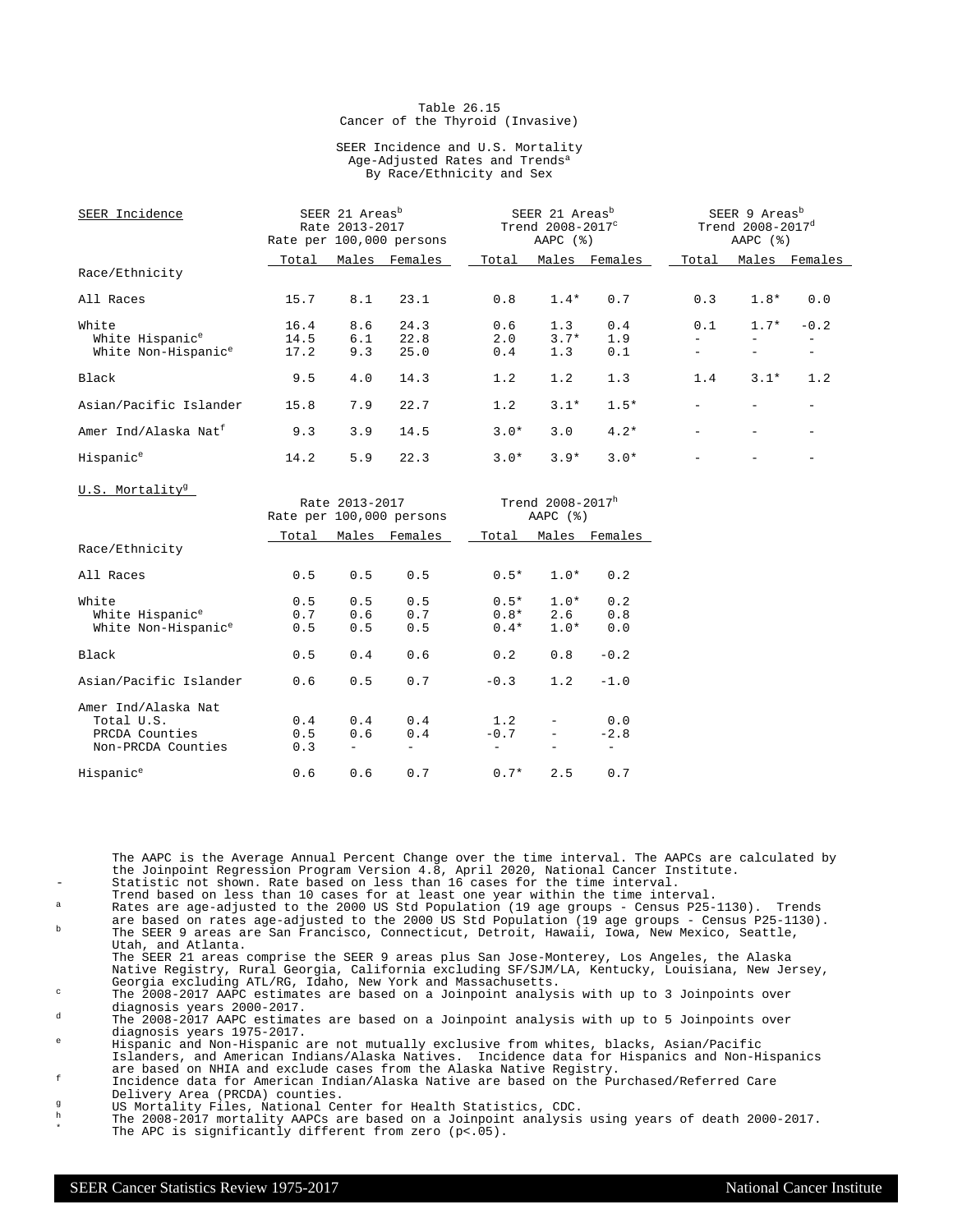Figure 26.2

## Joinpoint Analyses for Whites and Blacks from 1975-2017 and for Asian/Pacific Islanders, American Indians/Alaska Natives and Hispanics from 2000-2017 SEER Incidence and US Death Rates<sup>a</sup> Cancer of the Thyroid, Both Sexes



Source: Incidence data for whites and blacks are from the SEER 9 areas (San Francisco, Connecticut, Detroit, Hawaii, Iowa, New Mexico, Seattle, Utah, Atlanta). Incidence data for Asian/Pacific Islanders, American Indians/Alaska Natives and Hispanics are from the SEER 21 areas (SEER 9 areas, San Jose-Monterey, Los Angeles, Alaska Native Registry, Rural Georgia, California excluding SF/SJM/LA, Kentucky, Louisiana, New Jersey, Georgia excluding ATL/RG, Idaho, New York and Massachusetts).

Mortality data are from US Mortality Files, National Center for Health Statistics, CDC.

- a<br>b<br>d Rates are age-adjusted to the 2000 US Std Population (19 age groups - Census P25-1103). a Regression lines are calculated using the Joinpoint Regression Program Version 4.8, April 2020, National Cancer Institute. Joinpoint analyses for Whites and Blacks during the 1975-2017 period allow a maximum of 5 joinpoints. Analyses for other ethnic groups during the period 2000-2017 allow a maximum of 3 joinpoints.
- <sup>b</sup> API = Asian/Pacific Islander.<br>○ AI/AN = American Indian/Ala
- AI/AN = American Indian/Alaska Native. Rates for American Indian/Alaska Native are based on the Purchased/Referred Care Delivery Area (PRCDA) counties.
- Hispanic is not mutually exclusive from whites, blacks, Asian/Pacific Islanders, and American Indians/Alaska Natives. Incidence data for Hispanics are based on NHIA and exclude cases from the Alaska Native Registry.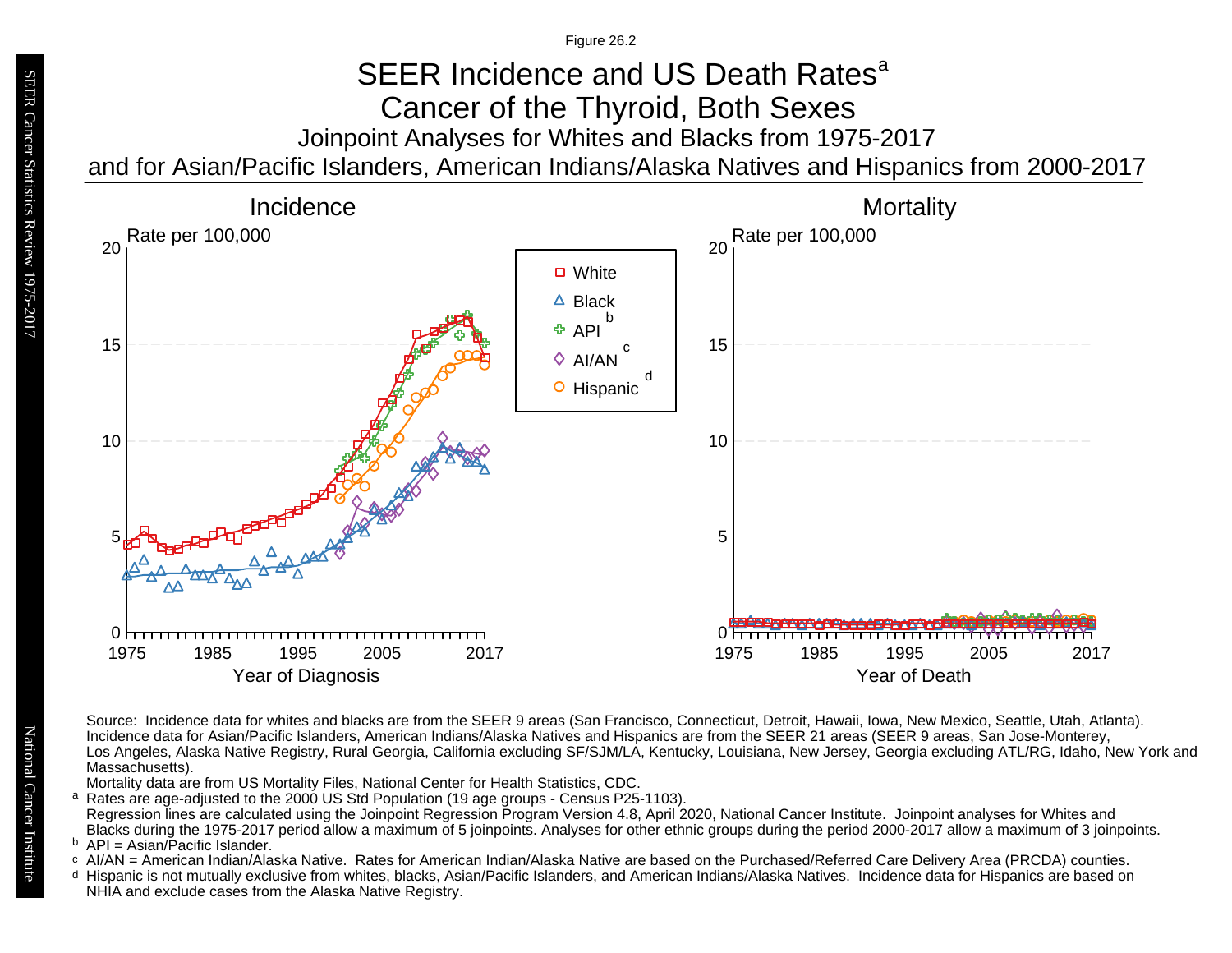#### Table 27.15 Cancer of the Urinary Bladder

#### SEER Incidence (Invasive and In Situ) and U.S. Mortality Age-Adjusted Rates and Trends<sup>a</sup> By Race/Ethnicity and Sex

| SEER Incidence                                                          |                      | SEER 21 Areas <sup>b</sup><br>Rate 2013-2017 | Rate per 100,000 persons | SEER 21 Areas <sup>b</sup><br>Trend $2008 - 2017^c$<br>AAPC $(%)$ |                                     | SEER 9 Areas <sup>b</sup><br>Trend 2008-2017 <sup>d</sup><br>AAPC $(%)$ |         |         |         |
|-------------------------------------------------------------------------|----------------------|----------------------------------------------|--------------------------|-------------------------------------------------------------------|-------------------------------------|-------------------------------------------------------------------------|---------|---------|---------|
|                                                                         | Total                | Males                                        | Females                  | Total                                                             |                                     | Males Females                                                           | Total   | Males   | Females |
| Race/Ethnicity                                                          |                      |                                              |                          |                                                                   |                                     |                                                                         |         |         |         |
| All Races                                                               | 20.0                 | 34.9                                         | 8.6                      | $-1.2*$                                                           |                                     | $-1.6* -1.1*$                                                           | $-1.2*$ | $-1.3*$ | $-1.2*$ |
| White<br>White Hispanic <sup>e</sup><br>White Non-Hispanic <sup>e</sup> | 22.0<br>11.2<br>23.6 | 38.2<br>19.6<br>40.8                         | 9.4<br>5.1<br>10.1       | $-1.3*$<br>$-1.1*$                                                | $-1.6*$<br>$-2.3* -2.4*$<br>$-1.3*$ | $-1.1*$<br>$-1.8*$<br>$-0.9*$                                           | $-1.2*$ | $-1.4*$ | $-1.2*$ |
| <b>Black</b>                                                            | 11.8                 | 19.7                                         | 6.5                      | $-0.3$                                                            | $-1.0$                              | $-0.8*$                                                                 | $0.2*$  | $0.4*$  | 0.0     |
| Asian/Pacific Islander                                                  | 8.9                  | 15.7                                         | 3.8                      | $-0.7*$                                                           | $-0.7*$                             | $-0.8$                                                                  |         |         |         |
| Amer Ind/Alaska Nat <sup>f</sup>                                        | 9.6                  | 16.3                                         | 4.5                      | 1.3                                                               | 1.0                                 | 2.1                                                                     |         |         |         |
| Hispanic <sup>e</sup>                                                   | 11.0                 | 19.3                                         | 5.0                      | $-1.8*$                                                           | $-1.3*$                             | $-1.6*$                                                                 |         |         |         |
|                                                                         |                      |                                              |                          |                                                                   |                                     |                                                                         |         |         |         |

| 0.0. MOLLGILLY                                                            |                   | Rate 2013-2017    | Rate per 100,000 persons | Trend 2008-2017h<br>AAPC $(%)$ |                                            |                              |  |
|---------------------------------------------------------------------------|-------------------|-------------------|--------------------------|--------------------------------|--------------------------------------------|------------------------------|--|
|                                                                           | Total             |                   | Males Females            | Total                          |                                            | Males Females                |  |
| Race/Ethnicity                                                            |                   |                   |                          |                                |                                            |                              |  |
| All Races                                                                 | 4.4               | 7.5               | 2.1                      |                                | 0.0<br>$-0.5*$                             | $-0.5*$                      |  |
| White<br>White Hispanic <sup>e</sup><br>White Non-Hispanic <sup>e</sup>   | 4.6<br>2.5<br>4.8 | 8.0<br>4.1<br>8.3 | 2.2<br>1.3<br>2.3        | $0.1*$                         | $-0.3$<br>$-0.3 - 0.5$<br>$0.2*$<br>$-0.2$ | $-0.3*$<br>$-0.4$<br>$-0.2*$ |  |
| Black                                                                     | 3.5               | 5.3               | 2.4                      | $-0.7*$                        | $-0.4$                                     | $-1.4*$                      |  |
| Asian/Pacific Islander                                                    | 1.7               | 2.8               | 0.9                      |                                | $-0.4 - 0.1$                               | $-0.8$                       |  |
| Amer Ind/Alaska Nat<br>Total U.S.<br>PRCDA Counties<br>Non-PRCDA Counties | 2.0<br>2.7<br>1.3 | 3.3<br>4.2<br>2.3 | 1.1<br>1.7<br>0.5        | $-2.3$                         | 0.7<br>1.3<br>$2.3*$<br>2.0<br>0.3         | $-1.0$<br>$-6.5*$            |  |
| Hispanic <sup>e</sup>                                                     | 2.3               | 3.9               | 1.3                      |                                | $-0.6$<br>$-0.4$                           | $-0.5$                       |  |

The AAPC is the Average Annual Percent Change over the time interval. The AAPCs are calculated by the Joinpoint Regression Program Version 4.8, April 2020, National Cancer Institute. Statistic not shown. Rate based on less than 16 cases for the time interval.

- Trend based on less than 10 cases for at least one year within the time interval. <sup>a</sup> Rates are age-adjusted to the 2000 US Std Population (19 age groups Census P25-1130). Trends
- are based on rates age-adjusted to the 2000 US Std Population (19 age groups Census P25-1130).<br><sup>b</sup> The SEER 9 areas are San Francisco, Connecticut, Detroit, Hawaii, Iowa, New Mexico, Seattle, Utah, and Atlanta.

The SEER 21 areas comprise the SEER 9 areas plus San Jose-Monterey, Los Angeles, the Alaska Native Registry, Rural Georgia, California excluding SF/SJM/LA, Kentucky, Louisiana, New Jersey, Georgia excluding ATL/RG, Idaho, New York and Massachusetts.

<sup>c</sup> The 2008-2017 AAPC estimates are based on a Joinpoint analysis with up to 3 Joinpoints over diagnosis years 2000-2017.

<sup>d</sup> The 2008-2017 AAPC estimates are based on a Joinpoint analysis with up to 5 Joinpoints over diagnosis years 1975-2017.

<sup>e</sup> Hispanic and Non-Hispanic are not mutually exclusive from whites, blacks, Asian/Pacific Islanders, and American Indians/Alaska Natives. Incidence data for Hispanics and Non-Hispanics are based on NHIA and exclude cases from the Alaska Native Registry.

<sup>f</sup> Incidence data for American Indian/Alaska Native are based on the Purchased/Referred Care Delivery Area (PRCDA) counties.

g<br>
US Mortality Files, National Center for Health Statistics, CDC.<br>
The 2008–2017 mentality ADOG are based an a Joinnaint applying

 $^{\text{h}}$  The 2008-2017 mortality AAPCs are based on a Joinpoint analysis using years of death 2000-2017. \* The APC is significantly different from zero (p<.05).

U.S. Mortality<sup>9</sup>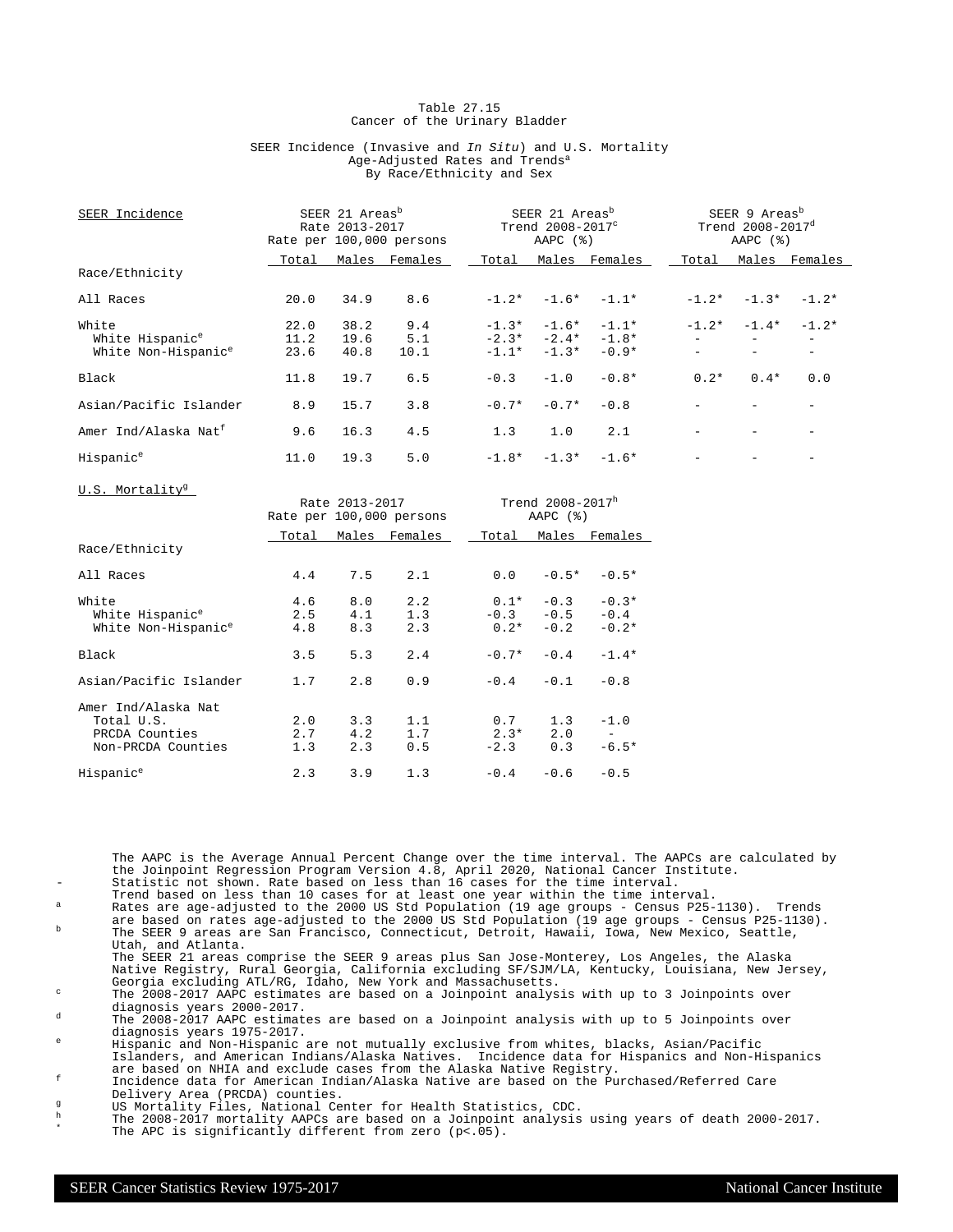Figure 27.2

## Joinpoint Analyses for Whites and Blacks from 1975-2017 and for Asian/Pacific Islanders, American Indians/Alaska Natives and Hispanics from 2000-2017 SEER Incidence and US Death Rates<sup>a</sup> Cancer of the Urinary Bladder, Both Sexes



Source: Incidence data for whites and blacks are from the SEER 9 areas (San Francisco, Connecticut, Detroit, Hawaii, Iowa, New Mexico, Seattle, Utah, Atlanta). Incidence data for Asian/Pacific Islanders, American Indians/Alaska Natives and Hispanics are from the SEER 21 areas (SEER 9 areas, San Jose-Monterey, Los Angeles, Alaska Native Registry, Rural Georgia, California excluding SF/SJM/LA, Kentucky, Louisiana, New Jersey, Georgia excluding ATL/RG, Idaho, New York and Massachusetts).

Mortality data are from US Mortality Files, National Center for Health Statistics, CDC.

- a<br>b<br>d Rates are age-adjusted to the 2000 US Std Population (19 age groups - Census P25-1103). a Regression lines are calculated using the Joinpoint Regression Program Version 4.8, April 2020, National Cancer Institute. Joinpoint analyses for Whites and Blacks during the 1975-2017 period allow a maximum of 5 joinpoints. Analyses for other ethnic groups during the period 2000-2017 allow a maximum of 3 joinpoints.
- <sup>b</sup> API = Asian/Pacific Islander.<br>○ AI/AN = American Indian/Ala
- AI/AN = American Indian/Alaska Native. Rates for American Indian/Alaska Native are based on the Purchased/Referred Care Delivery Area (PRCDA) counties.
- Hispanic is not mutually exclusive from whites, blacks, Asian/Pacific Islanders, and American Indians/Alaska Natives. Incidence data for Hispanics are based on NHIA and exclude cases from the Alaska Native Registry.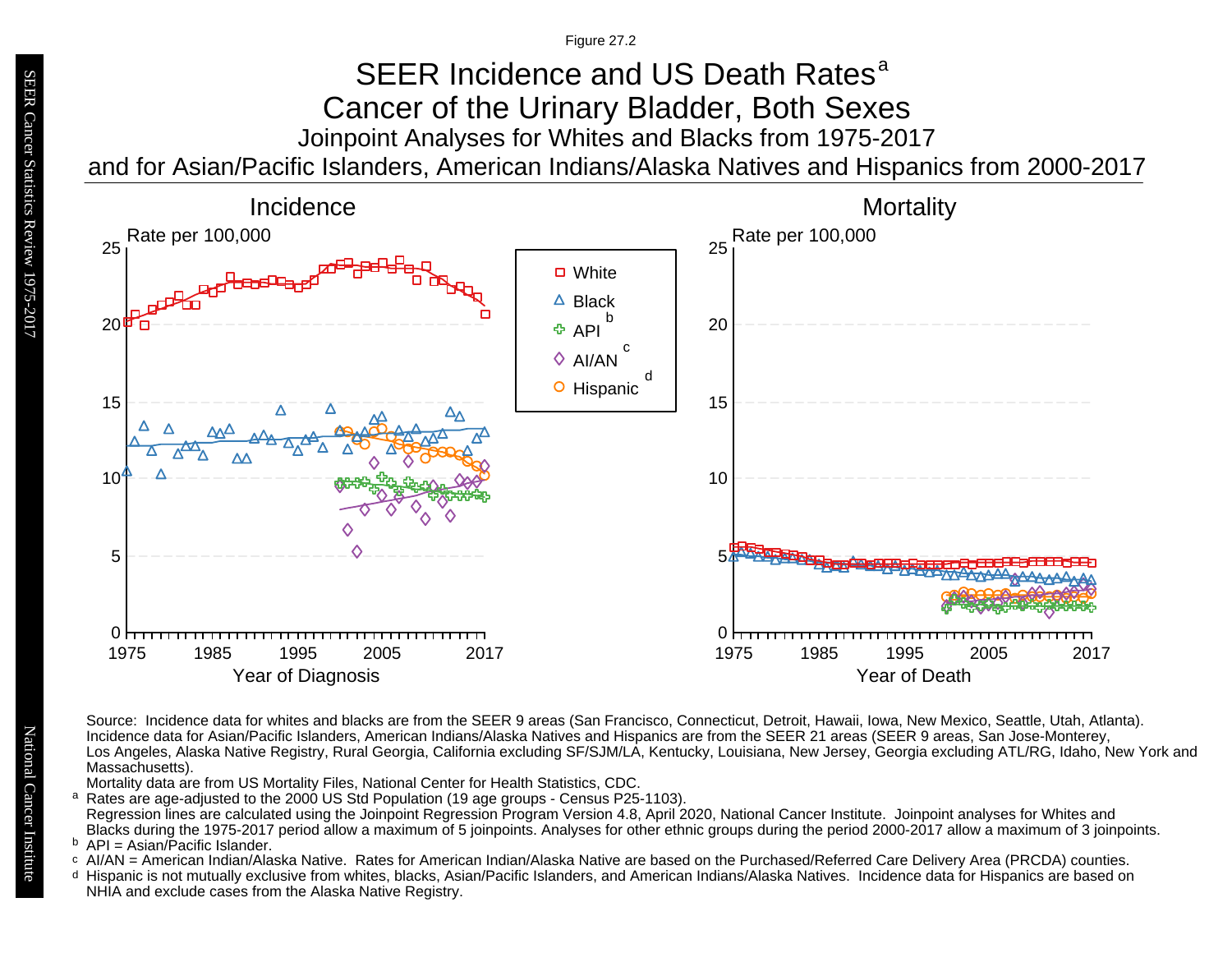Figure 28.3

# Joinpoint Analyses for Whites and Blacks from 1975-2017 SEER Incidence and US Death Rates<sup>a</sup> All Cancer Sites, Ages <20, Both Sexes

and for Asian/Pacific Islanders, American Indians/Alaska Natives and Hispanics from 2000-2017



Source: Incidence data for whites and blacks are from the SEER 9 areas (San Francisco, Connecticut, Detroit, Hawaii, Iowa, New Mexico, Seattle, Utah, Atlanta). Incidence data for Asian/Pacific Islanders, American Indians/Alaska Natives and Hispanics are from the SEER 21 areas (SEER 9 areas, San Jose-Monterey, Los Angeles, Alaska Native Registry, Rural Georgia, California excluding SF/SJM/LA, Kentucky, Louisiana, New Jersey, Georgia excluding ATL/RG, Idaho, New York and Massachusetts).

Mortality data are from US Mortality Files, National Center for Health Statistics, CDC.

a<br>b<br>d Rates are age-adjusted to the 2000 US Std Population (19 age groups - Census P25-1103). a Regression lines are calculated using the Joinpoint Regression Program Version 4.8, April 2020, National Cancer Institute. Joinpoint analyses for Whites and Blacks during the 1975-2017 period allow a maximum of 5 joinpoints. Analyses for other ethnic groups during the period 2000-2017 allow a maximum of 3 joinpoints.

```
<sup>b</sup> API = Asian/Pacific Islander.<br>○ AI/AN = American Indian/Ala
```
- AI/AN = American Indian/Alaska Native. Rates for American Indian/Alaska Native are based on the Purchased/Referred Care Delivery Area (PRCDA) counties.
- Hispanic is not mutually exclusive from whites, blacks, Asian/Pacific Islanders, and American Indians/Alaska Natives. Incidence data for Hispanics are based on NHIA and exclude cases from the Alaska Native Registry.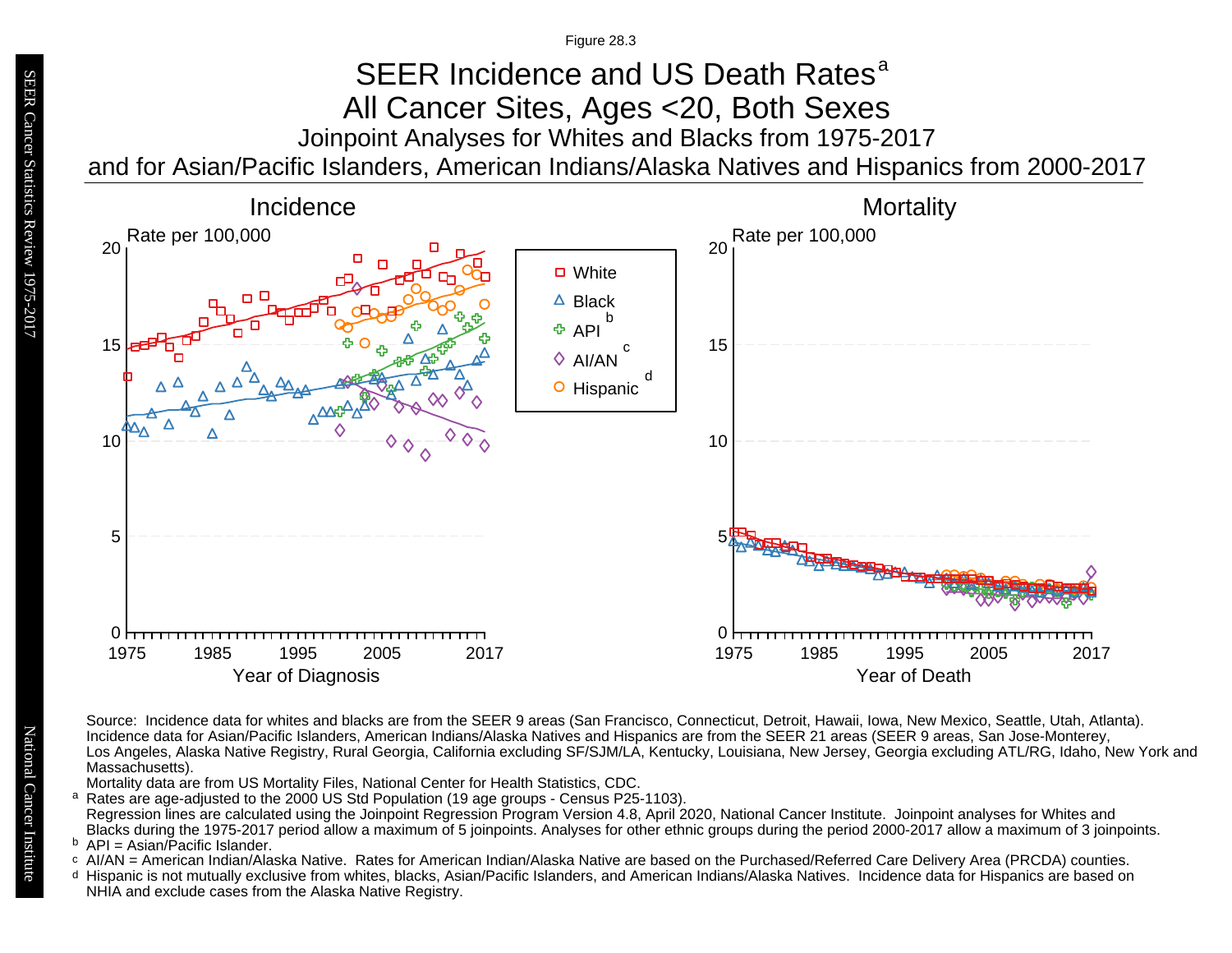## Childhood Cancer: SEER Incidence Rates 2013- 2017 by ICCC Group and Race/Ethnicity (includes myelodysplastic syndromes and Group III benign brain) Both Sexes, Under 20 Years of Age



Race/Ethnicity

Source: SEER 21 areas (San Francisco, Connecticut, Detroit, Hawaii, Iowa, New Mexico, Seattle, Utah, Atlanta, San Jose-Monterey, Los Angeles, Alaska Native Registry, Rural Georgia, California excluding SF/SJM/LA, Kentucky, Louisiana, New Jersey, Georgia excluding ATL/RG, Idaho, New York and Massachusetts). Incidence rates are age-adjusted to the 2000 US Std Population (19 age groups - Census P25-1130). International Classification of Childhood Cancer is based on ICD-O-3. Steliarova-Foucher E, Stiller C, Lacour B, Kaatsch P. International Classification of Childhood Cancer, Third Edition. Cancer. April 1, 2005: Vol 103, No. 7 , pg 1457-1467.

- <sup>a</sup> Rate for Group III (Brain/CNS) includes benign brain tumors.
- Incidence rates for American Indian/Alaska Native are based on the CHSDA(Contract Health Service Delivery Area) counties. c b
- Hispanic is not mutually exclusive from whites, blacks, Asian/Pacific Islanders, and American Indians/Alaska Natives. Incidence data for Hispanics are based on NHIA and exclude cases from the Alaska Native Registry.